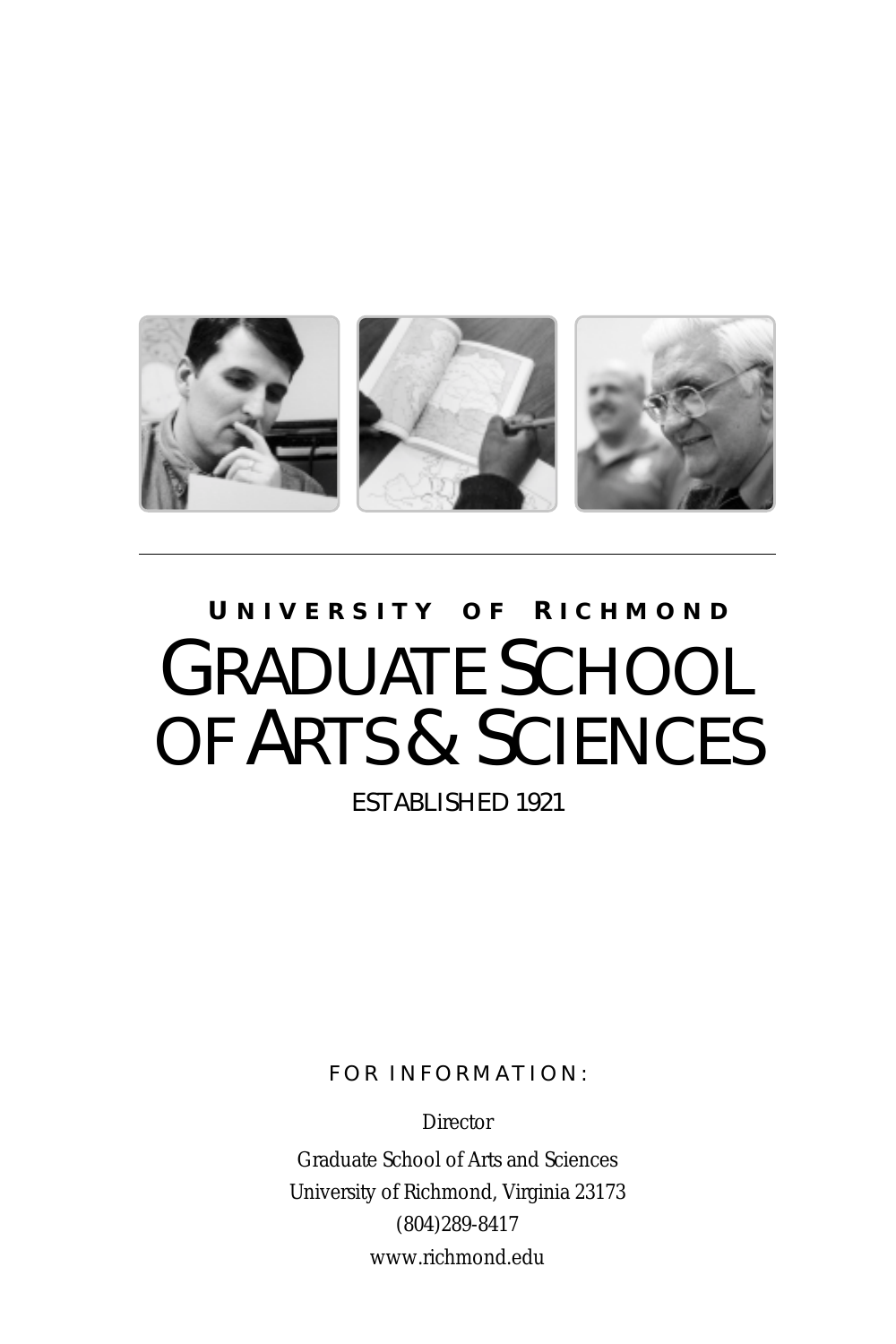# C O N T E N T S

| Academic Calendars  3                                                                  |
|----------------------------------------------------------------------------------------|
| The Graduate School<br>6                                                               |
| University of Richmond<br>7                                                            |
| <b>University Resources</b><br>and Services<br>9                                       |
| Ethics and Conduct  15                                                                 |
| Admission  18                                                                          |
| Graduate Programs  20                                                                  |
| Master of Arts and<br>Master of Science<br>Master of Science<br>20                     |
|                                                                                        |
| <b>Academic Regulations22</b>                                                          |
| Financial Affairs 27                                                                   |
| Curricula  30                                                                          |
|                                                                                        |
| English 34                                                                             |
|                                                                                        |
| Master of Liberal Arts  41                                                             |
| Political Science  45                                                                  |
| Psychology  47                                                                         |
| <b>Artist Diploma</b><br>in Chamber Music  49                                          |
| <b>Courses for Graduate</b><br><b>Credit in Departments</b><br>not Offering a Master's |
| Degree<br>50                                                                           |
| Directory 57                                                                           |
| Board of Trustees 57                                                                   |
| Administration58                                                                       |
| Faculty  59<br>Index to Buildings  68                                                  |
|                                                                                        |
| Campus Map  71                                                                         |
| <b>Application</b><br>Materials  Center of book                                        |

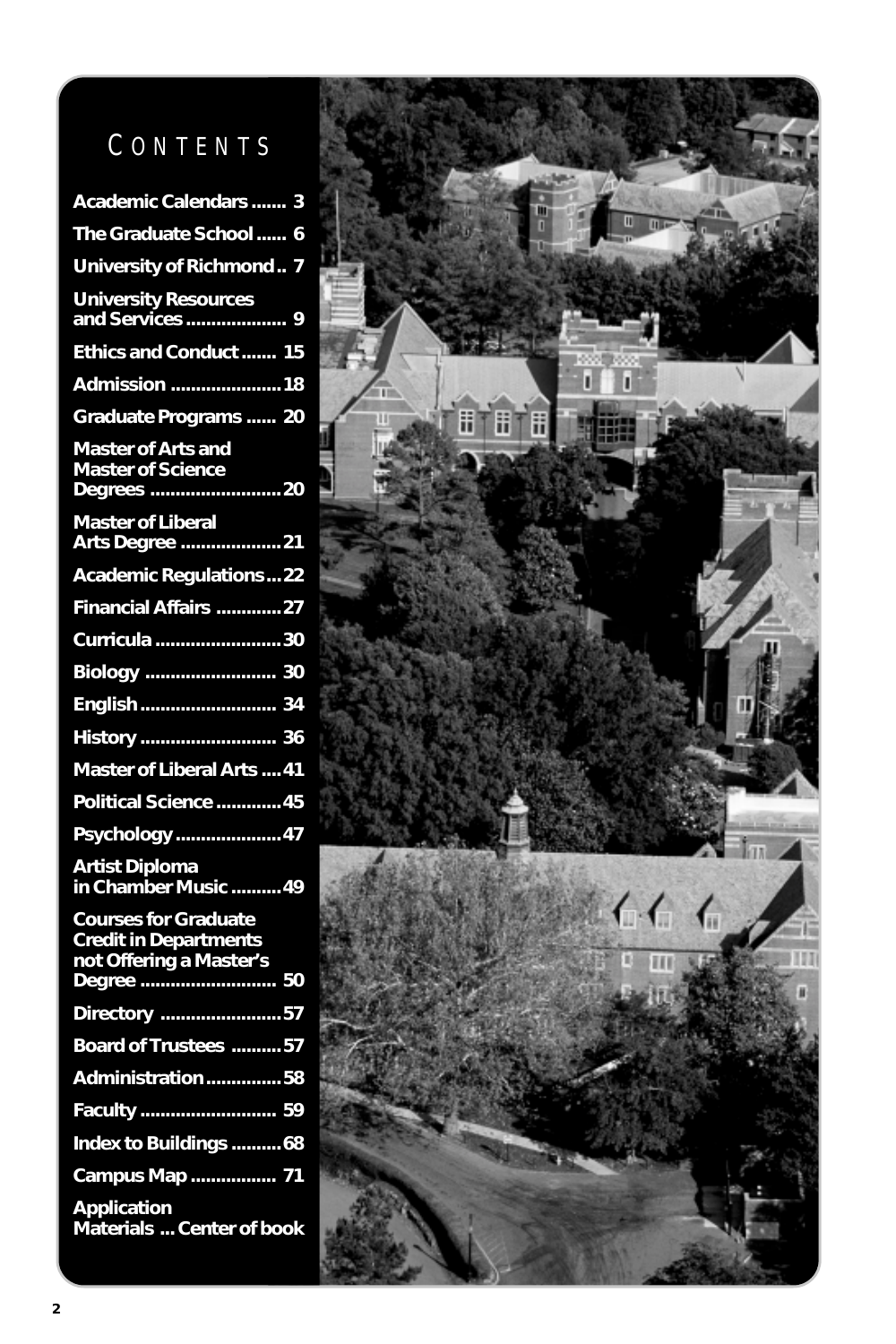## <span id="page-2-0"></span>2000-01\*

### **A CADEMIC C ALENDARS**

#### **SEMESTER 2000**

| Aug. 8-25, Tues.-Fri.  Registration                  |  |
|------------------------------------------------------|--|
|                                                      |  |
|                                                      |  |
|                                                      |  |
|                                                      |  |
|                                                      |  |
|                                                      |  |
|                                                      |  |
| Dec. 14-20, Thur.-Wed.  Fall term examination period |  |
|                                                      |  |

#### **SPRING SEMESTER 2001**

| Nov. 14-Jan. 11, Tues.-Thur.  Registration |                                                          |
|--------------------------------------------|----------------------------------------------------------|
|                                            |                                                          |
|                                            | filed earlier                                            |
|                                            |                                                          |
|                                            |                                                          |
|                                            |                                                          |
|                                            | Apr. 30-May 5, Mon.-Sat.  Spring term examination period |
|                                            |                                                          |
|                                            |                                                          |
|                                            |                                                          |

### **SUMMER SESSION 2001**

The 2001 Summer School Calendar will be announced in January 2001.

## 2001-02\*

#### **FALL SEMESTER 2001**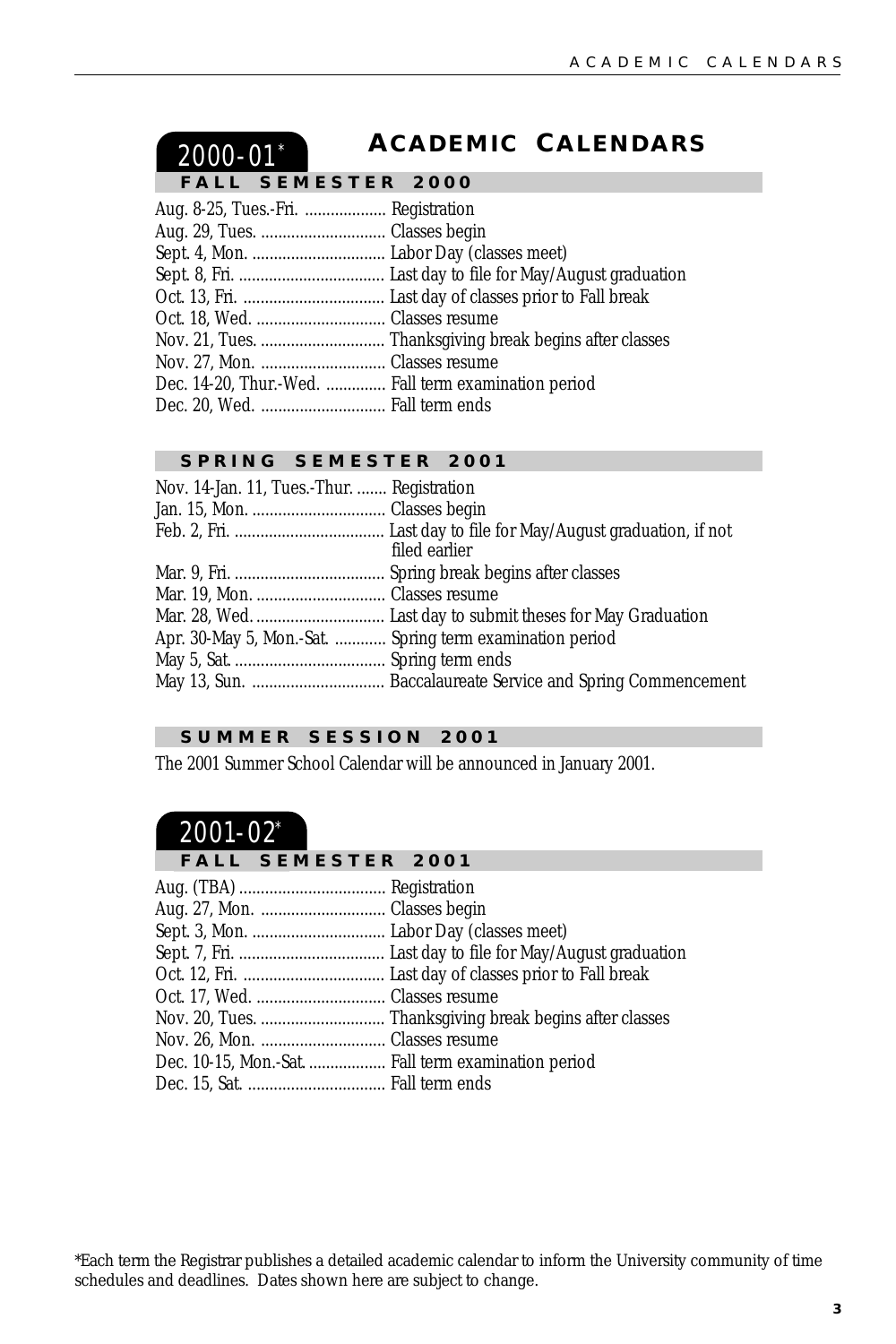#### **SPRING SEMESTER 2002**

| filed earlier                                              |  |
|------------------------------------------------------------|--|
|                                                            |  |
|                                                            |  |
|                                                            |  |
| Apr. 22-Apr. 27, Mon.-Sat.  Spring term examination period |  |
|                                                            |  |
|                                                            |  |

\*Each term the Registrar publishes a detailed academic calendar to inform the University community of time schedules and deadlines. Dates shown here are subject to change.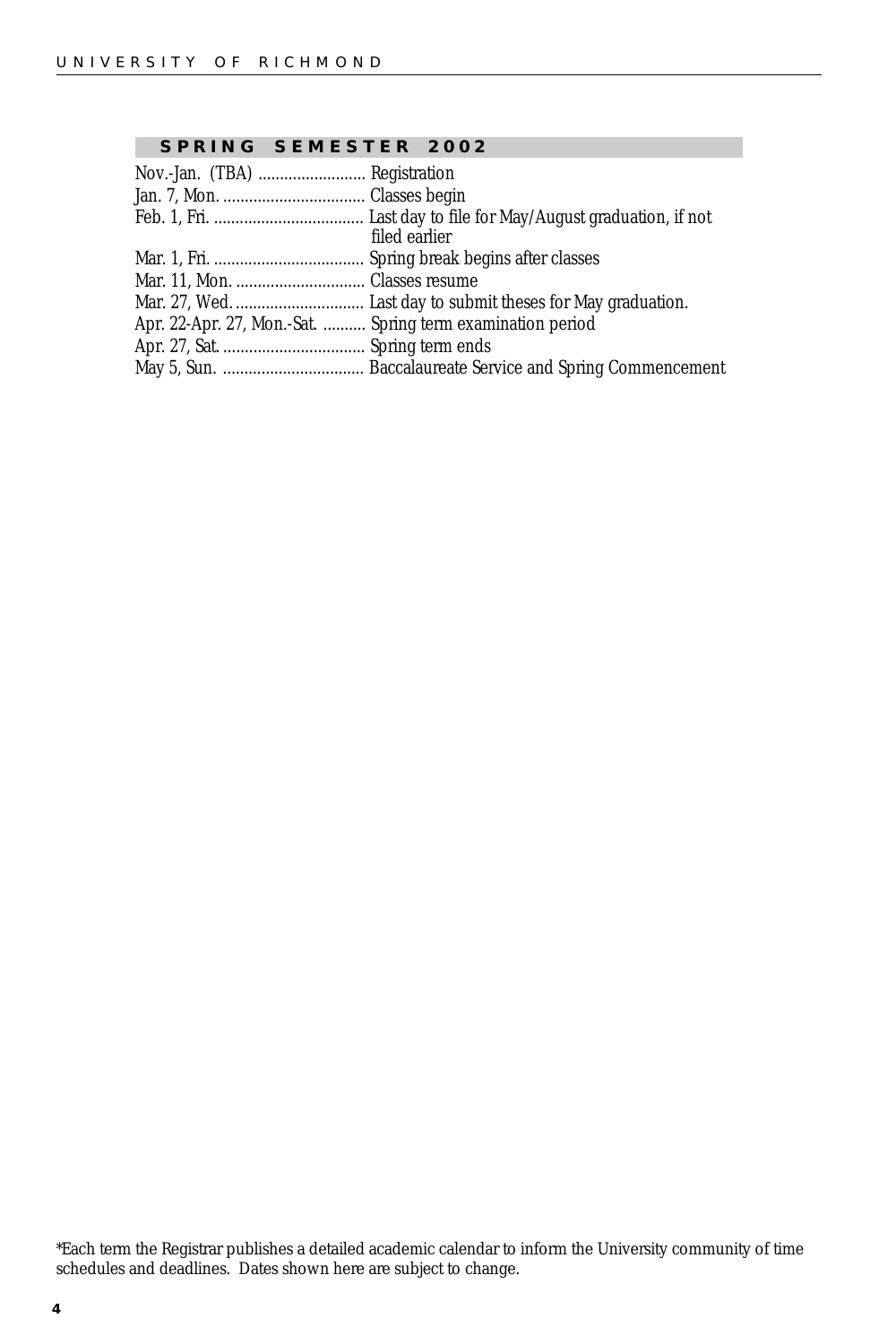### **Addendum to the University of Richmond Academic Calendars 2000-2002**

The list below is intended to familiarize the University community with major religious holidays affecting many throughout the campus. Inclusion on this list does not imply that the day is a University holiday, but is provided to alert members of the Richmond community to possible scheduling conflicts. See the Class Attendance and University Holidays section of the catalog for details.

#### **Christian Holidays 2000-2002**

| Holiday | 2000-2001 | 2001-2002    |
|---------|-----------|--------------|
|         |           | Dec. 25, Tu  |
|         |           | Mar. 29. Fri |
|         |           | Mar. 31. Sui |
|         |           | April 1, Mo  |

#### **Jewish Holidays 2000-2002**

| Holiday                                                    | 2000-2001 | 2001-2002    |
|------------------------------------------------------------|-----------|--------------|
|                                                            |           | Sept. 18-19. |
|                                                            |           | Sept. 27, Th |
|                                                            |           | Oct. 2-3, Tu |
| Shemini Atzeret/Simchat Torah  Oct. 21-22, Sat.-Sun., 2000 |           | Oct. 9-10, T |
|                                                            |           | Dec. 10-18.  |
|                                                            |           | Mar. 28-29.  |
|                                                            |           | April 3-4, W |
|                                                            |           | May 17-18,   |
|                                                            |           |              |

Dec. 25, Tues., 2001 Mar. 29. Fri., 2002 Mar. 31, Sun., 2002 April 1, Mon., 2002

Sept. 18-19, Tues.-Wed., 2001 Sept. 27, Thur., 2001 Oct. 2-3, Tues.-Wed., 2001 Oct. 9-10. Tues.-Wed., 2001 Dec. 10-18. Mon.-Tues., 2001 Mar. 28-29. Thur.-Fri., 2002 April 3-4, Wed-Thur., 2002 May 17-18, Fri.-Sat., 2002

Jewish holy days, religious festivals, and the weekly Sabbath begin at sunset. On these days, observant Jews do not engage in daily activities or fulfill routine commitments.

Many Jews who do not observe all holy days prefer to celebrate at their synagogue or at home on Rosh Hashanah, Yom Kippur, and the first two evenings of Passover.

\*\*This holiday does not require absence from routine commitments.

#### **Islamic Holidays 2000-2002**

| Holiday | 2000-2001 | 2001-2002           |
|---------|-----------|---------------------|
|         |           | Dec. 16. Sun., 2001 |
|         |           | Feb. 23. Sat., 2002 |
|         |           | Mar. 16. Sat., 2002 |

All Islamic dates begin at sunset the preceding evening.

The Islamic year is based on the lunar cycle, consisting of twelve months of 29 or 30 days each, totaling 353 or 354 days. Each new month begins at the sighting of a new moon. Actual dates may differ by a day or two from the above dates. In many places, the moon sighting is often determined in advance by astronomical calculations.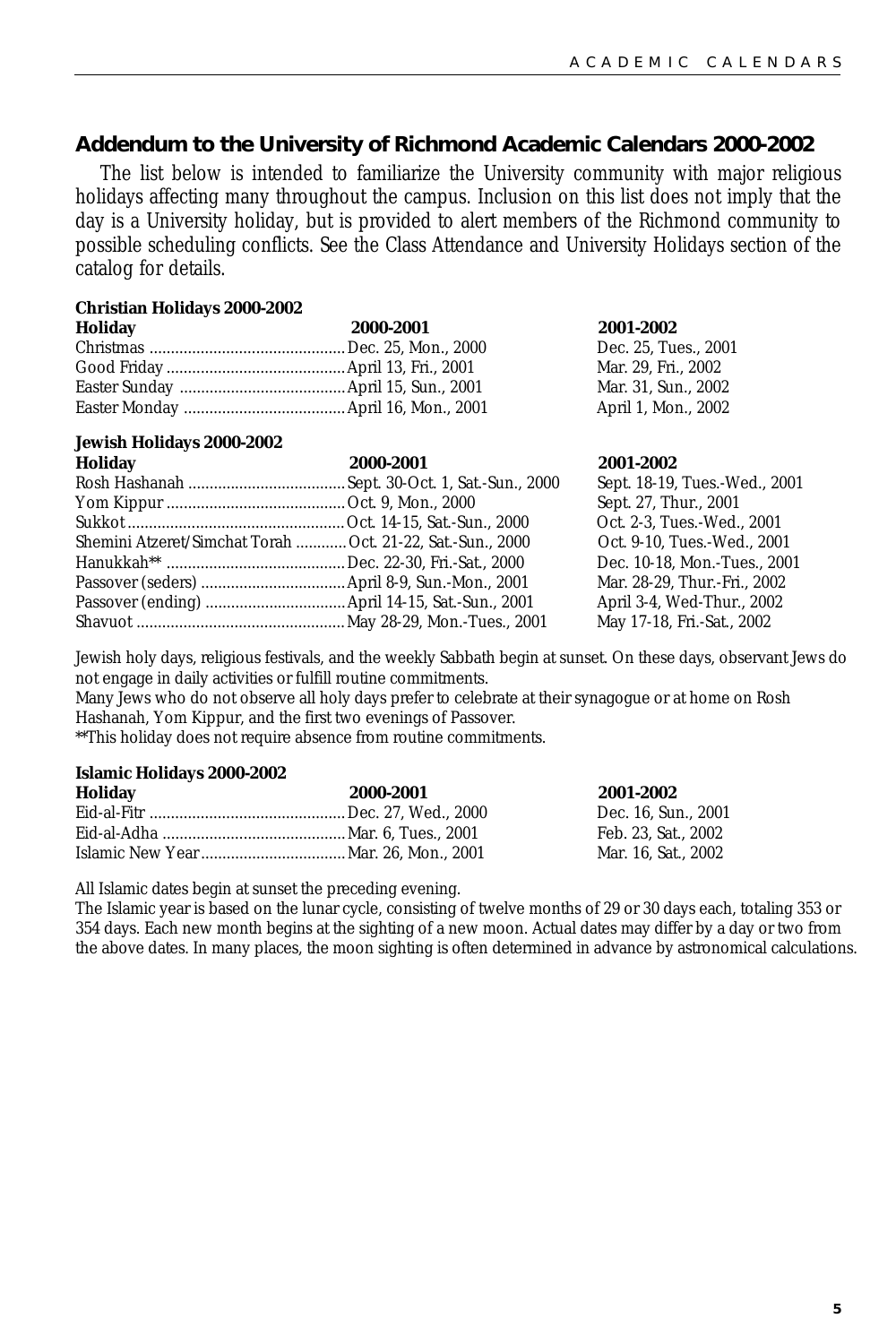<span id="page-5-0"></span>

## **G RADUATE S CHOOL O F A RTS AND S CIENCES**

The Graduate School at the University of Richmond offers programs leading to the Master of Arts in English, history, and psychology; the Master of Science in biology; and the Master of Liberal Arts.

These programs serve a diverse constituency. Most accept both full-time and part-time students and meet a variety of individual needs and interests. Broadly speaking, the Graduate School accommodates three kinds of students: 1) those seeking, for professional purposes, a capstone to their formal study; 2) those seeking a transition to doctoral study; and 3) those seeking personal intellectual enrichment. In

some programs a certain kind of student predominates while other programs have a greater mix: History and English, for example, will have students in all three categories.

The salient feature of the Graduate School is its small size. While this means that the Graduate School cannot offer an extensive array of courses, it also means that students can enjoy the close attention of faculty. Classes are small and professors are very accessible. Students can expect careful advising and guidance of their work and ample opportunities to work, with faculty in the library and laboratory.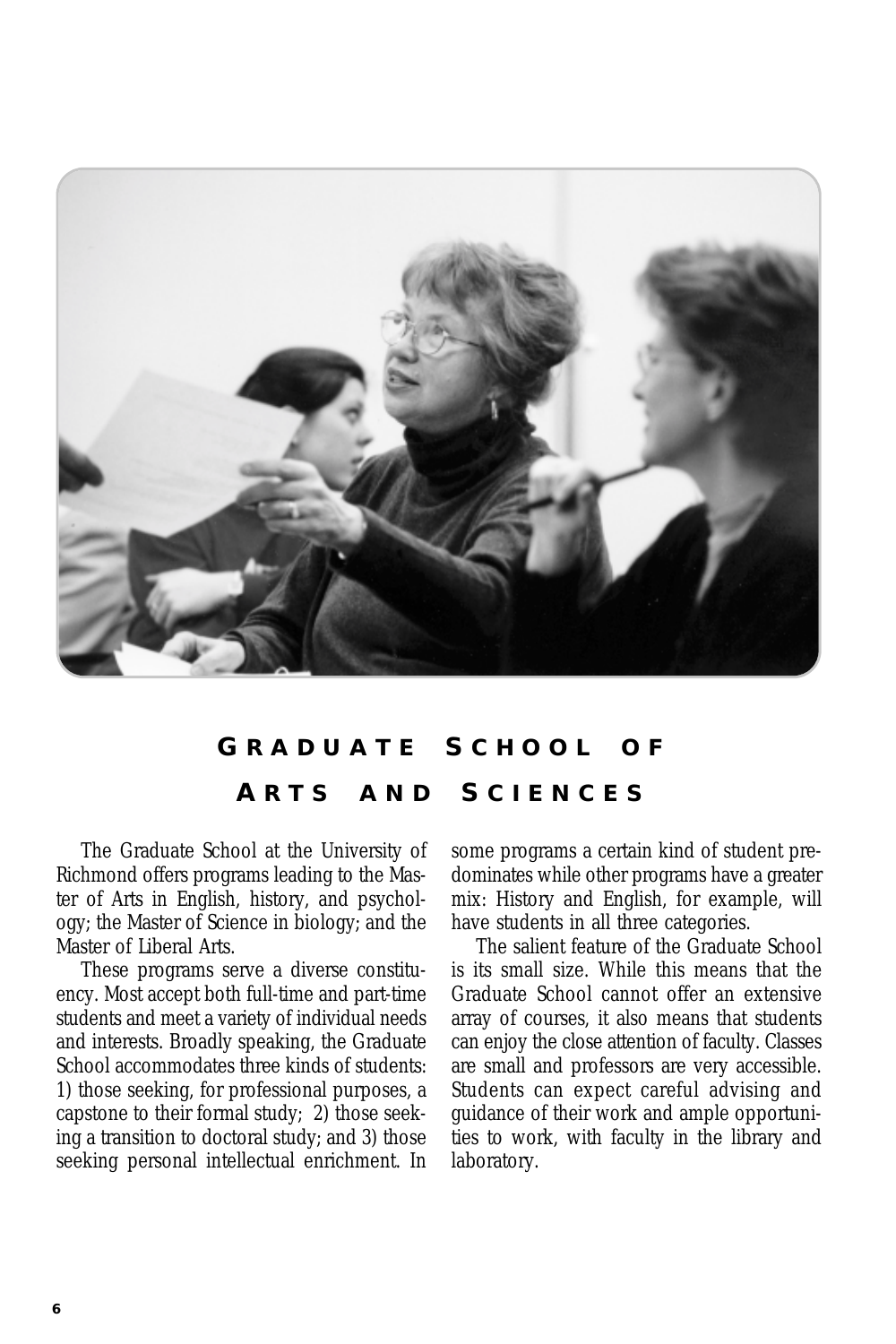### **U NIVERSITY O F R ICHMOND**

#### **Purpose**

The University of Richmond is an independent, privately endowed institution of higher education that provides a comprehensive academic program for men and women. It offers the intimacy of a small university and the diverse educational opportunities that derive from undergraduate degree programs in the liberal arts and sciences, business and leadership studies, as well as graduate and professional programs in law, business, and selected areas of the arts and sciences.

The University also provides a variety of credit and continuing education programs as well as cultural events to the larger community.

*The educational objectives of the University are:*

- ~ To cultivate in students the interest, capacity, and skills necessary for independent intellectual inquiry and life-long learning;
- ~ to convey to students a representative portion of that body of knowledge that has accumulated and endured through the history of world cultures;
- $\sim$  to encourage and aid students in the development of basic beliefs, values and attitudes, including those of cooperation and tolerance;
- $\sim$  to assist students in selecting and preparing for careers and study in graduate and professional schools;
- ~ to foster in students personal habits that contribute to health and physical fitness.

To achieve these objectives, the University is committed to:

- ~ an educational environment conducive to the development of the whole person—intellectually, socially, spiritually, physically and morally;
- ~ an academic setting that guarantees and encourages freedom of thought, expression and association;
- an undergraduate curriculum that requires mastery of essential intellectual tools, awareness of the diversity of human cultural experiences, extensive knowledge of at least one area of study, and opportunities for interdisciplinary and integrative inquiry;
- a faculty dedicated to excellent teaching and dialogue with students, and active engagement in scholarship, scientific inquiry and artistic creativity;
- a diverse, largely full-time and residential student body that participates in a broad range of University activities including opportunities for research, leadership, and the development of civic responsibility;
- the essential resources for learning, such as libraries, laboratories, studios, information and communications technology, and media resources;
- ~ opportunities for internships, social commitment and public service, and other domestic and international learning experiences;
- a program of varied social, spiritual and physical activities that provide occasions for growth, fun and fellowship;
- an administration and staff that preserve and enhance the University's environment and resources, and that represent the institution to the broader community it serves.

#### **Organization and History**

Several colleges and schools are incorporated to form the University of Richmond with authority and responsibility vested legally in the Board of Trustees and the President of the University. The several colleges and schools award no degrees individually, but all degrees for work done in any one of them are conferred by the University of Richmond.

The University originated with Richmond College, a college of liberal arts and sciences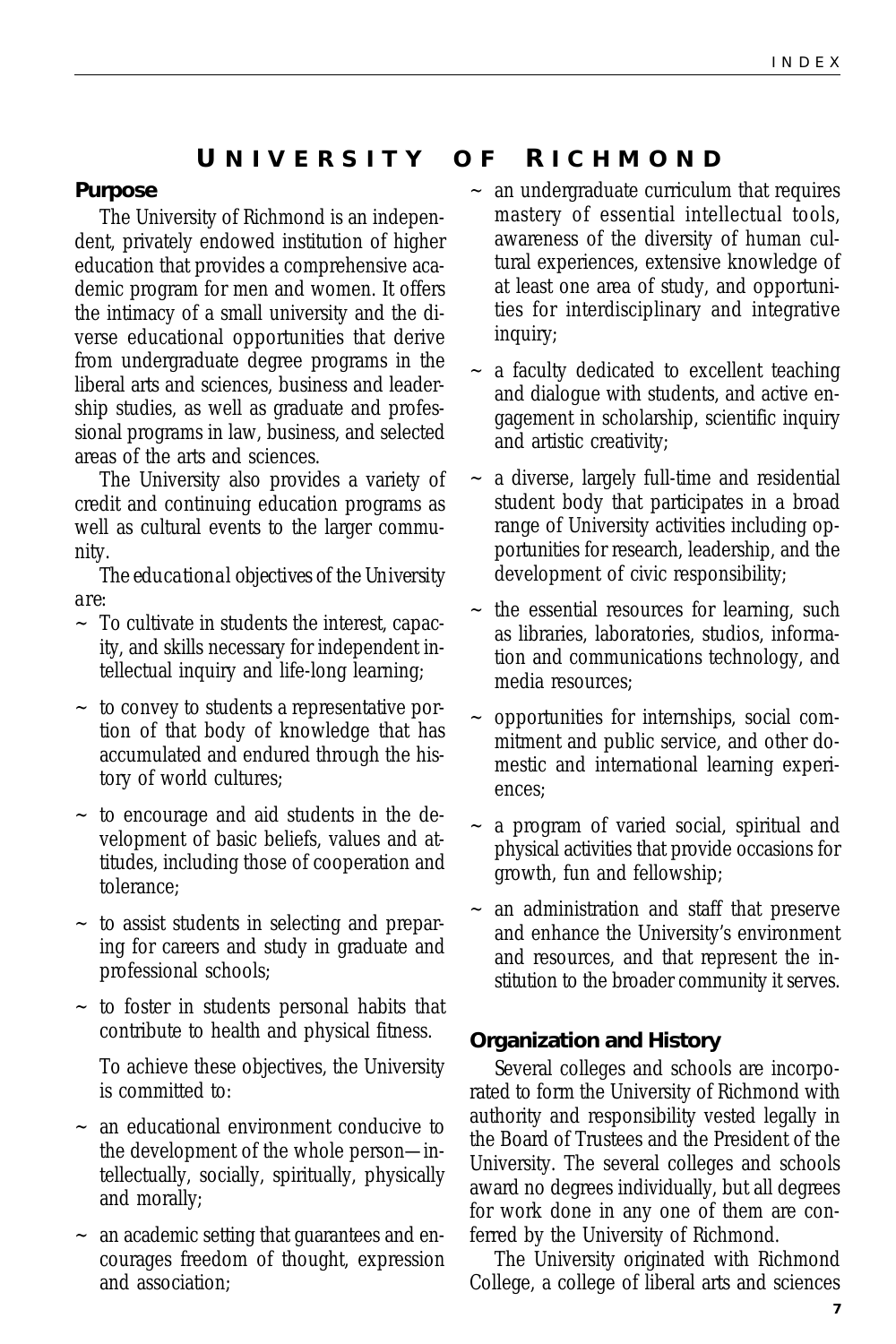for men, founded in 1830. Around this nucleus were established The T.C. Williams School of Law (1870); Westhampton College, a college of liberal arts and sciences for women (1914); the Graduate School, for advanced study in the liberal arts and sciences (1921); The E. Claiborne Robins School of Business (1949); School of Continuing Studies (formerly University College), for evening, summer, and continuing education (1962); and the Jepson School of Leadership Studies (1989). These schools enroll about 2,900 full-time undergraduates, most of whom live on campus; some 500 full-time graduate and law students; and, largely from the Richmond community, 1,300 part-time students.

Each school has its own dean or director, student body and institutional life. The University Senate, which includes representatives of all the faculties, provides for intercollegiate cooperation.

### **University Commitment**

The University of Richmond is afforded a distinctive opportunity to offer an education that is powerful in developing human capabilities. The University benefits from a heritage of ethical and religious values, a residential character, and a commitment to liberal and general education through intimate colleges and schools joined into a substantial whole.

The University's exceptional natural advantages of campus and location provide another distinctive characteristic, that of uncommon attractiveness. The campus consists of some 50 major buildings, of a splendid Collegiate Gothic architectural style, set on 350 acres of lawns, lake, and woodlands. The University is situated in a state whose leading colleges and universities enjoy an especially positive image. The City of Richmond, though located in the densely populated eastern corridor and near the nation's capital, is not overwhelmed by the problems of congestion and modern urban life. The city and region offer countless cultural and educational resources that enhance the University's special character.

The University's educational program uses these advantages. It aims to be a model of coherence, both in relating various approaches to knowledge in a fragmented intellectual world and in connecting knowledge with ethical sensitivity and civic responsibility. Through curricular emphases, student involvement in volunteer service, the honor tradition, athletics, the work of the chaplaincy, and special academic programs, the University of Richmond is an institution able to make a genuine human difference through the educational program that it offers.

#### **Accreditation**

The University of Richmond is accredited by the Commission on Colleges of the Southern Association of Colleges and Schools (1866 Southern Lane, Decatur, GA 30033-4097; telephone 404-679-4501) to award the associate, baccalaureate, master and juris doctor degrees.

The University also is certified by the Virginia State Board of Education to offer teacher licensure programs. Various departments and divisions have more specialized accreditation. Included in this category are the music program, accredited by the National Association of Schools of Music; and the chemistry program, accredited by the American Chemical Society. In addition, The E. Claiborne Robins School of Business is accredited by the American Assembly of Collegiate Schools of Business at the undergraduate and graduate levels, and the University of Richmond School of Law is accredited by the American Bar Association.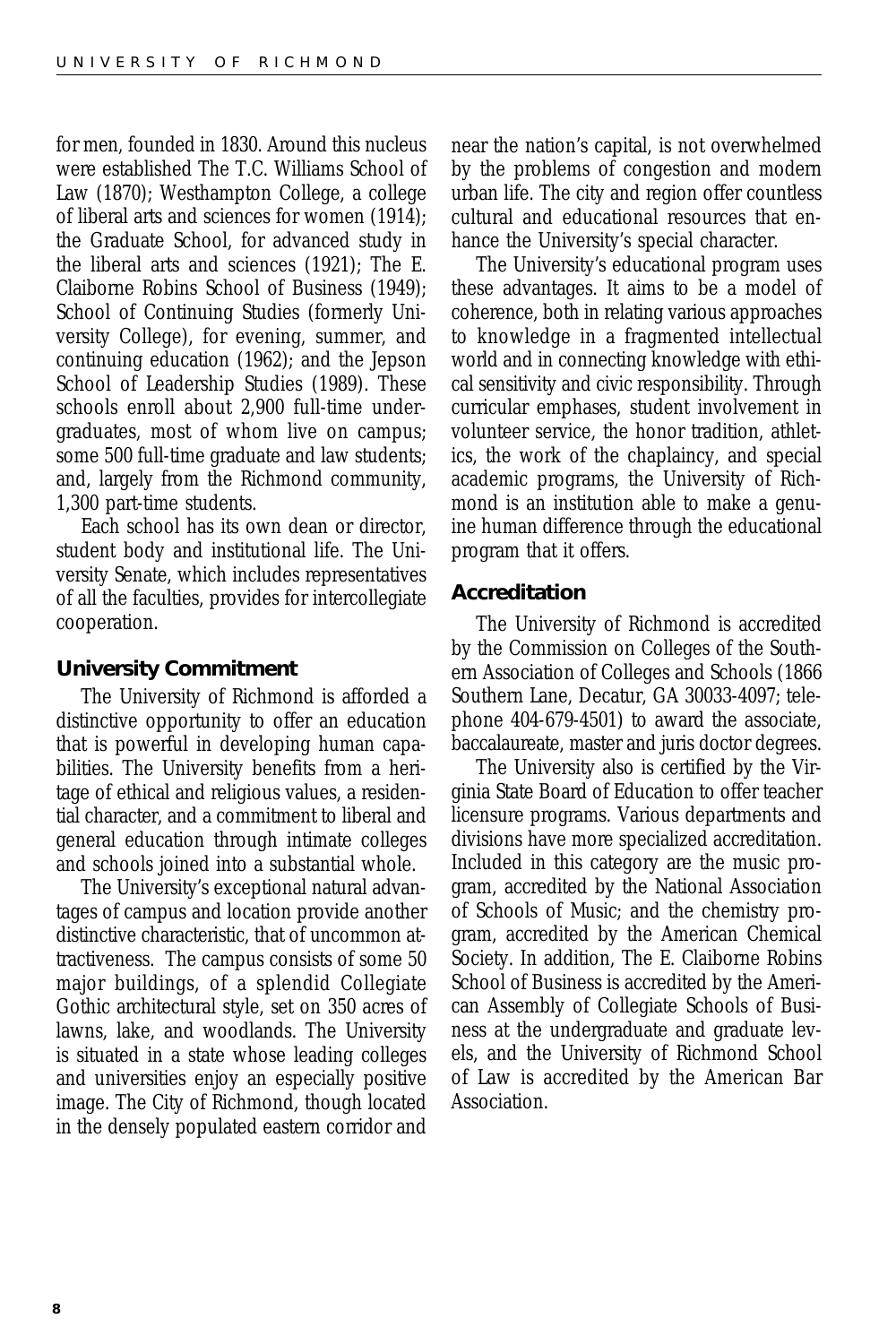

### **U NIVERSITY R ESOURCES AND S ERVICES**

### **Career Development Center**

The Career Development Center (CDC), located on the ground level of Richmond Hall, provides comprehensive career services for undergraduate and graduate students. The CDC exists to help students identify and achieve their career goals, and is committed to providing resources and services to students and alumni, based on the fundamental belief that career decision-making is a life-long process, integral to the University's educational objectives.

Staff members provide individualized career counseling and help students develop systematic approaches to job or graduate school searches. Programs, which often feature alumni and area employers, are presented throughout the year on job search strategies, connections between careers and majors, internships, transitions from student to work life, and other relevant topics.

The Career Development Center houses a library that contains a variety of print and multimedia materials. The library also has computer stations with FOCUS II (a career guidance program), graduate school admissions test preparation software, and Internet access. The Internet enhances the CDC's ability to communicate with and provide services to students. Over the Web, students can access complete graduate and professional school catalogs, full-time job vacancies, and more than 20,000 internship listings on the award-winning Internship Exchange and its companion Intern Center. Résumé Expert Systems Web software allows students to sign up for on-campus recruiting events, and to register their résumé and job targets online for referrals to employers and internship sponsors. Students should visit the CDC on the Web to view all available resources and a calendar of upcoming events.

#### **Information Services - Library and Computing Resources**

In 1997, the University Libraries and University Computing were combined under one umbrella, Information Services. The two areas work in tandem to provide the University community with access to a wide variety of information, maximizing the use of technology.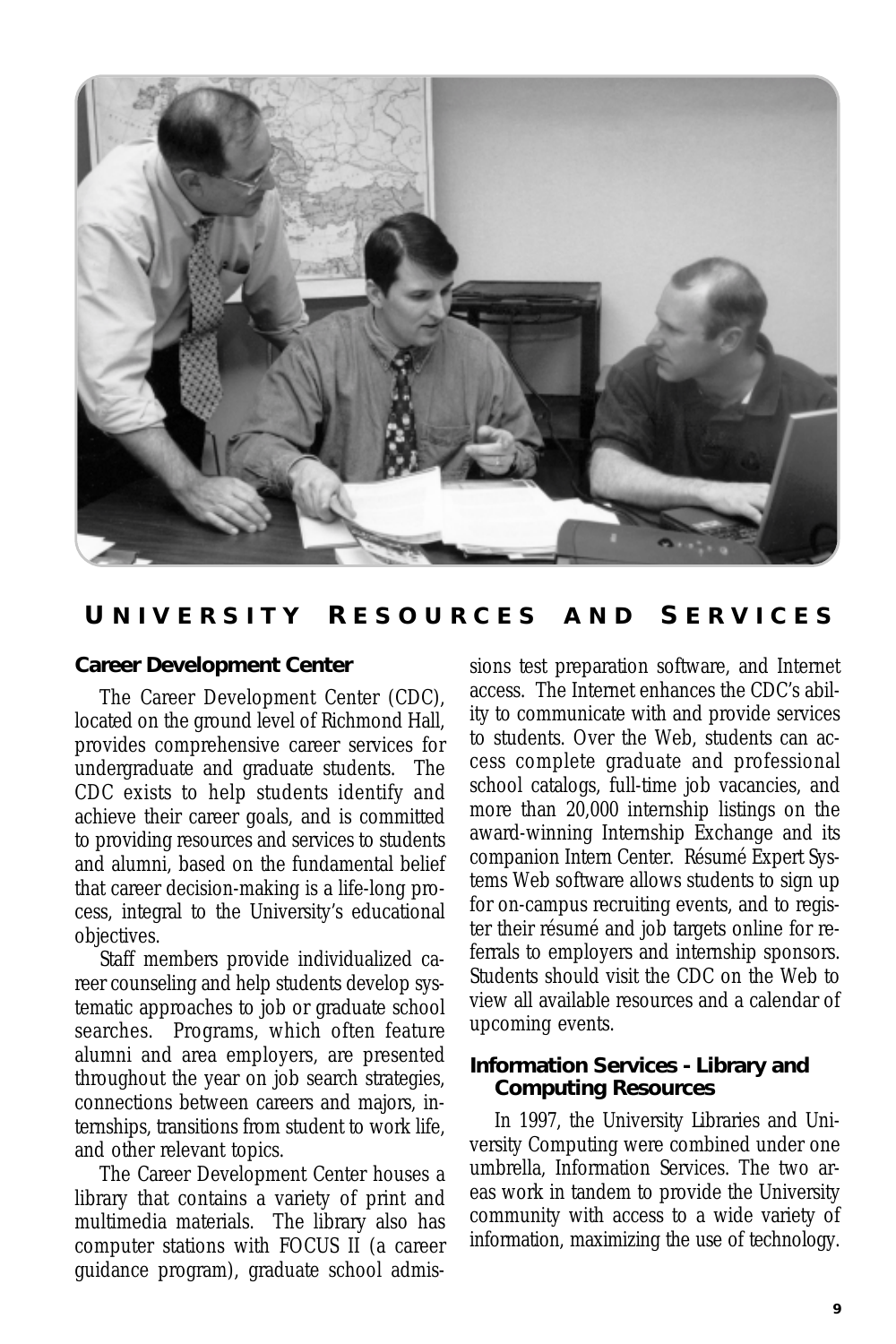#### **Library Resources**

The University libraries are the center of intellectual activities outside the classroom. They are composed of the Central Library, Business Information Center and Media Resource Center in Boatwright Memorial Library; the Science Library in the Gottwald Science Center; and the Music Library in the Modlin Center for the Arts. The Law Library in the University of Richmond School of Law is administered separately.

Boatwright Memorial Library, facing Westhampton Lake and in the center of campus, is the central library containing over 450,000 volumes; nearly 1,800 social sciences, humanities, fine arts and business periodicals; microform collections; and numerous electronic databases. The University of Richmond has been a designated depository library for U.S. government documents since 1900; Boatwright Library contains over 300,000 items in print, microfiche and electronic formats, including publications from Congress, the Department of State and the Census Bureau.

The Galvin Rare Book Room contains nearly 25,000 rare books, first editions, maps, photographs and manuscripts. Boatwright Library seats up to 800 students and has individual and group study rooms.

An integral part of the library system is the Business Information Center of The E. Claiborne Robins School of Business, located on the second floor of Boatwright Library. The Center provides reference services to the campus and to the Richmond business community, and contains an extensive reference collection and a number of electronic databases.

The Billikopf Media Resource Center, located on the second and third floors of Boatwright Library, provides audiovisual materials, equipment and production services to the campus community. The MRC contains collections of films and videos, spoken art audiocassettes, recorded books, and a variety of media equipment. Many international programs are received from satellite transmission, and the campus cable system is utilized for

instruction and academic assignments. The facilities of the MRC include the Adams Auditorium, classrooms, seminar rooms, and the Curriculum Materials Center located on the third floor of Boatwright Library.

The Music Library holds over 10,000 volumes of printed music, books and journals and nearly 10,000 musical sound recordings on LP, CD and audiocassette.

The Science Library has a collection of approximately 80,000 volumes, subscribes to over 900 journals, and several electronic databases.

The libraries provide individual and group instruction on the use of various library and information resources, including the Internet and other electronic databases. A computer classroom is located in Boatwright Library for both group instruction and individual student use. The online catalog provides access to the collections of all the libraries on campus. The libraries belong to several local, state, regional and national consortia, and can obtain materials not held locally. Collections in various Richmond area libraries also are available for research and consultation, including those of Virginia Commonwealth University, the Medical College of Virginia, the Library of Virginia and Archives, Union Theological Seminary, Randolph-Macon College, and the Richmond public libraries.

The Virginia Baptist Historical Society's library contains the finest collection of early Baptist materials in the South. Housed in a separate wing of Boatwright Memorial Library, the Society's facility is designated as a memorial to the Virginia Baptists who struggled to secure religious liberty in America. The library holdings include some 18,000 books by and about Baptists, 5,000 manuscripts, and over 400 collections of personal papers. The Society is the repository of Virginia Baptist church records. Over 3,100 original church record books are on deposit in the collection, making it one of the largest archives of congregational records of any denomination. The Society also manages the University Archives, a large collection of books, papers, photos and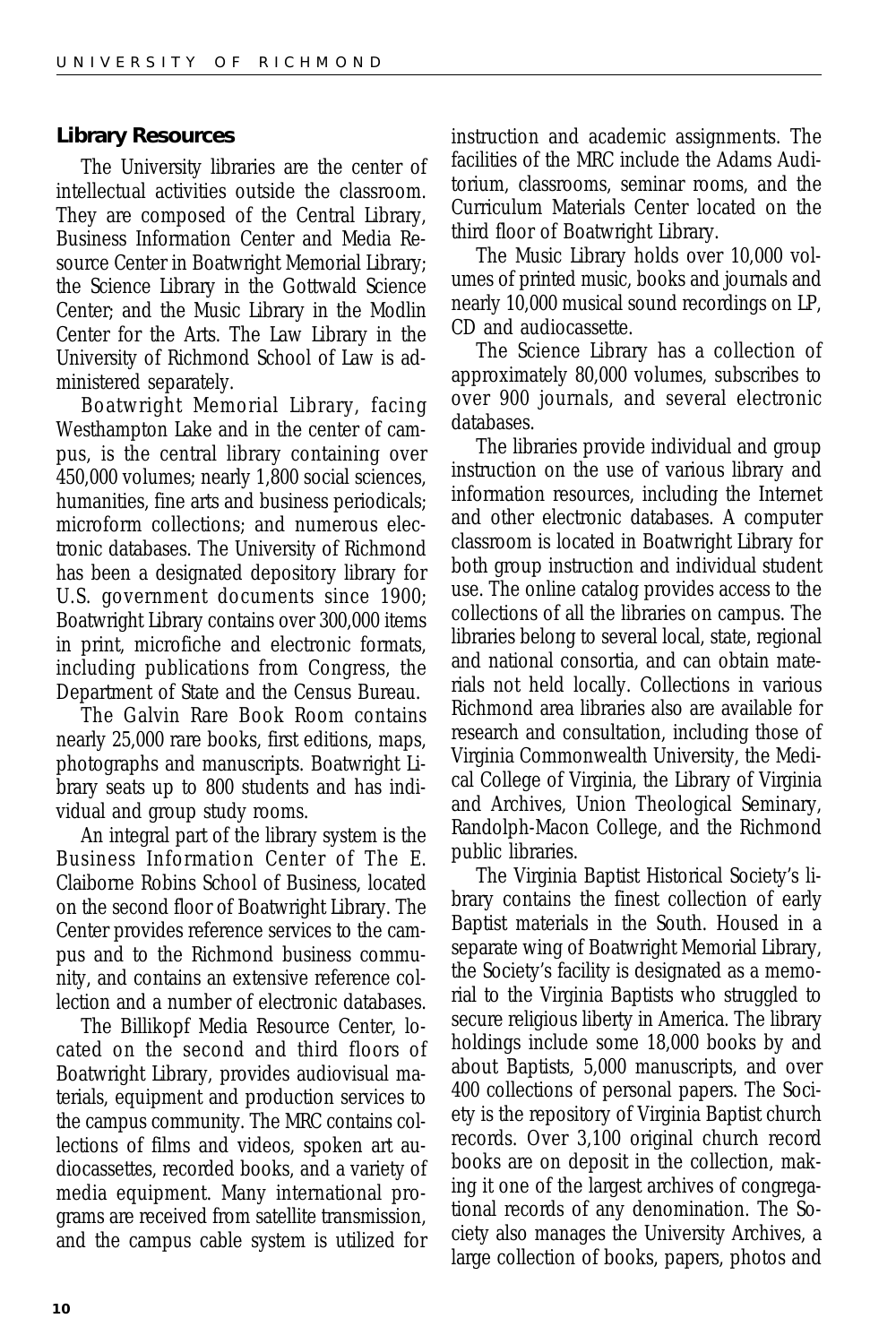memorabilia related to the history of the University of Richmond.

Libraries are open to the entire campus community.

The Lora Robins Gallery of Design from Nature, entered separately on the lower level of Boatwright Library, houses an extensive collection of gems and jewels, minerals, seashells and corals, fossils and cultural artifacts.

### **Computing Facilities**

The largest computing facility on campus is located in Jepson Hall. The ground floor of the building is dedicated to computer services. Jepson Hall houses three IBM-compatible teaching labs equipped with multimedia projection systems. When classes are not in session, these rooms may be opened for general student use. There are two student computing labs open for general use. They are equipped with a combination of Macintosh, IBM-compatible, and Sun SPARC stations. University Computing also maintains a training lab that is used primarily for administrative and technology training sessions, and a Technology Learning Center that is largely a faculty resource.

Richmond provides computer lab facilities for teaching, research and learning at several other campus locations. IBM-compatible systems are the primary platform at the University, although there are Macintosh labs for departments that prefer them. Computer labs located in many of the academic buildings are dedicated to the special requirements of a particular department or discipline. The departments of Physics, Music, Psychology, Journalism and Education have facilities that are populated primarily with Macintosh computers. The Gottwald Science Center, the departments of Modern Languages and Literatures and Classical Studies have lab facilities that utilize IBM-compatible systems or a mixture of IBM and Macintosh. Math and Computer Science students have access to systems running Unix and Windows NT.

In the fall of 1997, the Boatwright Memorial Library opened the new Boatwright Computer Classroom. This multimedia classroom has IBM-compatible student stations. When it is not scheduled for classes, this classroom is open for general student use during normal hours of operation.

A major renovation of the building that houses The E. Claiborne Robins School of Business was completed in 1999. The building has 10 multimedia classrooms with desktop access to network services, including email and Internet access for all student stations. The building also contains a new IBMcompatible computer lab.

In addition, the University is committed to an ongoing initiative to equip classrooms around the campus with multimedia capability, including network and Internet access.

### **Chaplaincy**

Religious activities center in the Office of the Chaplaincy, which is easily accessible in the E. Carlton Wilton Center for Interfaith Campus Ministries. Though the institution is related to the Baptist General Association of Virginia, the University is interested in the spiritual needs and growth of all of its students regardless of faith or belief. This is appropriate because the religious groups represented in the student body are many and diverse.

There are numerous denominational organizations for students of various faiths including Jewish, Christian and Muslim. Religious activities and dinners are open to all to promote interfaith understanding. Each Sunday morning, there is an interdenominational Christian worship service in Cannon Memorial Chapel. Roman Catholic liturgy is held on Sunday evening, and a Sabbath evening service is held on Friday. The City of Richmond has well over 300 places of worship, each of which welcomes students to participate.

The Chaplaincy offers help, through individual counseling or group workshops, to students facing personal problems or critical decisions, or who have spiritual needs.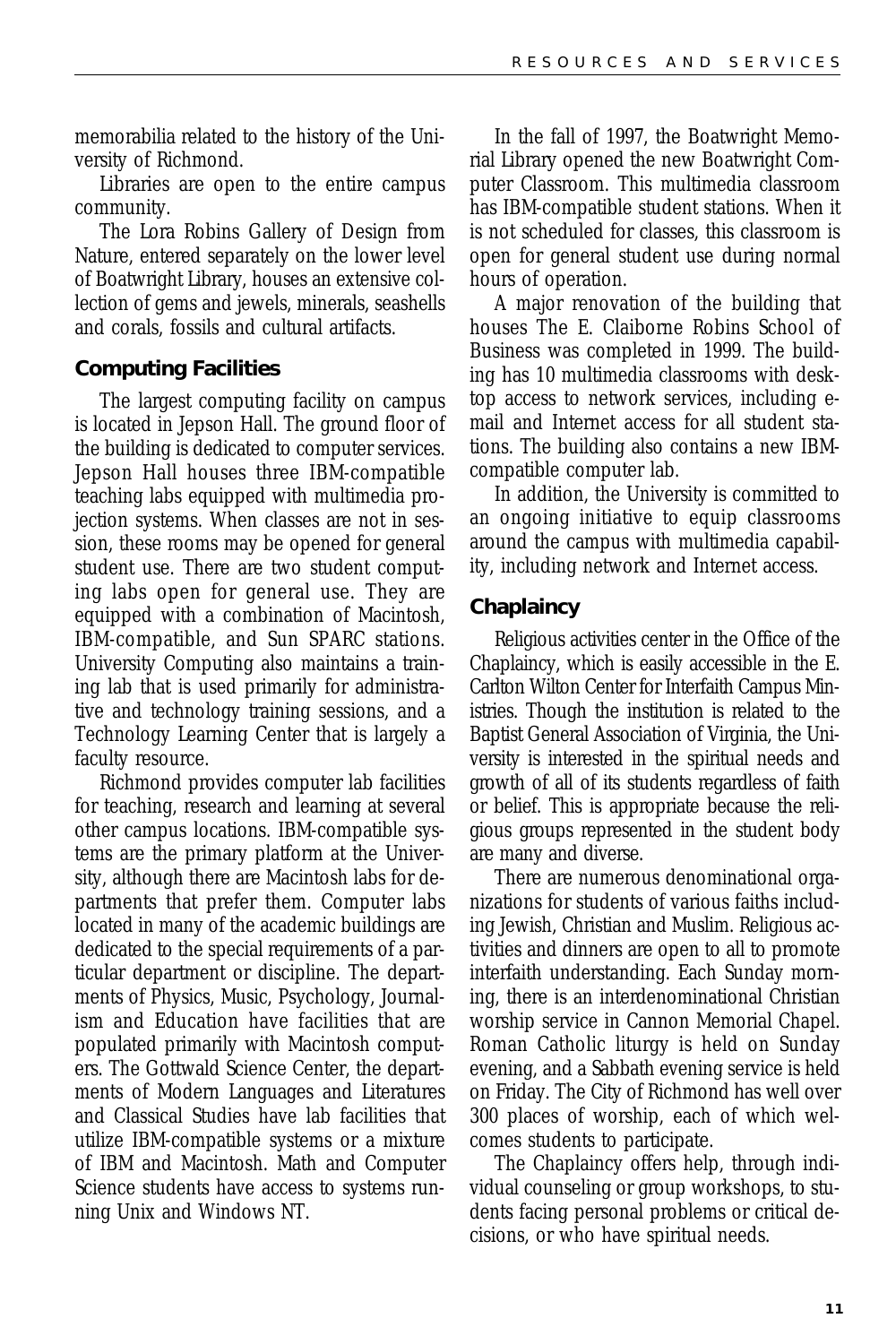### **Counseling and Psychological Services**

The University maintains an office for Counseling and Psychological Services (CAPS) in addition to the academic advising and religious counseling services described above. The office is staffed by counseling and clinical psychologists who are prepared to help students meet academic, personal or emotional challenges while they are enrolled at the University. The services correspond to students' needs and include short-term counseling and psychotherapy, assessment, crisis intervention, psychoeducational presentations, individual consultations and referral services. Confidentiality is maintained with all services guided by the standards of the American Psychological Association and the licensing laws of the Commonwealth of Virginia.

### **Disability Accommodations**

The University seeks to comply with all applicable federal, state and local laws regarding the rights of individuals with disabilities. To facilitate such compliance, the vice president for student affairs serves as the University's Disability Coordinator. The University does not discriminate on the basis of disability in admission. Therefore, applicants are not required to provide information about their physical condition or disability status prior to admission. Individuals with disabilities are invited to contact the Disability Coordinator regarding any accommodations they may require in visiting the campus or upon matriculation. The University provides reasonable adjustments or accommodations in its academic programs as necessary for equal opportunity and participation for qualified students with disabilities.

### **International Students and Study Abroad**

The Office of International Education, located in the administrative wing of Boatwright Library, serves all undergraduate and graduate students, in arts and sciences, business, leadership studies and law. It offers advising on study abroad opportunities and procedures, and a wide variety of services for international students including orientation, visa, work, health insurance, taxes, and cultural and social activities.

Graduate students who wish to explore opportunities for study abroad as part of their degree program should contact the Office of International Education. The University now has exchange agreements with universities in Argentina, Australia, Austria, China, Denmark, England, France, Germany, Ghana, Ireland, Italy, Mexico, the Netherlands, New Zealand, Poland, Scotland, Spain and Sweden. New exchange agreements are added each year.

### **Multicultural Affairs**

Working closely with the Office of Admission, the Office of Multicultural Affairs is the focus of the University's efforts to increase and maintain a diverse student population. The office develops and implements programs of specific interest to students of diverse ethnic backgrounds, and assists them in becoming acclimated to the University's environment.

### **Recreation**

The Campus Recreation Department is dedicated to the concept of providing quality recreational opportunities for the campus community. To meet the diverse needs and interests of these members, a comprehensive and innovative program has been developed. The program is comprised of six components: aerobics and fitness, informal recreation, intramurals, outdoor adventure, special events and sport clubs. The Spider Sports Center, the hub of the Campus Recreation program, is located in the lower level of the Robins Center. The facility includes more than 9,000 square feet of recreational space for aerobics and conditioning. The recreational equipment available includes Nautilus, Stairmasters, Lifecycles, Ergometers, treadmills, free weights and more.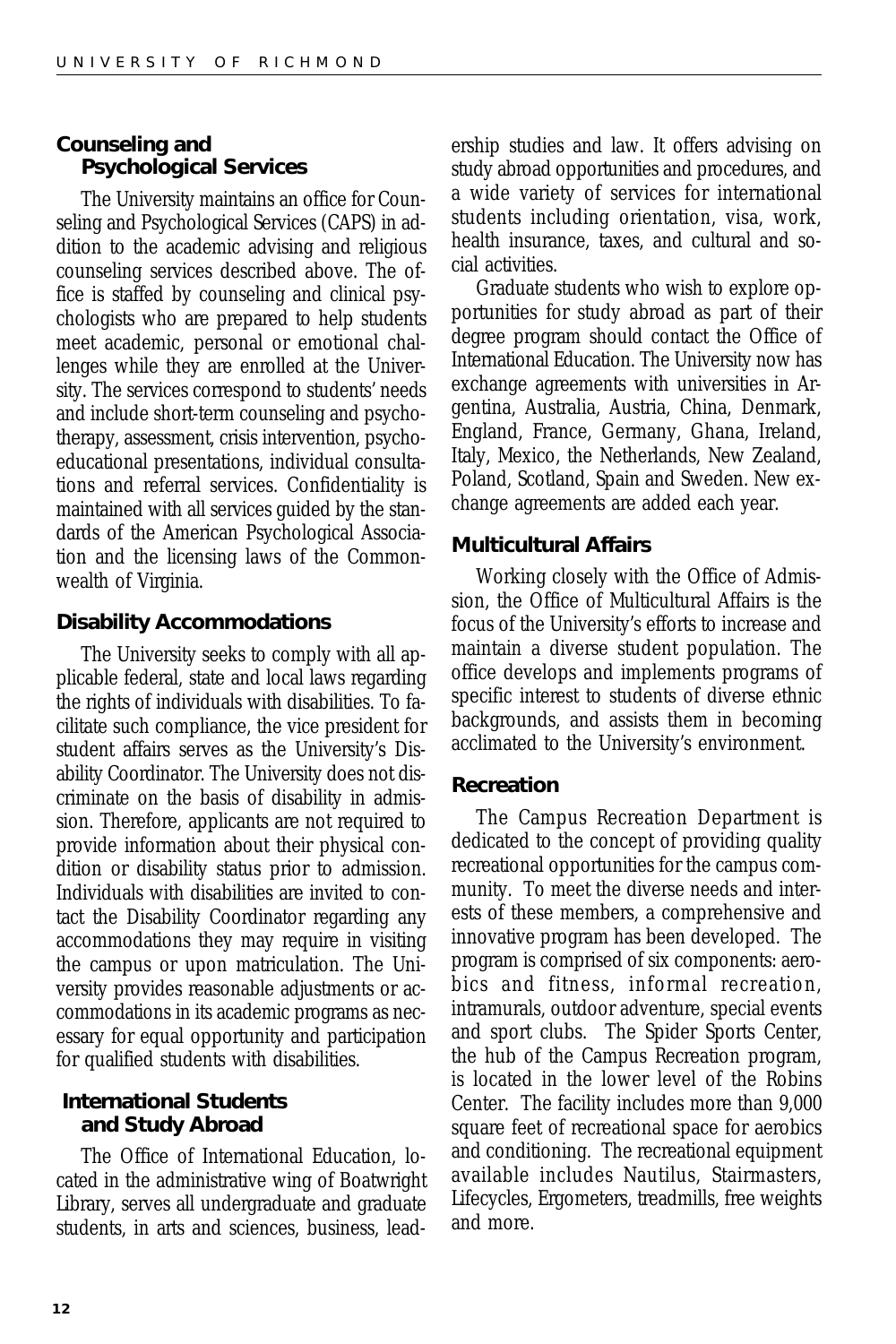#### **Student Health Center**

The Student Health Center offers a comprehensive program in health education and health maintenance, as well as treatment for illness and injury. The Health Center staff includes board-certified family practice physicians and registered nurses. Services include acute care for illness and injury, general medical care, gynecology, allergy shots and immunizations.

Students living on campus are eligible for the services provided by the Student Health Center because the cost of these services is included in the housing fee. Student Health Center privileges are available to off-campus students for a per-semester fee. The cost of prescription drugs, some laboratory tests, hospital emergency room treatment, hospitalization, X-rays, and referral off campus for consultation with medical specialists are not covered by any student fees. These costs will be billed separately by the provider.

Hours of operation (subject to change) are 8:00 a.m. to 5:00 p.m. Monday through Friday, and 1:00 p.m. to 5:00 p.m. on Saturday and Sunday. Registered nurses are on duty at all times. The doctors maintain regular office hours Monday through Friday. If a physician's services are required after hours, an off-campus referral to a private facility will be made. The telephone number is (804) 289-8064, and the fax number is (804) 287-6466.

Upon arrival at the Student Health Center, each patient may initially be evaluated by a nurse who will advise the proper treatment for the patient's medical complaint. If the evaluation indicates a need, an appointment with the doctor will be made. Appointments are made only after evaluation by the nurse except for annual gynecological examinations, doctor-requested follow-up visits, allergy shots, immunizations (influenza, tetanus, MMR, Hepatitis B, Hepatitis A), and PPD tests.

Allergy shots are given by appointment on weekdays during specified hours. Detailed instructions from the referring physician must accompany the allergy serum. This service requires a fee, which is payable at the time of the visit.

A fee for immunizations is payable at the time of the injection and is based on the cost of the serum. This also applies to PPD (tuberculosis) skin tests.

Legal and ethical standards pertaining to confidentiality and health matters are observed by the Student Health Center staff.

#### **Food Service**

The main food center at the University of Richmond is the spacious E. Bruce Heilman Dining Center. This well-equipped building is located on a particularly attractive site overlooking Westhampton Lake. The main dining area accommodates 2,200 students; a lower level is used as a catering area for University functions and the University Club. The Heilman Dining Center is open seven days a week during the academic year. Each meal features a wide variety of selections, including both hot and cold entrees.

Standard service hours are:

#### **Monday-Friday**

Breakfast: 7:00 a.m. - 10:00 a.m. \*Lunch: 11:00 a.m. - 2:45 p.m. Dinner: 4:30 p.m. - 7:00 p.m. \*Limited service from 2:00 - 2:45 p.m. **Saturday and Sunday**

Brunch: 10:30 a.m. - 2:00 p.m. Dinner: 4:30 p.m. - 7:00 p.m.

The Tyler Haynes Commons houses Tyler's Grill, a fast food facility, that serves primarily hot and cold sandwiches, snack items, soft drinks and desserts. The hours of operation are:

Monday - Friday: 7:30 a.m. - 8:00 p.m. Saturday: Closed

Sunday: 4:00 p.m. - 8:00 p.m

Also located in the Tyler Haynes Commons is The Cellar, a late night gathering space that serves entrees, desserts, hors d'oeuvres and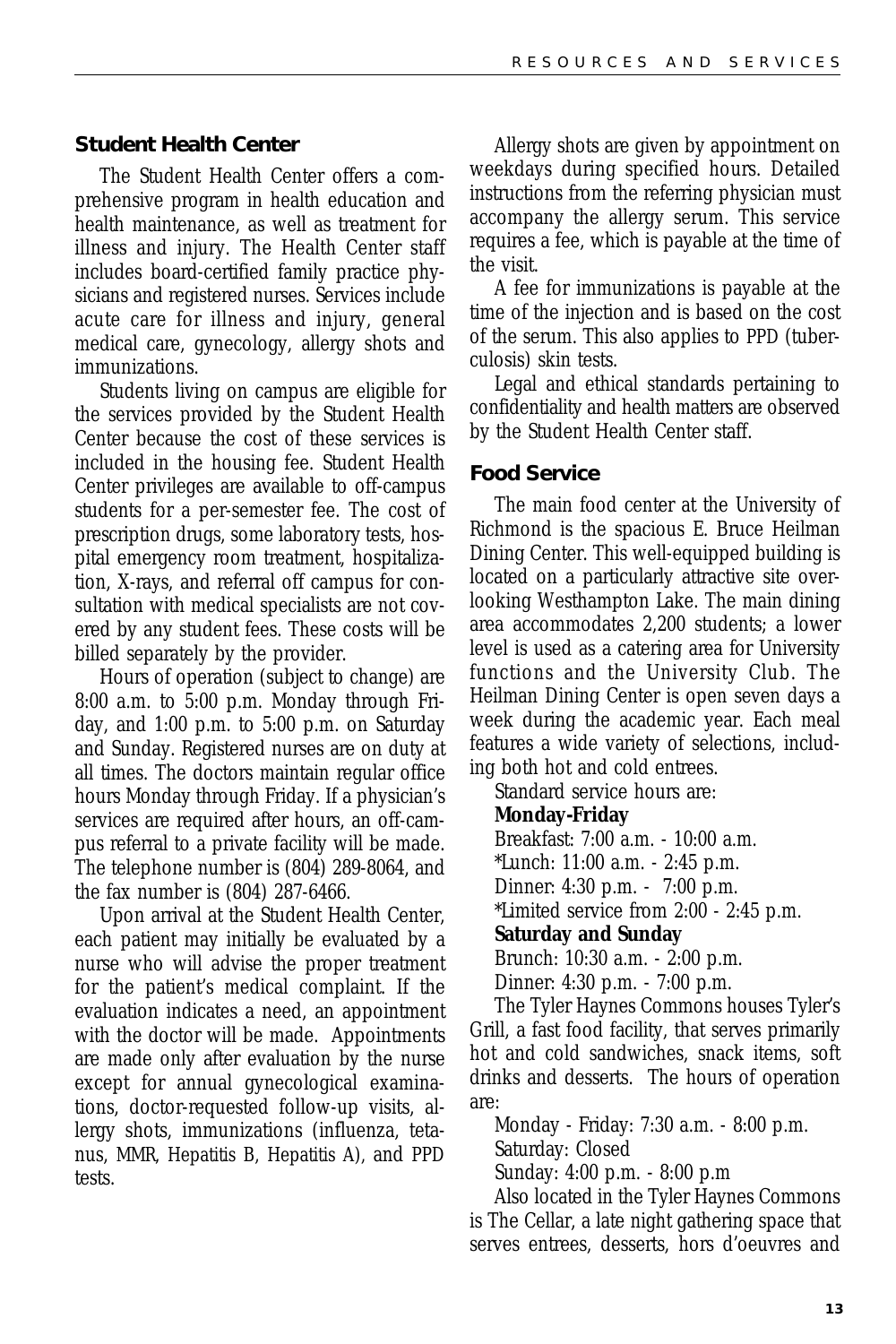assorted beverages, including beer and wine. The Cellar plays a wide selection of music through a state-of-the-art sound system, and also offers live music one or two nights a week. Students may use their One-Card, cash, checks, MasterCard or Visa at The Cellar.

Hours of operation are: Thursday: 5:00 p.m. - 12:00 midnight Friday - Saturday: 7:00 p.m. - 2:00 a.m. Sunday: 7:00 p.m. - 12:00 midnight

*Off-Campus Students* may select from a variety of meal plans if they choose (refer to Dining Services Webpage for specific information). Please note that only meal plan participants can use their One-Card at Tyler's Grill or the Heilman Dining Center. Meals under all meal plans are served during the days and times stated in the calendar for the School of Arts and Sciences.

#### The ID/Meal Card is **nontransferable**.

 All University students may sign up for the University's Spider account, a declining balance program that allows students to access previously deposited funds via their University One-Card. The Spider account allows students the ability to make purchases without carrying cash and can be used by all students in Edible Bites, the Bookstore, Whitehurst, the Student Health Center, The Cellar, laundry facilities, most vending machines, and pinball and video games. Students on a meal plan also may make purchases with their One-Card at Tyler's Grill and the Heilman Dining Center. Students will be mailed information each semester for One-Card sign-up. A minimum initial deposit is required. Complete information on the One-Card is available in the University brochure.

Please refer to the Dining Services Webpage for more specific information on hours, dates of operation, menus, service policies, box meals, nutrition counseling, and other specialty services.

#### **Graduate Student Association**

The Graduate Student Association was created to advance the interests of graduate students at the University of Richmond and to foster academic and social interaction. Membership is open to all degree-seeking students enrolled in a graduate program at the University of Richmond. At least one meeting of the Association is held each semester and officers are elected in the fall. Events sponsored by the Association include a welcome reception for graduate students in the fall and other get-togethers throughout the year.

#### **Research Fund**

The Graduate School has a fund to support graduate student research. Funds may be used to purchase materials, travel to research collections, and give papers at scholarly meetings. Applications may be picked up in the Graduate School office.

#### **Housing**

The University does not provide on-campus housing for graduate students. The Graduate School will assist in the search for housing. It keeps a file on available rooms for rent in private homes, names of students seeking roommates to share apartments, and literature on a few apartments near campus.

#### **Identification Card**

Full-time graduate students should apply to University Services in the Tyler Haynes Commons to receive an identification card with their picture on it. Non-degree-seeking graduate students will receive an identification card by mail soon after registration for a given semester.

Identification cards are necessary to enjoy University services such as cashing checks, checking out books from libraries, and using athletic facilities. They are not transferable.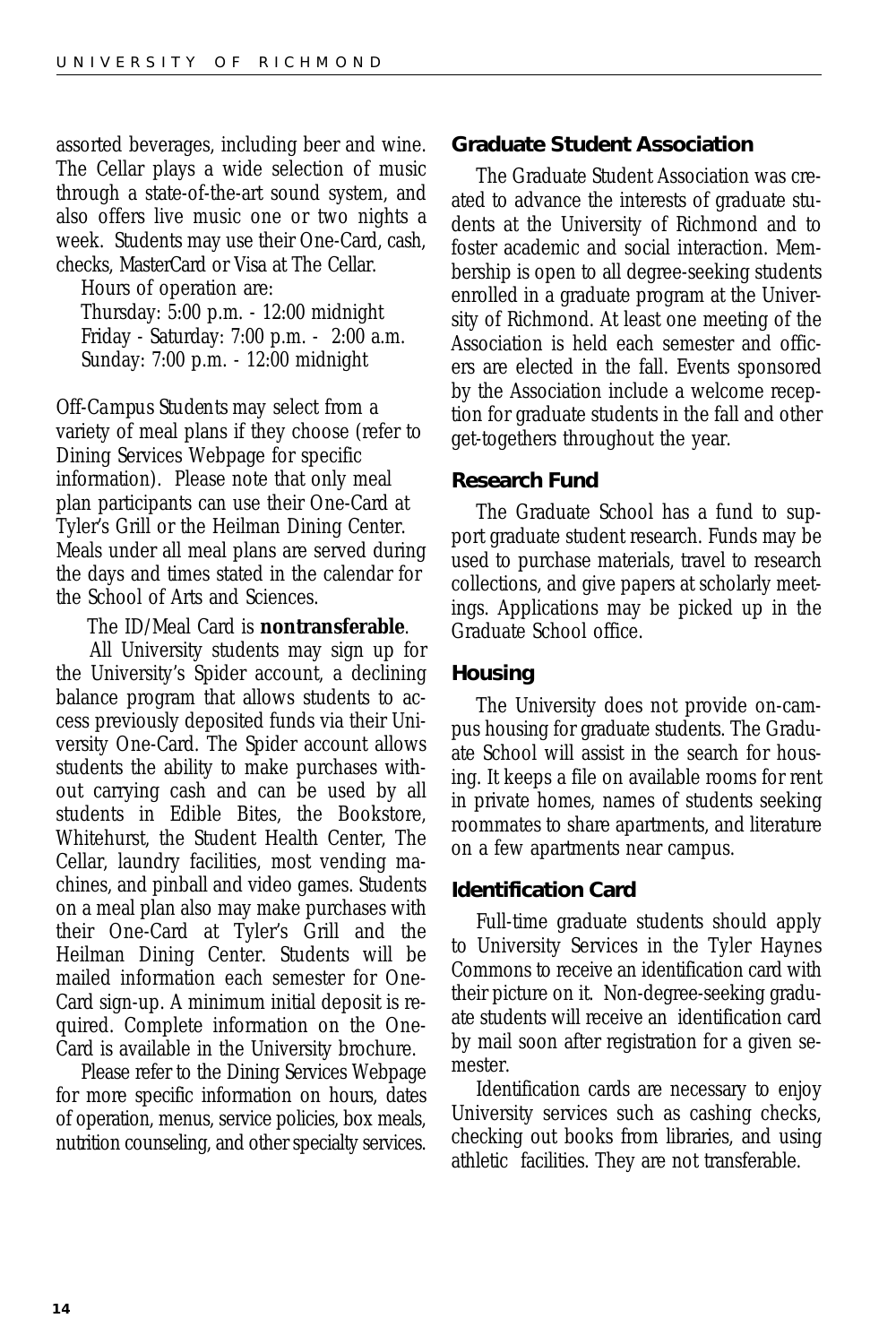### **ETHICS AND CONDUCT**

#### **Policies**

The University of Richmond is governed by policy statements that guide individual members in their actions toward each other and toward the larger community. These policy statements support the University's educational mission while seeking to assure that both individual and majority rights are appropriately observed and maintained.

#### **University Academic Honor Statute**

The Graduate School operates under an Academic Code of Ethics; copies are available in the Graduate School Office. Breaches of the code include cheating, plagiarism, violation of a signed pledge, lying, academic theft, and in general breaking one's word of honor in any circumstance. Any person who violates these standards shall be subject to disciplinary action ranging from reprimand up to and including expulsion from the University. Determination of guilt or innocence and imposition of penalties, when necessary, will be effected according to established procedures, with procedural fairness observed, and with appropriate appeal procedures available.

#### **Standards of Conduct**

The University of Richmond considers cultivation of self-discipline and resolution of issues through processes of reason to be of primary importance in the educational process and essential to the development of responsible citizens. All members of the University community have a responsibility for complying with local, state and federal laws, and with all published University policies and regulations. In a community of learning, individual or group conduct that is unlawful, that disrupts or interferes with the educational processes, that causes destruction of property, or otherwise infringes upon the rights of others or of the University itself, cannot be tolerated.

The Trustees of the University of Richmond have authorized a Policy Statement on Standards of Conduct, Penalties and Disciplinary Procedures to guide the conduct of students and their guests. This statement sets forth those standards of conduct which the University of Richmond deems essential for fulfilling its educational mission. Any person who violates the standards of conduct and regulations of the University of Richmond shall be subject to disciplinary action and, if necessary, legal action. Disciplinary action may range from reprimand/ disciplinary warning up to and including dismissal or expulsion from the University. Penalties will be imposed after proper determination has been made in accordance with established disciplinary procedures of the University, with fair procedures observed and with appropriate appeal procedures available, as outlined in the Policy Statement and any approved revisions thereof.

A copy of this Policy Statement and/or any officially approved revisions is readily available to each student who matriculates. All members of the University community should familiarize themselves with this Policy Statement and revisions, and with any other official publications, handbooks or announcements issued from time to time by the University of Richmond or by individual colleges and schools of the University.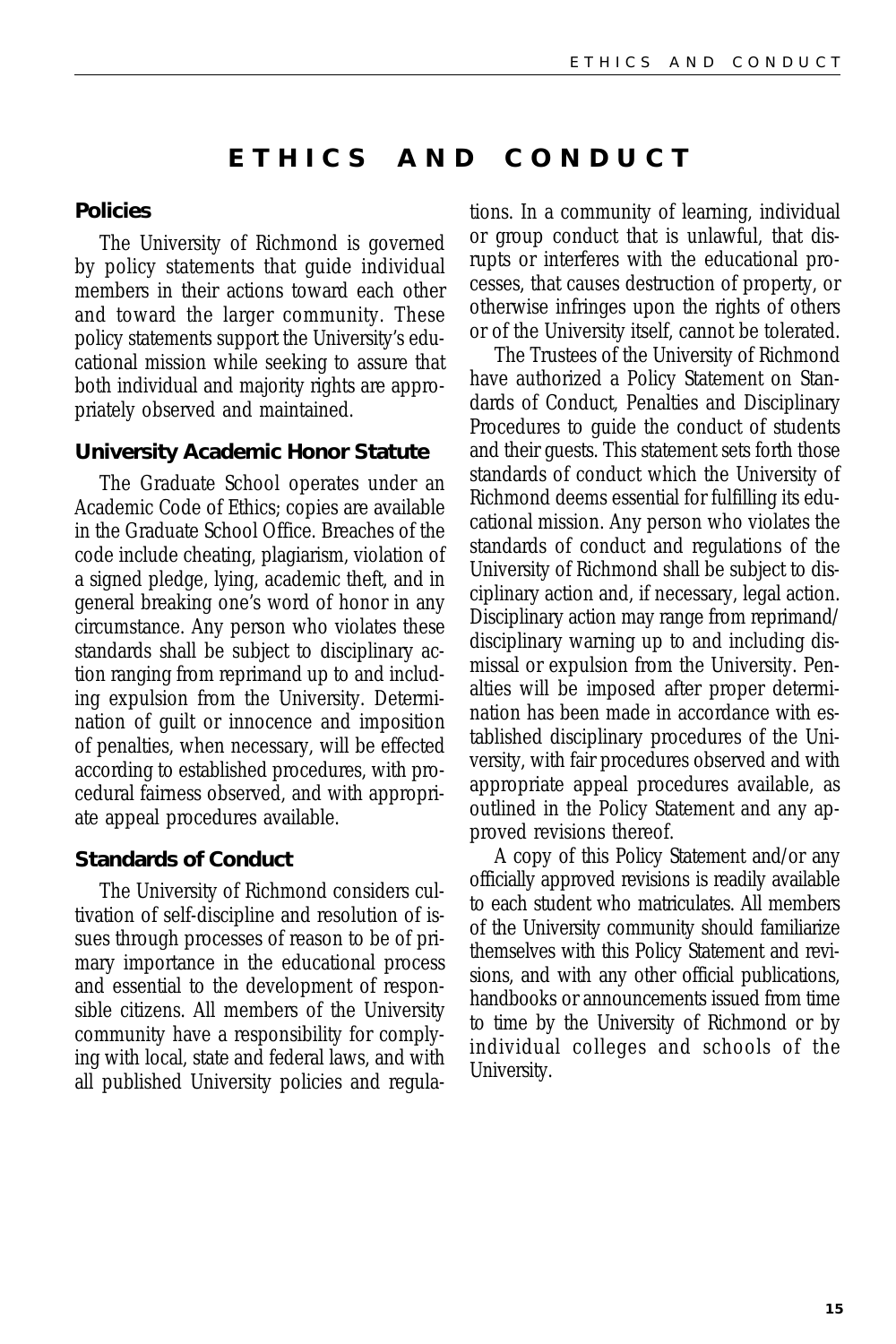### **CONFIDENTIALITY**

University of Richmond procedures and Family Educational Rights and Privacy Act of 1974 (P.L. 93-380) as amended, prohibit the unauthorized release of confidential information about individual students. However, directory information is not considered to be confidential and may be published or otherwise released. A full list of information considered directory information is available on the Office of the University Registrar's Web page at www.richmond.edu/ academics/registrar or by contacting the Office of the University Registrar. A student may opt to have their directory information withheld. To exercise this option, the appropriate form must be obtained from the Office of the University Registrar, completed, and returned to that office. Once filed, this form remains in effect until withdrawn by the student in writing. For further information, contact the Office of the University Registrar.

#### *RIGHTS WITH RESPECT TO EDUCATION RECORDS*

The Family Rights and Privacy Act (FERPA) affords students certain rights with respect to their education records. They are:

1) The right to inspect and review their records within 45 days of the date the University receives a request for access.

Students should submit to the University Registrar a written request that identifies the record(s) they wish to inspect. The Registrar will make arrangements for access, and notify the student of the time and place the records may be inspected.

2) The right to request the amendment of the student's education records that the student believes are inaccurate or misleading.

Students may ask the University of Richmond to amend a record that they believe is inaccurate or misleading. They should write the University Registrar, clearly identify the part of the record they want changed, and specify why it is inaccurate or misleading.

If the University of Richmond decides not to amend the record as requested by the student, the University will notify the student of the decision and advise them of their right to a hearing regarding the request for amendment. Additional information regarding the hearing procedures will be provided to the student when notified of the right to a hearing.

3) The right to consent to disclosures of personally identifiable information contained in the student's education records, except to the extent that FERPA authorizes disclosure without consent.

Exceptions that permit disclosure without consent are disclosure to the following:

- a. To school officials with legitimate education interests. A school official is:
- A person employed by the University in an administrative, supervisory, academic or research, or support staff position.
- A person elected to the Board of Trustees.
- A person employed by or under contract to the University to perform a special task, such as the attorney or auditor.
- A person serving on an institutional governing body of the University (such as Honor Councils and Student Government Associations).
- A school official has a legitimate educational interest if the official is:
- Performing a task that is specified in his or her position description or by a contract agreement.
- Performing a task related to a student's education.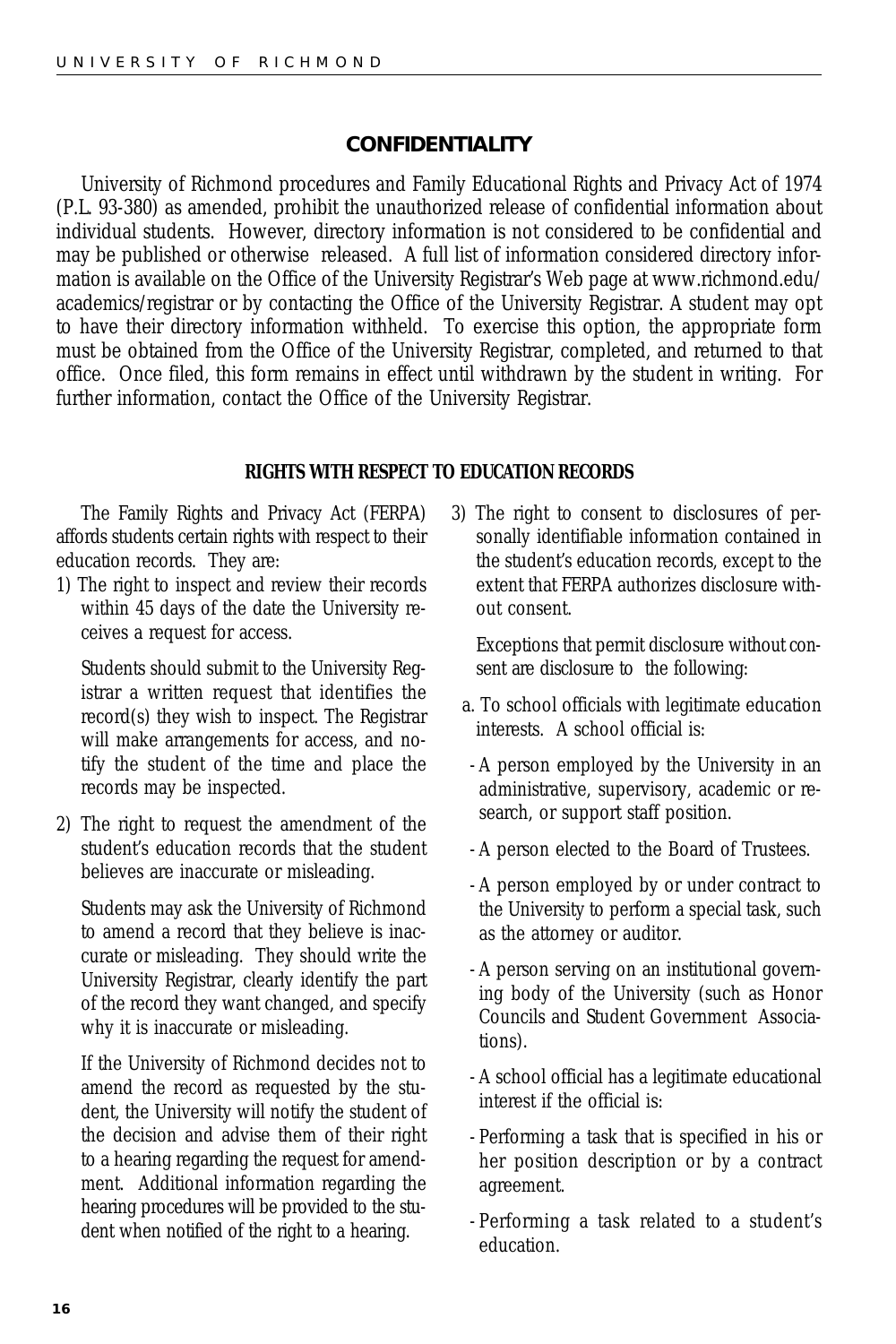- Performing a task related to the discipline of a student.

- b. To certain officials of the U.S. Department of Education, the Comptroller General, and state and local educational authorities, in connection with certain state or federally supported education programs.
- c. In connection with a student's request for or receipt of financial aid, as necessary to determine the eligibility, amount or conditions of the financial aid, or to enforce the terms and conditions of the aid.
- d. If required by a state law requiring disclosure that was adopted before November 19, 1974.
- e. To organizations conducting certain studies for or on behalf of the university.
- f. To accrediting organizations to carry out their functions.
- g. To parents of an eligible student who claim the student as a dependent for income tax purposes, provided dependency is substantiated by copies of income tax returns.
- h. To comply with a judicial order or a lawfully issued subpoena.
- i. To appropriate parties in a health or safety emergency.
- j. To an alleged victim of any crime of violence of the results of any institutional disciplinary proceeding against the alleged perpetrator of that crime with respect to that crime.

The University of Richmond will maintain a record of all requests for and/or disclosure of information from a student's education records. The record will indicate the name of the party making the request, any additional party to whom it may be disclosed, and the legitimate interest the party had in requesting or obtaining the information. The record may be reviewed by the student or eligible parents.

4) The right to file a complaint with the U.S. Department of Education concerning alleged failures by the University of Richmond to comply with the requirements of FERPA. The name and address of the Office that administers FERPA are: Family Policy Compliance Office, U.S. Department of Education, 400 Maryland Avenue SW, Washington, D.C. 20202-4605.

The University of Richmond's complete FERPA Policy Statement is available as part of the Office of the University Registrar's web page at www.richmond.edu/academics/ registrar or by contacting the Office of the University Registrar.

### **Alcoholic Beverages and Other Drugs**

The legal age for the consumption and possession of alcohol is 21 in the Commonwealth of Virginia; the law governs all sites within the Commonwealth and all persons including temporary visitors from other places. The University supports the laws of the Commonwealth, and has policies to educate and regulate its campus constituencies regarding the consumption of alcohol. Similarly, there are statutes as well as University policies prohibiting the possession, distribution, sale or use of illegal drugs or narcotics, including marijuana and hallucinogens. Moreover, each person is responsible for his or her destructive, obstructive, or otherwise inappropriate behavior whether under the influence of any substance or not. Persons in violation of the law are subject to prosecution by law enforcement agencies as well as disciplinary proceedings by the University.

### **Motorized Vehicles**

Each automobile, motorcycle, motorbike, or other such motorized vehicle operated on the campus must be promptly registered with the University, and the campus automobile permit fee paid. Individuals operating vehicles must abide by the regulations governing registration, use and parking. The University Police Department administers the registration and monitors compliance. Inquiries should be directed to that office.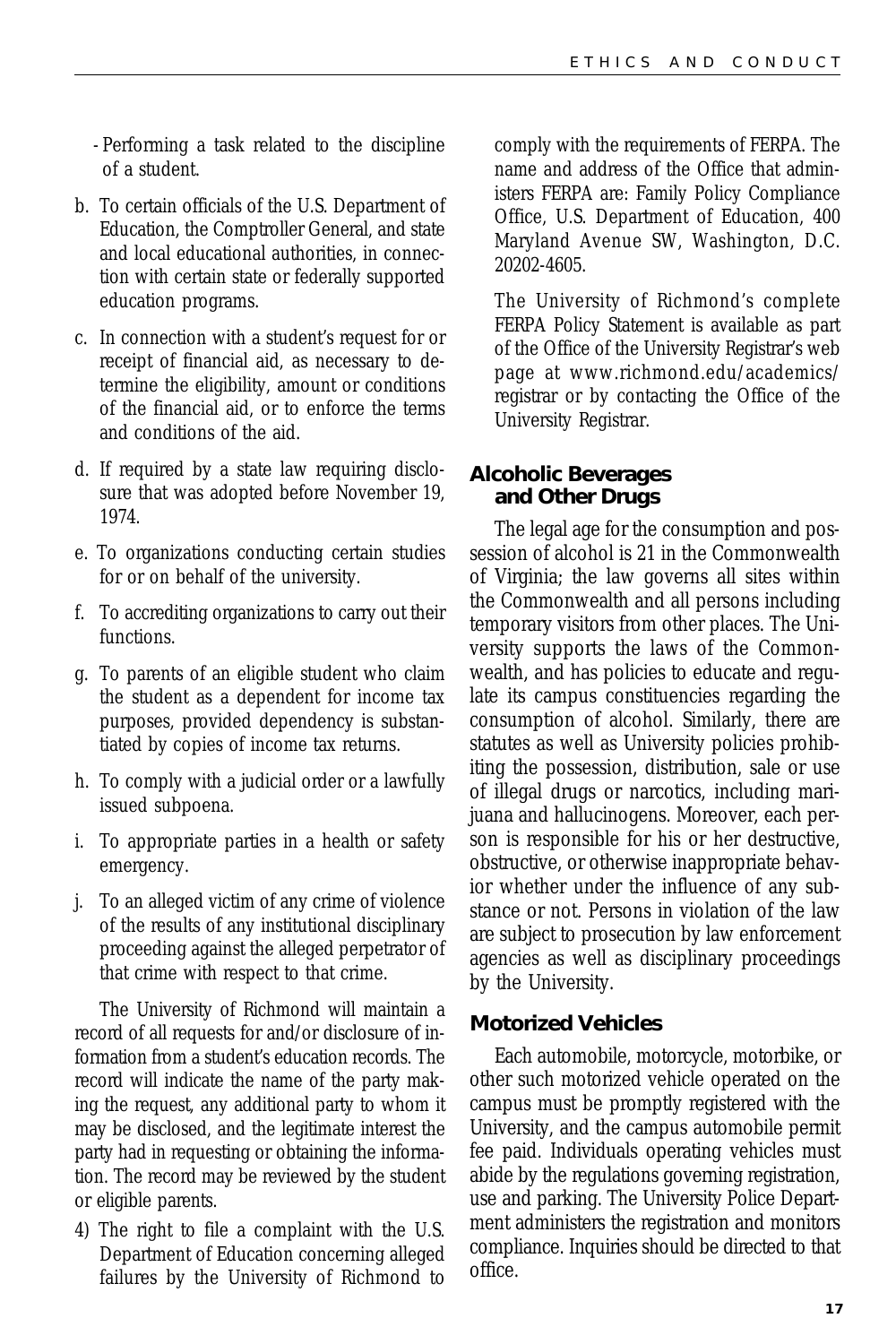### **ADMISSION**

<span id="page-17-0"></span>Admission to the Graduate School is based on qualifications and space availability. **All students who wish to enroll in the Graduate School must apply and be accepted for admission.** A student may apply to the Graduate School before the bachelor's degree is conferred; however, the final acceptance, including permission to register, is dependent on the student's receiving the undergraduate degree (or, in the case of international students, its equivalent) and being otherwise acceptable to the graduate major department. In all cases, final acceptance and permission to register are given by the Director of the Graduate School.

Students may be admitted in either of two categories:

~**Graduate Student:** a student engaged in a program leading to a master's degree

~**Special Student:** a student taking a course for graduate credit, but who is not pursuing a graduate degree.\* Not all programs accept students for Special Student status; a list of those which do can be obtained from the Graduate School office.

### **Application**

Application for admission should be made on the application form in the back of this catalog or on a similar form requested from the Graduate School.

Persons may apply to only one program in the Graduate School at a time. Those not admitted to the program of their first choice may re-apply to another program by submitting a new application and fee.

Completed applications (including all supporting credentials, statements, and letters) are due at the Graduate School on the following dates preceding the fall semester in which the applicant wishes to begin study:

Master of Arts

| English                | March 15 |
|------------------------|----------|
| <b>History</b>         | March 15 |
| Psychology             | March 15 |
| Master of Liberal Arts | July 15  |
| Master of Science      |          |
| <b>Biology</b>         | March 15 |

Applications received after these dates will be reviewed if space is available in a given program. The Graduate School will be glad to inform prospective applicants if openings still exist in a program. Completed applications for the spring semester are due in the Graduate School Office by November 15, for all programs except Psychology, which typically accepts new students only for the fall semester

Applicants are reminded that they should allow 4-6 weeks for GRE and GMAT scores to be reported to the Graduate School. They should take such examinations far enough in advance for the results to reach the Graduate School on time. Those trying to meet a March 15 deadline, for example, should take their examination no later than February.

All application materials become the property of the Graduate School. Only manuscripts and publications will be returned to applicants if requested. No materials will be reproduced or forwarded elsewhere for application purposes.

The completed application and supporting materials should be sent to:

Director of the Graduate School Graduate School of Arts and Sciences University of Richmond, VA 23173

### **Admission as a Graduate Student**

To be considered for acceptance as a Graduate Student, the applicant's file in the Graduate School office must include the following items:

1. A completed application form.

<sup>\*</sup>A college graduate who wishes to take only undergraduate courses should apply to Dean of Admission, University of Richmond, VA 23173, for School of Arts and Sciences, School of Business or School of Leadership Studies classes; or to School of Continuing Studies, University of Richmond, VA 23173, for evening or summer classes.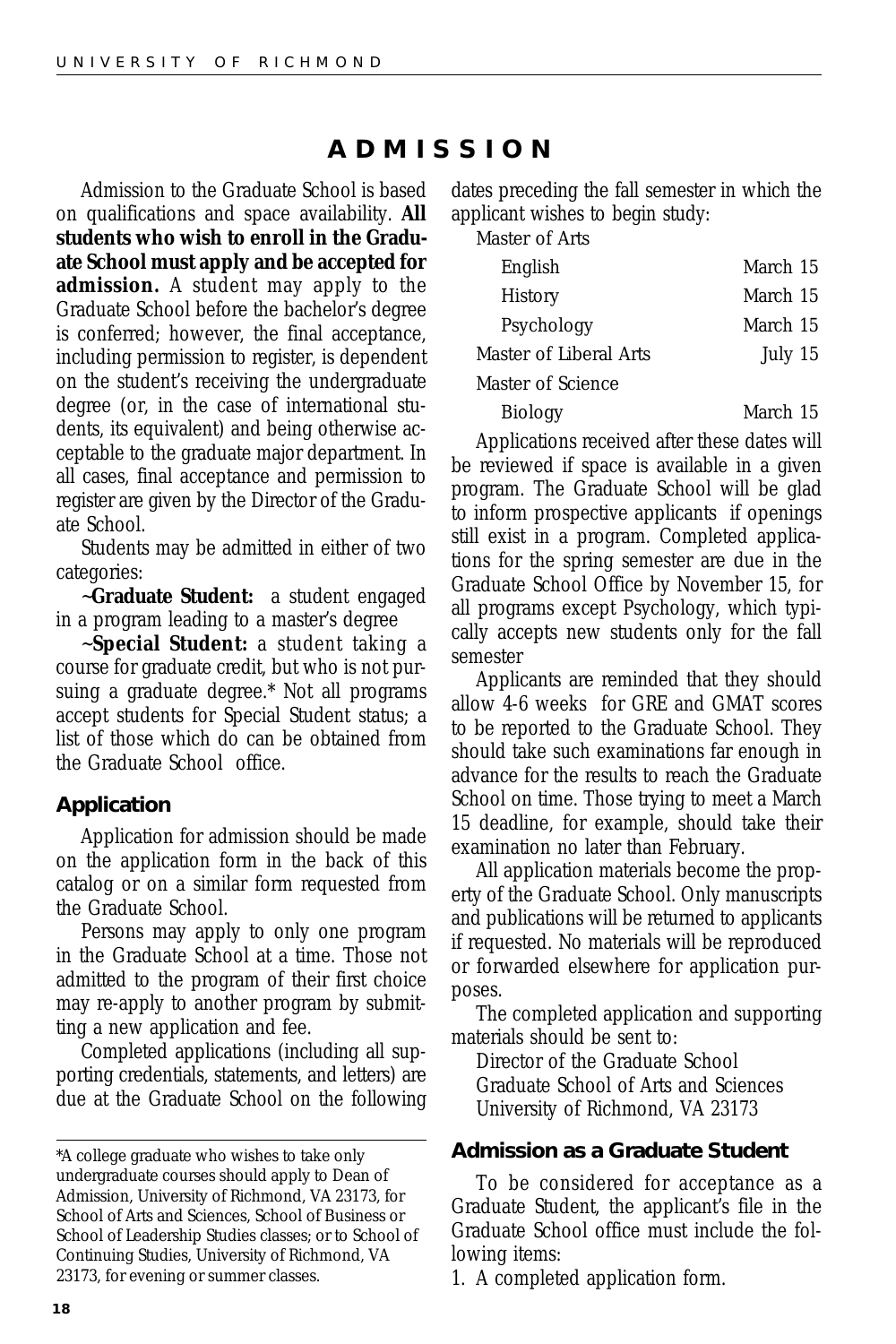- 2. The \$30 application fee.
- 3. Official transcripts of all previous college work mailed directly to the Graduate School Office from the originating institutions.
- 4. Three letters of recommendation mailed directly to the Graduate School Office from persons qualified to evaluate the applicant's undergraduate record and potential for graduate study.
- 5. A Statement of Purpose.
- 6. **If the student's native language is not English**, scores on the Test of English as a Foreign Language (TOEFL), administered by the Educational Testing Services, Princeton, NJ 08541.
- 7. Any other documents required by a particular degree program. Please see the section entitled Graduate Programs for the specific admission requirements of each program.
- 8. Students applying from outside of the United States who are not permanent residents or U.S. citizens and who wish to study full-time in the graduate program, must furnish evidence of adequate financial support in the form of a bank letter. For the 2000-2001 year, the total amount required is \$29,740 (tuition, room, meals, books, personal expenses, and health insurance). For the current amount of finances required, please contact Ms. Michele Cox at mcox@richmond.edu or by telephone, (804) 289-8838. Once a student has been admitted and has provided evidence of adequate financial support, the International Student Advisor, Ms. Michele Cox, will send the I-20 form necessary to apply for the F-1 student visa.

### **Admission as a Nondegree-seeking Unclassified Student**

To be considered for admission as an unclassified student, applicants must submit the following:

1. A completed application form (no application fee required).

- 2. Official transcripts of all previous college work mailed directly to the Graduate School office from the originating institutions.
- 3. A Statement of Purpose.

With the exception of students wanting to take courses offered by the Master of Liberal Arts program, completed applications for Unclassified Student status are due at the Graduate School on the following dates:

To begin study Fall Semester:

August 1

To begin study Spring Semester: December 1

Applications for admission as an unclassified student to take Master of Liberal Arts courses are due on the last day of registration for the term in which the applicant wishes to begin study.

Those who have been denied admission to a degree program may not apply for unclassified student status in the same academic year for which they requested admission. Unclassified nondegree-seeking students are not eligible for financial aid.

Admission as an unclassified student involves no commitment to admit the applicant as a degree-seeking graduate student. If an unclassified student decides to pursue a program leading to the Master's degree, he or she must apply for admission meet all the requirements in the section entitled "Admission as a Graduate Student."

Although there is no limitation on the number of courses an unclassified student may take, no more than six hours in 3-hour courses and eight hours in 4-hour courses taken as an unclassified student may later be applied to a graduate degree program.

Not all departments admit unclassified students and some do so with further restrictions. Information about specific department policies are available from the Graduate School Office. The student also should consult with the appropriate departmental graduate coordinator before enrolling in any graduate-level course.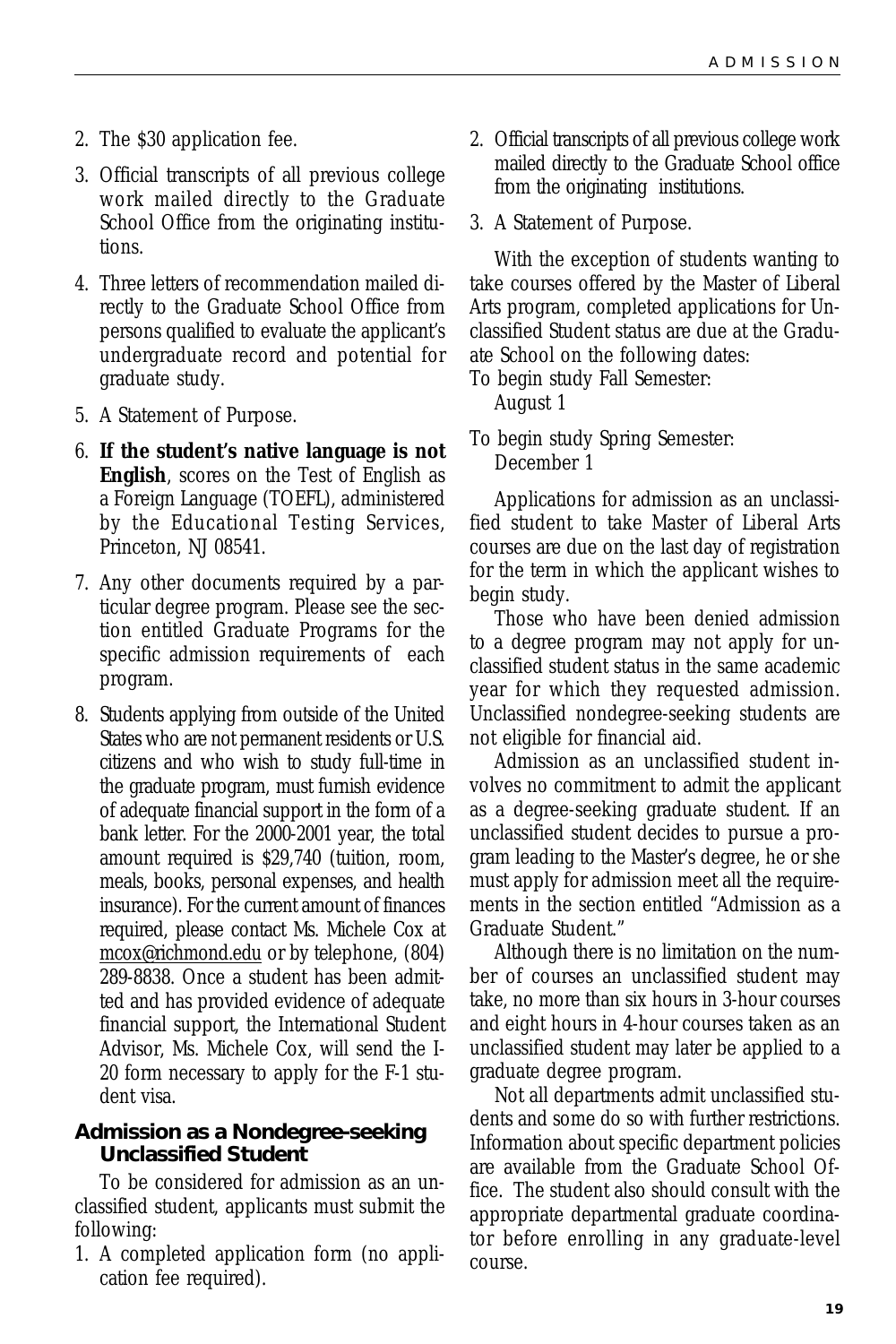### <span id="page-19-0"></span>**Master of Arts and Master of Science Degrees**

The Master of Arts (M.A.) and the Master of Science (M.S.) degrees are awarded for the successful completion of programs that include research and usually a thesis in the major field. They may serve as terminal degrees or may lead to further graduate work in doctoral programs at other institutions.

### **I. Specific Admission Requirements**

In addition to satisfying the general admission requirements the applicant must present the following:

- 1. Undergraduate work of a quality that clearly indicates ability to pursue graduate study successfully. Generally, this means an overall undergraduate average of *B* or better.
- 2. Appropriate preparatory study at the undergraduate level in the graduate major. Background study in mathematics, laboratory sciences, and foreign languages may be stipulated by the major department. For information regarding departmental preparation requirements, see the appropriate departmental listing in the section entitled Curricula. Courses taken at the University of Richmond to remove deficiencies in preparation will not be credited toward the master's degree.
- 3. A satisfactory score on the General Test of the Graduate Record Examinations (GRE). Because some departments may also require scores on the Subject Test in the area of specialization, applicants should have these scores sent as well. The requirement for GRE scores may be waived by the Director of the Graduate School on recommendation of the department. Waivers will be granted only for unusual circumstances such as the holding of another graduate degree.
- 4. The Department of English requires a 10- 20 page writing sample.

### **G RADUATE P ROGRAMS**

### **II. Degree Candidacy Requirements**

- 1. Successful completion of a minimum of nine semester hours of graduate work in a master's degree program approved by the student's major department.
- 2. Satisfactory performance on written or oral qualifying examinations if required by the major department.
- 3. Permission of the major department to continue work toward the master's degree, based on the quality of completed graduate work.
- 4. Approval of the Director of the Graduate School.

### **III. Degree Requirements**

The following are general Graduate School requirements. For specific departmental requirements, please see the appropriate departmental listing in the section entitled Curricula.

- 1. Successful completion of a minimum of 27 semester hours (including the thesis course) of graduate study. In programs which require 27-30 hours, a minimum of 15 semester hours (including the thesis course) must be in appropriate courses at the 500 level. In programs requiring more than 30 hours, at least one half of the required hours must be taken at the 500 level. The entire program must be approved by the student's major department.
- 2. A grade point average of at least 3.00 for all graduate coursework.
- 3. Proficiency in foreign languages if required by the student's major department.
- 4. In some programs, a thesis in the major field, representing the results of individual research on the part of the student. An abstract of the thesis must be published in Masters Abstracts. Publication of the thesis through University Microfilms International is encouraged but not required. Written instructions for the preparation of final cop-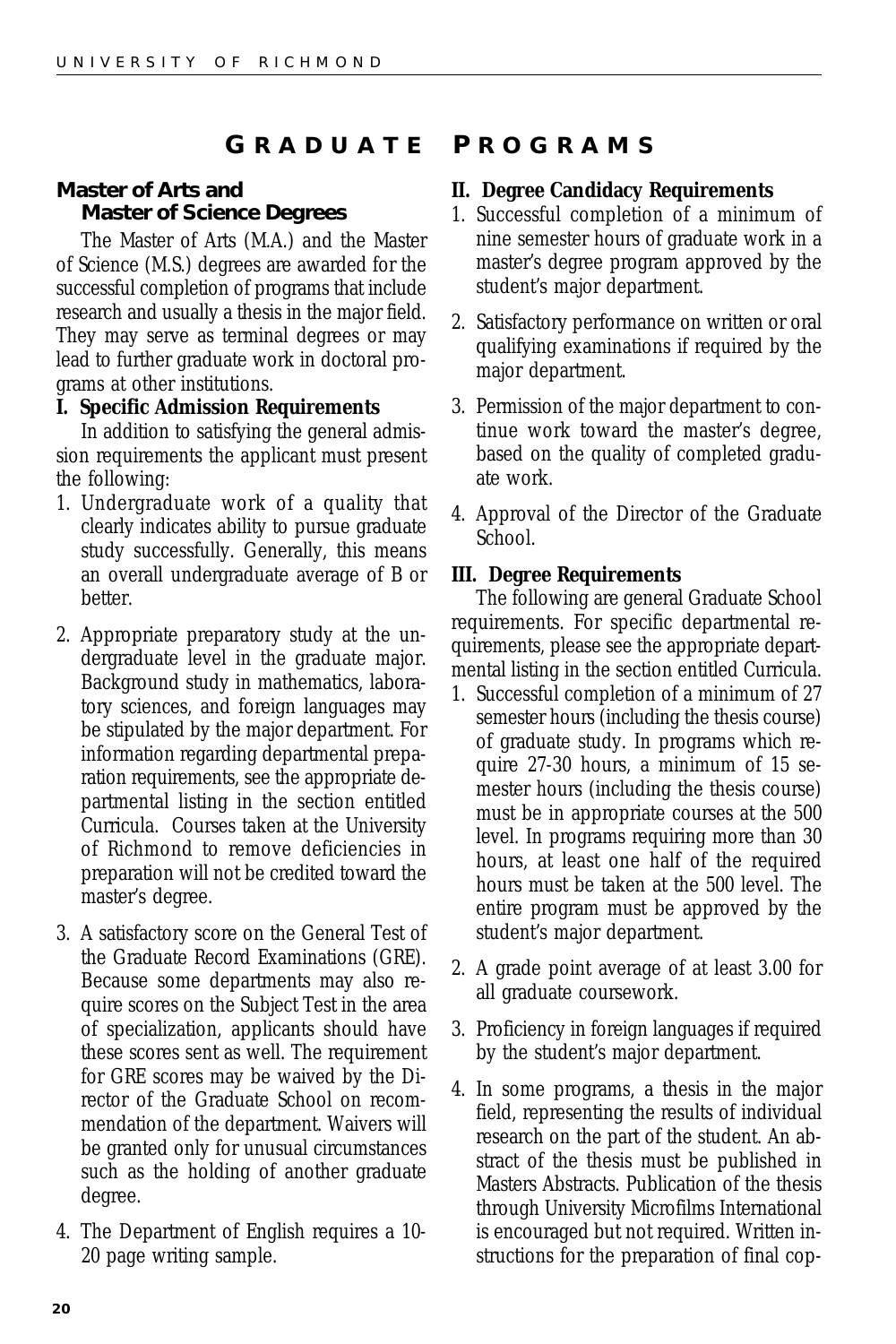ies of theses and abstracts may be obtained from departmental coordinators and the Graduate School office. Copies of masters' theses are placed in Boatwright Library and the University Archives and can be checked out by library patrons and ordered by other institutions through interlibrary loan.

- **Note**: M.A. students in the English program may substitute for the thesis requirement one 3-semester-hour 500-level course. M.L.A. students do a final project in MLA 599.
- 5. In some programs, a comprehensive examination in the student's graduate field, which may be oral or written, or both.
- 6. Completion of degree requirements within five years from admission to the degree program. Extension of time or reinstatement to a program after a lapse of time requires special permission of the Graduate Council and may entail additional course requirements. A re-entering student must fulfill the requirements of the catalog in effect at the time of re-entrance.

### **Master of Liberal Arts Degree**

The Master of Liberal Arts is a cross-disciplinary program designed for students who wish to work toward a master's degree without limiting their study to a single discipline. Students take a required introductory course (MLA 500) and then, in consultation with the program Coordinator, design their own course of study, choosing courses from throughout the humanities and social sciences which support a theme, topic, or focus approved by the Coordinator. In a final required seminar (MLA 559), each student completes a culminating project which grows out of his or her course of study.

### **I. Specific Admission Requirements**

The applicant must meet the general admission requirements. While standardized test scores are not normally required, they are required of those (full-time) students applying for assistantships. These students must submit results of the General Test of the Graduate Record Examinations.

#### **II. Degree Candidacy Requirements**

- 1. Satisfactory completion of nine semester hours of graduate work.
- 2. Permission of the Coordinator of the Master of Liberal Arts Program to continue work toward the degree after review of the quality of the graduate work already completed in the program.
- 3. Approval of the Director of the Graduate School.

### **III. Degree Requirements**

- 1. Successful completion of a minimum of 30 semester hours of graduate work. Of these 30 hours, six hours in two specific courses are required of all candidates; the remainder are selected in consultation with the Coordinator.
- 2. A grade point average of at least 3.00 for all graduate coursework.
- 3. Completion of the program within five years from admission to degree candidacy. Extension of time or reinstatement to the program after a lapse of time requires special permission of the Graduate Council and may entail additional course requirements. A reentering student must fulfill the requirements of the catalog in effect at the time of reentrance.

### **Cooperative Programs**

A cooperative program offered by the Graduate School and the University of Richmond School of Law enables a student to earn both a Juris Doctorate and a Master's degree. The program affords unusual opportunities for interdisciplinary study and research. In the recent past, students have combined their legal studies with graduate work in history and biology.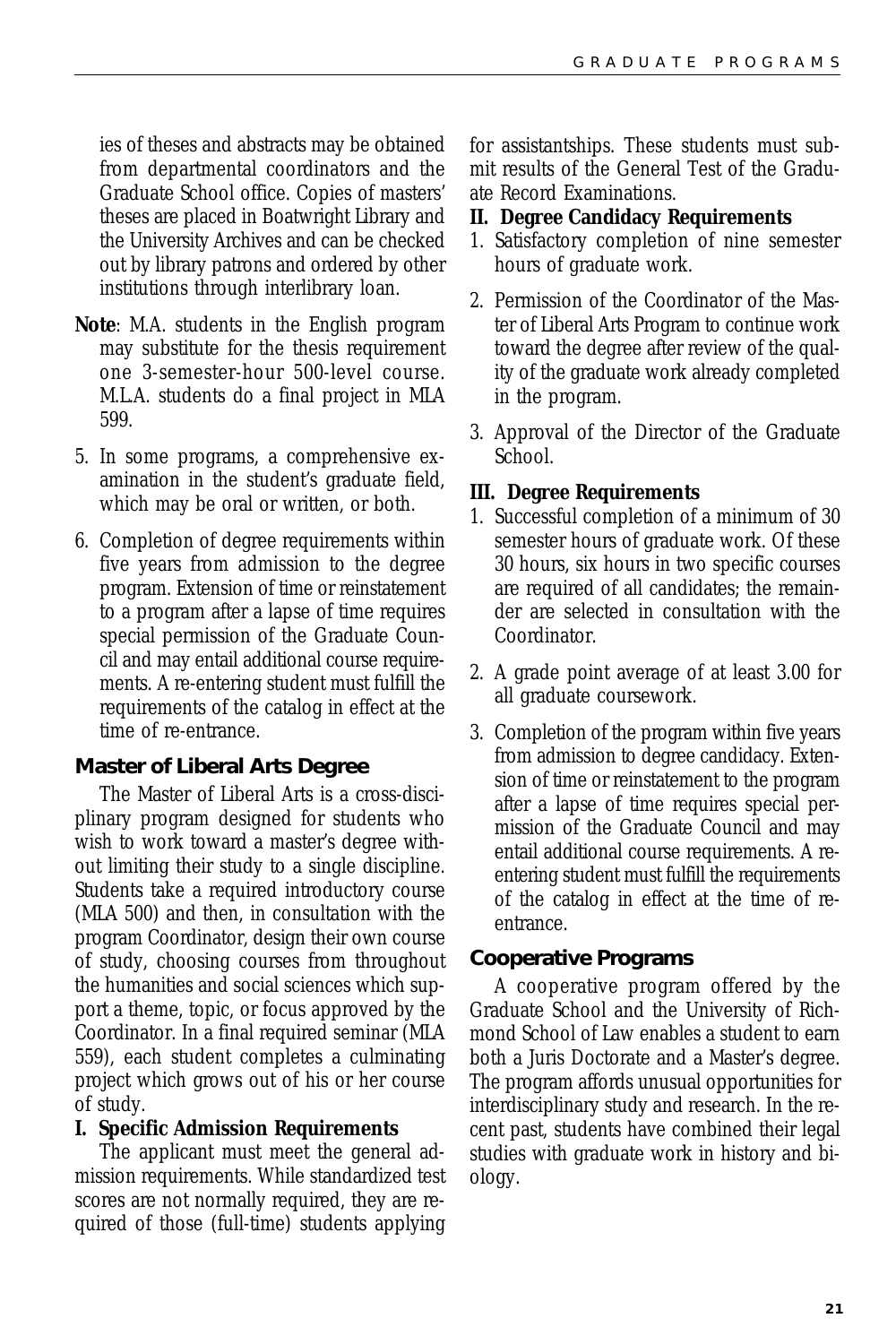### **A CADEMIC R EGULATIONS**

### **Degree Candidacy**

Admission to the Graduate School does not admit a student to candidacy for a degree. To be accepted as a degree candidate, a student must have met the candidacy requirements listed for that degree.

### **Registration** *Matriculation*

Information concerning matriculation procedures and schedules of classes will be mailed approximately one month before the opening of each semester to all currently enrolled students and to those who have been accepted for admission.

Students shall register each term according to the instructions published by The Graduate School and the University Registrar. A calendar is published concurrently with pertinent dates.

Students are able to register for classes through *BannerWeb,* a secured web site that may be accessed over the Internet through the Registrar's homepage: http://www.richmond. edu/academics/registrar or, via the following link: https://bannerweb.richmond.edu/

Through *BannerWeb*, students can register for classes, drop classes, view their class schedules, view grades for a specific term and view their unofficial University of Richmond transcript. Students are responsible for all activity on their *BannerWeb* account including PIN maintenance, registration, and security. If a students has questions or needs assistance with any aspect of *BannerWeb*, he or she should contact the Office of the University Registrar at (804) 289-8639 or registrar@richmond.edu

Once registered, students may change their registration (drop/add) according to the published schedule. For a regular term, generally adds and withdrawals without academic record may be made during the first two weeks of classes. After that time only withdrawals-withrecord are possible. The grade to be recorded during the withdrawal-with-record period is left to the instructor's discretion. A fee is charged students who fail to complete matriculation (payment of fees and registration for classes) by the close of registration on the dates indicated.

### *Limits of Work*

A full-time student carries from nine to 16 semester hours in one semester. Full fees will be charged for nine semester hours or more. The maximum load for a graduate student in one semester is 16 semester hours.

A full-time student usually requires a minimum of one academic year and a summer session to complete requirements for a degree. A more typical period of full-time study is one and a half to two academic years.

All students are urged to bear in mind that graduate work requires much more time and effort for reading, research, and organization of material than does undergraduate work and to make every effort to limit outside work. If outside employment is an economic necessity, students should consult their department coordinator concerning the advisability of limiting their academic load.

### *Audit*

A student who wishes to audit a class without receiving credit must first obtain permission from the instructor and pay the specified fee for auditing. No change from credit to audit status or from audit to credit status may be made after registration.

#### *Undergraduates in Graduate Courses (500-level)*

Undergraduates (usually majors) with a GPA of at least 3.50 in the discipline and a 3.00 overall may enroll, under certain conditions, in 500-level graduate courses. Students must have at least four courses of advanced work in the discipline. Participation is by writ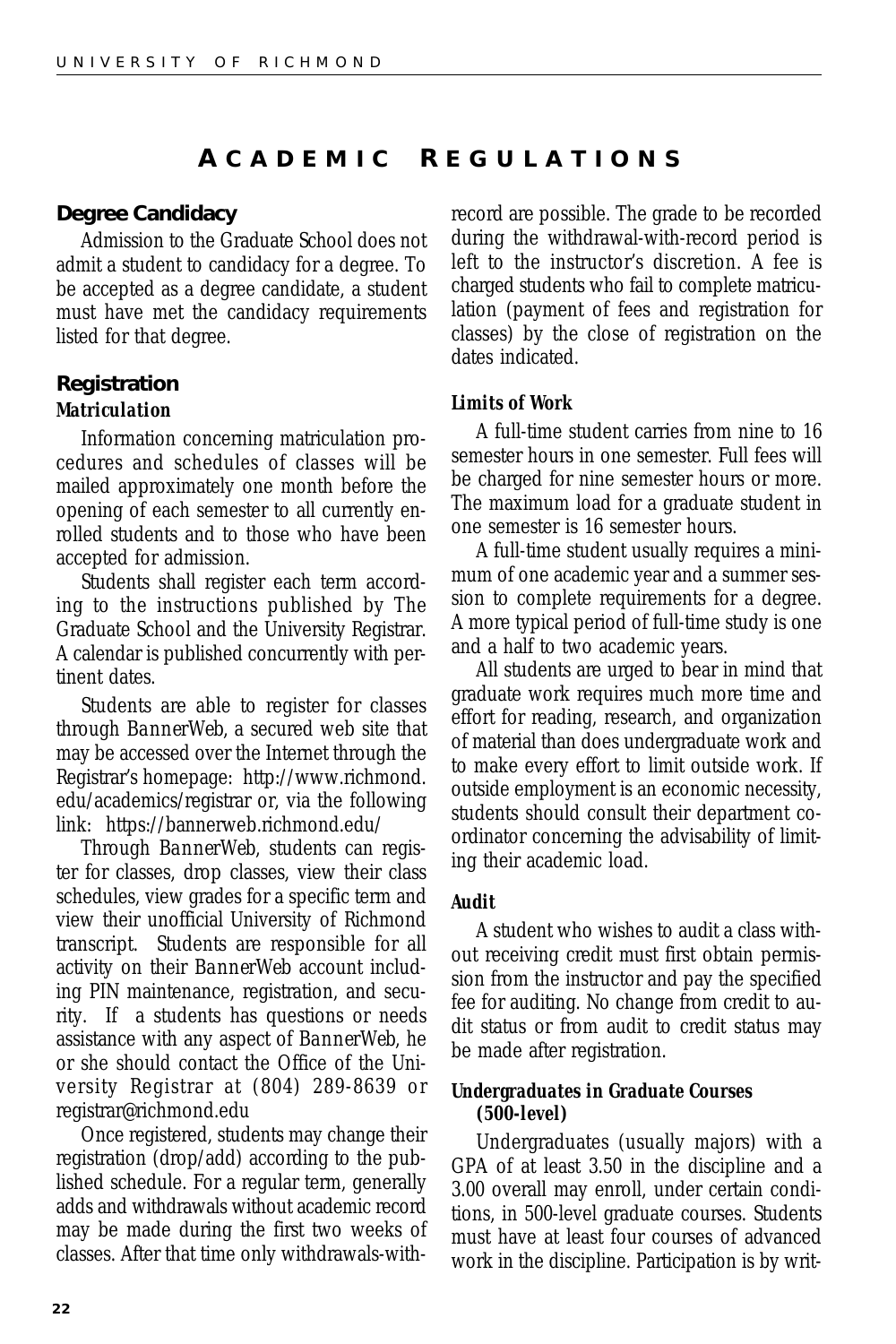ten permission of the instructor and the graduate coordinator.

Credit for undergraduates taking 500-level courses will be at the undergraduate level, and will be so noted on the student's permanent academic record.

#### *Master's Degree Study, Early Beginning*

University of Richmond students who are near completion of the undergraduate degree may begin study in a Master's Degree program in the Graduate School. To qualify for this option, a student must have passed at least 100 semester hours of coursework before beginning his/her seventh semester of study, have an overall grade point average of at least 3.30, and be admitted to the Graduate School as a regular student through the normal application process. Individual departments may set a higher minimum grade point average (both overall and in the major) for students seeking to qualify for this option and/or restrict the courses that may be taken under it. Until students have completed requirements for the bachelor's degree, they may take no more than three courses for graduate credit and no more than two in any given semester. Although a student who begins graduate study early will be enrolled in undergraduate and graduate courses simultaneously, the undergraduate and graduate transcripts will be kept separately. Courses taken for graduate credit will not apply to the bachelor's degree. The student will register as an undergraduate and pay the undergraduate tuition rate until the bachelor's degree is completed.

### **Academic Standards** *Class Attendance*

Each student is expected to attend all meetings of all classes, including lectures, seminars, laboratories and drills, in which he or she is enrolled. The specific attendance policy in each course, however, is determined by the instructor of the course, subject to the section on University Holidays below. The specific attendance policy for each course will be announced to the students and distributed on the course syllabus at the beginning of the course.

Faculty members will honor an official notification from the appropriate dean that a student is to be excused for participation in a University-sponsored event, such as choral performances off campus, intercollegiate athletic events, or judicial hearings at which the student must be present.

A student generally will be held responsible for all work of a class or laboratory missed during an absence. Acceptance of any excuse for an absence, other than those excused by the appropriate dean in the previous paragraph, and any provision for makeup, will be at the discretion of the instructor provided it is consistent with the announced policy for the course and with the University Holiday Schedule below. Missed classes, work, tests and/or excessive absences with or without good cause may result in a poorer grade, or failure, in the course. (NOTE: Students enrolled in Business School or School of Continuing Studies courses must attend at least 75% of the class meetings regardless of the reasons for absence to be eligible to receive credit for the course.)

Generally, absences that may be excused by faculty members include accident or illness, death or serious illness of a family member, bona fide religious holiday observance, or participation in other University activities such as field trips. Students should make arrangements with their instructors as far in advance as possible for the make up of any missed work. Students experiencing difficulty in making reasonable arrangements for make-up work may see their dean.

#### **University Holidays**

With the increasing diversity of the University community and the limited flexibility in setting the academic calendar, it is not possible to avoid some religious and secular holidays that are very important to some members of our faculty, staff, and student body. However, the University is very sensitive to the special needs of those who need to ob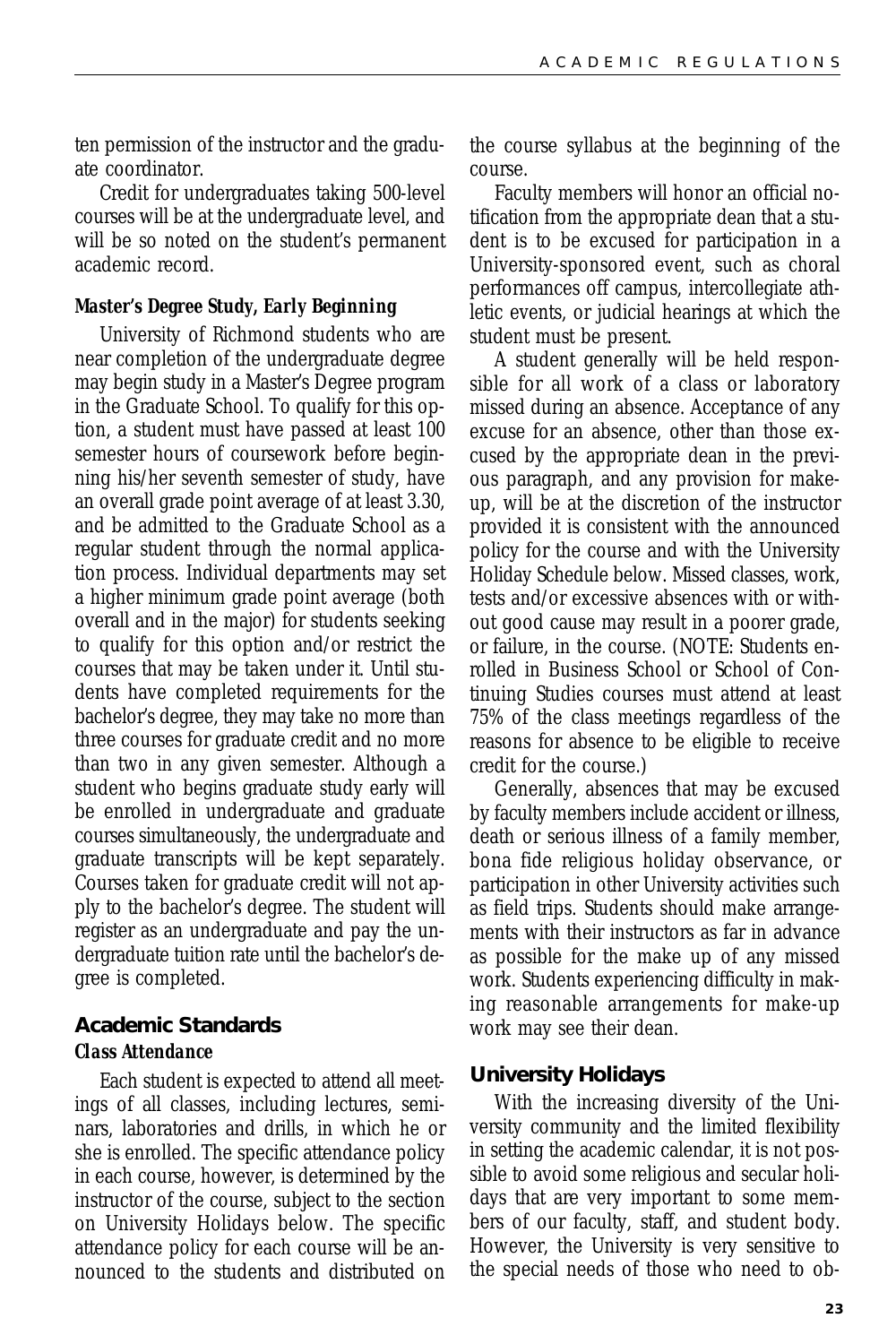serve such holidays and will make accommodations for them to make up the time missed if arrangements are made in advance.

The University is officially closed on New Year's Day, Thanksgiving Day, and Christmas. In addition, some schools are closed for classes on Memorial Day, July 4<sup>th</sup>, and Labor Day while others hold classes on those days. (See the appropriate academic calendar for specifics.)

Other holidays affecting University community members include Martin Luther King Day, Rosh Hashanah, Yom Kippur, the first two days of Passover, Good Friday, and Easter Sunday. In consideration of their significance for our students, students who observe these holidays will be given an opportunity to make up missed work in both laboratories and lecture courses. If a test or examination is given on the first class day after one of these holidays, it must not cover material introduced in class on that holiday. Faculty and staff should be aware that Jewish and Islamic holidays begin at sunset on the evening before the published date of the holiday.

The University recognizes that there are other holidays, both religious and secular, which are of importance to some individuals and groups on campus. Such occasions include, but are not limited to, Sukkoth, the last two days of Passover, Shavuot, Shemini Atzerat, and Simchat Torah, as well as the Islamic New Year, Ra's al-sana, and the Islamic holidays Eid-al-Fitr and Eid-al-Adha.

**Students who wish to observe any such holidays must inform their instructors within the first two weeks of each semester of their intent to observe the holiday even when the exact date of the holiday will not be known until later, so that alternative arrangements convenient to both the student and instructor can be made at the earliest opportunity. Students who make such arrangements will not be required to attend classes or take examinations on the designated days, and faculty must provide reasonable opportunities for such students to make up missed**

**work and examinations. To facilitate this, faculty will announce and distribute all anticipated test and examination dates on the course syllabus, distributed at the beginning of each semester. Students should be aware that faculty may need to adjust these dates as necessary.**

#### **Grades**

The evaluation of students' performance in classwork and examinations is indicated by letter grades. Grades in the *A* and *B* categories are necessary for graduate credit (see "Credit" below). These letter grades may be accompanied by a plus (+) or minus (-) to indicate a relative position within the grade category. *P* shows credit has been earned in a Pass/Fail course, and *Z* shows that a course was audited. *S* and *U* indicate satisfactory or unsatisfactory performance in non-academic courses or in a Pass/No-credit course. *W* indicates that the student withdrew from a course with a passing average. Marks indicating failure and included as such in the grade point average are *F, M* (withdrew from a course with a failing average), and *V* (failure because of excessive absences). The *X* indicates that the grade has not been received from the instructor.

*I* and *Y* mean that coursework has not been completed by the end of the term. The *I,* which provisionally counts as a failing grade, is given when the reasons for incomplete work are deemed unjustifiable by the instructor. The work is to be made up by the date the instructor specifies, but no later than 45 calendar days from the last class day of the term in which the *I* was given. If the work is not made up during the 45-day period, the *I* will be converted to *F*. The *Y,* which does not count as a failing grade, is given when the reasons for incomplete work are deemed justifiable by the instructor, or at the end of the first term of a course that continues into a succeeding term. There is no deadline for completion of the work unless the instructor so specifies. In all cases, it is the student's responsi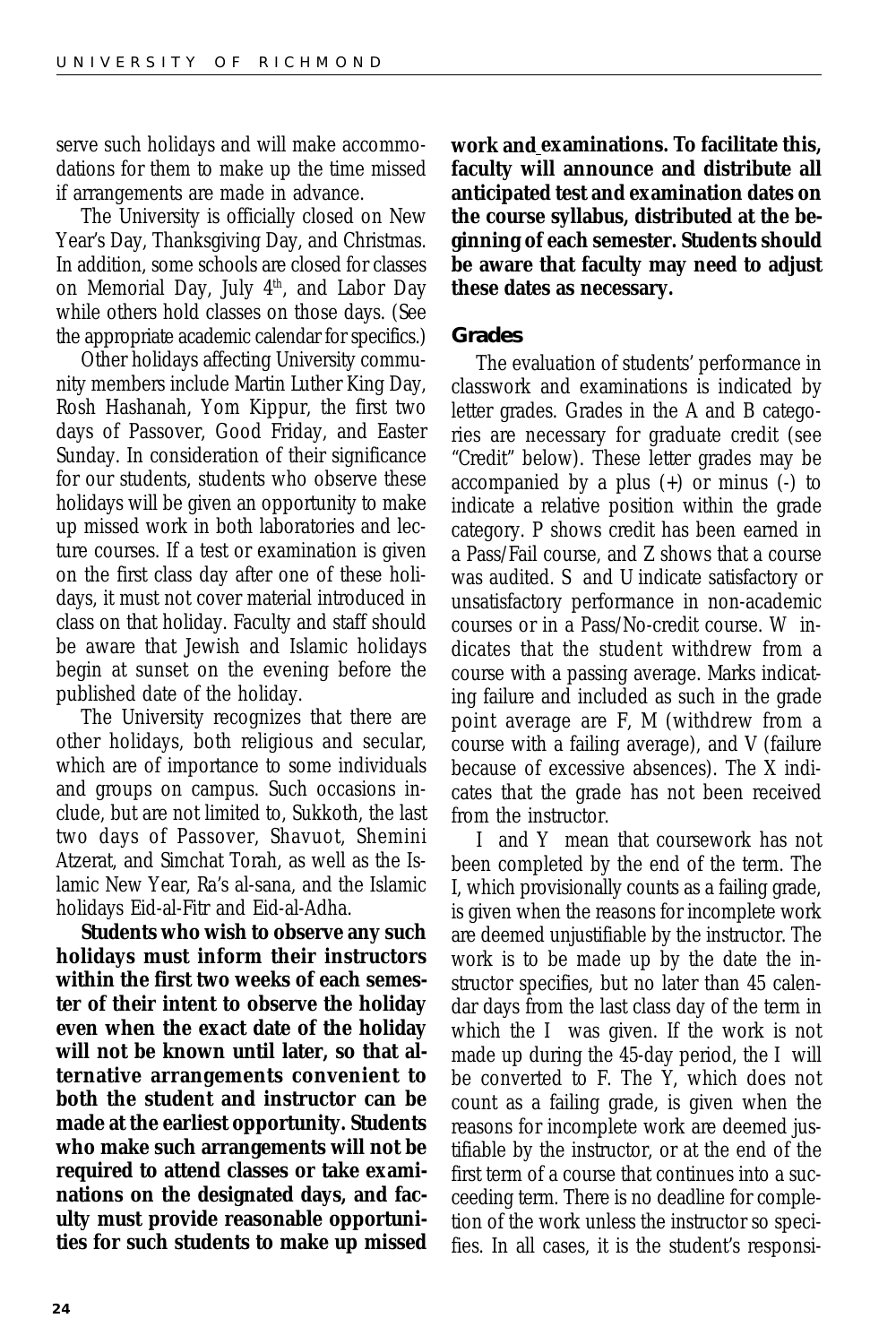bility to make arrangements for and progress toward the completion of an incomplete course.

Not counting a *Y* grade given for thesis or internship courses and barring extraordinary reasons such as ill health, students may take no more than one incomplete (*I* or *Y*) in any given semester and carry no more than two at any given time. Students who exceed the limit will not be allowed to enroll in further courses until they have cleared the excess incompletes.

#### *Grade Point Average*

The University of Richmond uses the semester hour value. A semester hour is the value of one 50-minute class-hour of work a week through a nominal 14-week semester.

The grade point average is based on two factors:

*GPA Hours/Attempted Semester Hours*— The accumulation of academic semester hours that have grades to which grade point values are assigned; and

*Grade Points*—Given for each semester hour's grade according to this scale:

|  |  | $A+ 4.0$ $B+ 3.3$ $C+ 2.3$ $D+ 1.3$ |  |
|--|--|-------------------------------------|--|
|  |  | A 4.0 B 3.0 C 2.0 D 1.0             |  |
|  |  | A- 3.7 B- 2.7 C- 1.7 D- 0.7         |  |
|  |  | F 0.0 I 0.0 M 0.0 V 0.0             |  |

*Calculation*—The grade point average is calculated by dividing the total number of grade points earned by the total number of GPA/ semester hours attempted.

The accumulations and average are shown for the term on the student grade report. Also shown on the grade report is Earned Semester Hours/Passed Semester Hours which is the accumulation of academic semester hours in which the student has earned passing grades.

Grade reports are sent to the student's permanent address after the close of each term. Students may also review their progress with the graduate coordinator of the department or the Director of the Graduate School.

#### *Academic Achievement*

Students are expected to maintain at least a *B* (3.00) average to remain in the Graduate School. A student who earns less than *B-* (2.7) in two graduate courses will not be permitted to continue in the degree program. A student who has been dropped from a program must reapply if readmission is desired. Readmission would not take place before the next application/admission cycle (i.e. one semester).

#### *Graduate Course Credit*

Graduate credit is allowed only for courses approved for graduate credit in which grades of *B-* (2.7) or better are received. No credit toward graduation will be given for an Arts and Sciences graduate course in which the student earns a grade lower than *B-* (2.7).

Certain undergraduate courses may be taken for graduate credit. Graduate students are expected to achieve at a higher level and to complete more work than the undergraduates in these courses. Undergraduate courses approved for graduate credit have course numbers below 500 and are shown in the Curricula section following. In registering, a student must indicate that an approved course below the 500 level is being taken for graduate credit; otherwise, the course will be counted as undergraduate. A student cannot change the level at which such a course is being taken after the first 10 class days in a semester. Courses taken for undergraduate credit cannot be counted toward hours required for a graduate degree even though undergraduate coursework may be required to remove deficiencies in preparation.

All work taken becomes a part of the student's permanent record regardless of the course level and whether it is taken to make up deficiencies, to earn professional certification, or as an elective.

#### *Thesis Regulations*

An advising committee shall be appointed for each candidate writing a thesis to complete his or her degree program. The committee will supervise the preparation of the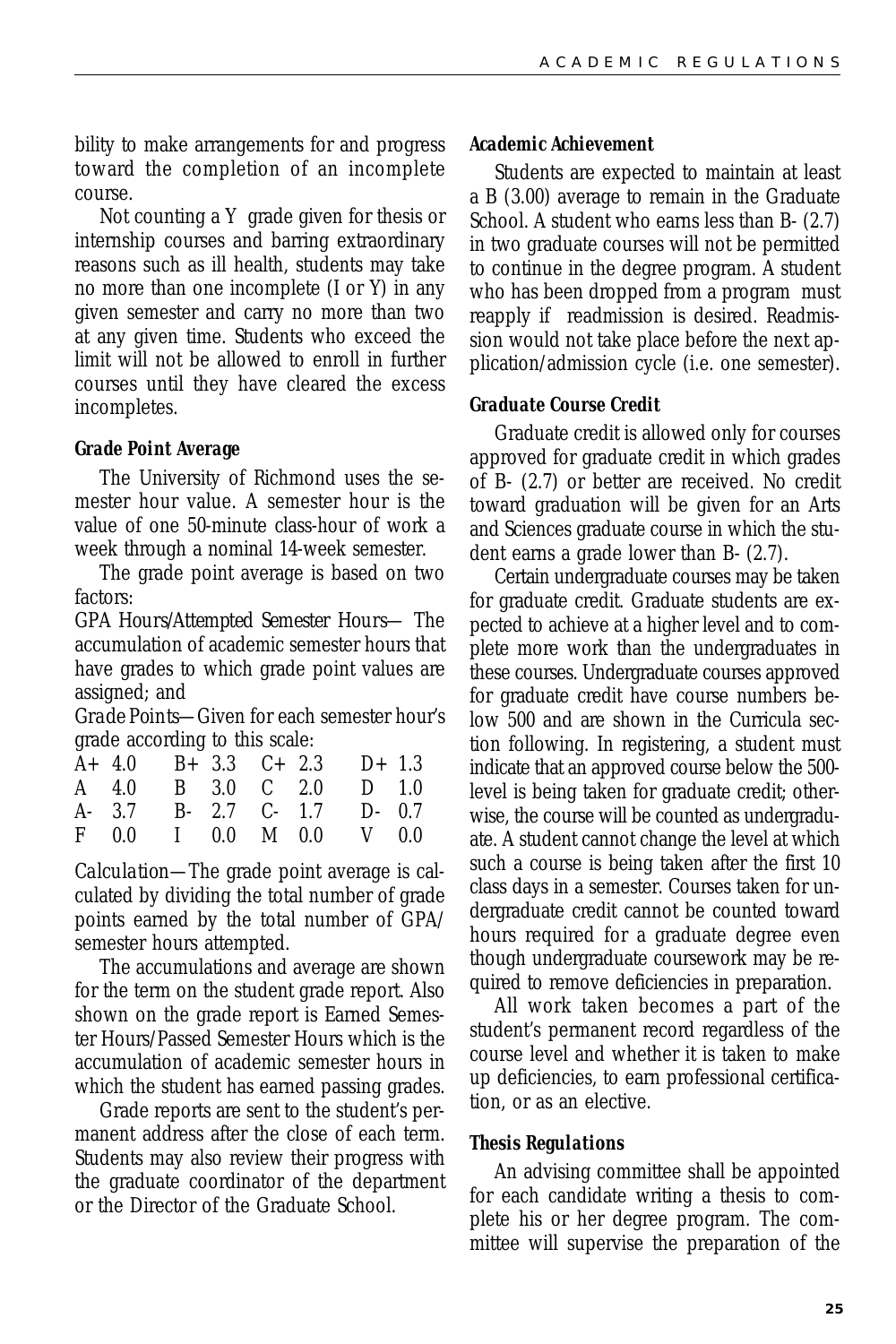thesis. The committee shall have a minimum of three faculty, at least two of whom must be from the candidate's department. One member of the committee, with the approval of the Director of the Graduate School, may be from outside the University, but cannot serve as chair. The chair of the committee shall be the candidate's principal advisor, but all members of the committee are expected to read and comment on the thesis.

Final copies of theses must be submitted to the Graduate School office for binding by the last Wednesday in March for May graduation and the first Thursday in August for August graduation. The Master's degree will not be awarded, nor will a diploma be released, until the required number of copies for binding have been submitted and all binding and microfilming fees have been paid. The copies of the theses retained by the University are deposited in the author's home department, the Boatwright Library, and the University Archives. Theses in the Boatwright Library are available to be checked out by library patrons and can be ordered by other institutions through Interlibrary Loan.

### **Graduation** *Application for Degree*

To graduate, students must file a degree application and comply with the graduation attendance policy. Degree applications for the May or August graduation must be filed in the Office of the University Registrar by the second Friday in September. Students who are enrolled in the summer term only and plan to graduate in August must file by the third Friday in June. Degree applications are available in the offices of the Director of the Graduate School and the University Registrar.

#### *Participation in Commencement*

Degrees are awarded in person except by decision of the University not to do so. A student who expects to graduate in the spring commencement may request absentia status by explaining in writing the circumstance which prevents participation in the ceremony. This request must be received by the University Registrar no later than eight working days before the ceremony. The Registrar will notify the degree candidate of the status granted by the University. Unless approved as "absentia," a candidate for graduation who does not participate in the commencement ceremony does not graduate. Such candidate may graduate by again filing a degree application and by following the appropriate graduation policy.

August degrees are conferred as of the date specified in the Academic Calendar, and diplomas are mailed to those qualified.

**Note**: No degree is conferred if the student's responsibilities to the University have not been met. These responsibilities include, but are not limited to, such matters as the payment of fees, parking fines and library fines, and the return of library books.

#### *Transfer Credits*

It is assumed that all work for a master's degree will be done at the University of Richmond. Under certain circumstances, with the approval of the appropriate department and the Director of the Graduate School, a maximum of six to eight semester hours may be accepted in transfer, but such credit may be transferred only after students have demonstrated the quality of their work in at least three graduate courses (minimum of nine semester hours) taken at the University of Richmond. All coursework transferred must be completed at an institution accredited as degree-granting by a recognized regional accrediting body for higher education at the time the coursework is completed. Only courses with the grade of *B-* (2.7) or better will be considered for transfer credit. Approval by the department and the Director must be obtained in advance if a graduate student in a degree program plans to take work elsewhere for transfer credit.

Work in other graduate degree programs of the University may be applied to an M.A. or M.S. program only on the prior recommendation of the department and the approval of the Director of the Graduate School.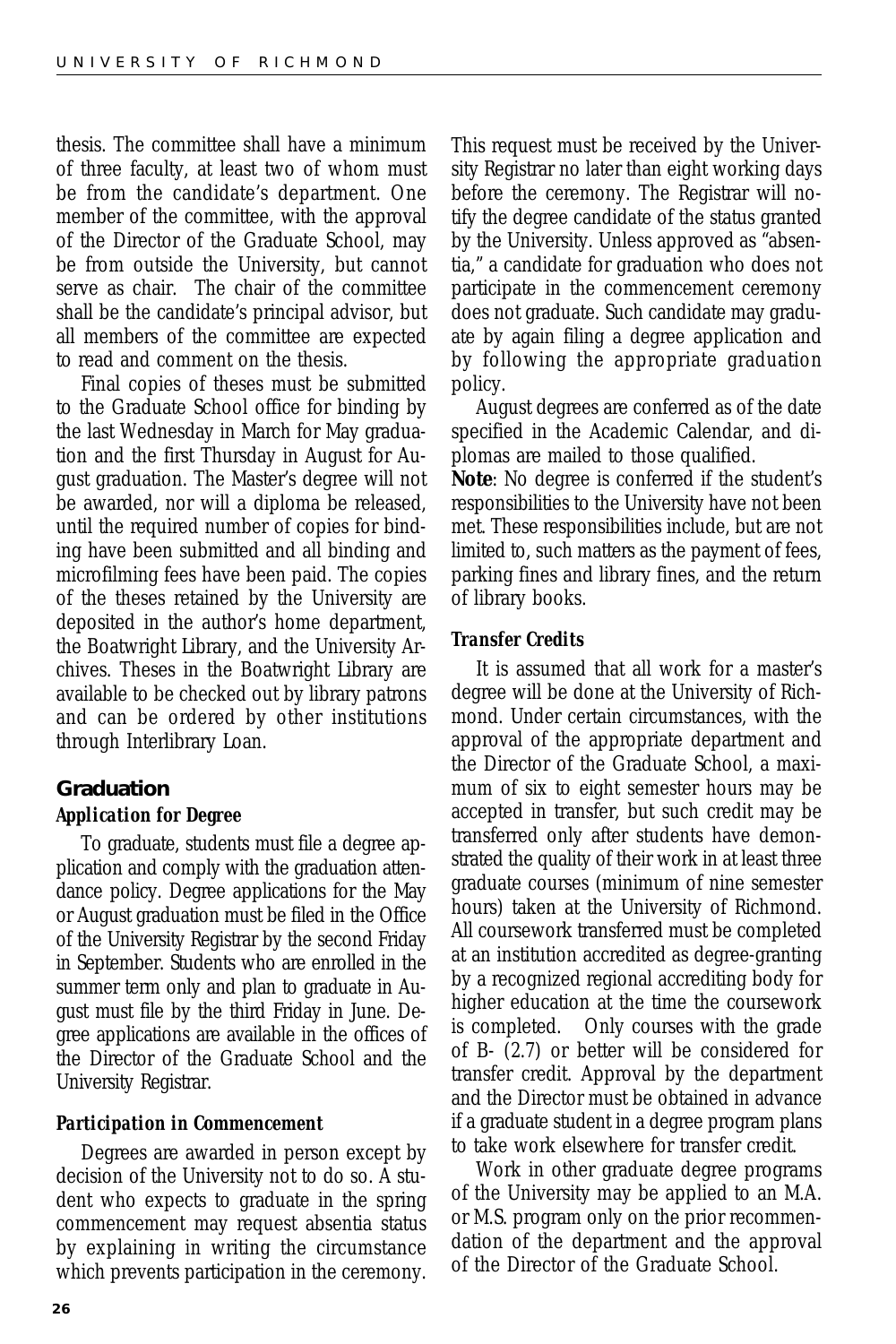### **F INANCIAL A FFAIRS**

| <b>FEES: 2000-01 SCHEDULE</b><br><b>SEMESTER</b>                                                                       | <b>YEAR</b> |
|------------------------------------------------------------------------------------------------------------------------|-------------|
| <b>General Fee:</b> 9 - 16 semester hours inclusive  \$10,120.00                                                       | \$20,240.00 |
|                                                                                                                        |             |
| Fewer than 9 hours:                                                                                                    |             |
|                                                                                                                        |             |
|                                                                                                                        |             |
| <b>Other Fees</b>                                                                                                      |             |
|                                                                                                                        |             |
| Campus vehicle permit for daytime courses after 3 p.m.  15.00                                                          |             |
|                                                                                                                        |             |
|                                                                                                                        |             |
|                                                                                                                        |             |
|                                                                                                                        |             |
| Fee is \$30 if account balance is under \$500.                                                                         |             |
| <b>Meal Plans</b> - Meals are served Monday thru Friday, three meals a day;<br>Saturday and Sunday, brunch and dinner. |             |
|                                                                                                                        | \$2,460.00  |
|                                                                                                                        | 2,420.00    |
|                                                                                                                        | 2,380.00    |
|                                                                                                                        | 1,190.00    |
|                                                                                                                        | \$2,730.00  |
|                                                                                                                        | 1,380.00    |

**Optional Fees**

Student Health Service .......................................................................\$105.00 \$210.00 Single students not living on campus may pay this fee for which they will receive medical attention and Health Center privileges. Students not under a meal plan with the University dining center will be charged for meals while

in the Health Center. The services of the University physician are available only in the Health Center. Information about a student accident and sickness insurance policy is available from Human Resources,

(804)289-8167.

- $\sim$  Regardless of the school of the University in which a course is taken, the student pays the tuition and fees of the academic school to which he or she has been admitted and which is considered the academic school of record. Any special fee associated with a particular course, such as a laboratory fee, is charged based on registration in the course.
- $\sim$  The University reserves the right to increase the fees listed herein and the charges for room and board if conditions should make such changes necessary or advisable. The changes will be announced as far in advance as feasible.
- $\sim$  Fees and charges will increase for the 2001-02 school year and will be announced as soon as possible.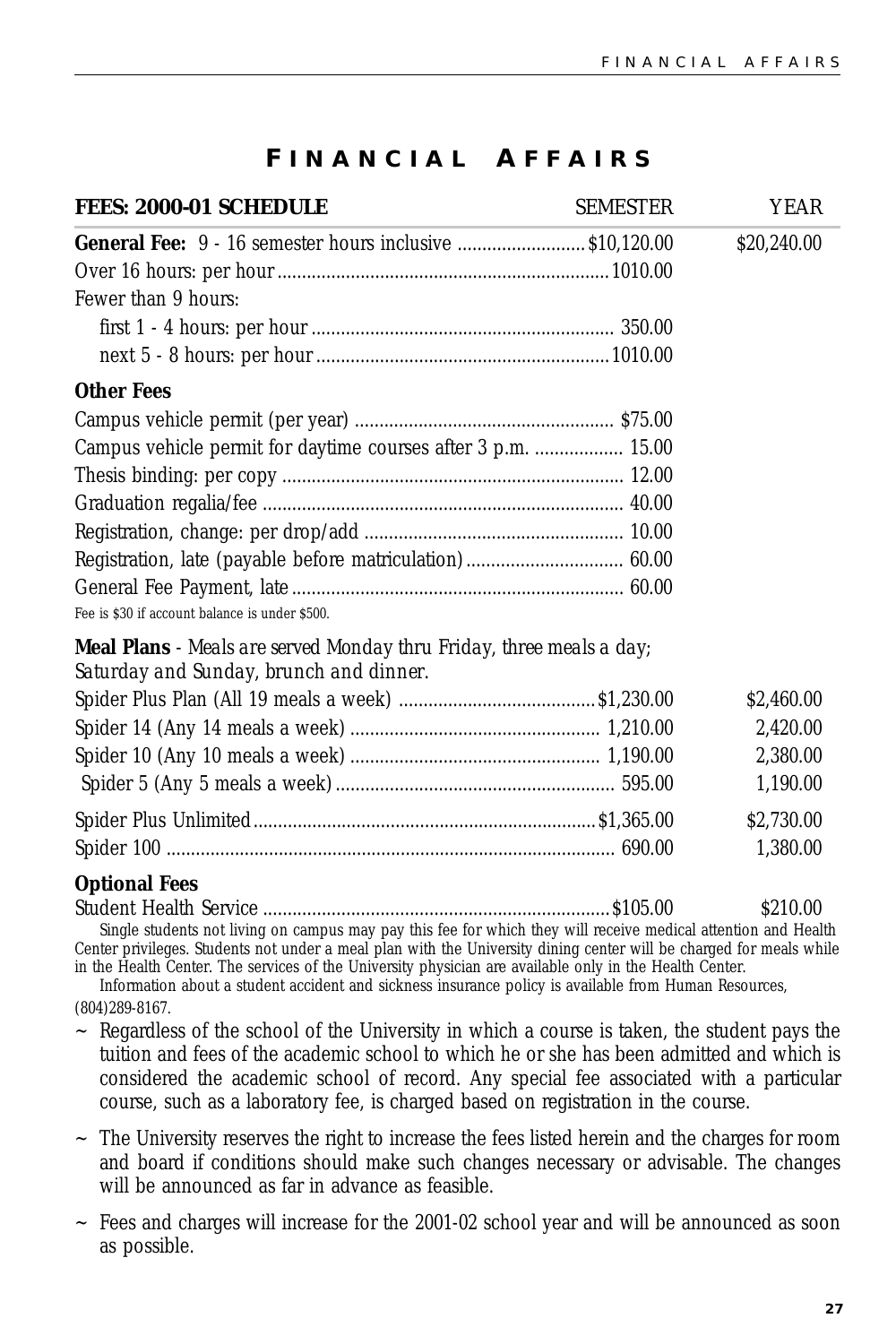### **Part-Time Students: Classification and Fees**

Graduate students who take fewer than nine semester hours of studies per semester are part-time students.

In order to serve as broad a spectrum of the community as possible, the Graduate School offers a special tuition remission to part-time graduate students from the greater Richmond metropolitan area. The resulting reduced fee for the 2001-02 session is \$350 per semester hour rather than the regular \$1010 per semester hour. The reduced rate applies to the first four, or fewer, hours of enrollment of qualified part-time students. Normally, a single course in the social sciences or humanities carries three semester hours of graduate credit and would, therefore, cost \$1050 at the special reduced rate. Most courses in the natural sciences and in psychology carry four semester hours of credit for a reduced rate of \$1400. Certain 1-hour courses may also be taken in addition to a regular 3-hour course at the reduced rate.

**Note**: The part-time fees apply only to students in the Graduate School of Arts and Sciences and not to graduate students in the School of Business.

### **Fees For Degree Candidates**

A degree candidate whose program includes the thesis must pay the fees for thesis binding. Payment is due at the beginning of the semester or term when the student expects to receive the diploma.

Degree candidates will also be charge a graduation fee. The fee is nominal and includes diploma fees and academic regalia for the Commencement ceremony . The regalia, including the master's hood, are the student's to keep.

Further details are available from the Graduate School office.

### **General Fee, Room and Board Refund**

Students are matriculated by semester. If a student withdraws from school or is dropped from the University for whatever cause, a refund of fees for a fall or spring semester shall be made in accordance with the University's Refund Policy. This schedule is adapted for summer terms. Students who withdraw from the University and are receiving any financial assistance may be required to return such assistance per Public Law 668.22. The University Refund Schedule is available from the Bursar's Office or Office of Financial Aid.

*Any special fee associated with a particular course is non-refundable after the first day of class.*

### **Appeals Process**

The University of Richmond has an appeals process for students and parents who believe individual circumstances warrant exceptions from published policy. All appeals must be in writing and directed to Annemarie Weitzel, Bursar, Box R, University of Richmond, VA 23173.

#### **Financial Aid**

The University offers graduate students various forms of financial support drawing on state, federal, private, and its own resources. Financial aid is awarded without regard to race, color, religion, national origin, sex, disability, or age. Applicants for financial aid must be enrolled or accepted for enrollment on at least a half-time basis in a degree or certificate program at the University. There are basically three types of aid, described in further detail below, available from the University:

- 1. Graduate Assistantships and Fellowships. These are awards which cover all or part of tuition costs and, on occasion, living expenses and which do not have to be paid back. In most cases they require some service to the University.
- 2. Loans. These are advances of money to cover all or part of tuition costs and living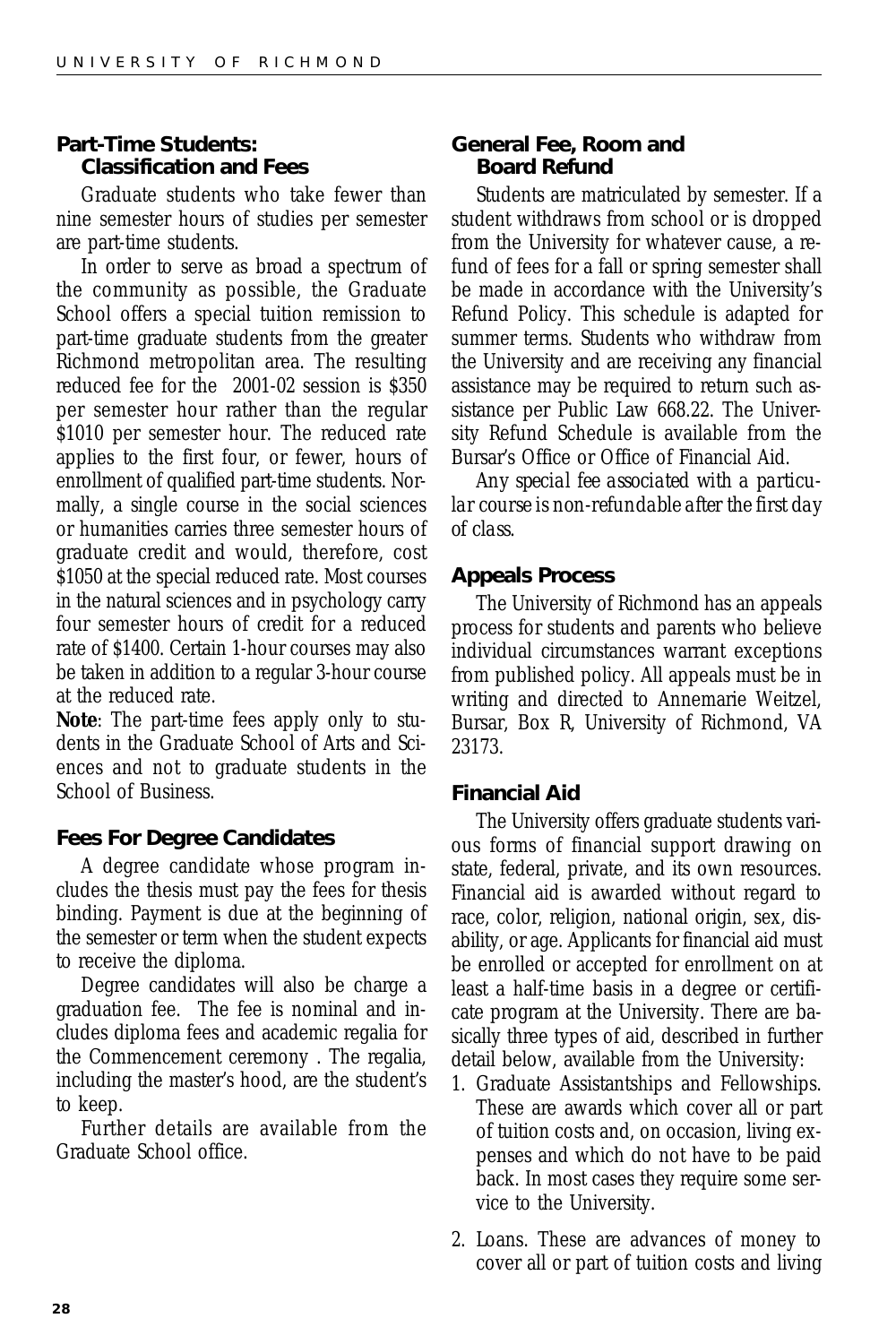expenses. These advances must be paid back. Because they are guaranteed by the government, the interest rates on these loans are very favorable. They are administered by the Financial Aid Office.

3. Work programs. These are programs that afford students the opportunity to earn income to help defray living expenses. Some positions require students to show need, others do not. The Financial Aid Office certifies student need; individual departments do the hiring.

Although not all financial aid is awarded on the basis of need, all applicants interested in financial aid of any kind must have a statement of their need on record in the Financial Aid Office. This is accomplished by completing both the Free Application for Federal Student Aid (FAFSA) and the University of Richmond's Financial Aid Supplemental Application. The FAFSA should be mailed by mid-February to ensure its receipt by the processor no later than February 25. The Supplemental Application, along with copies of tax returns and W-2 forms, is mailed directly to the Financial Aid Office.

Eligibility for need-based financial aid is evaluated annually based upon completion of the financial aid applications. In addition, students must meet certain standards of satisfactory academic progress as outlined by the Financial Aid Office. Generally, graduate students are eligible for need-based financial aid for a total of four semesters if they are fulltime students; ten semesters if they are parttime. All graduate students must maintain a 3.0 grade point average.

For information and applications on financial aid, write or call:

*Financial Aid Office University of Richmond, VA 23173 Telephone: (804)289-8438*

#### *Graduate Assistantships/Fellowships*

The Graduate School awards a number of full- and partial-tuition assistantships on the basis of academic promise and need. Some

are awarded purely on merit. They require up to 12 hours service a week to the recipient's department or to the University.

There are also a limited number of servicefree fellowships available to help students with living expenses. Among these are two endowed fellowships, the Spencer D. Albright, Jr., and Margaret Hyatt Albright Fellowship for a student in history, and the Robert Poore Roper Memorial Fellowship. Both these fellowships are reserved for students who demonstrate financial need.

Assistantships and fellowships awarded by the Graduate School are available only to fulltime students and are usually awarded for the regular academic year (late August to early May). To be considered for an assistantship or fellowship, applicants must check the appropriate box on the Graduate School Application Form and must also complete financial aid applications, as outlined above. Master of Liberal Arts students interested in an assistantship or fellowship are reminded that they must submit scores from the General Test of the Graduate Record Examination.

#### *Virginia Tuition Assistance Grant*

Grant funds for up to two academic years are available to graduate students who are bona fide Virginia residents. Students must be enrolled for full-time study and making satisfactory academic progress. These applications are subject to final approval by the State Council of Higher Education. Applications are available in the Graduate School and the Financial Aid Office. Deadline is July 31.

#### *Loans*

The Federal Direct Loan program allows graduate students to borrow up to \$18,500 per academic grade level. The FAFSA and Supplemental Application must be filed. In addition, a separate loan application, available from the Financial Aid Office, must be filed.

#### *Work Programs*

The University provides work opportunities for graduate students through the Federal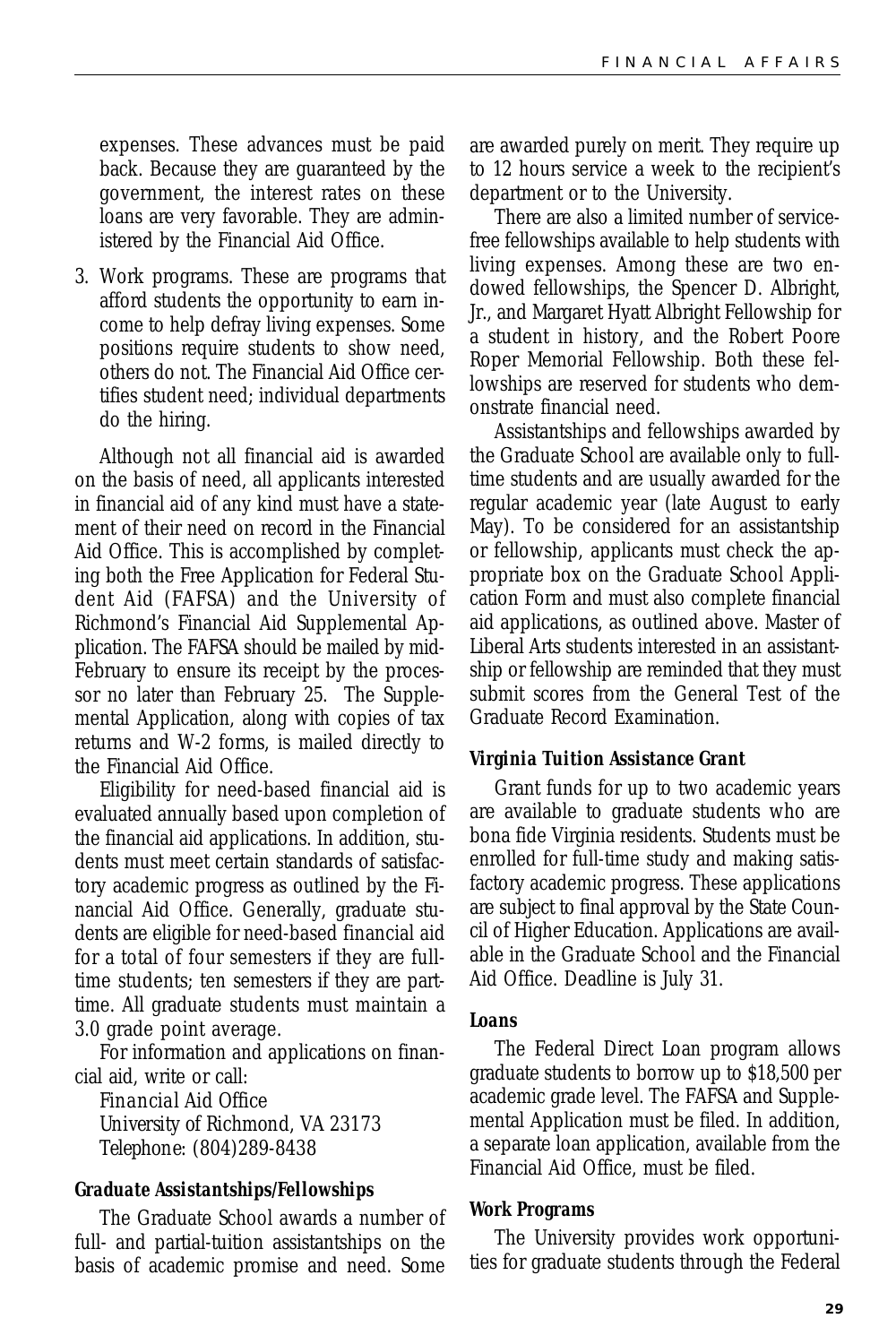<span id="page-29-0"></span>Work-Study Program. This is a need-based program in which students are awarded eligibility to work, and earn funds up to a given limit of eligibility. The FAFSA and Supplemental Applications are required for consideration for the Work-Study Program.

There are other work opportunities available on campus through the University Work Program. This program is not need-based and most students are eligible for employment. Students should contact various departments for whom they may wish to work during the academic year.

#### *Veterans Benefits*

Students eligible to receive educational benefits under Veterans Readjustment Acts, or other laws for veterans, active service persons, children, wives, or widows of deceased or disabled veterans, must submit applications to the Veterans Administration prior to registration. Certificates of eligibility must be presented to the Veterans Administration Coordinator, Registrar's Office, University of Richmond, VA 23173.

#### *Residence Life Staff Positions*

Opportunities to work as Resident Assistants in undergraduate residence halls are available for a limited number of graduate students. Those interested in working in women's residence halls should contact the Associate Dean of Westhampton College; those interested in working in men's residence halls should contact the Dean of Richmond College. Application for these positions must be made by February 1.

### **CURRICULA**

Designated courses numbered below 500 are open to both graduates and undergraduates, as explained in the section entitled "Graduate Course Credit" on page ??6. Graduate students enrolled in courses numbered below 500 for graduate credit are expected to achieve at a higher level and to complete more work than the undergraduates in these courses.

Courses numbered 500 and above normally are open to graduate students only; however, undergraduates may be admitted to 500-level courses under certain circumstances as outlined on pages 22-23.

Students may be required to take certain courses to remove deficiencies in their undergraduate work. Such courses are numbered below 500 and will not carry graduate credit in the particular student's program.

Not all courses listed by departments are offered every session. Schedules of specific courses to be offered will be distributed in advance of each regular semester and the summer session. The University reserves the right to make changes in the offerings as circumstances may dictate.

### **Biology**

W. John Hayden, *Chair*

*Professors* Bishop, Hayden, Kish

*Associate Professors* de Sá, Kingsley, Radice

*Assistant Professors* , Elhai, Goodner, Reynolds, Smallwood, Stenger, Wohl

*Directors of Biology Laboratories* Lessem, Reiner, Smith

#### *Manager of Biology Laboratories* Farrell

A general description of the Master of Science program, with admissions and degree requirements, is on pages 20-21. Applicants must satisfy the general admission requirements.

In order to receive the Master's degree students must, in addition to completing the program of graduate courses listed below, complete the following courses at the undergraduate level:

- 1. Twenty-eight semester hours of approved biology courses
- 2. One year of college chemistry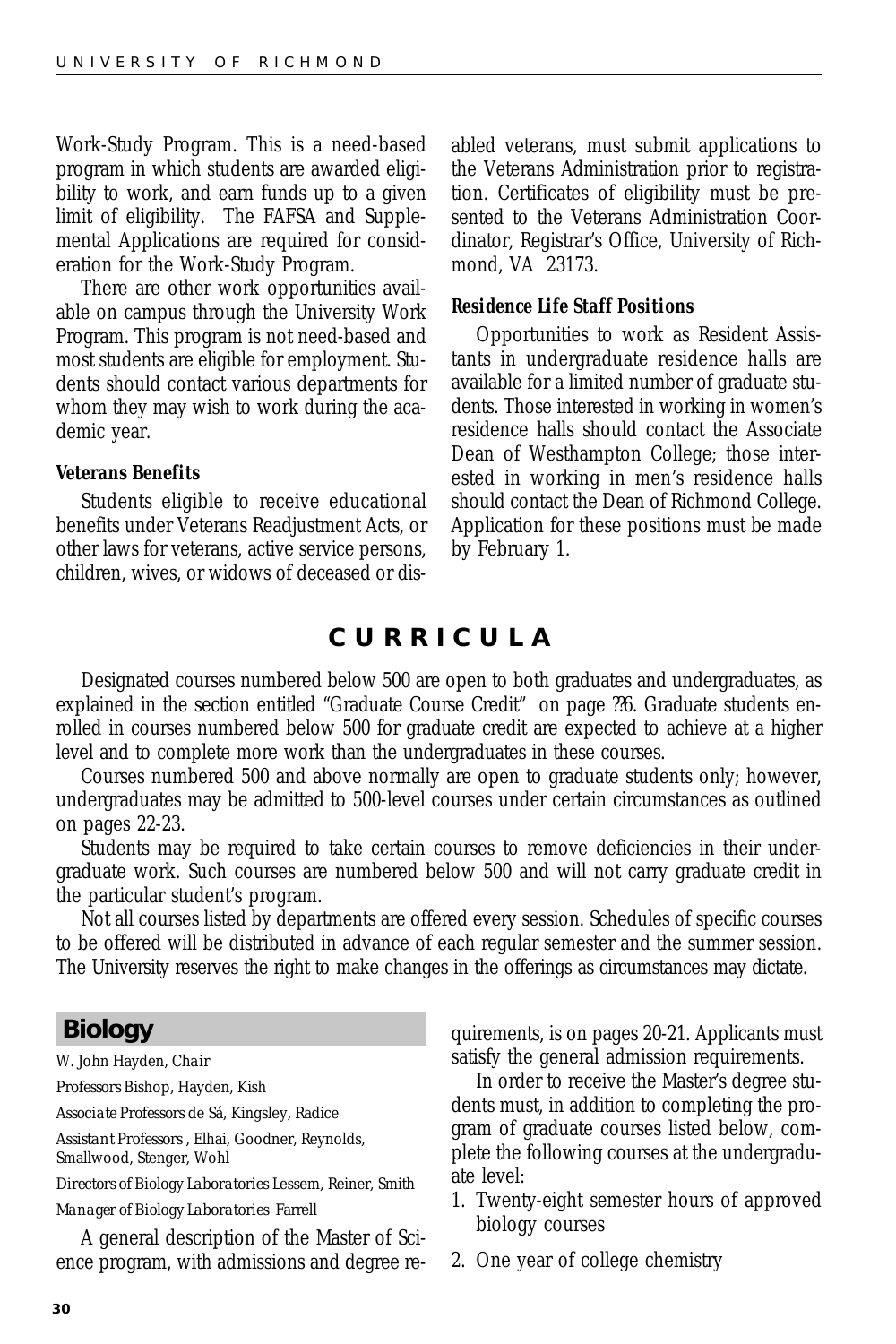3. One year of college mathematics, including applications of statistics (Mathematics 129 or equivalent).

Physics and organic chemistry are strongly recommended. Students who have not completed one or more of these courses when they are admitted must make them up. They may be taken concurrently with graduate courses, but will not count as part of the 28 hours required for the M.S. degree. Degree candidates must take the Advanced Biology Test of the Graduate Record Examinations.

Twenty-eight semester hours are required for the degree, 15 of which must be at the 500 level, including Biology 525-528, Seminars I-IV, and Biology 549-550, Thesis.

A cooperative program offered by the Department of Biology and the University of Richmond School of Law provides for a student to earn the Juris Doctor and the Master of Science degrees. The program affords unusual opportunities for interdisciplinary study and research, and should appeal to students interested in environmental, forensic, patent, and product liability issues. Information about the program may be obtained from the Department of Biology or the Law School.

**501 Microbiology.** Morphology and physiology of bacteria, with laboratory emphasis on techniques of culturing and handling organisms. Three lecture and three laboratory hours a week. *4 sem. hrs.*

**503 Plant Morphology.** Structure, life histories, and phylogeny of major divisions of algae, fungi, and terrestrial plants. Three lecture and three laboratory hours a week. *4 sem. hrs.*

**505 Plant Anatomy.** Microscopic structure of vascular plants with emphasis on function, development, and evolution. Three lecture and three laboratory hours a week. *4 sem. hrs.*

**506 Systematic Botany.** Identification and classification of vascular plants; emphasis on local flora; principles of systematics. Two lecture and four laboratory hours a week. *4 sem. hrs.*

**507 Advanced Cell and Molecular Biology.** An analysis of the molecular mechanisms by which cells interact with each other and with the environment. Topics include hormonal and neurological signaling, muscle contraction and control, cell surface and gene level control in development, and molecular models of cancer, immunity and microbial pathogenesis. *3 sem. hrs.*

**508 Comparative Vertebrate Anatomy.** Comparative anatomy and biology of several systems of organs of representative vertebrates. Two lecture and four laboratory hours a week. *4 sem. hrs.*

**509 Invertebrate Zoology.** Morphology, physiology, development, and relationships of representative invertebrate animals. Three lecture and three laboratory hours a week. *4 sem. hrs.*

**511 Microanatomy.** Microscopic structures and functions of vertebrate tissues and organs. Laboratory emphasizes quantitative light and electron microscopy and computer-assisted image analysis. Three lecture and three laboratory hours a week. *4 sem. hrs.*

**512 Developmental Biology.** Development of animals, including embryogenesis, metamorphosis, and regeneration. Emphasizes mechanisms of cell differentiation and pattern formation. Three lecture and three laboratory hours a week. *4 sem. hrs.*

**513 Biology of Amphibia.** Will cover general characteristics, biodiversity, and conservation of amphibians. Discussions will focus on recent studies and advances in amphibian biology. *4 sem. hrs.*

**514 Molecular Genetics.** Examination of DNA structure, transactions (replication, homologous recombination, transposition, repair, and mutagenesis) and function with emphasis on regulation of gene expression in both procaryotes and eucaryotes. Introduces methods of recombinant DNA and their application to fundamental biological problems. Three lecture and three laboratory hours a week. *4 sem. hrs.*

**515 Plant-Microbe Interactions.** Examination of pathogenic, symbiotic, and mutualistic interactions between plants and bacteria, fungi, and viruses. Mechanisms of interactions will be explored from both the microbe and plant perspective. Introduction to current techniques used to study these interactions. Three lectures and three laboratory hours a week. *4 sem. hrs.*

**516 Reproductive Biology of Flowering Plants.** Introduction to diverse aspects of floral biology such as ecology of plant-pollinator interactions, wind pollination, flower development, and self-incompatibility. Emphasis on experimental strategies used to gather information, both in the field and in the laboratory. Three lectures and three laboratory hours a week. *3-4 sem. hrs.*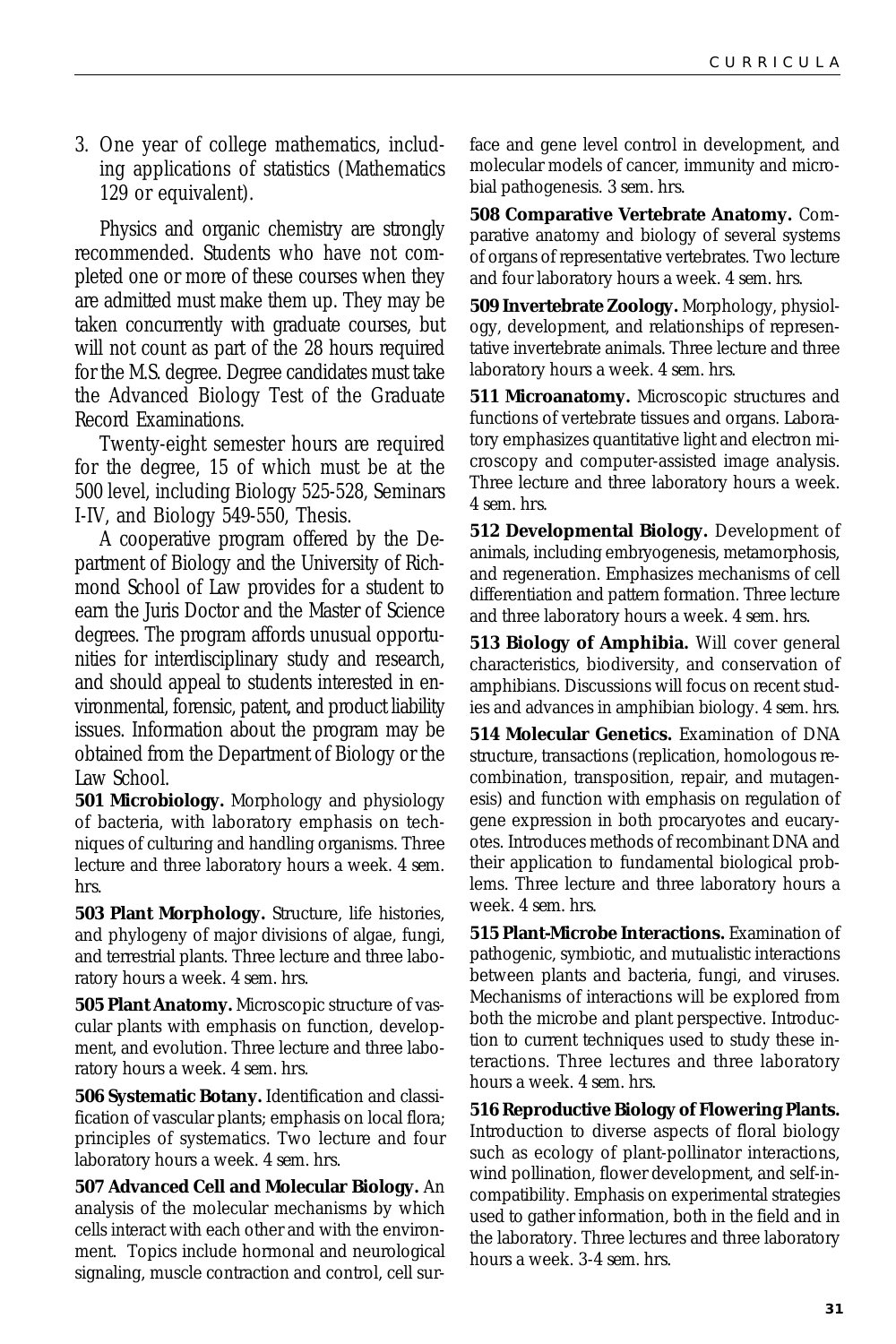#### **517 Biology of Wood.** *4 sem. hrs.*

**518 Field Biology.** Introduction to theory and practice of field biology research, including sampling, monitoring, and experimental design. Emphasis on both gathering quantitative information and understanding the natural history of the study organism. Three lectures and three laboratory hours a week. *4 sem. hrs.*

**519 Mountain Ecology.** (Summer only.) Field oriented approach to ecology. Includes extended camping in remote regions of Appalachian Mountains. (Additional fee for field trips.) *Prerequisite:* Permission of instructor. *4 sem. hrs.*

**520 Bacterial Development.** Genetic mechanisms by which bacteria respond to environmental stresses to change their morphology and biochemical repertoire. Regulation of complex behavioral and morphological changes by both unicellular and multicellular bacteria. *4 sem. hrs.*

#### **521 Advanced Cell Biology.** *4 sem. hrs.*

**522 Advanced Developmental Biology.** Development of animals, including embryogenesis, metamorphosis, and regeneration. Emphasizes mechanisms of cell differentiation and pattern formation. Three lecture and three laboratory hours a week. *4 sem. hrs.*

#### **523 Advanced Physiology.** *4 sem. hrs.*

#### **524 Advanced Ecology.** *4 sem. hrs.*

**525 Molecular Evolution.** Introduction to molecular evolution with focus on genome structure, mutation selection, and random genetic drift at molecular level. Evolution by gene duplication, exon shuffling, and transposition. Lab focuses on cloning and recombinant DNA techniques. Strong lab component, two lecture and four laboratory hours a week. *4 sem. hrs.*

**528 Vertebrate Zoology.** Comprehensive survey of vertebrate classes emphasizing phylogeny, natural history, and systematics. Two lecture and four laboratory hours a week. *4 sem. hrs.*

**530 Ecology.** Interrelationships of organisms and their environments. Three lecture and three laboratory hours a week plus two overnight field trips. *4 sem. hrs.*

**532 Tropical Marine Biology.** Introduction to marine biology and other oceanographic disciplines using tropical marine habitats as specific examples. Laboratory portion is composed of field trips and exercises including Spring Break field experience in Caribbean (extra fee required). Three lecture hours a week. *4 sem. hrs.*

**533 Microbial Ecology.** Examination of ecological role of microorganisms in terrestrial, freshwater, and marine habitats with emphasis on role of microorganisms in flow of materials and energy through global ecosystem. Laboratory includes independent research project. *4 sem. hrs.*

**534 Oceanography.** Integrated introduction to biological, geological, chemical, and physical oceanography. Multidisciplinary approach to ocean processes. Three lecture hours a week and laboratory and field trips. *4 sem. hrs.*

**535 Freshwater Biology.** Physical, chemical, and biological properties of fresh waters. Three lecture and three laboratory hours a week. *4 sem. hrs.*

**536 Plant Physiology.** Explores roles of endogenous factors (hormones, biological clocks, phytochrome), environmental influences (light, temperature, water, and inorganic nutrients), and gene expression in plant functions, growth and development. Three lecture and three laboratory hours a week. *4 sem. hrs.*

**538 Comparative Animal Physiology.** Introduction to major characteristics of animal function at the level of the whole organism and component structures and organ systems. Emphasis on physiological function and processes related to survival in the natural environment. Topics include respiratory physiology, blood and oxygen transport systems, gut anatomy and digestion, energy metabolism, body size, pressure physiology (altitude, deep-sea and diving), temperature adaptation and heat balance, water relations, locomotion and biomechanics, and information control and integration. Three lectures and three laboratory hours a week. *4 sem. hrs.*

**539 Physiology of Marine Organisms.** Physiological adaptations of organisms to marine environments. Comparative studies of processes will be conducted from cellular to whole organismic levels. Three lecture and three laboratory hours a week. *3 sem. hrs.*

**540 Introduction to Immunology.** Overview of immunology. Current theories and their explanation of pertinent contemporary issues included. Three lecture and three laboratory hours a week. *4 sem. hrs.*

**541 Animal Physiological Ecology.** Introduction to animal physiological adaptation to the natural environment. Emphasis will be on physiological responses of animals to both biotic and abiotic factors and interaction with ecology and population dy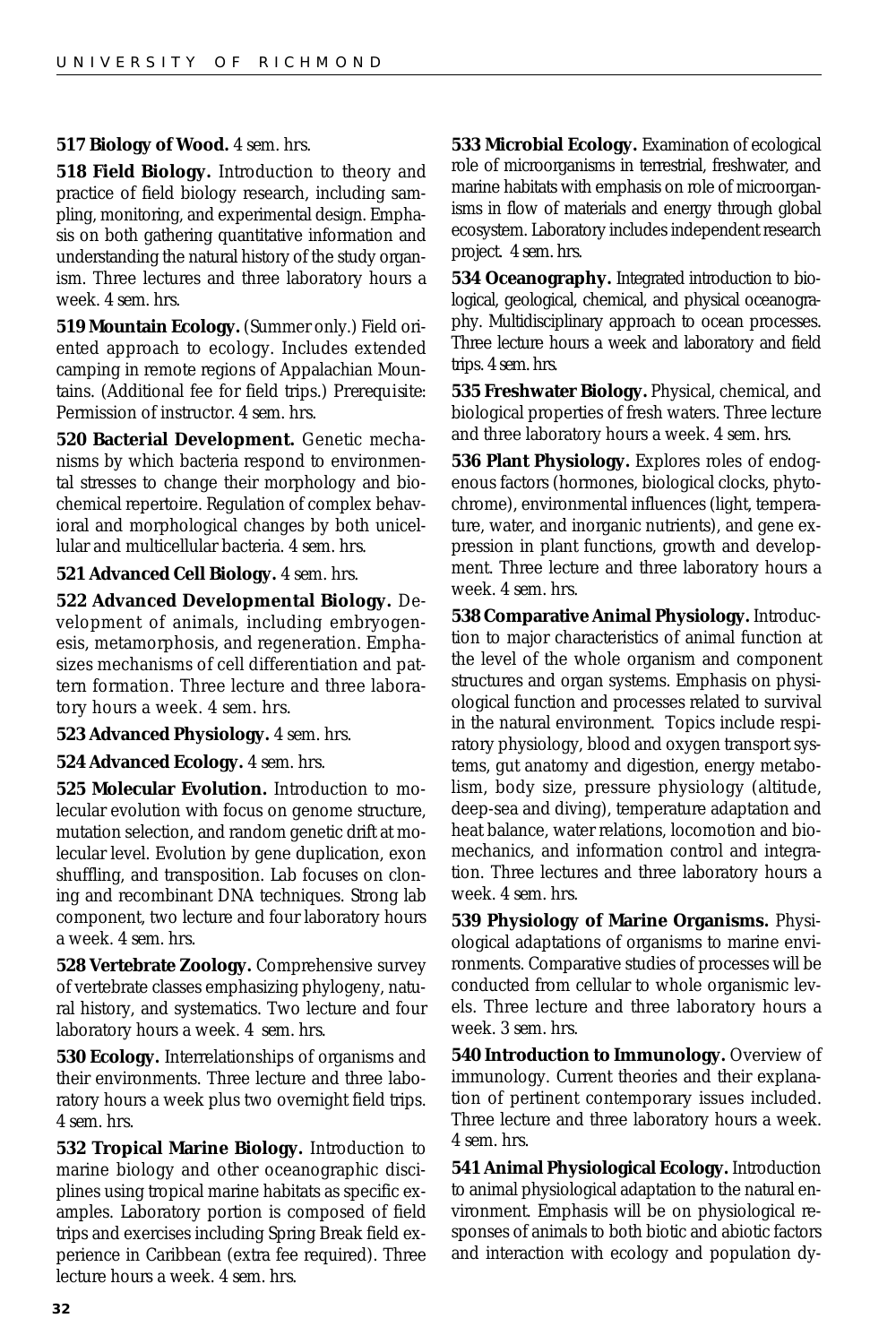namics of species. Topics covered will stress interdisciplinary relationship between physiology and both the natural biological sciences (ecology, natural history, behavior, and evolution) as well as the applied sciences (population management and conservation biology). *4 sem. hrs.*

**542 Biology of Cancer.** Provides a historical perspective on principal developments in cancer research. Topics focus on the molecular basis of cancer: selection and clonal evolution of cancer cells, oncogenes and tumor suppressor genes, control of tumor growth and metastasis, RNA and DNA transforming viruses, carcinogenesis induced by chemicals and radiation, and the molecular basis of cancer treatment. Three lecture and three laboratory hours a week. *4 sem. hrs.*

**544 Behavioral Ecology.** Introduction to analyses of behavior of organisms, including humans, by studies of how behavior affects survival and reproduction. Behaviors studied include foraging, aggression, cooperation, and reproduction. Verbal, graphical, and mathematical models to describe and predict behavior are studies, as well as results test of these models. Three lecture and three laboratory hours a week, plus overnight field trips. *4 sem. hrs.*

**545-546 Seminar I and II.** Selected topics. *1-1 sem. hrs.*

**547-548 Seminar III and IV.** Selected topics. *1-1 sem. hrs.*

**549-550 Thesis.** Research problem pursued under the guidance of a staff member. *2-2 sem. hrs.*

**551 Special Topics.** Special course areas covered when sufficient interest. Considers subject matter not covered in other biology courses. *1-4 sem. hrs.*

**559-560 Research.** Research problem pursued under the guidance of a staff member. This research may not be counted as thesis research and does not count in the 28 semester hours required for the master's degree. *2-2 sem. hrs.*

**574 Evolutionary Biology of Lower Tetrapods.** Introduce students interested in organismal biology to amphibians and reptiles to understand fundamental transitions in vertebrate evolution. *4 sem. hrs.*

**580 Philosophical Issues in Evolutionary Biology.** Philosophical problems within evolutionary biology and its influence on society. Issues range from how natural selection works (at what levels,

to what ends), to how human traits (intelligence, sexual preference, altruistic and violent tendencies) may be influenced by our evolutionary history, and how such influences should be considered in our ethical and legal codes. Lecture/seminar format, with student oral presentations and term papers. *3 sem. hrs.*

**581 Desert Field Ecology I: Desert Physiological Ecology.** Study of physiological adaptations of animals to desert environment, and how specific adaptations determine responses on individual, population, and community levels. Topics include desert microclimate, heat balance and biophysics of energy exchange, problems in water conservation, and thermoregulatory strategies, and effects on animal foraging, activity budgets, reproductive behavior, population dynamics and community structure. Intensive field work in Negev Desert of Israel will focus on adaptations of Arabian babbler, a cooperatively-breeding desert songbird. Will emphasize development of research skills through original small-group research projects. *3 sem. hrs.*

**582 Desert Field Ecology II: Desert Animal Behavior.** Study of behavioral adaptations of animals to desert environment with emphasis on ecological factors influencing evolution of cooperative breeding in desert birds. Topics include sentinel behavior, mobbing, parental care, rank acquisition by individuals, foraging behavior, territorial behavior and aggression, play, sexual selection and mating strategies, and social signalling. Intensive field work in Negev Desert of Israel will focus on adaptations of Arabian babbler, a cooperatively-breeding desert songbird. Will emphasize development of research skills through original small-group research projects. *3 sem. hrs.*

**583 Tropical Biology and Conservation.** Introduction to tropical biology and conservation, including historical and economic components. *4 sem. hrs.*

**584 Eukaryotic Genetics.** Principles underlying gene expression in higher eukaryotes, examined through selected genetic pathologies. The course seeks to increase students' facility in making creative use of the primary scientific literature. *3 sem. hrs.*

**586 Biomineralization.** *4 sem. hrs.*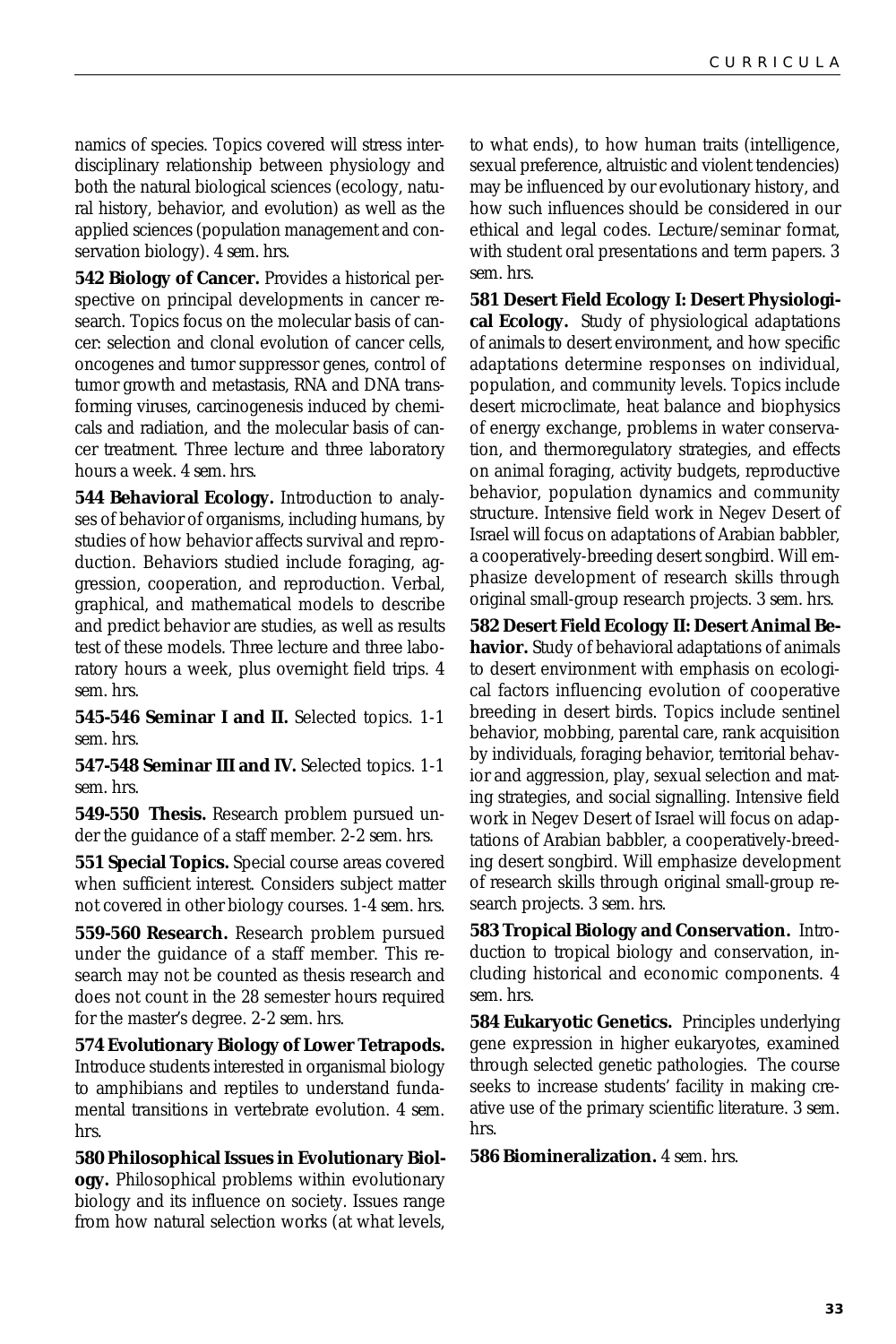### <span id="page-33-0"></span>**English**

Raymond F. Hilliard, *Chair*

*Professors* Dance, Hilliard, Loxterman, McMurtry, Nelson, W. D. Taylor

*Associate Professors* Barza, Givens, Gruner, Hewett-Smith, Hickey, S. Jones, MacAllister, Russell, Schwartz, Tremaine

*Assistant Professors* Allen, Larkin, Marx

#### *Director of Writing Center* Essid

A general description of the Master of Arts program, with admissions and degree requirements, is on pages 20-21. For admission to the program in English, an undergraduate major in English is preferred. Those admitted without a major may be required to take certain undergraduate courses before proceeding to graduate work. Such courses will not count toward the M.A. degree.

In order to receive the Master's degree in English, students must, in addition to completing the course work described below, show competency in one foreign language. This requirement may be satisfied by:

- 1. Satisfactory completion of at least 6 semester hours of the language above the elementary level at the student's undergraduate institution.
- 2. Placement at the student's undergraduate institution at a level equivalent to the end of the second year (intermediate level).
- 3. The completion of 6 semester hours in the language above the elementary level in the course of graduate study at the University of Richmond.
- 4. Satisfactory performance on an examination administered by the appropriate language department at the University of Richmond.
- 5. Satisfactory performance on a standardized test approved by the English Department.

Courses taken at the University of Richmond to satisfy the language requirement will not count toward the Master's degree.

Thirty semester hours of approved English courses are required for the degree. These

should include:

- $\sim$  2 courses in British literature before 1800 (or exemption by equivalent undergraduate coursework)
- ~ 2 courses in British literature after 1800 (or exemption by equivalent undergraduate coursework)
- ~ 1 course in American literature
- ~ 1 course in Literary Theory
- ~ 1 course in Theories and Methodologies (ENGL 500)

With the approval of the Graduate Coordinator, a student may write a thesis. (Students who intend doctoral work in English are strongly encouraged to write one.) Thesis writers may substitute English 550, Thesis Direction, for three of the required 30 hours.

### **English Courses**

**NOTE:** With the approval of the Graduate Coordinator, students also may take 300-level English courses for graduate credit.

**301 English Literature from the Middle Ages through the Renaissance.** Selected works by major English writers from the seventh through the later seventeenth century with intellectual backgrounds and cultural context. *3 sem. hrs.*

**302 English Literature from the Restoration through Romanticism.** Selected works by major English writers from the late seventeenth through early nineteenth century with intellectual backgrounds and cultural context. *3 sem. hrs.*

**303 English Literature of the Victorian Period and the Twentieth Century.** Focus on representative British and post-colonial literature, 1832 present. *3 sem. hrs.*

**326 Twentieth-Century American Poetry.** Analysis of representative works by major American poets, with demonstration of modern technical innovations and discussions of thematic concerns. *3 sem. hrs.*

**327 Modern Drama.** British and American drama with attention to European backgrounds. *3 sem. hrs.*

**328 Contemporary British and American Drama.** Developments since World War II. *3 sem. hrs.*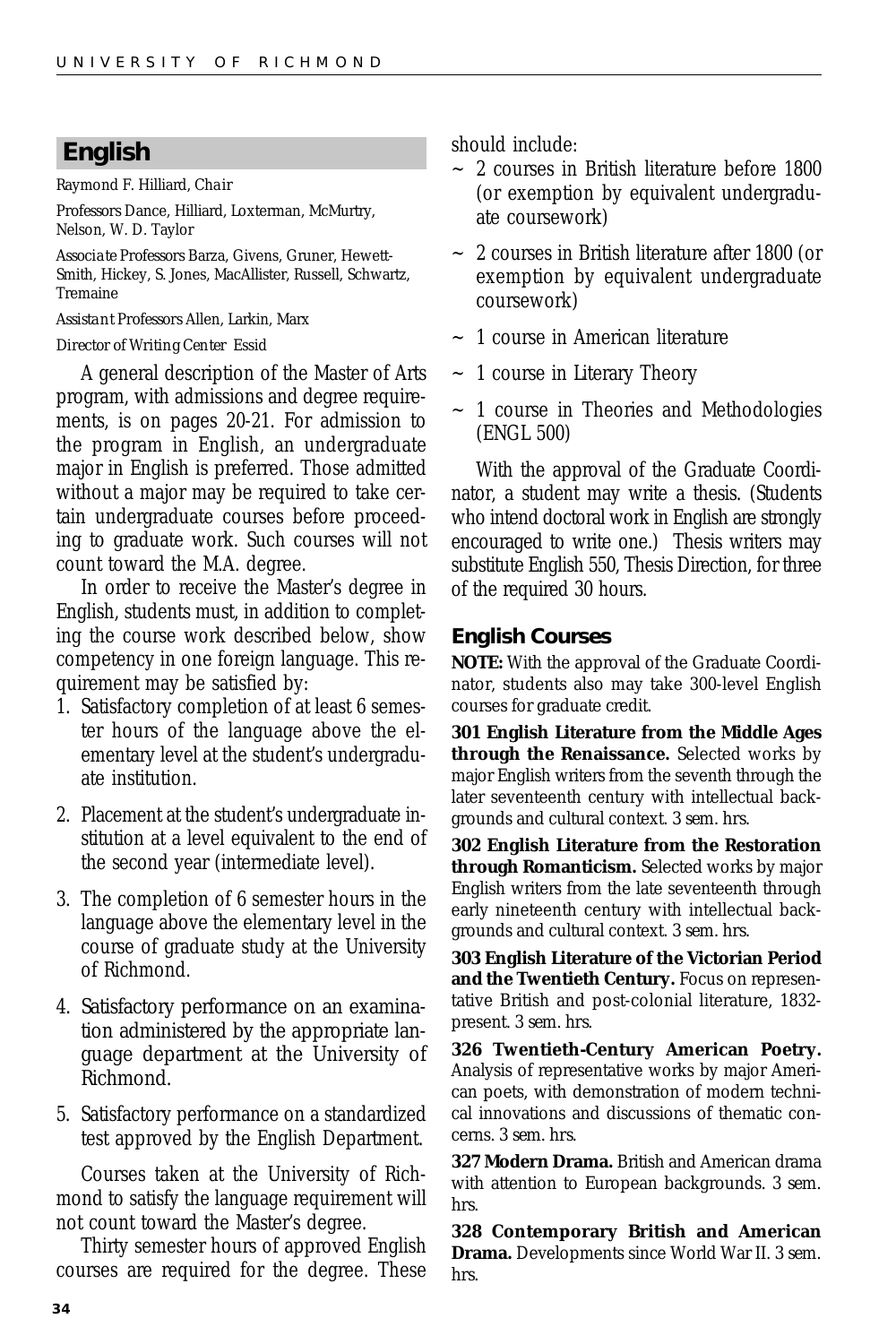**330 American Literature through the Civil War.** Survey of American literature from Colonial period through the Civil War. *3 sem. hrs.*

**331 American Literature Since the Civil War.** Survey of American Literature from the Reconstruction period to the present. *3 sem. hrs.*

**332 Post-World War II American Novel.** Close study of important and representatively postmodern texts (either novels by U.S. authors or works that strongly influenced them during this period) written during third quarter of 20th century with respect to their special social, philosophical, and aesthetic contexts. *3 sem. hrs.*

**334 Literature of the South.** Representative poetry and prose of the Southern states, with attention to cultural, social, and political backgrounds. *3 sem. hrs.*

**342 Modern Grammar.** Introduction to linguistics, including theories and practices of structuralists and transformationalists. (Meets state licensure requirements for teaching. Modern Language (MDLG) 407, Introductory Linguistics, may be substituted for this licensure requirement.) *3 sem. hrs.*

**343 Topics in Advanced Composition.** Special topics in writing with emphasis on the writing process. Can be taken for credit up to three times with change of topic. *3 sem. hrs.*

**353 Technique and Meaning of Poetry.** How creative tools available to poets shape and influence presentation of theme. *3 sem. hrs.*

**354 Technique and Meaning of Fiction.** Analysis of narrative technique and theory. *3 sem. hrs.*

**360 Women and Creativity.** Selected women writers, their work and relationship to their society. *3 sem. hrs.*

**364 Literature of American Minorities.** Literature of American minority groups in relation to mainstream concerns of American literature. *3 sem. hrs.*

**366 Black Women Writers.** Representative prose and poetry written by Black women. Focus and content announced each semester. May sometimes cover range of African-American literature, from slavery to present. Other times may focus on twentieth-century literature by Black women in United States, Africa, and Caribbean. *3 sem. hrs.*

**376 Introduction to Composition Theory and Pedagogy.** Serves as practicum for writing fellows and students seeking teacher licensure. *Prerequisite*: Permission of instructor. *3 sem. hrs.*

**380 Caribbean Literature.** Survey of Anglo-Caribbean literature with emphasis on contemporary works. *3 sem. hrs.*

**390 Interdisciplinary Studies in the Middle Ages and Renaissance.** An interdisciplinary approach to the study of Middle Ages and Renaissance. Medieval and Renaissance perspectives on topics such as love, politics, individualism, and the divine will be explored through study of selected works from literature, art, architecture, political theory, theology, and philosophy of both periods. Modern historiographical studies will also be examined in order to evaluate strengths and weaknesses of period constructions. *3 sem. hrs.*

**391 Themes and Methods in Comparative Literature.** Interdisciplinary approach to selected themes or topics in Comparative Literature. While theme may vary from year to year, it will provide basis for the study of literary relations as they exist across various boundaries: generic, historical, disciplinary, and linguistic. Will also contain component on history and theory of Comparative Literature as a discipline, as well as brief unit on journals, bibliographies, and resources particular to the discipline. *3 sem. hrs.*

**399 Selected Topics.** Topics will vary from semester to semester. *3 sem. hrs.*

**402 Chaucer.** Selected early works, Troilus and Criseyde, and The Canterbury Tales, with attention to Chaucer's life in context of late fourteenth-century culture and ideology. *3 sem. hrs.*

**403 Shakespeare to 1600.** Earlier plays: comedies, tragedies, histories. *3 sem. hrs.*

**404 Shakespeare after 1600.** Mature tragedies. *3 sem. hrs.*

**405 Milton.** Major poems, with emphasis on Paradise Lost, and selected prose. *3 sem. hrs.*

**406 Critical Approaches to Shakespeare.** Selected plays, with attention to different modes of critical analysis. *3 sem. hrs.*

**411 Topics in Medieval Literature.** *3 sem. hrs.* **412 Topics in Renaissance Literature.** *3 sem.*

*hrs.*

**413 Topics in Restoration and Eighteenth-Century Literature.** *3 sem. hrs.*

**414 Topics in Romantic Literature.** *3 sem. hrs.*

**415 Topics in Victorian Literature.** *3 sem. hrs.*

**416 Topics in Twentieth-Century British Literature.** *3 sem. hrs.*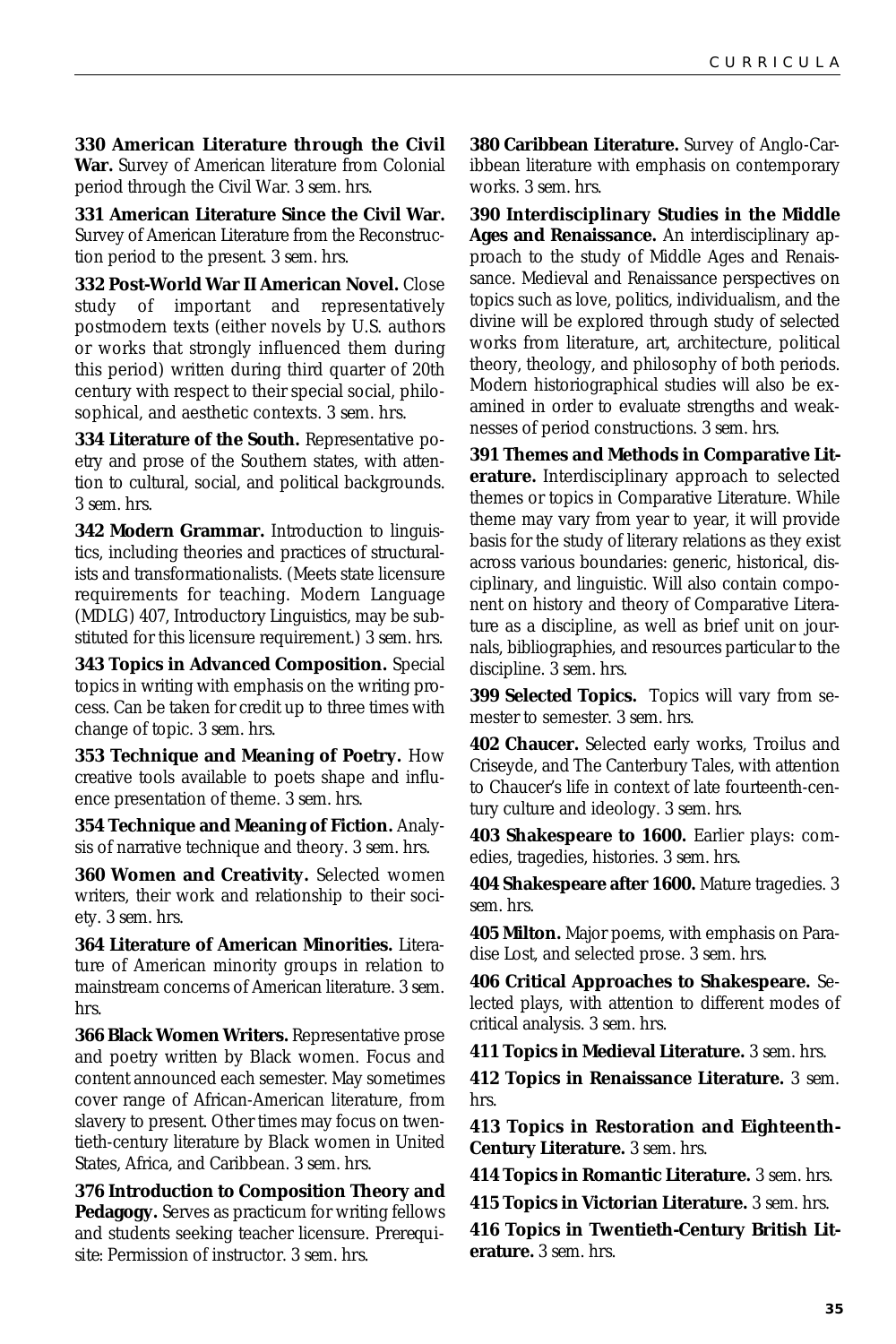<span id="page-35-0"></span>**419 Topics in Genre.** *3 sem. hrs.*

**420 Topics in Literary History.** *3 sem. hrs.*

**421 Topics in Comparative Literature.** *3 sem. hrs.*

**422 Topics in Literary Themes.** *3 sem. hrs.*

**423 Topics in Literary Perspectives.** *3 sem. hrs.*

**424 Topics in Film.** *3 sem. hrs.*

**430 Topics in American Literature to 1900.** *3 sem. hrs.*

**431 Topics in American Literature after 1900.** *3 sem. hrs.*

**433 The American Novel.** Representative American novels from late 18th to 20th century. *3 sem. hrs.*

**450 Critics since Plato.** Ways of looking at art and literature in their philosophical context. Theories applied to variety of literary texts. *3 sem. hrs.*

**451 Modern Literary Theory.** Twentieth-century critical perspectives. *3 sem. hrs.*

**452 Topics in Literary Theory.** *3 sem. hrs.*

**500 Theories and Methodologies.** Introduces students to the variety of theoretical perspectives they will encounter when doing research on literary texts. *3 sem. hrs.*

**502 Chaucer.** Selected works. *3 sem. hrs.*

**503 Shakespeare.** Selected works. *3 sem. hrs.*

**505 Milton.** Selected works. *3 sem. hrs.*

**511 Medieval Literature.** Selected medieval works. *3 sem. hrs.*

**512 Renaissance Literature.** Selected works. *3 sem. hrs.*

**513 Restoration and Eighteenth-Century Literature.** Selected works of such writers as Dryden, Swift, Gay, and Pope. *3 sem. hrs.*

**514 Romantic Movement.** Various aspects of romanticism and selected Romantic works. *3 sem. hrs.*

**515 Victorian Period.** Major works of the Victorian period, including poems, novels, and other prose writings, considered within the context of social and intellectual history. *3 sem. hrs.*

**516 Modern Literature.** Selected works. *3 sem. hrs.*

**520 The British Novel.** Selected works by such major British writers as Defoe, Fielding, Austen, Dickens, Eliot, Conrad, Lawrence, and Woolf. *3 sem. hrs.*

**521 English Drama.** Various dramatists from the beginnings to the early Victorians exclusive of Shakespeare, as announced each semester. *3 sem. hrs.*

**531 Modern Drama.** Selected British, American, and Continental dramatists since Ibsen. *3 sem. hrs.*

**534 Literary Criticism.** Thematic history of literary critics and philosophers. Application of theories to a variety of literary texts. *3 sem. hrs.*

**541 American Literature.** Varied topics in American literature as announced each semester. *3sem. hrs.*

**550 Thesis Direction.** *3 sem. hrs.*

**573 Special Studies Seminar.** *3 sem. hrs.*

**574 Independent Study.** Individually designed course of study under supervision of a graduate faculty member. *1-3 sem. hrs.*

### **History**

Hugh A. West, *Chair*

*Professors* Bolt, Gordon, Treadway

*Douglas Southall Freeman Professors* George C. Herring (Spring 2001), Betram Wyatt Brown (Spring 2002)

*Associate Professors* Bak, Kenzer, Summers, H.West

*Assistant Professors* Drell, Holton, Roberts, Watts

*Joint Appointments:* Roberts (Asst. Professor, Continuing Studies), Wolf (Professor, Law)

A general description of the Master of Arts program, with admission and degree requirements, is on pages 20-21. For admission to the program in history, an undergraduate major in history or its equivalent is preferred. It is strongly recommended that applicants without a history major have a minimum of 18 semester hours of undergraduate work in history.

The degree requirements are:

1. Successful completion of 27 semester hours of approved graduate courses. These courses must include History 500- Historiography, History 599-Thesis Direction, one research seminar from courses numbered 551-589, and at least two additional courses at the 500 level. Normally, all work will be done within the Department. Under certain conditions, 6 semester hours of coursework taken elsewhere or in another University of Richmond department may be accepted.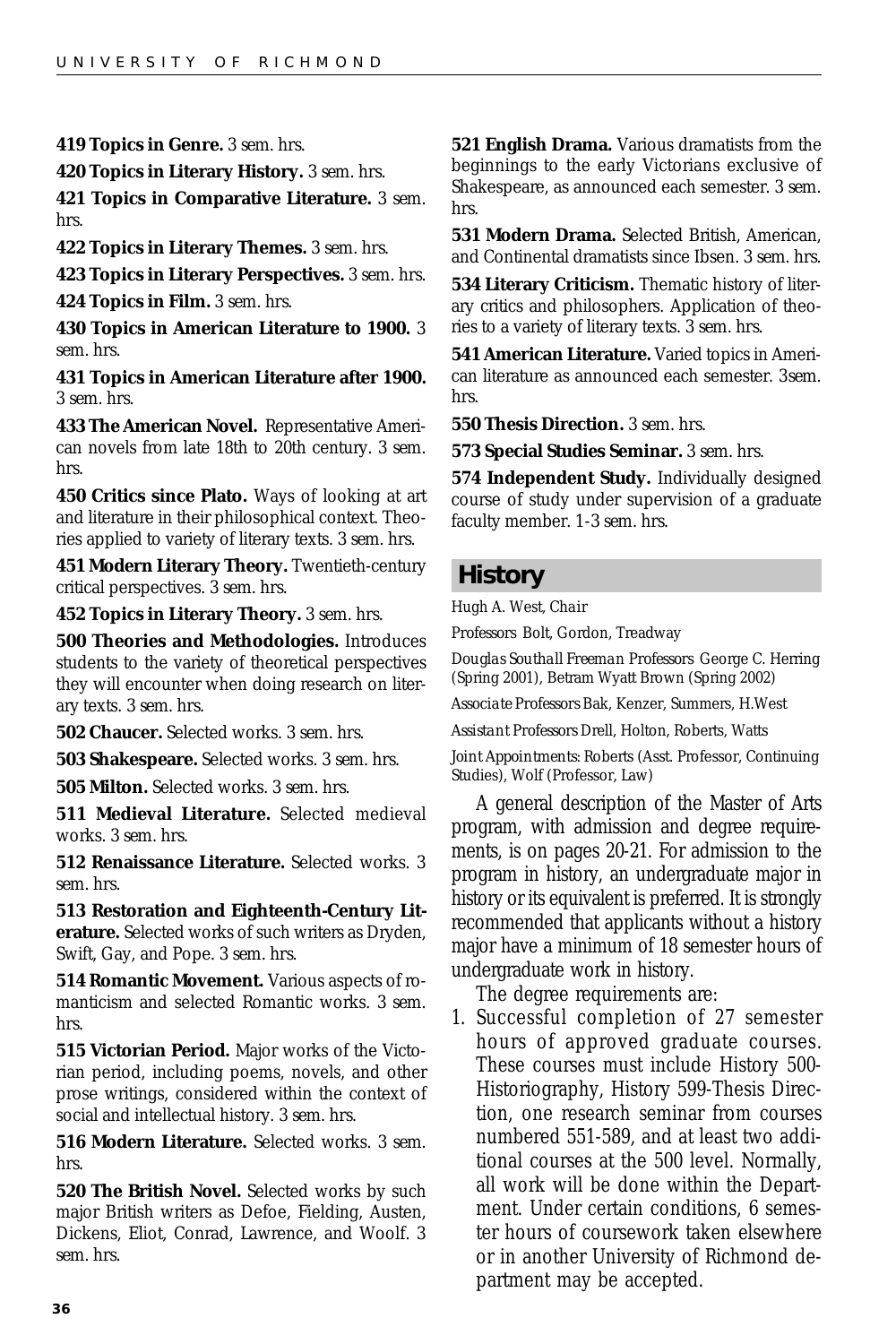- 2. Satisfactory performance on an oral candidacy examination administered by a threemember committee of the history faculty. This examination should be taken after the student has completed 9 semester hours. It will cover all graduate work taken prior to the examination.
- 3. Completion of a thesis representing the results of research in primary source materials and approved by a thesis director and two other members of the history faculty.
- 4. Successful oral defense of the thesis before a committee consisting of the thesis director and two faculty readers.

### **History Courses**

**302 Colonial America.** Colonial history from the earliest British settlements to the end of the French and Indian War, 1763. *3 sem. hrs.*

**303 The American Revolution.** The War of Independence and the formation of the Republic, 1763-1788. *3 sem. hrs.*

**305 History of the Civil War and Reconstruction.** Focus on slavery and the sectional controversy, secession, and the war; political, economic, and social problems of Reconstruction. *3 sem. hrs.*

**306 Late Nineteenth-Century American History.** Focus on the social, economic, cultural, and political development of the United States from 1875 to 1900. *3 sem. hrs.*

**307 The United States, 1896-1941.** American domestic history during the Progressive Era, World War I, the 1920s, the Great Depression, and the New Deal. Political, economic, and social factors affecting American society. *3 sem. hrs.*

**308 The United States since 1941.** American domestic history since the Great Depression, with emphasis on political, economic, and social factors affecting American society. *3 sem. hrs.*

**309 The United States in the Twentieth Century through Video and Film.** Focus on economic, political, and cultural factors that have shaped America from the 1890s to the 1980s through the media of film and video. Readings are used to provide structure for topics dealt with through the media sources. *3 sem hrs.*

**311 History of Virginia since 1800.** Virginia history from 1800 to the present. *3 sem. hrs.*

**313 Frontier and West in American History.** The westward movement and the West, 1790 to the present, with emphasis on frontier life, Native Americans, and environmental impact. *3 sem. hrs.*

**317 The Old South.** Political, economic, social, and cultural developments in the South, with emphasis on the period from 1790 to 1860. *3 sem. hrs.*

**320 American Social History.** Topical approach emphasizing the structure of American society and the interplay of its population groups with institutions. Immigration, minorities, labor, women, marriage and family history, and everyday life. *3 sem. hrs.*

**321 American Immigration and Ethnicity.** Examination, through historical and literary materials, of challenges confronting and posed by waves of immigrants who shaped American civilization. *3 sem. hrs.*

**322 Jews in the American Mind.** Interdisciplinary exploration of image of Jews in several spheres of American culture, chiefly letters, higher education, performing arts, and law. *3 sem. hrs.*

**327 American Diplomatic History since 1945.** Emphasis on the Cold War, containment policy, detente, and Third-World challenges to America in the Middle East, Asia, Africa, and the Caribbean. *3 sem. hrs.*

**328 Americans from Africa.** Role played by Blacks in development of America from colonial times to present. Though slavery is a major topic, emphasis is placed on the post-Civil War period. *3 sem. hrs.*

**329 History of Greece.** Greek history from end of the Bronze Age through career of Philip II of Macedon. *3 sem hrs.*

**330 Hellenistic Greece and Republican Rome.** Investigation of the rise of Roman hegemony in context of the Hellenistic Mediterranean. Special attention is given to role of Hellenistic kings. *3 sem hrs.*

**331 The Roman Empire.** Study of how the Romans and their Byzantine followers maintained an empire in the hostile atmosphere of the first five centuries of our era. *3 sem. hrs.*

**332 Medieval Church.** Cultural, social, and political aspects of religious life in the Middle Ages. *3 sem. hrs.*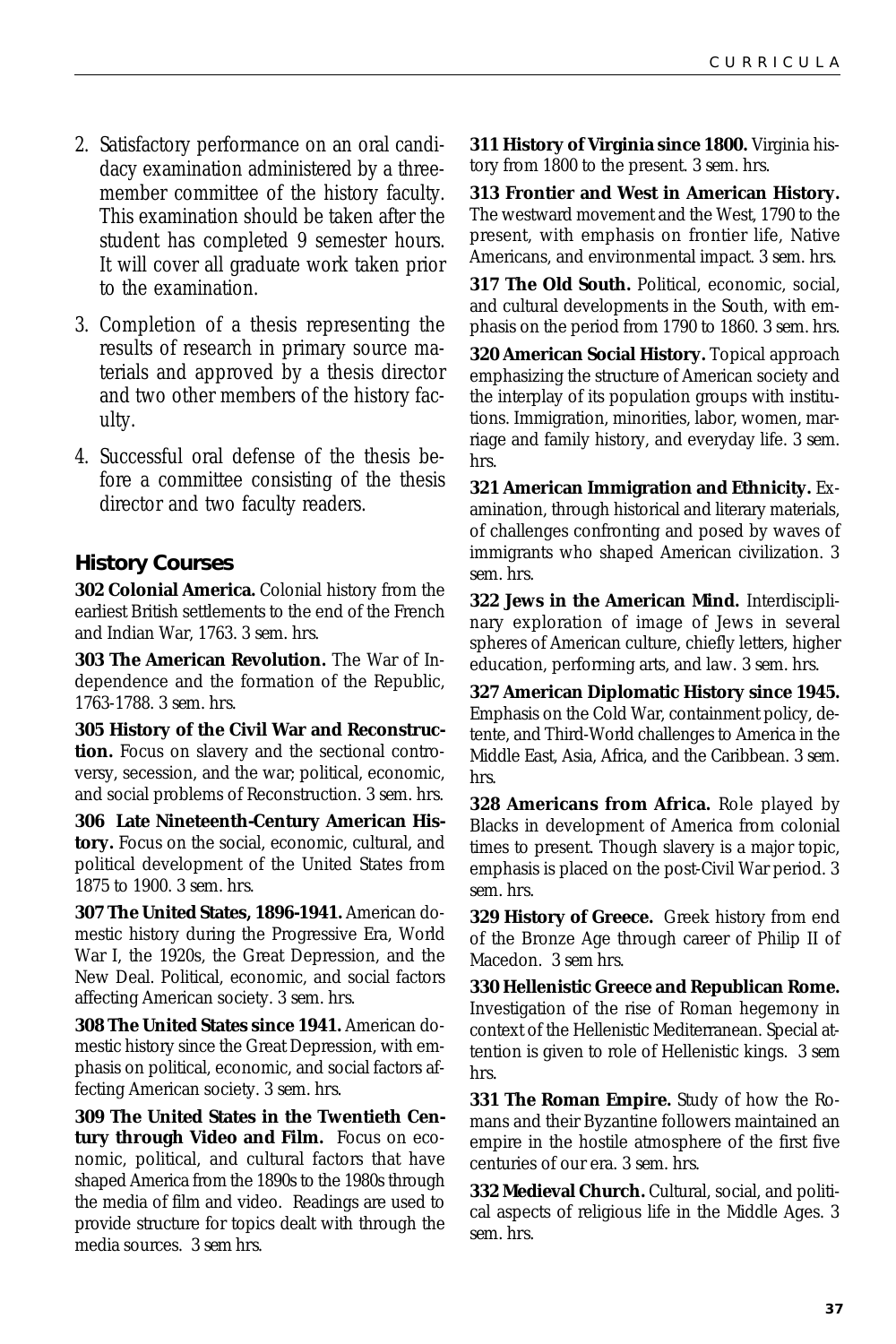**333 European Economic History to 1450.** Development of the Western European economy from the height of the Roman Empire through the Late Middle Ages. *3 sem. hrs.*

**334 High and Late Middle Ages.** Social and intellectual history of Western Europe from 1100 to 1450. Emphasis on the medieval roots of our modern culture. *3 sem. hrs.*

**335 Renaissance.** Culture, politics, economics, modern science, and overseas expansion of the Renaissance. *3 sem. hrs.*

**336 Reformation.** Protestant and Catholic reformations and their impact on political, social, and economic conditions. Emphasis on religious and political thought. *3 sem. hrs.*

**337 Tudor England, 1485-1603.** Political, institutional, social, and cultural study emphasizing the reigns of Henry VIII and Elizabeth I. *3 sem. hrs.*

**338 Stuart England, 1603-1714.** Emphasis on conflict between the Stuarts and Parliament, Cromwell and the Civil War, the Restoration, and Revolutionary settlement. *3 sem. hrs.*

**340 Russia to 1855.** Survey of Russian history from the establishment of the Kievan state to the middle of the nineteenth century. *3 sem. hrs.*

**341 France, 1589-1815.** History of the social, political, and economic institutions that helped shape the modern French state from the Age of Absolutism through the French Revolution and rise of Napoleon. *3 sem. hrs.*

**342 Family, Sex, and Marriage in Early Modern Europe.** Approach to study of Western European society and culture 1500-1800. Special focus on structures of kinship, fertility and the regulation of sex, and demographic, legal, and religious frameworks that shape the family and household. *3 sem. hrs.*

**343 History of Work in Europe.** Historical study of world of work in early modern and modern Europe. Centers on nature of work itself, how it has framed mentalities, created social classifications, informed economic thought, and shaped the political process. Topics include history of wage labor and guilds, early industry from countryside to cities, working class formation, division of labor in industry, and policing of labor. *3 sem. hrs.*

**351 Modern European Thought, 1650-1850.** Focus on nature and role of science, art, politics, religion, sex, emotion, and history. *3 sem. hrs.*

**352 Modern European Thought since 1850.**

Focus on liberalism, Marxism, Freudianism, existentialism, and structuralism. *3 sem. hrs.*

**354 Modern Germany.** Prussia and Germany from 1848 to the present. Emphasis on unification, political movements, Nazism, and origins and effects of World Wars I and II. *3 sem. hrs.*

**355 Georgian Britain, 1714-1837.** Constitutional, political, economic, social, and culturaldevelopments in England, Scotland, and Ireland from the accession of the Hanoverians through the Great Reform Bill. *3 sem. hrs.*

**356 Modern Britain.** Constitutional, political, economic, and social developments in the United Kingdom during the Victorian era and twentieth century. *3 sem. hrs.*

**357 Habsburg Empire and After.** Survey of rise and fall of Habsburg Empire beginning with development of the lands of the house of Habsburg from Middle Ages to Napoleonic era; the political, military, diplomatic, economic, social, and cultural issues in the Austrian (later Austro-Hungarian) Empire from Congress of Vienna to end of World War I; and the empire's successor states in Central Europe. *3 sem. hrs.*

**358 Modern Balkans.** Survey of Balkan history in modern times, focusing on development of Bulgaria, Romania, Albania, the Yugoslav lands, and Greece. *3 sem. hrs.*

**360 History of Russia since 1855.** Survey of Russian history from reforms of Alexander II to the present. *3 sem. hrs.*

**362 Topics in Nineteenth-Century European History.** Historical problems from period 1815- 1914, selected on basis of student interest. *3 sem. hrs.*

**363 History of Communist and Socialist Thought.** Utopian Socialism, Marxism, Anarchism, and Communism. Nineteenth-century theories and movements. *3 sem. hrs.*

**364 History of the Early Soviet Union.** Union of Soviet Socialist Republics from ideological and political roots of Bolshevik Revolution in 1917 to outbreak of World War II. Special focus on the Revolution, communist doctrine and movements, and Stalin's radical domestic policies. *3 sem. hrs.*

**365 History of the Late Soviet Union.** Union of Soviet Socialist Republics from outbreak of World War II to collapse of Soviet System. Special focus on domestic impact of World War II, rise of Cold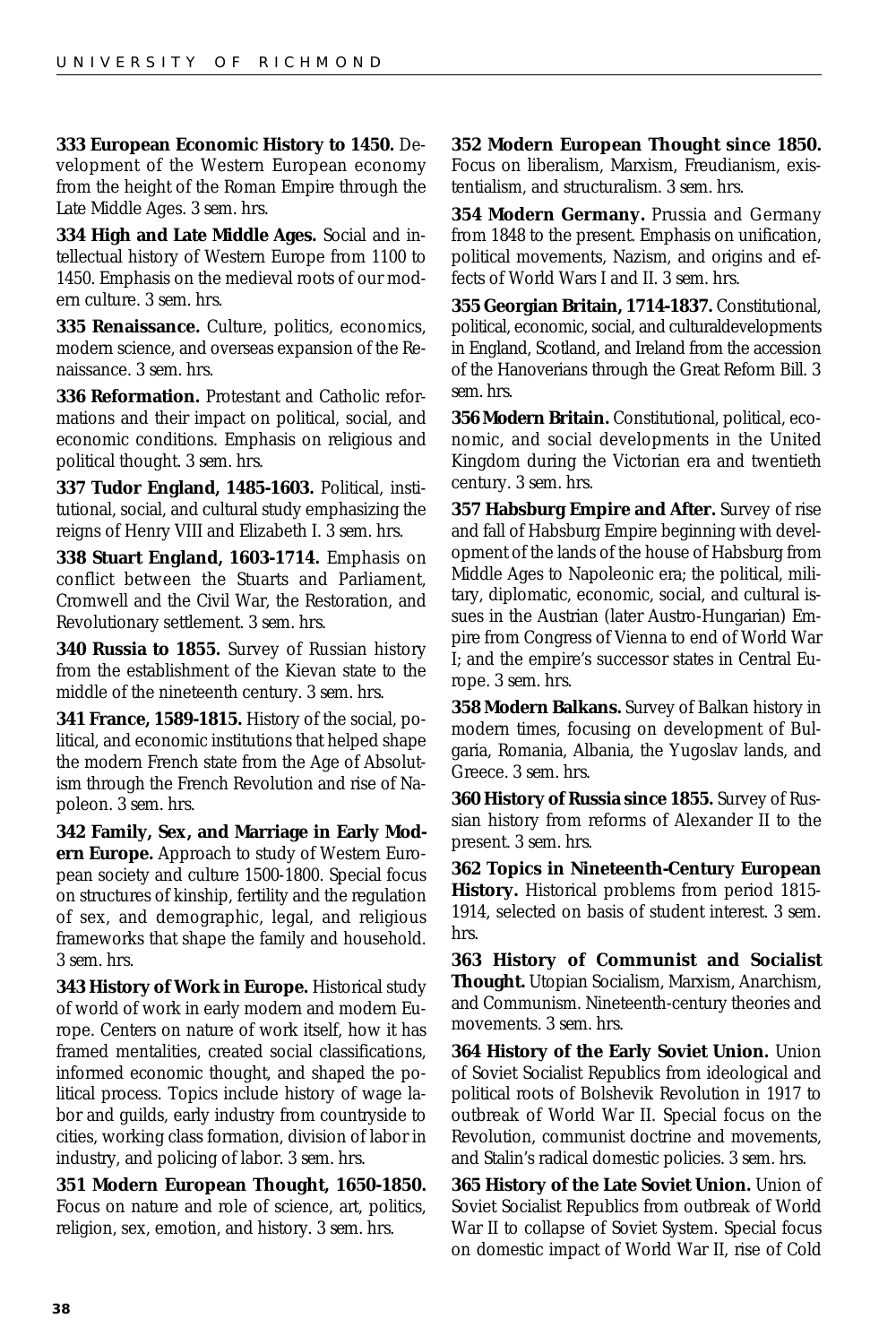War, attempts to reform and rationalize foreign and domestic policies under Stalin, and rapid disintegration of Soviet Union under Gorbachev. *3 sem. hrs.*

**367 European Diplomacy from Bismarck to Hitler.** Studies in European diplomatic history from mid-nineteenth century to World War II. *3 sem. hrs.*

**369 The Machine in Modern Society.** Interaction between society an technology in Europe and America since Industrial Revolution. Emphasis on social impact of selected major developments including the steam engine, transportation and communication revolutions, household technology, the automobile, nuclear power, and the computer. *3 sem. hrs.*

**371 Modern Asia.** Political, social, and economic development during the nineteenth and twentieth centuries. *3 sem. hrs.*

**372 Chinese Civilization.** Survey of Chinese history to the mid-nineteenth century; intellectual, institutional, and cultural development. *3 sem. hrs.*

**373 Modern China.** Western impact on China, decay of the Qing, and revolutions of the twentieth century. *3 sem. hrs.*

**374 Japan in Premodern Times.** Development of Japan to the nineteenth century. *3 sem. hrs.*

**375 Modern Japan.** Japan's response to Western pressures and rise to world power in the nineteenth and twentieth centuries. *3 sem. hrs.*

**376 Imperial Spain and the Americas.** Spain's encounter with the Americas: rise of Imperial Spain, conquest of indigenous societies, formation and evolution of colonial Spanish America, Spain's decline and break-up of empire. Emphasis on Hispanic and colonial roots of modern Latin America. *3 sem. hrs.*

**377 Introduction to Modern Latin America.** Introductory survey of Latin American history from independence; focus on quest for political stability, economic development and social change. *3 sem. hrs.*

**378 Women and Gender in Latin American History.** History of women in Latin America and role of gender in evolution of society, culture and politics; from the Conquest to present. *3 sem. hrs.*

**379 Modern Brazil.** Emphasis on twentieth-century conflict over equality, political control, environmental issues and social change. *3 sem. hrs.*

**380 Modern Latin American Social History.** Social conflict and social movements: peasant rebellions, urban labor movements, slavery and race relations, immigration and ethnicity, women's and grassroots movements. *3 sem. hrs.*

**381 The Modern Middle East.** Survey of Middle East from last years of the Ottoman Empire to present. Emphasis on culture, Zionism, Arab nationalism, diplomacy, and the Arab-Israeli conflict. *3 sem. hrs.*

**382 Modern Middle East Topics.** In-depth investigation of selected Middle East topics to include Egypt, Palestine, resurgence of traditional Islam, and other topics important to an understanding of the modern Middle East. *3 sem. hrs.*

**383 Modern Middle East Biography.** Insights into Modern Middle East through study of lives of important individuals, such as Nasser, Asad, King Hussein, Ataturk, Reza Khan, King Abdul Aziz Ibn Saud, Begin and Ben Gurion. *3 sem. hrs.*

**384 Africa, c.1500 to c.1900.** Introduction to economic, social, political, and intellectual history of Africa from time of trans-Atlantic slave trade to colonial conquest. *3 sem. hrs.*

**385 Africa in the Twentieth Century.** Introduction to economic, social, political, and intellectual history of Africa from colonial period to present. *3 sem. hrs.*

**386 South Africa since 1500.** South Africa from pre-colonial period to present, with special attention to conquest, economic development, establishment of a migrant labor system, segregation, and rise and fall of formal apartheid. *3 sem. hrs.*

**387 Women and Gender in African History.** Women's roles in and perspectives on some of the major issues in African history, including slavery, colonialism, and development. *3 sem hrs.*

**392 British Empire and Commonwealth.** British imperialism from end of American Revolution through development of the modern Commonwealth. Emphasizes Canada, India, Africa, and Australia. *3 sem. hrs.*

**393 History of Canada.** Development of Canadian society and state, emphasizing factors of geography, politics, and economics influences from France and Great Britain; problems of regionalism and nationalism; and Canadian-American relations. *3 sem. hrs.*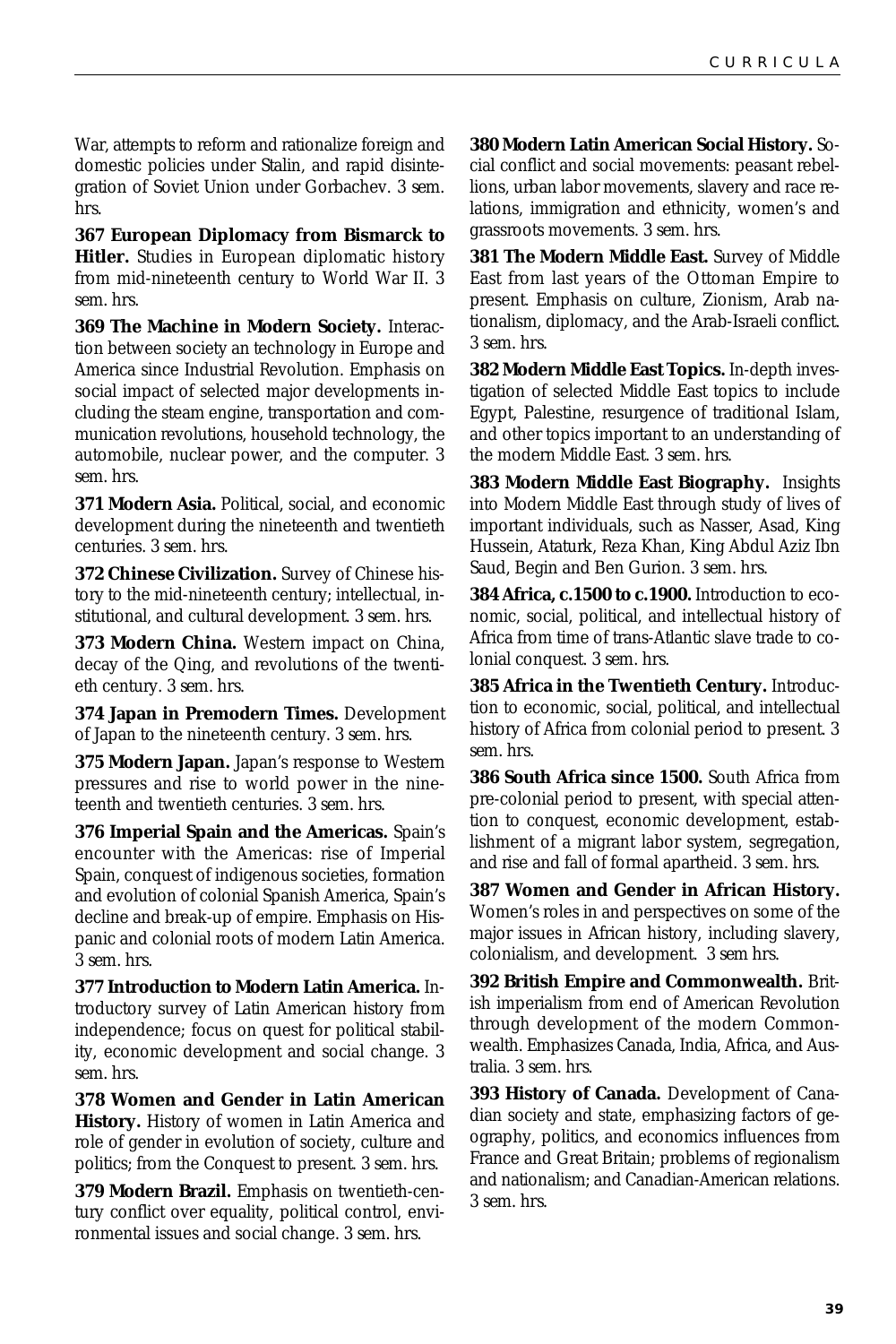**394 World War II.** Survey of World War II. Covers not only military events but also diplomacy, economics, and other aspects of the struggle in an effort to show its transformative effects. *3 sem. hrs.*

**395 World Politics since 1945.** Overview of world politics and international crises and developments since the end of the Second World War. *3 sem. hrs.*

**396 The Vietnam Conflict.** Topical study of the United States' war with Vietnam, from its background to its consequences. Examination of Vietnam's historic efforts for independence from foreign domination, using primary documents, readings, documentary and feature films, and visiting speakers. *3 sem. hrs.*

**398 Selected Topics.** Examples include American Biography, Contemporary America, European Biography, Eastern Europe since 1815, Rise of Big Business in America, United States and Central America, and others arranged by the department. *3 sem. hrs.*

### **Master of Arts Foundation Course**

**500 Historiography.** Introduction to principles and practices of historical writing. Although some attention will be paid to the history of historical writing since classical times, the focus will be on contemporary modes of historical writing. *3 sem. hrs.*

### **Reading Seminars**

tory. *3 sem. hrs.*

**510 Selected Topics in United States History.** Examination through readings and discussion of a selected issue, theme, or period in American his-

**511 American Historiography.** The history of historical writing concerning the United States from the colonial period to contemporary historians. *3 sem. hrs.*

**522 Tudor and Stuart England.** Reading and discussion of sixteenth- and seventeenth-century writers, nineteenth-century historians, and contemporary scholars. Topics to be studied include political thought, institutional development, social and economic concerns, and biography. *3 sem. hrs.*

**530 Selected Topics in Nineteenth-Century European History.** Reading and discussion on a selected aspect of European thought and society between 1815 and 1914. Examples of topics include political ideologies, industrialization, and the rise of nationalism. *3 sem. hrs.*

**531 Selected Topics in Twentieth-Century European History.** Reading and discussion on a selected issue or period in the history of twentiethcentury Europe. Examples of topics include the origins of World War I, World War I and the peace settlements of 1919, Fascism, the origins of World War II, the Second World War, the Cold War, and post-war Europe. *3 sem. hrs.*

**532 Selected Topics in Modern British History.** Reading and discussion on a selected issue or period in the history of Britain since 1714. *3 sem. hrs.*

**540 The Modern Middle East.** Emphasis on the different forms of Islam, Arab nationalism, and the political histories of the major Arab countries. *3 sem. hrs.*

**542 Topics in Modern Japanese History.** Examination of an issue in twentieth-century Japanese history through study of pertinent monographs and articles. *3 sem. hrs.*

**544 Topics in Latin American History.** Overview of major interpretive issues in Latin American history with focus on a selected theme or related themes. *3 sem. hrs.*

### **Research Seminars**

**551 Colonial America.** Research and writing on selected topics in the history of colonial North America to 1763. *3 sem. hrs.*

**552 The American Revolution and the Early Republic.** Research and writing on selected topics relating to the American Revolution and early Republic. *3 sem. hrs.*

**553 Virginia History since 1800.** Focus on methods and mechanics of research and the preparation of a substantial paper utilizing primary sources on a topic in Virginia history since 1800. *3 sem. hrs.*

**554 The Old South.** A research seminar focusing on the South from c. 1790 to 1860. Attention will be given to guides and sources with emphasis on methods and mechanics of research and the preparation of a substantial paper. *3 sem. hrs.*

**555 The Civil War and Reconstruction.** A research seminar with the focus on the years 1861- 1877. In addition to a discussion of the historiography of the era, attention will be devoted to the identification of guides and sources, the methods and mechanics of research, and the preparation of a substantial paper. *3 sem. hrs.*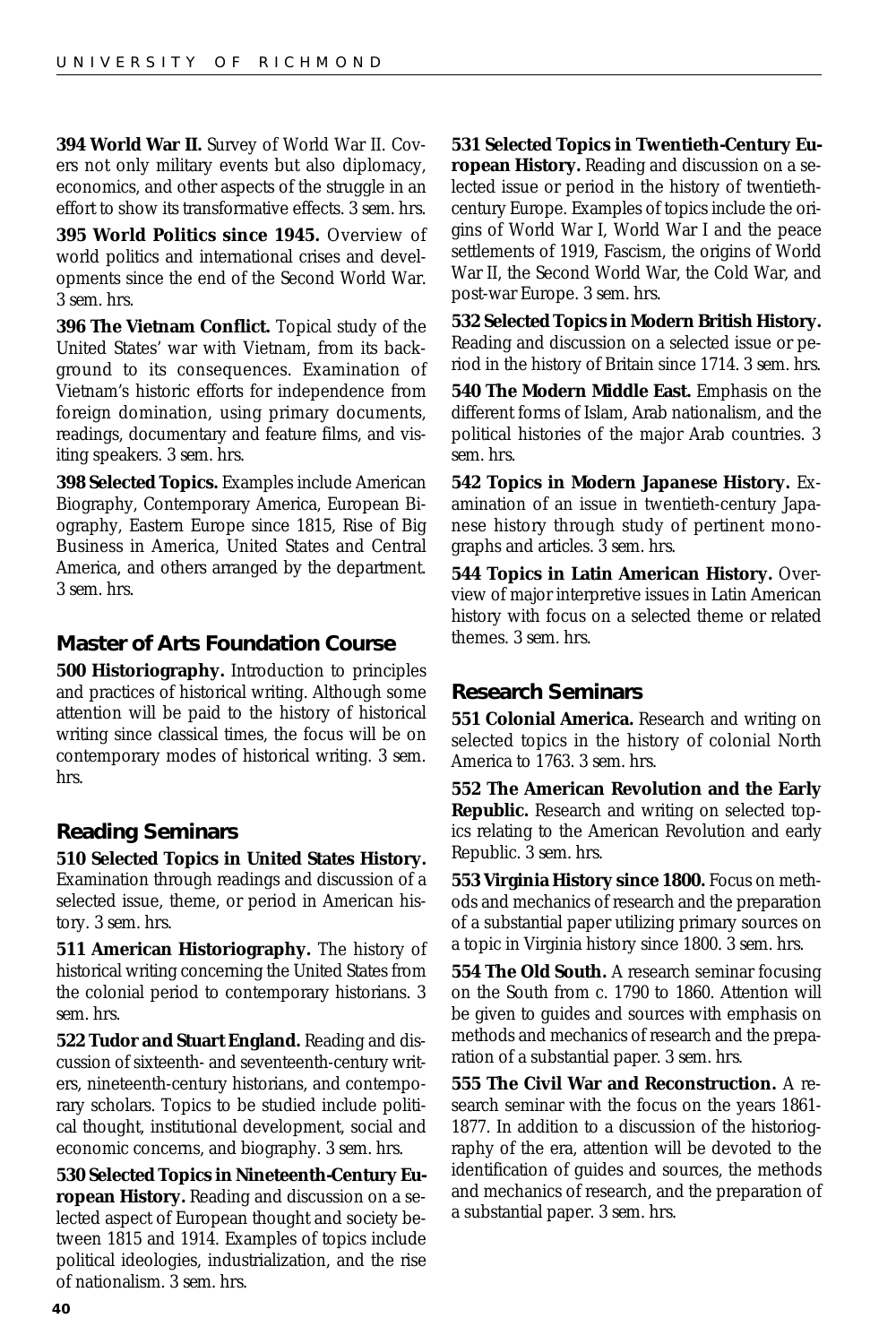<span id="page-40-0"></span>**557 Twentieth-Century America.** A research course in domestic American history from 1896 to the present. Topics include industrialization, urbanization, demographic movements, growth of the federal government, reform movements, racial and ethnic problems, and political ideologies. *3 sem. hrs.*

**558 American Diplomatic History.** Research and writing of a paper based on original sources and secondary scholarship. The focus will vary, with particular offerings on such topics as containment policy, the Vietnam Conflict, and the Cold War. *3 sem. hrs.*

**571 The Enlightenment.** Analysis of European cultural products from the end of the seventeenth to the end of the eighteenth century in terms of the political and social context. *3 sem. hrs.*

**574 Modern Britain.** Supervised research and writing in the field of British history since the early eighteenth century. *3 sem. hrs.*

**575 Twentieth-Century Europe.** Introduction to research methods and sources for twentieth-century European history. A particular topic for study and research, such as Interwar Europe, 1919-1939, will be defined each time the seminar is offered. *3 sem. hrs.*

### **Independent Study Courses**

**590 Directed Readings.** An individually designed program of reading under the direction of a member of the graduate history faculty. Repeatable for credit toward the degree only with permission of Department. *3 sem. hrs.*

**591 Directed Research.** An individually designed program of research and writing under the direction of a member of the graduate history faculty. Repeatable for credit toward the degree only with permission of Department. *3 sem. hrs.*

**599 Thesis Direction.** Research and writing of a thesis under the supervision of a director assisted by two other members of the graduate history faculty. *3 sem. hrs.*

### **Master of Liberal Arts**

Professor Eakin (Religion, Coordinator); MLA Committee: Calvacanti (Sociology), Givens (English), Johnson (Art History), Simpson (Classics), and Hickey, ex officio (English, Director of the Graduate School).

Faculty from a variety of liberal arts disciplines offer courses which may be taken for credit toward the MLA degree.

A general description of the Master of Liberal Arts program, with admission and degree requirements, is on page 22-23.

Thirty hours of approved coursework are required for the degree. MLA 500 (Area I) is required and should be taken no later than the second course credited toward the student's MLA program. MLA 599 (Area III) must be taken as the final course in the program.

Working with the program coordinator the student chooses a topic, focus, or theme that guides the selection of the remaining eight courses. These courses may be chosen from those listed in Area II or from other courses offered for graduate credit throughout the Arts and Sciences curriculum. Students might, for example, choose to focus their studies on such topics as women's experience, the American experience, Latin America, Jewish-Christian traditions, the art and literature of a particular era such as the Classical Age, the Middle Ages, or the Victorian period, or on the contemporary or historical problems of an area of the world, etc. Within this focus, the student will arrive at a narrower focus for the final project which will be completed in MLA 599.

### **Liberal Arts Courses**

#### **Area I: One Course Required**

#### **500 Methods and Themes in Liberal Studies.**

This core course will provide an overview of modes of inquiry, analysis, and research particular to at least two of the following fields of study: Historical Studies, Literary Studies, Social Analysis, and the Visual and Performing Arts. A special theme (which may vary from term to term) will provide the focus for the practical application of these methodologies. The course will also emphasize writing skills, relevant computer technologies, and library use. To be offered in Fall and summer se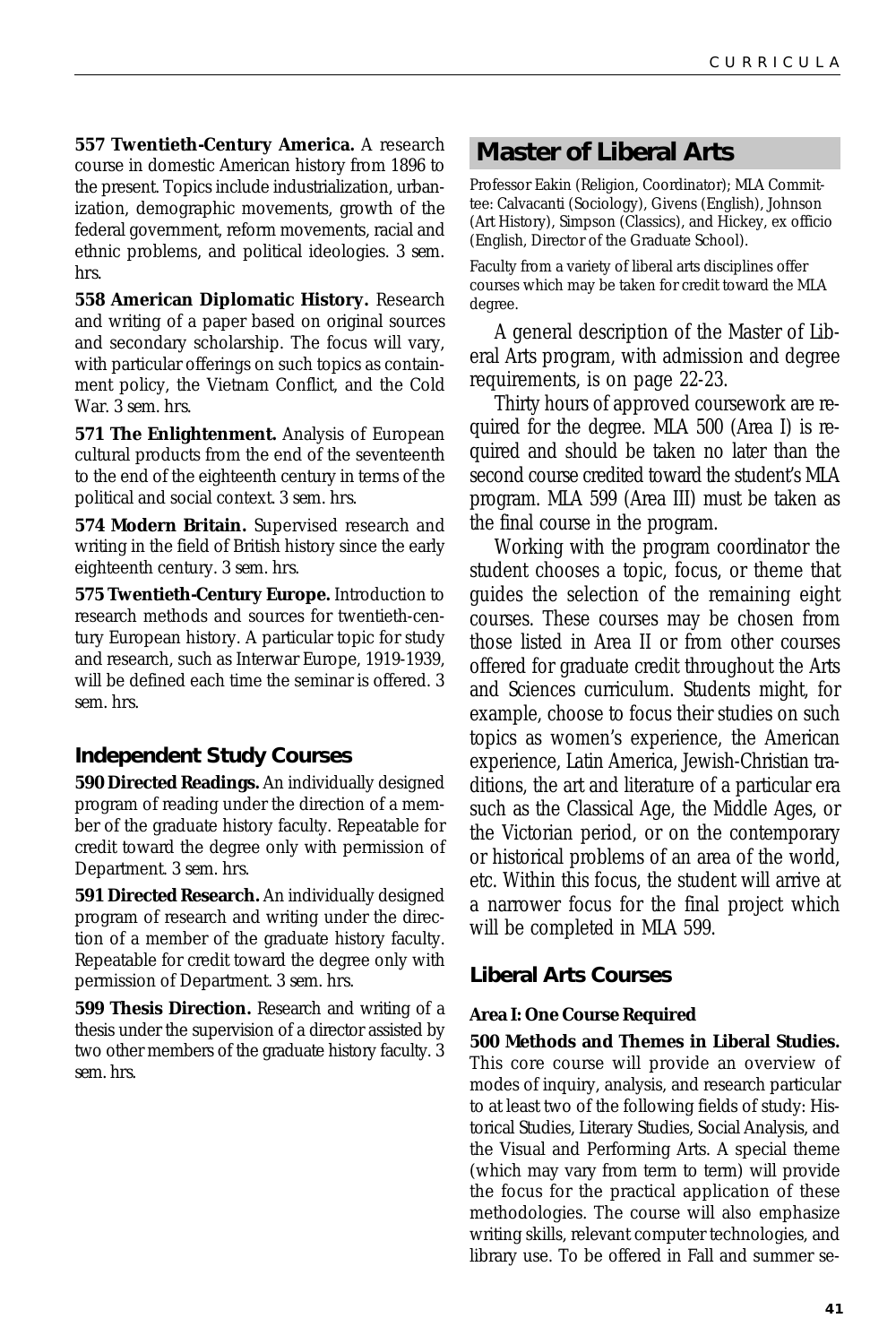mesters. Course must be taken no later than the second course credited toward the student's program. *3 sem hrs.*

#### **Area II: Eight courses chosen from those listed below or from other approved graduate offerings.**

**501 Greco-Roman Basis of Western Civilization.** Survey of Greek and Roman achievements in politics, literature, art and philosophy, and critical analysis of the legacies of Greece and Rome in the medieval, renaissance and modern worlds. Greek and Roman values will be contrasted with those of at least one non-western culture. *3 sem. hrs*

**502 The Drama of Ancient Athens.** Surviving plays of Aeschylus, Sophocles, Euripides, Aristophanes, and Menander. Conditions of the Athenian stage, contemporary historical circumstances as related to the plays. *3 sem. hrs.*

**503 Pagan and Christian: Conflict of Interest in the West, A.D. 14-430.** Political management of Roman Empire and anomaly of Christian thought working to achieve dominance over the chief images and ideas of pagan literature. Continuity of the bureaucracy, growth of Christianity and synthesis of the new theology with Greek philosophy. Economic and theological conflict between East and West. *3 sem. hrs.*

**504 Greek Philosophy: A Twentieth-Century Perspective.** Historical and philosophical examination of representative selections translated from the classic Greeks. Special attention to Plato-Socrates, Aristotle, the Epicureans, and the Stoics. Emphasizes those issues which bear upon contemporary problems about man, society, morals, religion, and law. Exploration of the roots of contemporary problems and solutions in the philosophical debates of Greek antiquity. *3 sem. hrs.*

**505 The Past as Myth and Reality.** The past's relevance to the present, problems of historical objectivity, and making of historical myths. Role of myth in forming historical consciousness and determining political behavior. Positive and negative aspects of selected subjective interpretations of the past. *3 sem. hrs.*

**510 Jewish and Christian Basis of Western Civilization.** Jewish and Christian religious experience as the preponderant expression in Western culture, emphasizing issues such as the Biblical bases undergirding and guiding the faith communities, Jewish and Christian relationships, the correlation of religious experience with individual and corporate values, and various cultural manifestations of faith's commitments, as in art, literature, and architecture. *3 sem. hrs.*

**511 Social and Economic Life in the Middle Ages.** Change and stability in the medieval period: persistence of rural life and customs with growth of trade and cities; social classes of medieval Europe viewed in theoretical and functional ways; role of women; nature of material life. *3 sem. hrs.*

**512 Faith and the Church in the Middle Ages.** Development and role of institutional church and nature of lay piety in the Middle Ages, with emphasis on topics such as the papacy and monasticism and beliefs and practices of lay people. The church as an "umbrella" institution influencing behavior at all levels of society: education, marriage, beliefs in death and after-life, culture, et al. *3 sem. hrs.*

**513 Reformation.** Protestant and Catholic reformations and their impact on political, social, and economic conditions. Emphasis on religious and political thought. *3 sem. hrs.*

**514 The Renaissance.** Europe in early modern times. Emphasizes Italian Renaissance, nature of humanism, and flowering of arts, literature, and learning. *3 sem. hrs.*

**515 Britain in the Georgian Era.** Selected topics in the constitutional, political, diplomatic, economic, social, and cultural history of England, Scotland, and Ireland from the establishment of the Hanoverian dynasty in 1714 to the accession of Queen Victoria in 1837. *3 sem. hrs.*

**516 The Middle East, Past and Present.** Islam in the past and Arab nationalism in the present. Attention given to continuity of institutions, ideas, and practices from the simpler past to the political, economic, and social complexities of the twentieth century. *3 sem. hrs.*

**520 Italian Renaissance Art.** Visual arts of Italian Renaissance as they developed from early thirteenth century through early sixteenth century. Art of the period against political, social, economic, and religious background of the era to emphasize the close relationship between Italian life and art. *3 sem. hrs.*

**521 Northern Renaissance Art.** Fifteenth- and sixteenth-century Northern Renaissance art presenting the works of major artists from Jan Van Eyck through Pieter Bruegel the Elder, considered within their historical and cultural contexts. *3 sem. hrs.*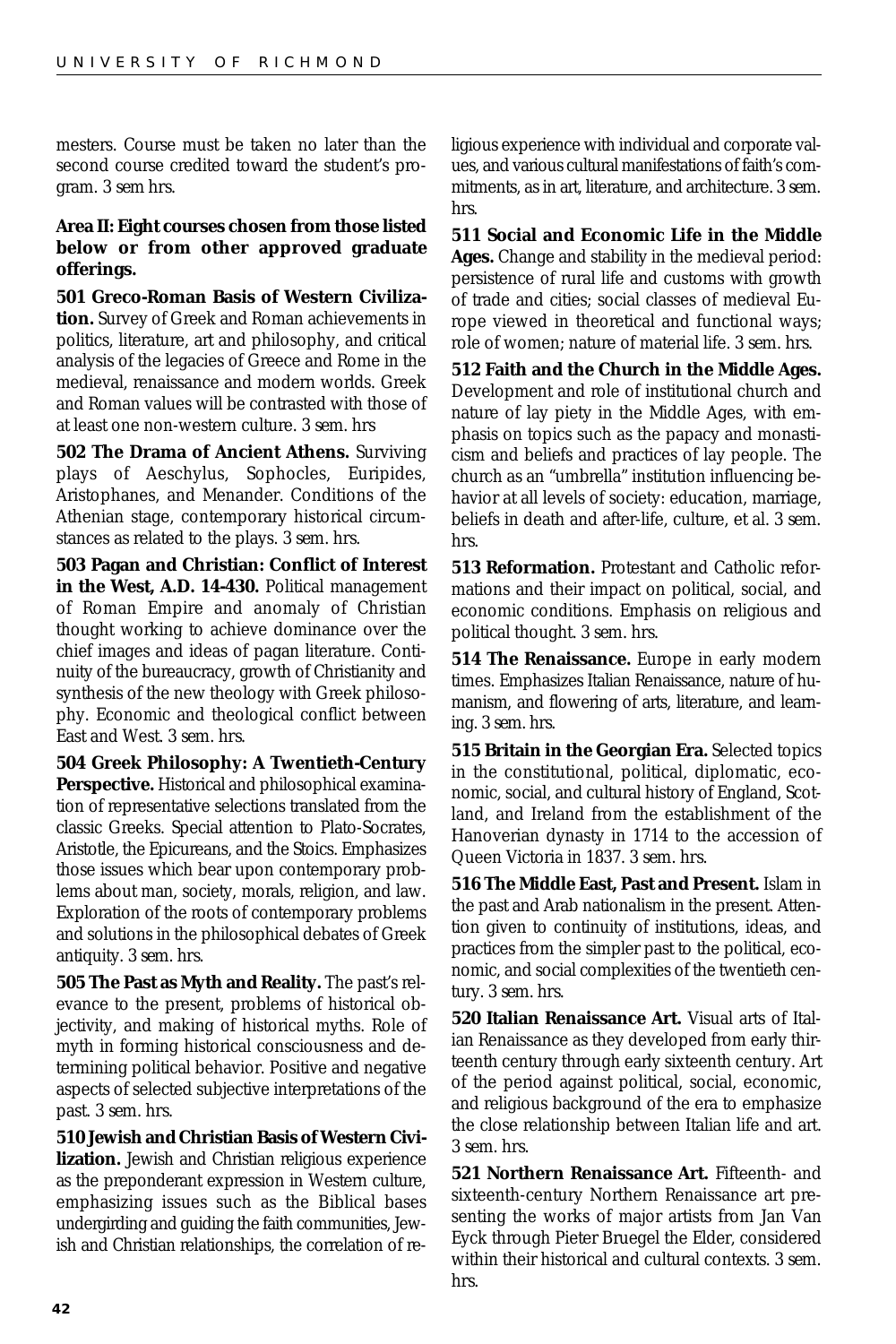**522 The Arts in Renaissance England.** Study of principle works of painting, sculpture, and architecture which characterized Renaissance developments in England. Attention to political, social, economic, and religious background of the era with particular emphasis on relationship between literary and artistic achievements of the time. *3 sem. hrs.*

**523 Mannerism and the Baroque.** Study of European art from early sixteenth century to about middle of eighteenth century with emphasis on social and cultural background of selected important works of architecture, sculpture, and painting. *3 sem. hrs.*

**524 Foundations of Modern Art.** Ideas, themes, and developments from eighteenth century through the Age of Revolution that serve as a background for contemporary art. Emphasis on the visual arts with pertinent developments in music also cited. *3 sem. hrs.*

**525 Artists, Creativity, and Aesthetics.** Visual art and music from viewpoint of the artist. What is an artist? What motivates the artist? How does the artist conceive of his or her work? Emphasis on meaning of creativity and on relative importance of skill and imagination in artistic enterprise. *3 sem. hrs.*

**526 Contemporary Theater.** Theory and creative processes of modern dramatic production through seminars, reading of plays, and observing and participating in the production of plays. Introduction to major theories of playwriting, acting, directing, and design. *3 sem. hrs.*

**527 Introduction to Music and Music History.** Study of selected compositions representative of Western musical tradition from eighteenth through twentieth century. Emphasis on cultural climate leading to development of various musical forms and styles. *3 sem. hrs.*

**530 America in the Twentieth Century.** Significant transformations in American character, culture, and institutions in the recent past. Emphasis on how these changes have affected the quality of life in America. *3 sem. hrs.*

**531 Social Conflict in Contemporary America.**

Conflicting attitudes and values that contribute to the existence of contemporary American social problems and intergroup conflict—between blacks and whites, rich and poor, old and young, men and women, urbanites and suburbanites, radicals and liberals, and intellectuals and the rest of society. Extent to which such social conflict constitutes a

threat to society, and of possibility and ways of achieving greater consensus and cooperation. *3 sem. hrs.*

**532 Evolution and American Social Thought.** Introduction to Charles Darwin's theory of biological evolution and Herbert Spencer's theory of social evolution, followed by survey of American social thought especially influenced by evolutionary theory. Writings of representative figures in various fields of culture, such as religion, literature, and law. Concludes with analysis of "sociobiology," a contemporary attempt to apply evolutionary theory to study of society. *3 sem. hrs.*

**533 The Future of Urban Life in America.** Nature of urban crisis in contemporary America and the prospects for solving problems that have contributed to its existence. Recent creative solutions critically evaluated from the perspective of various humanistic theories of urban life, especially those concerned with the whole man and the ethical and aesthetic principles that underlie the ideal of a good city. *3 sem. hrs.*

**534 Race and Society in America.** Major ideas about and attitudes toward ethnic minorities, such as Blacks, Indians, Jews, and Mexican-Americans, and how these ideas and attitudes were implemented or expressed in law, education, religion, and other social institutions. Historical framework for understanding contemporary race relations in America. *3 sem. hrs.*

**540 Principles of Literary Criticism.** Major approaches, traditional and modern, to the study of literature. *3 sem. hrs.*

**541 The Victorian Sage: Nineteenth-Century British Literature and Social Thought.** Major social, political, religious, and scientific concerns of late nineteenth century as presented by British writers such as Tennyson, Browning, Carlyle, Arnold, Ruskin, Dickens, Eliot, Trollope, Hardy, and Morris. Shows how major issues of the day were shaped and defined by the Victorian "prophets" and how these issues in turn largely determined form and content of major writings of the period. Continuity of these issues with socio-political concerns of twentieth century. *3 sem. hrs.*

**542 Studies in European Literature of the Twentieth Century.** Selected subjects in contemporary European literature. *3 sem. hrs.*

**543 Studies in American Literature of the Twentieth Century.** Selected subjects in contemporary American literature. *3 sem. hrs.*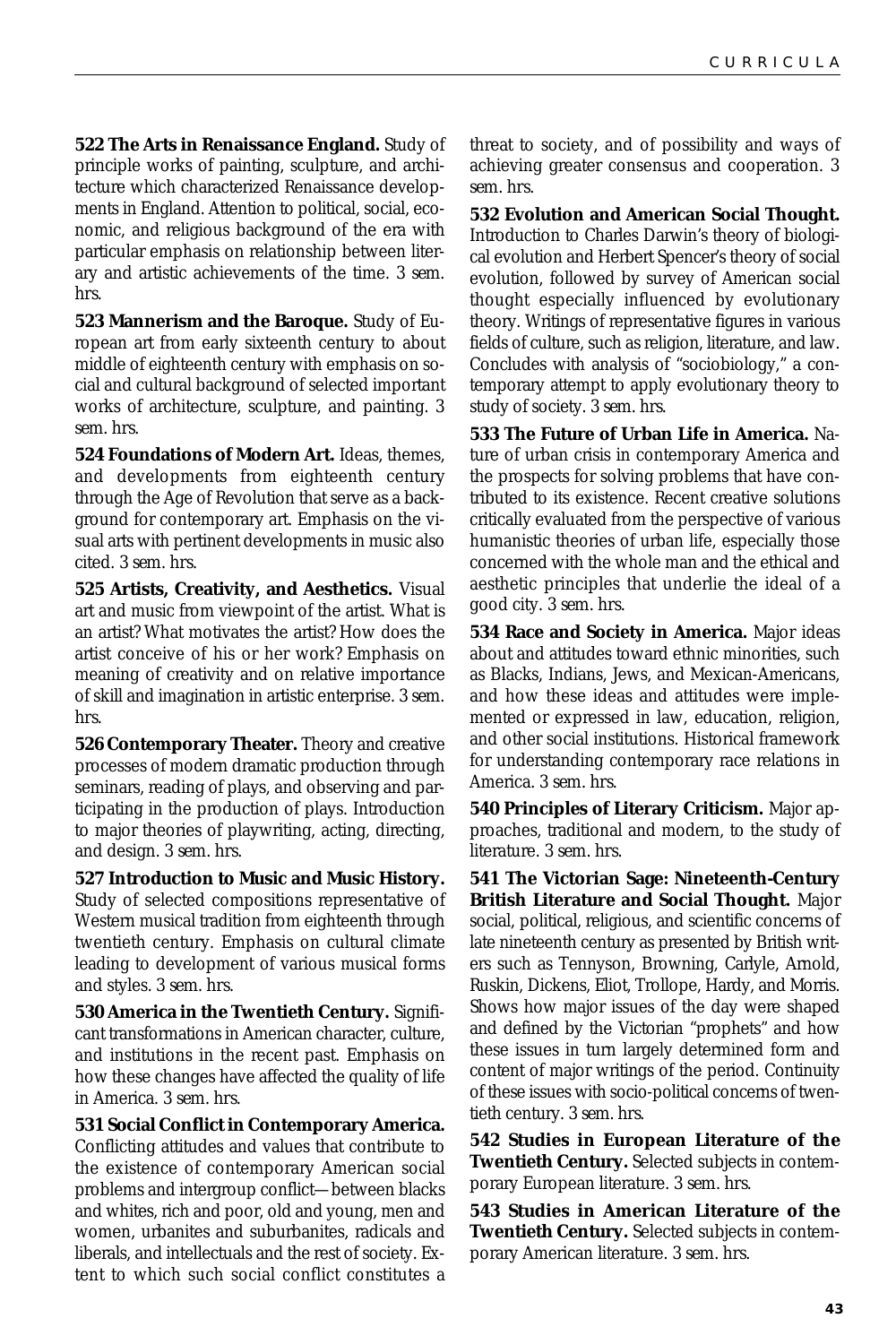**544 Representations of Women in Literature.** Female experience as portrayed in novels, plays, poems, and stories. Relationship between literary stereotypes of women and society's attitudes toward women. Emphasis on major changes that have occurred in treatment of women by both writers and society. *3 sem. hrs.*

**545 Modern Chinese and Japanese Literature: The Western Impact on Asian Literary Sensibilities.** How the challenge of the West created new native literature in twentieth century China and Japan. Background on traditional societies; reading of English translations of novels of Lu Hsun, Pa Chin, Lao She, and Mao Tun for China; and Soseki, Ogai, Akutagawa, Tanizaki, and Kawabata for Japan; with some modern poetry also. Contrast made with Western literary forms and presuppositions. *3 sem. hrs.*

**550 Contemporary Trends in Theology.** Important recent efforts to interpret, justify, or revise some main tenets of Jewish and Christian faith. *3 sem. hrs.*

**551 Major World Religions in the Twentieth Century: The Religious Dimensions of Life in Contemporary Faith.** How life is experienced by the educated, devout adherent of Hinduism, Buddhism, and Islam. Contrasts with Jewish and Christian emphasis. Comparison of religious themes such as interpretations of death experiences, resources for meeting personal crises, and anticipations of life after death. *3 sem. hrs.*

**552 Symbolism in Religion, Literature, and Art.** Nature of the expressive symbol and role it plays in human life, as outlined by two or more such thinkers as Paul Ricoeur, C.G. Jung, and Paul Tillich. Theories applied, criticized, and adapted in study of selected materials from religion, literature, and the plastic arts. Interdisciplinary attempt to arrive at adequate understanding of man's myth-symbol-creating proclivities. *3 sem. hrs.*

**553 American Judaism.** Role of Jews from their entrance into New Amsterdam in 1654 until present, with emphasis on major immigration periods, emergence of anti-Jewish reactions, selected significant personalities, and some major contributions of Jews. *3 sem. hrs.*

**554 Issues in Religion and Personality.** Correlation of religious thought with that of thinkers in social and behavioral sciences as related to psychological and religious views of altered states of consciousness, conversion, peak experiences, and psychic phenomena. Religion as a source of creativity. *3 sem. hrs.*

**555 The Bible and Western Heritage.** The origin and transmission of the Bible in English, methodologies for Biblical interpretation, with special attention to passages which have had significant cultural impact or which are the focus of interpretive controversy. *3 sem hrs.*

**556 Philosophy of Religion.** Is there such a thing as religious knowledge? Can a rational individual believe in God(s)? Alternative conceptions of use and meaning of theological language (description, ritual, belief formation, moral persuasion). Transcendence, mysticism, and logic. *3 sem. hrs.*

**557 The Bible as Literature.** Analysis of literary and historical methodologies for interpreting Biblical text. Attention to both intention of author(s) and message understood by recipients. Emphasis to student's direct involvement in the exegetical process. *3 sem. hrs.*

**560 The Conceptual Development of Modern Science.** Historical consideration of events and philosophies which have led to establishment of contemporary thought and practice in the sciences. *3 sem. hrs.*

**561 Revolutions and Reactions.** Nature, causes, and ideologies of revolutionary and counter-revolutionary movements, with concentration on and comparison of major revolutionary upheavals of the modern era, including those which occurred in France (1789-1799) and Russia (1905-1920). Contemporary revolutionary ideas and movements. *3 sem. hrs.*

**562 Issues in Political Theory.** Consideration of such questions as: Why should government be respected and laws obeyed? How much dissent should a society allow? Can religious liberty and freedom of conscience be defended? To what extent should government determine the beliefs of the people? Is there a natural law or a natural right? Can society be improved through politics? To what extent can and should there be government by the people? How "equal" should people be? *3 sem. hrs.*

**563 History of Human Freedom.** Theoretical analysis of freedom and a history of its existence and growth vis-a-vis primitive cultures, Judeo-Christian religion, Greek philosophy, natural law, science, capitalism, liberalism, Marxism, and modern art. *3 sem. hrs.*

**564 Post-Modernity and Self-Identity.** How individuals cope with post-industrial era, creation of meaning for their lives amidst larger social trends. Transition from industrial, factory-oriented to digi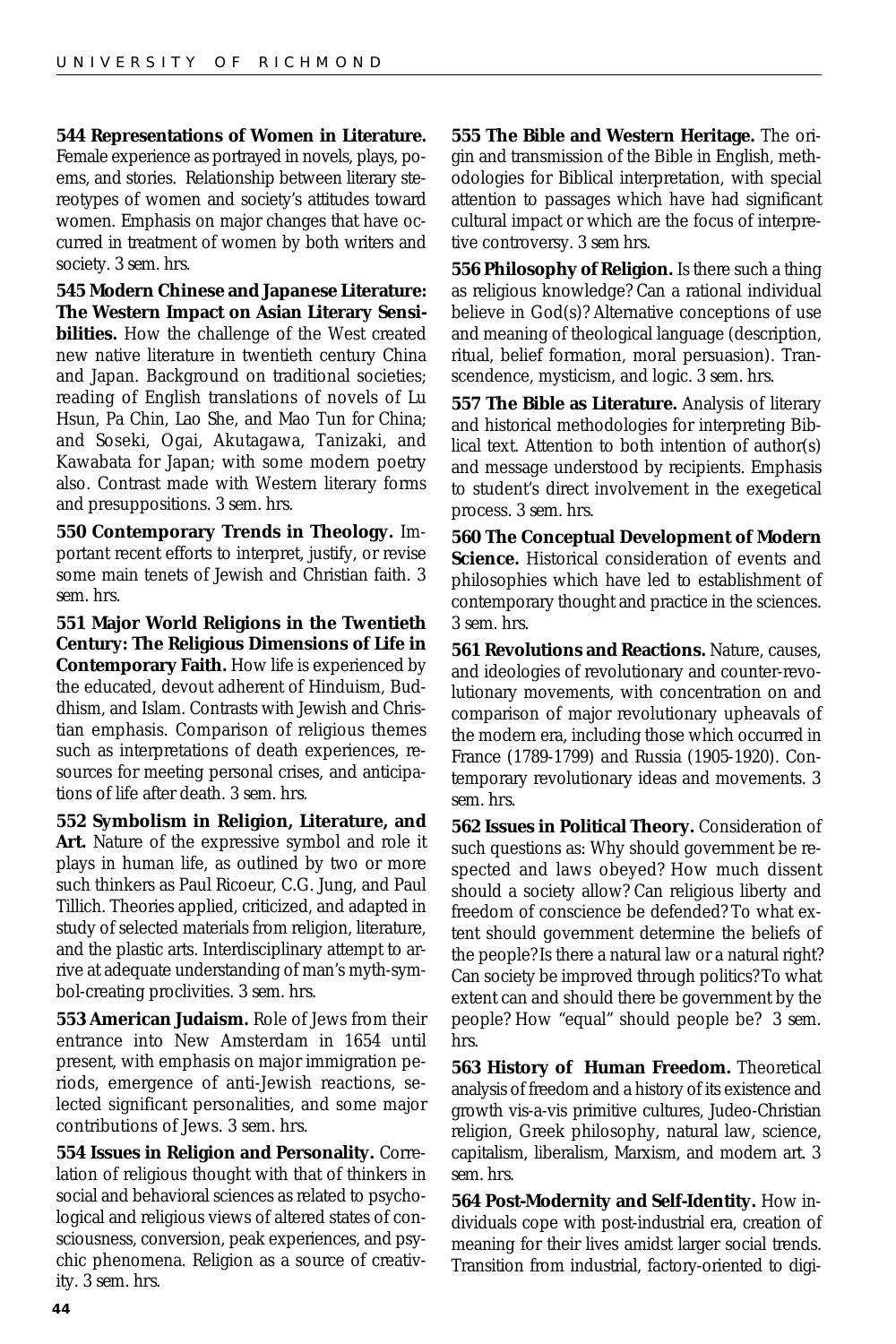<span id="page-44-0"></span>tal/information society compartmentalized everyday life. Study of more complex choices individuals face about career, love, life, family, parenting, hobbies, residence, friendships and memberships in causes and associations (church, clubs, interest groups, etc.) in post-modern days. How human needs, wants, and hopes find different forms of social expression in process of identity-making. How we develop resources to cope with social forces of post-modernity, and consequences we face as we try to live meaningful lives. *3 sem. hrs.*

**565 Identity and Society.** Selected readings explore the interplay between self and society in formation of human identity. Philosophical, historical and sociological explanations for the role of society and the individual in processes of socialization, social integration, and development of human identity are examined. *3 sem. hrs.*

**570 Directed Study.** Requires prior approval of the Coordinator. *1-3 sem. hrs.*

**598 Special Topics.** Special course offered when sufficient faculty and student interest exists in subject matter not covered in existent and/or available courses. May be repeated for credit when topics vary. *1-3 sem hrs.*

### **Area III: One Course Required**

**599 Seminar in Liberal Studies.** Discussion of selected readings designed to assist student's drawing meaningful closure to the MLA program. Each student will develop a final project growing out of theme, interest, or topic that has served to integrate student's program. Sharing of preparation and results of the projects will be essential component of the course. Course to be offered both Spring semester and summer term each year and to be taken as final course in student's program. *3 sem. hrs.*

### **Political Science**

Arthur Gunlicks, *Chair Professors* Gunlicks, Outland, E. West, Whelan *Associate Professors* Carapico, Kandeh, Palazzolo *Assistant Professors* Wang

The Master of Arts program in Political Science is currently not accepting new students.

Twenty-seven semester hours are required for the degree, including Political Science 550 - Thesis Direction and at least four other courses at the 500 level.

In addition to the courses listed below, students may, with the prior approval of the Department, take certain history or Master of Liberal Arts courses as part of their program.

### **Political Science Courses**

**300 Bureaucracy and Public Policy.** Examination of nature of bureaucracy and power of public sector bureaucrats and agencies to shape, create, implement, resolve disputes about, and evaluate public policies. *3 sem. hrs.*

**303 Metropolitan Problems and Politics.** Analysis of and practical involvement with major issues affecting metropolitan governments. *3 sem. hrs.*

**304 Virginia Government and Politics.** Virginia government at the state, county, municipal, and special district levels. Emphasis on legislative, executive, and judicial organization; state politics and intergovernmental relations. *3 sem. hrs.*

**306 Public Administration: Intergovernmental Relations.** The administration of policy approached from an intergovernmental perspective, with emphasis on the relationship of the cities to state and federal governments. *3 sem. hrs.*

**307 Public Management.** Analysis of managerial strategies in the public sector through a comparative examination of public and private management. Focus on public administration as a profession and the public manager as a practitioner. *3 sem. hrs.*

**311 Political Theory: Plato to Locke.** The enduring basic issues in political theory studied through the writings of Western civilization's great philosophers. *3 sem. hrs.*

**312 Modern Political Theory.** Ideas of the major political philosophers of the late eighteenth, nineteenth, and twentieth centuries, including Rousseau, Burke, Hegel, Marx, J.S. Mill, and Nietzsche. *3 sem. hrs.*

**315 American Political Theory.** History of political thought in America from colonial times to the present, emphasizing the themes of liberty, individualism, community, and national purpose. *3 sem. hrs.*

**321 Women and Power in American Politics.** Examines women's access to and exercise of power in the United States, and effects of government power on women's lives. Takes conscious account of differences with respect to race, ethnicity, class, and sexuality. *3 sem. hrs.*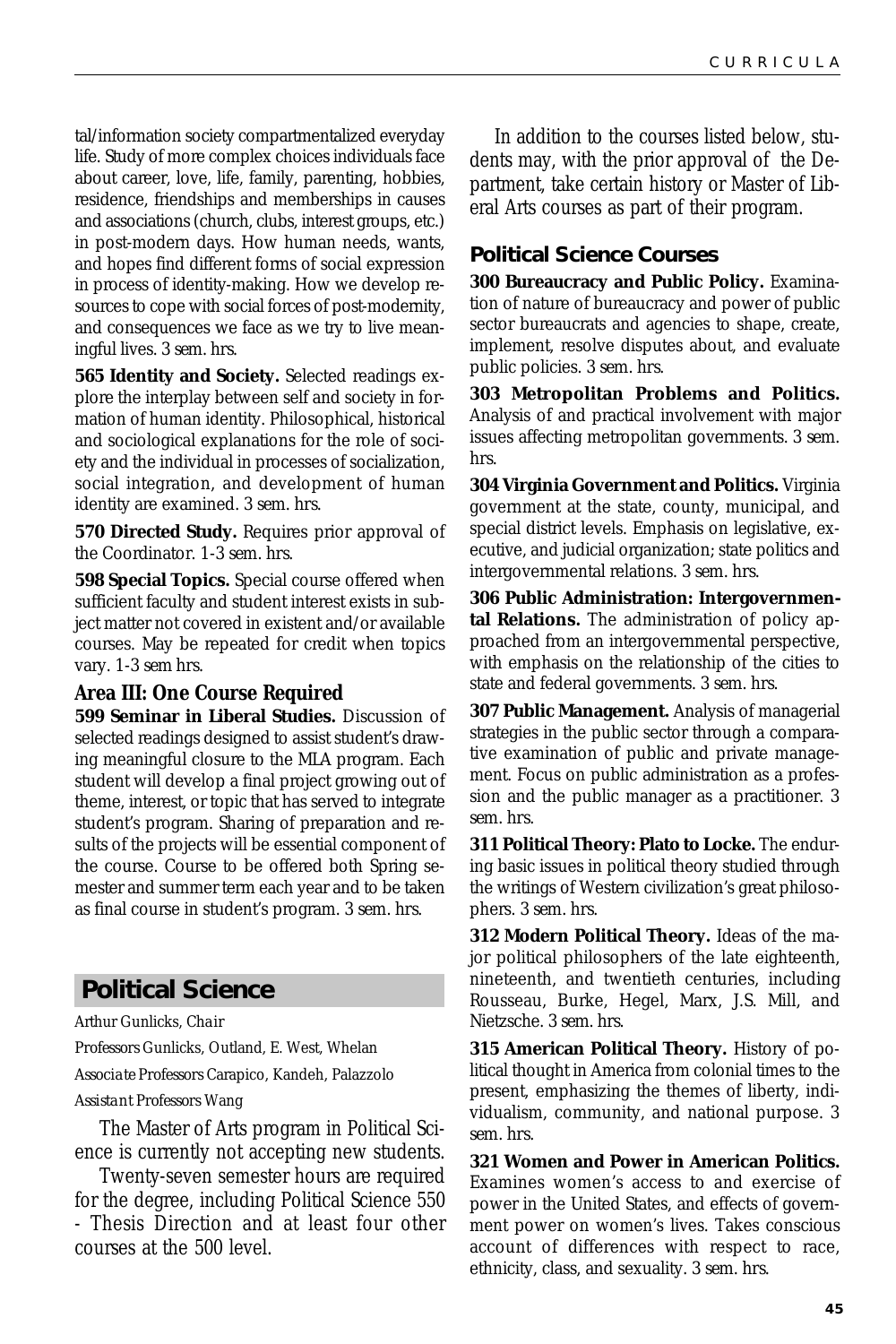**322 Public Opinion and Public Policy.** Examines relationship between public opinion and public policy by identifying democratic values, public preferences, and interactions between elected officials and the people they govern. *3 sem. hrs.*

**324 The Politics of Social Welfare.** Development and adequacy of programs addressing needs of "the deserving poor" in the United States. Insights into why some programs fail and others succeed. *3 sem. hrs.*

**325 Minority Politics.** Comparative examination of the history, problems, and political role of minority groups in the United States. *3 sem. hrs.*

**326 Legislative Process.** Organization and functions of the American Congress. *3 sem. hrs.*

**327 The American Presidency.** Political leadership in the American political system from the perspective of the Chief Executive. Particular attention to the expansion and use of presidential power. *3 sem. hrs.*

**328 American National Government.** Research seminar on the national policy-making process. For advanced political science students. *3 sem. hrs.*

**329 Campaigns and Elections.** Analysis of institutions and process of American electoral system and behavior of the American electorate. *3 sem. hrs.*

**331 Constitutional Law.** The role of the United States Supreme Court in American politics studied through an examination of landmark constitutional decisions pertaining to the functional and territorial distribution of governmental powers. *3 sem. hrs.*

**333 Civil Rights/Liberties.** Analysis of contemporary legal status and interpretation of constitutional rights and liberties. Emphasis on landmark Supreme Court decisions involving various provisions of the Bill of Rights and the Fourteenth Amendment. *3 sem. hrs.*

**336 American Constitutional History.** The background, adoption, and development of the Constitution, with emphasis on the role of the Supreme Court and judicial review in American history, and on the changing interpretations of key provisions in the Constitution. *3 sem. hrs.*

**337 Politics and the Legal System.** Analysis of the structure, processes, and personnel of the American legal system. Emphasis on decision making of private parties, judges, juries, and attorneys in context of civil litigation and criminal prosecutions. *3 sem. hrs.*

**341 Comparative Government: Great Britain, France, and Germany.** Geographical and historical settings, political cultures, political parties and elections, executives, legislatures, bureaucracies, and legal systems in the three major Western European countries. Comparisons of public policies and responses to the challenges of the welfare state. *3 sem. hrs.*

**342 Comparative Government: The CIS (former U.S.S.R.) and Eastern Europe.** Geographical and historical settings; ethnic, cultural, religious, and economic diversity and tensions. Similarities and differences among Soviet republics as well as among the Soviet bloc states in Eastern and Central Europe. *3 sem. hrs.*

**343 Politics of Asia.** Study of historical, cultural, and social forces shaping contemporary politics of Asia. Comparative survey of major political systems and critical examination of key issues. Attempts to link Asian Studies with mainstream political science. *3 sem. hrs.*

**344 Europe Today: Politics, Economics, Institutional Development.** Political, social, ethnic, and economic developments in Western Europe since WWII. Formation of European institutions such as the European Community, Council of Europe, and NATO. Cooperation and conflict among European parties and interest groups. *3 sem. hrs.*

**345 Politics of China, Hong Kong, and Taiwan.** Study of contemporary political history of China; analysis of political systems of the People's Republic of China, the Hong Kong Special Administrative Region, and the Republic of China on Taiwan; and discussion of key political, economic, and military issues. *3 sem. hrs.*

**346 Politics of Cultural Pluralism.** Comparative examination of politicization of race, ethnicity, religion, and caste in the contemporary world. *3 sem. hrs.*

**347 Politics of Developing Nations.** A comparative analysis of the political, social, and economic development or modernization of nations in Africa, Asia, and Latin America. Topics include the influence of ideology, revolution and reform, national integration, neo-imperialism and dependency, and economic growth and equality. *3 sem. hrs.*

**348 Politics of Africa.** Comparative study of state formation, nation-building, political economy, social structure/movements, selected regions and countries in Africa. *3 sem. hrs.*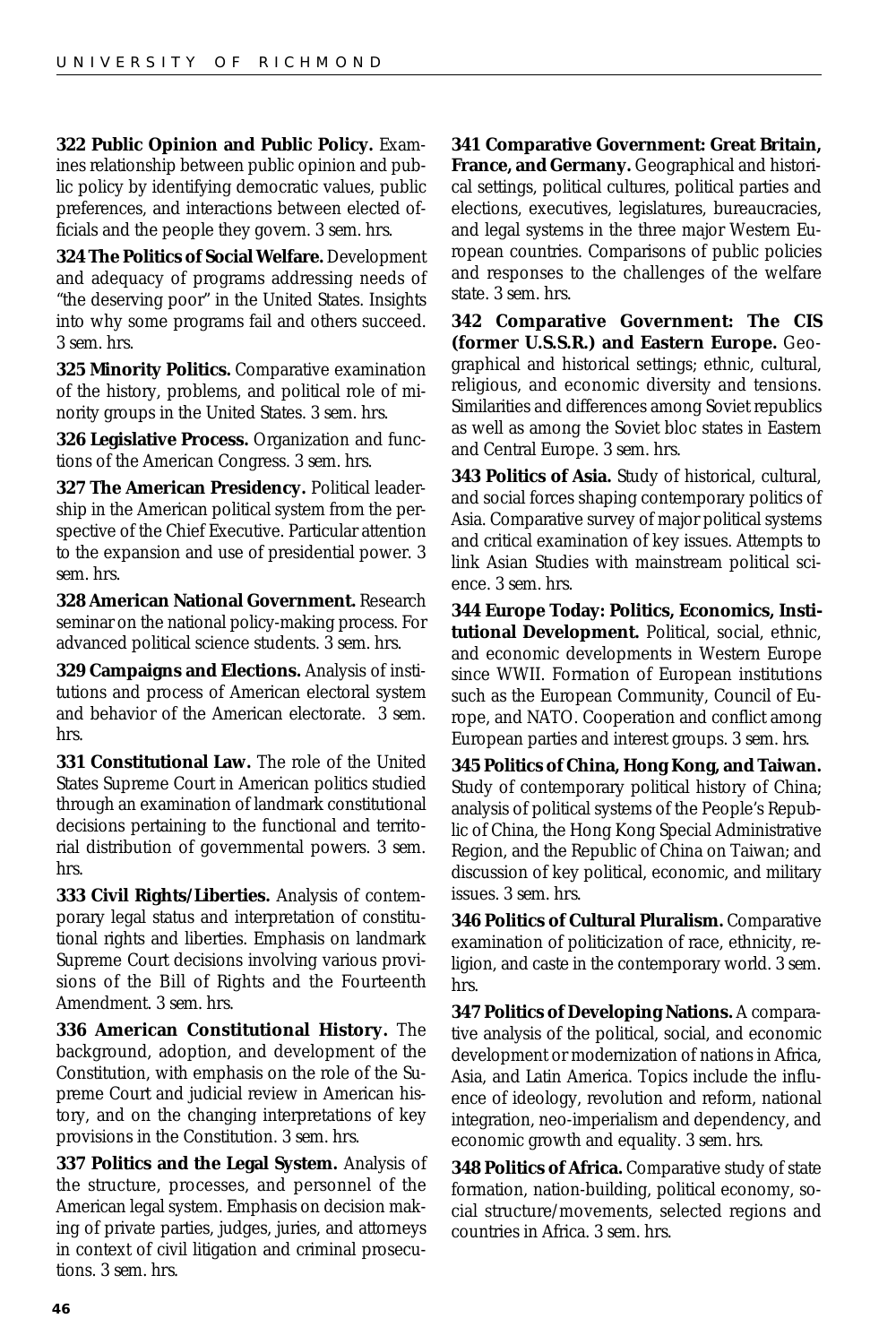<span id="page-46-0"></span>**349 Politics of Latin America and the Carib-**

**bean.** Influence of historical, social, and cultural forces on contemporary politics of Latin America and the Caribbean. Effects of social structure and underdevelopment on processes of democratization, institution building, national integration, and economic development. Case studies of selected countries illustrate major themes and issues explored. *3 sem. hrs.*

**350 American Foreign Policy.** Sources, substance, and purposes of U.S. foreign and defense policy. *3 sem. hrs.*

**352 International Law and Organization.** Development, processes, and functions of contemporary international law and organization. Emphasis on conflict management, promotion of economic and social welfare, and development of community. *3 sem. hrs.*

**355 Foreign Aid and Development Policy.** Assistance policies of wealthy nations and multilateral organizations, development policies and problems of poor or underdeveloped nations, and dynamics of economic, political, and cultural transactions. *3 sem. hrs.*

**356 International Political Economy.** Politics, processes, and institutions underlying contemporary global economic interdependence, with special focus on international trade, finance, and assistance; alternative theoretical models for understanding these events, processes, and institutions. *3 sem. hrs.*

**358 The United States and the Pacific Rim.** Study of changing U.S. role in the Asia-Pacific region, U.S. relations with the major powers in the region, and salient regional and bilateral political, security, and economic issues. *3 sem. hrs.*

**371 Introduction to Political Research and Analysis.** Approaches, orientations, theories, scope, and methods used in the study of politics, exemplified primarily through practical exercises and readings. *3 sem. hrs.*

**372 Applied Research.** Application of quantitative research techniques in the areas of public opinion, voting, and public policy. Topics vary from year to year according to interests of instructor and students. Some polling, interviewing, and use of computer required. Appropriate for students who have had Political Science 371 or beginning graduate students. *3 sem. hrs.*

**379 Selected Topics.** Examples include Comparative Public Policy, Latin American Politics, Political Terrorism, and Comparative Federalism. *3 sem. hrs.*

**390 Independent Study.** *1-3 sem. hrs.*

**393 Seminar.** Selected topics of special interest to advanced students. May be repeated for credit if topics differ. *3 sem. hrs.*

**395 Legislative Internship.** Combines a weekly seminar on the state legislative process with work as an assistant to a state legislator, government agency, interest group, or press during the session of the Virginia General Assembly. *3 sem. hrs.*

**503 Judicial Process.** *3 sem. hrs.*

**519 International Relations Theory.** *3 sem. hrs.*

**522 Comparative Government Seminar.** *3 sem. hrs.*

**526 American National Government.** *3 sem. hrs.*

**532 Political Modernization and Development.** *3 sem. hrs.*

**539 Issues in Political Theory.** (See Master of Liberal Arts 562.) *3 sem. hrs.*

**550 Thesis Direction.** *3 sem. hrs.*

**590-591 Directed Study.** *3-3 sem. hrs.*

### **Psychology**

Andrew F. Newcomb, *Chair*

*Professors* Blick, Newcomb

*Associate Professors* Allison, Berry, Hopkins, Kinsley, Kozub, Sholley

*Assistant Professors* Bagwell, Li

*Clinical Assistant Professors* Churchill, Stott

A general description of the Master of Arts program, including admission and degree requirements, is on pages 20-21. An undergraduate degree in psychology is preferred for admission; however, applicants with especially strong records in other disciplines will be considered. Completion of equivalent undergraduate coursework in introductory psychology, statistics, and experimental psychology is required for matriculation.

#### **For the Master of Arts degree:**

Successful completion of qualifying exam and 36 semester hours of coursework accept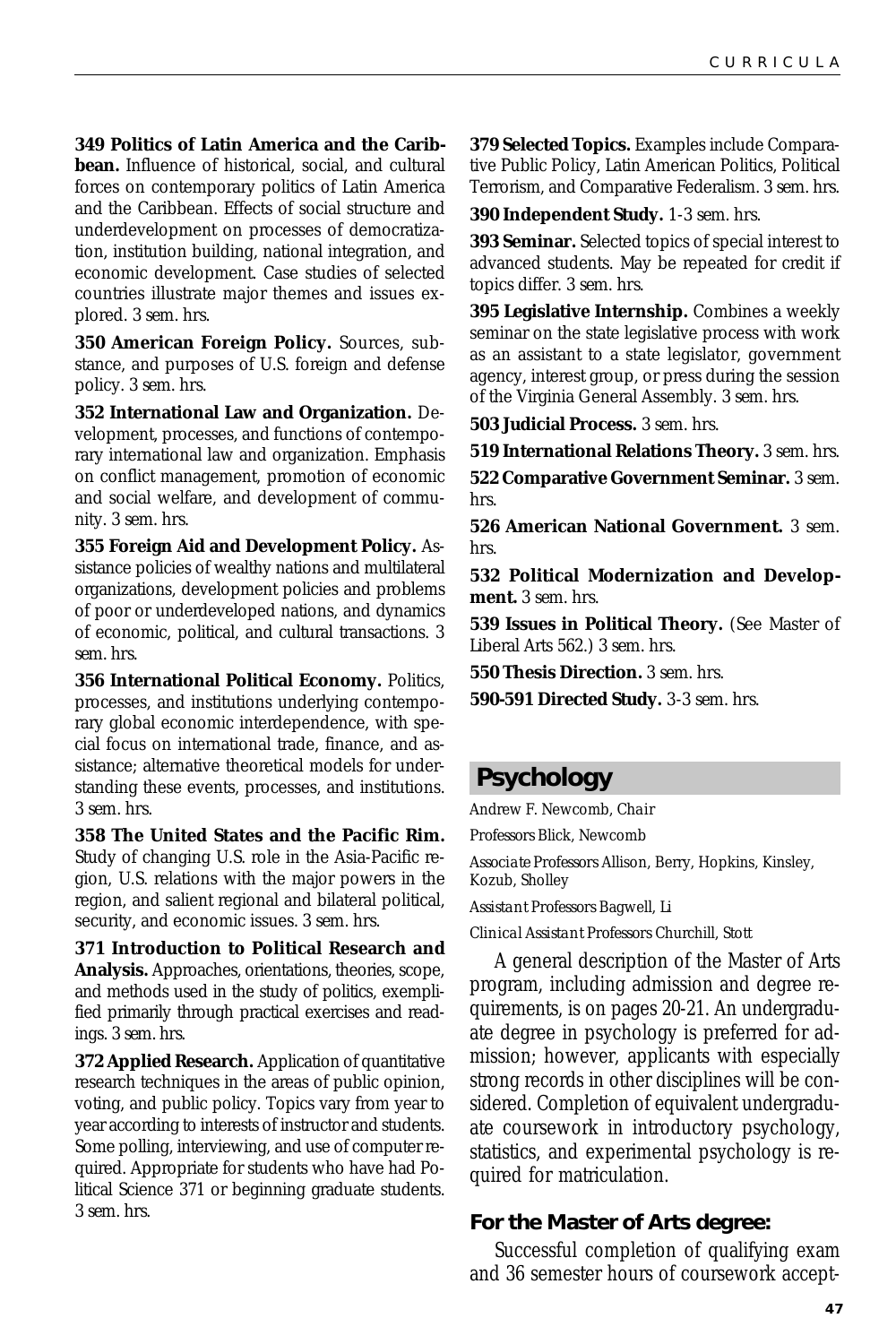able to the department, including the proposal and defense of an original thesis. During the two-year program, students will take the following courses:

#### *First year/first semester*

#### *(10 semester hours):*

Psychology 501, 502, or 503, 4 Psychology 537, 3 Psychology 540, 3

### *First year/second semester*

#### *(11 semester hours):*

Psychology 501, 502, or 503, 4 Psychology 530, 1 Psychology 538, 3 Psychology 541, 3

#### *Second year/first semester*

*(8 semester hours):* Psychology 501, 502, or 503, 4 Elective, 4

#### *Second year/second semester*

#### *(7 semester hours):*

Elective, 4 Psychology 599, Thesis, 3

### **Psychology Courses**

#### **Course Series 434-449 and 500:**

*Prerequisites*: Permission of the instructor. Students may also take elective courses outside of the Department of Psychology contingent on approval of thesis committee.

**434 Tests and Measurements.** Application of measurement theory to the development and evaluation of educational and psychological tests. *4 sem. hrs.*

**435 Advanced Personality and Social Psychology.** Critical examination of theory and research associated with the interface between personality and social psychology. *4 sem. hrs.*

**436 Developmental Psychopathology.** Intensive analysis of description, etiology, and development of individual patterns of behavioral maladaptation in childhood and adolescence with critical evaluation of child and family treatment approaches. *4 sem. hrs.*

**438 Group Processes.** In-depth analysis of the psychology of group formation,group conflict, group decision making, and intergroup relations. Emphasis is on the critical analysis of current theory and research on collective phenomena. *4 sem. hrs.*

**440 Advanced Neuroscience.** Advanced interdisciplinary examination of field of neuroscience, including biochemistry of the neuron, biology of the brain, and creation of psychology out of nervous tissue. *4 sem. hrs.*

**441 Clinical Neuroscience**. Examination of ways in which brain function is modified to create symptomotology and syndromes that comprise clinical topics in psychology. The contrast between psychological and biological bases of disorder is considered. *4 sem. hrs.*

**442 The Neurobiology of Relationships.** Examination of complex array of behaviors that animals display toward each other from the perspective of evolutionary pressures that shaped extant neurobiology. Focus on inextricable link between human and animal origins. *4 sem. hrs.*

**449 Advanced Seminar.** Special intensive seminar offerings based on student demand and faculty availability. *4 sem. hrs.*

**500 Internship.** Opportunity for practical experience in a variety of applied community settings. *3 to 6 sem. hrs., however, hours do not count toward degree requirements.*

#### **Course series 501-503: Core Area Courses.**

Each course is a combination of a 400-level elective course and an intensive personalized tutorial that is tailored to the needs and interests of the individual student and that complements the in-class material. Each tutorial will involve extensive readings in the primary literature of the field and is developed in consultation with individual instructors.

**501 Biological Bases of Behavior.** In-depth examination of biological and neuroscientific explanations of behavioral phenomena, accompanied by comprehensive readings in the areas of sensation, perception, and neuropsychology. *4 sem. hrs.*

**502 Social Bases of Behavior.** Critical overview of current theory and research in social psychology, with emphasis on conceptual and empirical work on social cognition, social influence, human diversity, and group dynamics. *4 sem. hrs.*

**503 Cognitive and Affective Bases of Behavior.** In-depth examination of the research and theory that helps to explain and define the architecture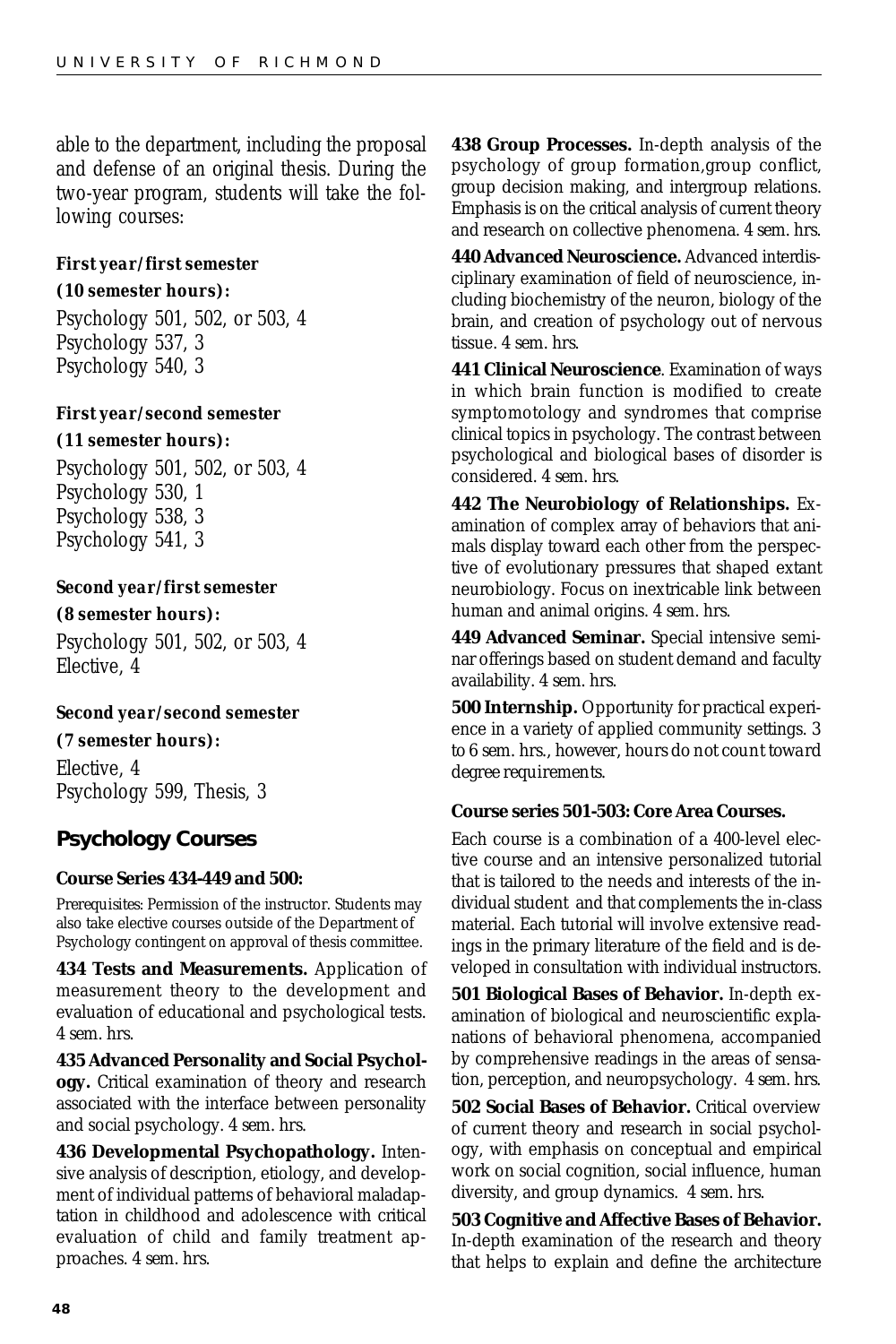<span id="page-48-0"></span>and function of the mind. Focus is on the production of information and emotion as a consequence of the input, encoding, and output of knowledge and experience. *4 sem. hrs.*

#### **Course 530: Ethical Principles in Psychology**

**530 Professional Ethics.** A review of A.P.A. Ethical Principals of Psychologists and relevant professional issues and dilemmas in psychology. Graded pass/fail. *1 sem. hr.*

**Course series 537-599: Research 537 Advanced Statistical Methods & Research Design.** Methods of research in psychology and descriptive, inferential, and correlational statistical approaches. Emphasis on experimental and correlational designs and on analysis of variance and regression. *3 sem. hrs.*

**538 Multivariate Statistics.** Multiple variable research design and applied multivariate analyses, including multiple regression, factor analysis, and multivariate analysis of variance. *4 sem. hrs.*

**540-541 Research.** First-year research project completed in collaboration with faculty mentor. *3- 3 sem. hrs.*

**599 Thesis.** Individual research project approved by departmental thesis committee and supervised by departmental faculty member. *3 sem. hrs.*

### **Artist Diploma in Chamber Music**

The Artist Diploma in Chamber Music is a nondegree program offering specialized training for gifted performers. The program was started to assist established, young ensembles in launching their professional careers. The program consists of a four-semester curriculum (two years) and is open to string quartets and piano trios. The program is intended for a limited number of exceptionally gifted performers who have completed the B.Mus. or its equivalent, and who have acquired extensive musical background through institutional or private studies, or through unusual performing experiences and who wish to concentrate on private applied study without additional course requirements.

The program focuses on the practical aspects of music training: private instruction, performance, participation in Musical organizations and chamber music, and musicianship skills. The selected ensembles will receive regular coaching from senior piano faculty at the University of Richmond and the Shanghai quartet, the University's artists in residence. In addition, the ensembles would present concerts in the Modlin Series each year, serve as co-principals in the University Orchestra, and receive professional promotion during their residency.

### **Admission**

Interested candidate ensembles should send the following:

1. A resume

2. Tapes (video preferred) of unedited performances totalling not more that 30 minutes.

3. Academic transcripts.

From the pool of candidates, the University will invited a limited number to audition and interview in person. A maximum of one ensemble a year will be admitted to the program.

### **Program Requirements**

1. Course Requirements:

36 semester hours of coursework consisting of:

| Private Instruction 16 hours                                         |  |          |
|----------------------------------------------------------------------|--|----------|
| The following as they apply:                                         |  |          |
| MSAP 474.4 Violin                                                    |  |          |
| MSAP 475, 4 Viola                                                    |  |          |
| MSAP 476, 4 Cello                                                    |  |          |
| MSAP 461, 4 Piano                                                    |  |          |
| Chamber Music                                                        |  | 16 hours |
|                                                                      |  |          |
| MSEN 401, 4 Chamber Music                                            |  |          |
| Seminar                                                              |  |          |
| (includes public performances) 4 hours                               |  |          |
| MSAP 495, 1 Seminar                                                  |  |          |
| 2. Other Requirements                                                |  |          |
| Two full-length recitals (one per year)                              |  |          |
| Participation in Master Classes with Distinguished<br><b>Artists</b> |  |          |
| Participation in the University Orchestra                            |  |          |
|                                                                      |  |          |

Participation in the Chamber Music Ensemble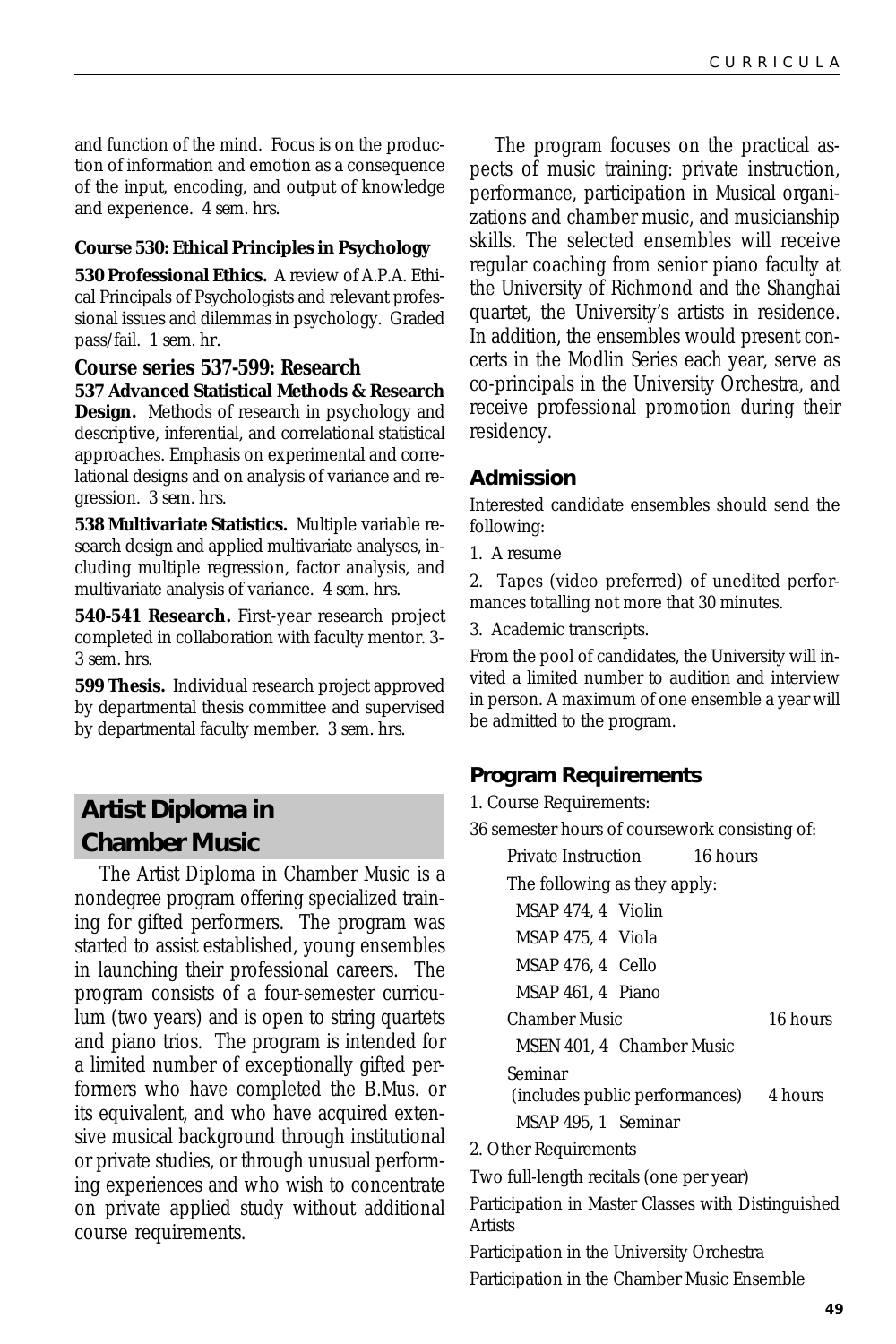<span id="page-49-0"></span>3. Satisfactory performance on proficiency exams in music theory and music history (candidates may audit remedial courses in these subjects in preparation for the exams).

**Note:** All coursework is at the undergraduate level.

#### *Applied Music Courses (MSAP)*

**461 Piano.** *4 sem. hrs.* **474 Violin.** *4 sem. hrs.* **475 Viola.** *4 sem. hrs.* **476 Cello.** *4 sem. hrs.* **495 Seminar.** *1 sem. hrs.*

*Music Ensembles (MSEN)*

**401 Chamber Music.** *4 sem. hrs.*

## **Courses for Graduate Credit in Departments not Offering a Master's Degree**

With special permission of his or her graduate coordinator, a student may select courses from the following groups either as a declared graduate minor or as part of a graduate major. Qualified special students not in degree programs also may take these courses for graduate credit, subject to the approval of the appropriate departmental chair.

#### **American Studies**

**301 The Harlem Renaissance.** *3 sem. hrs.*

**321 American Immigration and Ethnicity.** (Same as History 321.) *3 sem. hrs.*

**322 Jews In the American Mind.** (Same as History 322.) *3 sem. hrs.*

**398 Selected Topics.** *3 sem. hrs.*

#### **Anthropology**

#### **300 Gender in Cross-Cultural Perspectives.**

Cross-cultural analysis of masculinity and femininity. Diversity and variation. *3 sem. hrs.*

**301 Dependency and Development: An Introduction to the Third World.** *3 sem hrs.*

**304 Ritual, Witchcraft, & Divination.** Role of religion in tribal, peasant, and industrial cultures, including myth, ritual, symbolism, and relation of religion to social structure. *3 sem. hrs.*

**307 Native American Heritage.** *3 sem. hrs.*

**308 Peoples of Latin America.** *3 sem. hrs.*

**326-327 Directed Independent Study.** *1-3, 1-3 sem. hrs.*

**336 Political Anthropology.** *3 sem. hrs.*

**338 Peoples of Africa.** *3 sem. hrs.*

**339 Peoples of the Pacific.** *3 sem. hrs.*

**379 Selected Topics.** *3 sem. hrs.*

**388 Individual Internship.** Supervised independent field work. *Prerequisite*: Permission of department. *3 sem. hrs.*

#### **Art and Art History**

**301 Greek Art and Archaeology.** (See Classics 301.) *3 sem. hrs.*

**302 Roman Art and Archaeology.** (See Classics 302.) *3 sem. hrs.*

**303 The Aegean Bronze Age.** (See Classics 303.) *3 sem. hrs.*

**313 Art of the United States.** Art and architecture from 1800 to 1900. Examined in relation to cultural, political and social contexts of nineteenth-century America. *3 sem. hrs.*

**317 Nineteenth-Century Art.** Major art trends during nineteenth century in Europe. Special attention given to representation of women in art and women artists. *3 sem. hrs.*

**318 Twentieth-Century Art.** Major movements and developments of modern art in Europe and America from 1900 to 1980. Examination of the theoretical bases of modern art, concepts of the avant-garde and consideration of the public's relationship to modern art. *3 sem. hrs.*

**319 Advanced Seminar.** Highly focused in-depth studies on topics of Art History related to departmental course offerings. Topics to be chosen by instructor. Representative topics: Poetry and Sculpture of Michelangelo, French Eighteenth-Century Tomb Architecture, Hieronymus Bosch, and Picasso. *Prerequisite*: 200-level Art History course in the area of the Seminar or permission of instructor. *3 sem. hrs.*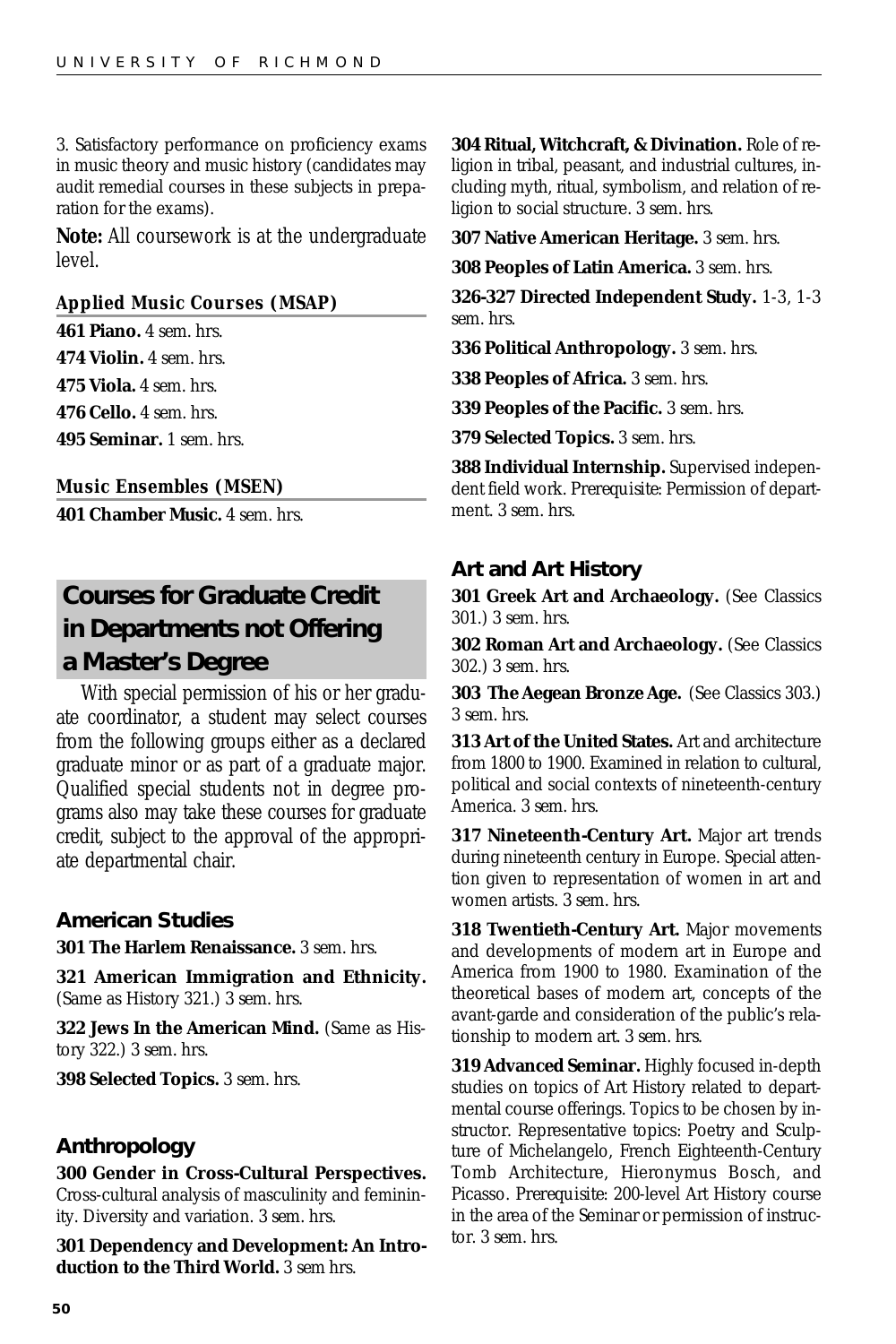**322 Seminar in Museum Studies.** History, philosophy, functions, and future of museums; collection research, evaluation, publications, and museum procedures and education. *3 sem. hrs.*

**323 Studies in the History of Photography.** Combines study of the photograph and its interpretation with consideration of technical developments. *3 sem. hrs.*

**379 Selected Topics.** Examples include history of photography, non-Western art, and others as arranged by department. May be repeated for credit if topics differ. *Prerequisite:* Permission of instructor. *3 sem. hrs.*

### **Chemistry**

**302 Analysis II.** Two lecture and eight laboratory hours per week. *4 sem. hrs.*

**326 Biochemistry I.** Three lecture and three laboratory hours a week. *4 sem. hrs.*

**327 Biochemistry II.** Three lecture hours a week. *3 sem. hrs.*

**418 Chemical Synthesis Laboratory.** Three laboratory hours a week. *1 sem. hr.*

**419 Advanced Inorganic Chemistry.** *3 sem. hrs.*

**433 Special Topics.** *1-3 sem. hrs.*

### **Chinese**

(See Modern Languages and Literatures)

#### **Classical Studies**

#### *Classics in English*

**301 Greek Art and Archaeology.** Architecture, painting, and sculpture of Greece; techniques by which these were produced and are reclaimed and displayed. *3 sem. hrs.*

**302 Roman Art and Archaeology.** Architecture, painting and sculpture of the Roman world. *3 sem. hrs.*

**303 The Aegean Bronze Age.** Cycladic, Minoan, and Mycenaean cultures and their connections to the ancient Near East. *3 sem. hrs.*

**304 The Feminine in Greco-Roman Literature.** Survey of major works from ancient Greek and Roman poetry, prose, and drama through investigation of a prominent theme and related theories of literary interpretation. *3 sem hrs.*

**305 Greek and Roman Values.** Investigation of ancient Graeco-Roman values, artistic, religious, political, and personal, as found in eclectic survey of unusual primary texts. Focuses on methods of understanding these distant and relatively well-preserved civilizations. *3 sem. hrs.*

**306 The Classical Tradition.** Legacy of classical Greece and Rome in medieval and modern worlds. *3 sem hrs.*

**307 Myth and Film.** Study of use of ancient myth in modern cinema *3 sem. hrs.*

**308 Women in Greece and Rome.** Structure of Greek and Roman societies based on analysis of the position of women within them. Comparison with other disenfranchised groups, particularly ethnic minorities, is also made. *3 sem. hrs.* (FSSA)

**310 Selected Topics.** Topics or themes in Classics. Examples include origin and development of historiography, ancient conceptions of death and the soul, ancient athletics, Greek and Roman novel, pagan and Christian beliefs in late antiquity, Greek sculpture, the Etruscans, and Greek topography. *Prerequisite*: Permission of department. *3 sem. hrs.*

**499 Independent Study.** Content adapted to requirements and interests of participant. *1-3 sem. hrs.*

#### *Greek*

**401 Greek Historiography.** Readings from Herodotus and Thycydides. *3 sem. hrs.*

**402 Greek Drama.** Readings from Sophocles and Euripides. *3 sem. hrs.*

**403 Greek Philosophical Prose.** Readings from Plato and Aristotle. *3 sem. hrs.*

**404 Greek Epic.** Readings from Homer's Iliad and Odyssey. *3 sem. hrs.*

**410 Selected Topics.** Topics or themes in Greek literature and history. Examples include the Pre-Socratics, Greek concepts of love, Socrates, Greek oratory, Hellenistic philosophy, Hellenistic poetry and scholarshi, and the New Testament. *3 sem. hrs.*

**499 Independent Study.** Content adapted to the requirements and interests of participant. *1-3 sem. hrs.*

### *Latin*

**403 Roman Epic.** Special emphasis on Vergil's Aeneid. *3 sem. hrs.*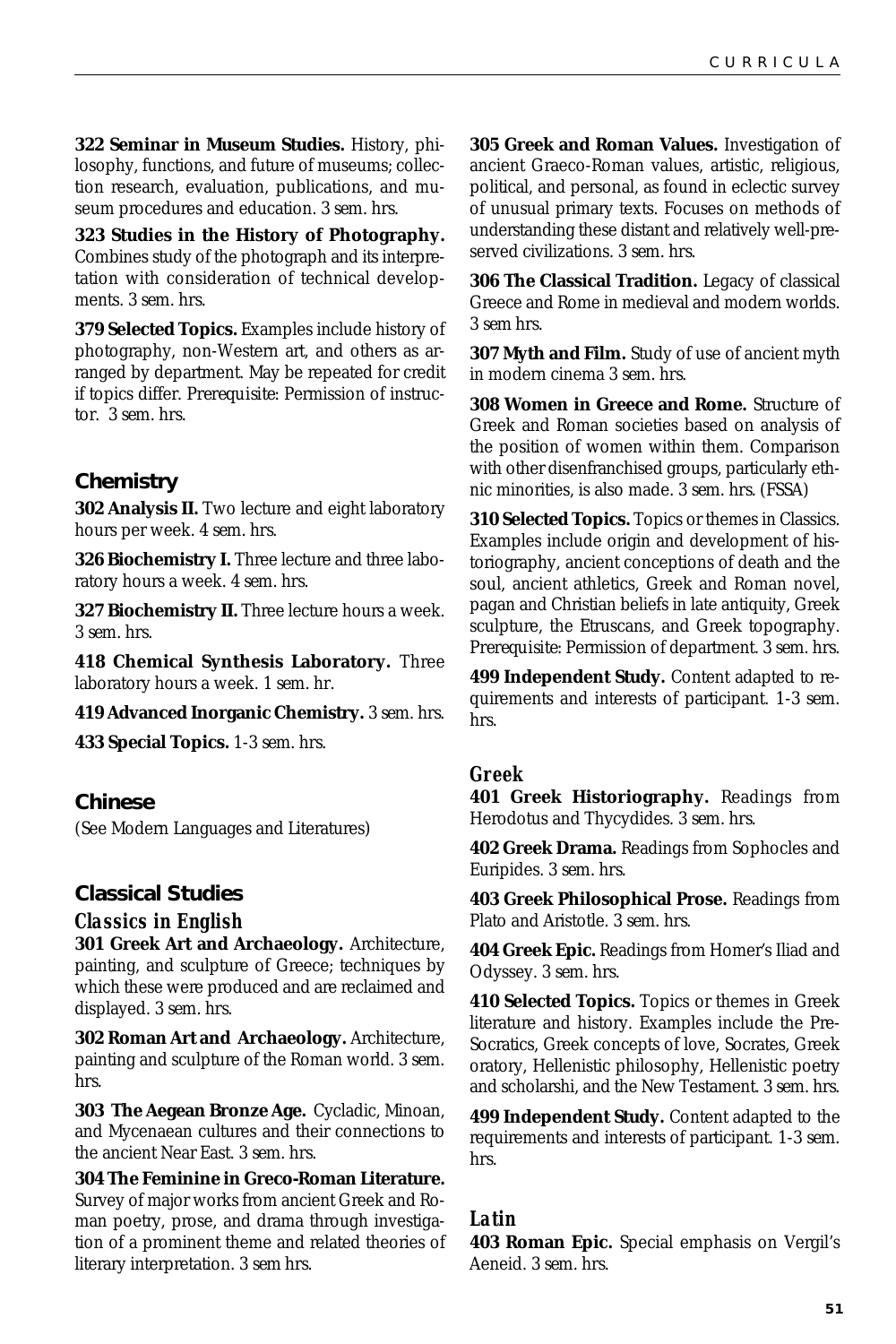**404 Roman Historiography.** Emphasis on Livy and Tacitus. *3 sem. hrs.*

**405 Latin Lyric Poetry.** Emphasis on Horace. *3 sem. hrs.*

**406 Roman Philosophical Literature.** Special emphasis on Lucretius' De Rerum Natura or Cicero's Tusculan Disputations. *3 sem. hrs.*

**407 Roman Satire.** Readings from Horace and Juvenal. *3 sem. hrs.*

**408 The Novel.** Latin novels of Petronius and Apuleius. *3 sem. hrs.*

**409 Cicero.** Theory and history of Roman oratory. *3 sem. hrs.*

**410 Selected Topics.** Topics or themes in Roman literature and history. Examples include historical biography, epistolography, drama, Latin Christian literature, Medieval or Renaissance Latin, art criticism in Latin literature. *3 sem. hrs.*

**499 Independent Study.** Content adapted to the requirements and interests of the participant. *1-3 sem. hrs.*

### **Computer Science**

**301 Computer Systems and Architecture I.** *3 sem. hrs.*

**302 Computer Systems and Architecture II.** *Prerequisite*: Computer Science 301. *3 sem. hrs.*

**315 Algorithms.** *3 sem. hrs.*

**321 Operating Systems.** *3 sem. hrs.*

**322 Software Engineering Practicum.** *3 sem. hrs.*

**323 Design and Implementation of Programming Languages.** *3 sem. hrs.*

**325 Database Systems.** *3 sem. hrs.*

**328 Numerical Analysis.** *3 sem. hrs.*

**330 Theory of Computations.** *3 sem. hrs.*

**331 Computer Networks.** *3 sem. hrs.*

**335 Computer Graphics.** *3 sem. hrs.*

**395 Special Topics.** *Prerequisite*: Permission of instructor. *1-3 sem. hrs.*

### **Economics**

**?386U Macroeconomics for Teachers.** (Summer only.) Designed to provide in-depth concentration of economics for teachers who have had introductory course. Comprehensive coverage of concepts such as measuring economic performance, public finance, inflation, unemployment, fiscal policy, and monetary policy. Will emphasize various theories on controlling the economy such and Keynesian, Monetarist, and rational expectations. Will include computer simulation on running U.S. economy and a one-day session at the Federal Reserve Bank of Richmond where Federal economists will discuss a variety of macroeconomic topics with students. *4 sem. hrs.*

### **Education**

**316 Special Topics.** Accommodates special needs of teachers and school systems through the use of selected contemporary topics, resource persons, and prepared programs; supports requests for professional development. Variable credit depending on course structure and time commitment. *1-3 sem. hrs.*

**322 Teaching Diverse Learners.** Examines the teaching, instruction, and curricula required to meet the needs of diverse students who, by virtue of their experiential, cultural, socioeconomic, linguistic, and physiological backgrounds, challenge traditional curriculum and instructional programs. *3 sem. hrs.*

**335 Assessment and Evaluation in Education.** Considers issues surrounding assessment in the school setting. Introduction to forms of assessment including standardized, diagnostic, authentic, performance and portfolio. Emphasis on procedures of construction, analysis, and evaluation of tests. *3 sem. hrs.*

**343 Computers in the Classroom.** Theory and pedagogy related to using technology for instruction in all areas of elementary curriculum. Instruction in practical use of computers, word processing, spreadsheet and database software packages, and multimedia. Introduction to electronic communication and the Internet. Includes two hours of lecture and one hour of laboratory per week. *3 sem. hrs.*

**345 Curriculum Modifications for Inclusion.** Includes techniques and methodology for modifying instruction and assignments. Includes collaborative paradigms and assessment across the exceptionalities and the content areas, K-12. *3 sem. hrs.*

**375 Using Literature to Craft Classroom Writing.** Examination of theoretical and research perspectives of the interrelatedness of all language areas. Emphasis on planning, executing, and evalu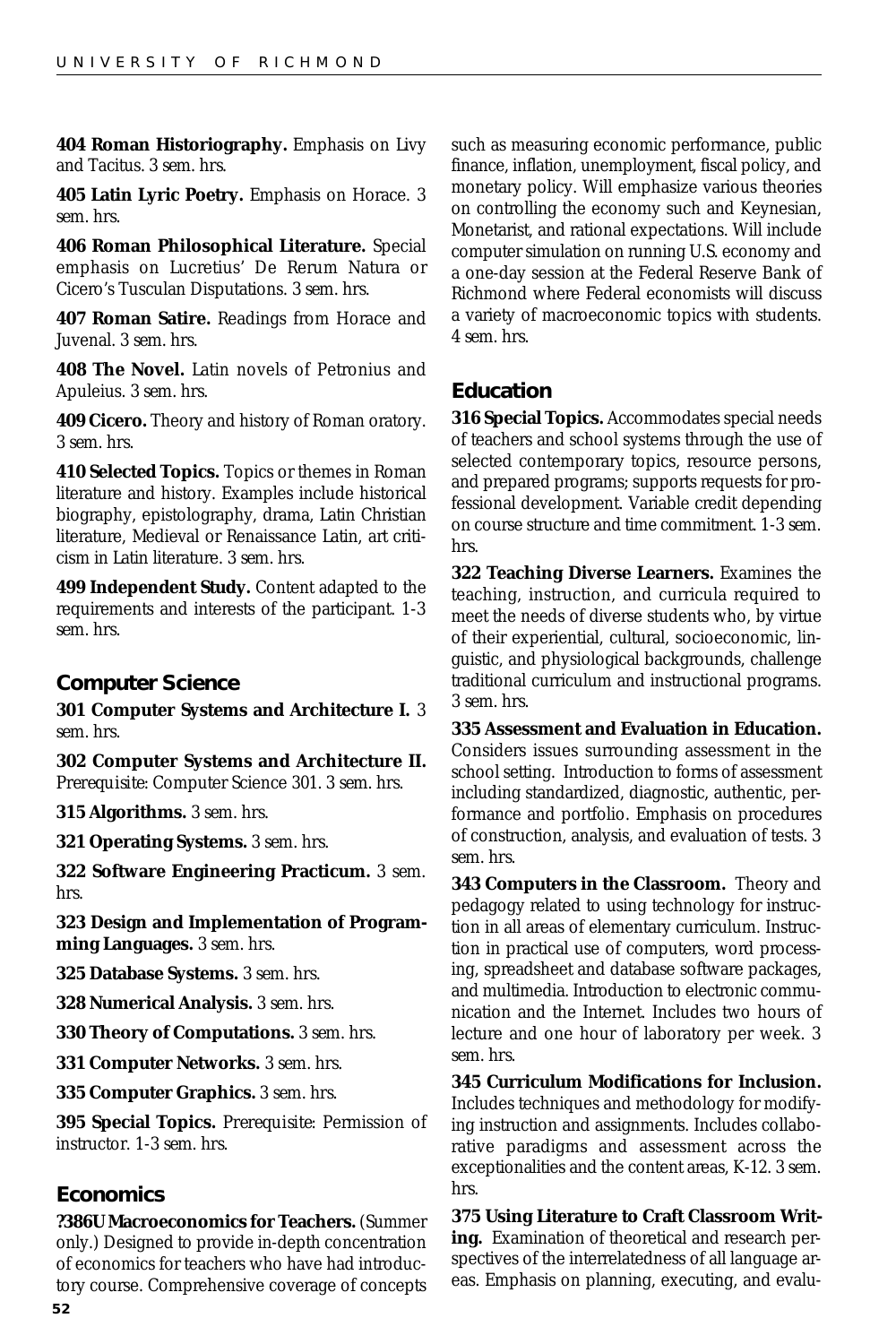ating a whole language program. *3 sem. hrs.*

**451 Children's Literature.** Survey of modern and traditional literature with emphasis on evaluative criteria used in selecting books based on school and recreational needs and interests of children. Features storytelling, creative dramatics, ways of integrating books into the curriculum. *3 sem. hrs.*

**507 Contemporary Issues in Education.** Analysis and evaluation of current issues and trends in education. Emphasis on divergent viewpoints on controversial issues in public education. *3 sem. hrs.*

**515 Selected Topics in Education.** Designed to meet specific needs of teachers and school systems. Contemporary topics and/or particular program requirements. *1-3 sem. hrs.*

#### **French**

(See Modern Languages and Literatures)

### **German**

(See Modern Languages and Literatures)

#### **Greek**

(See Classical Studies)

### **Interdisciplinary Studies**

**500 Library Bibliographic Research Methods.**

Materials and methods of advanced research in the humanities with emphasis on literature. Organization, retrieval, and communication of scholarly information. *3 sem. hrs.*

#### **International Studies**

**301 Dependency and Development: An Introduction to the Third World.** *3 sem. hrs.*

**321 Exploring Latin America: An Interdisciplinary Seminar.** *3 sem. hrs.*

**349-350 Selected Topics.** *1-6/1-6 sem. hrs.*

**491 Senior Seminar.** *3 sem. hrs.*

#### **Italian**

(See Modern Languages and Literatures)

#### **Latin**

(See Classical Studies)

#### **Mathematics**

**315 Modern Geometry.** *3 sem. hrs.*

**320-321 Real Analysis I and II.** *3-3 sem. hrs.*

**323 Discrete Mathematical Models.** *3 sem. hrs.*

**324 Continuous Mathematical Models.** *3 sem. hrs.*

**328 Numerical Analysis.** *3 sem. hrs.*

**329-330 Mathematical Statistics I and II.** *3-3 sem. hrs.*

**331 Complex Analysis.** *3 sem. hrs.*

**336 Operations Research.** *3 sem. hrs.*

**395 Special Topics.** *1-3 sem. hrs.*

### **Modern Languages and Literatures**

#### *Modern Languages*

**407 Introductory Linguistics.** *Prerequisite*: Permission of instructor. (Same as French, German, and Spanish 407.) *3 sem. hrs.*

**409 Contemporary Literary Theory.** *3 sem. hrs.*

*The following course is designed also to enable teachers to meet state licensure requirements.*

**410 The Teaching of a Modern Foreign Language.** Theory and practice of teaching second or foreign language, including English as a second language, at different levels. *Prerequisite*: 18 semester hours in one modern foreign language or permission of department. (Same as French, German, Russian, and Spanish 410.) *3 sem. hrs.*

**495-496 Independent Study.** *1-3/1-3 sem. hrs.*

**497-498 Selected Topics.** *3-3 sem. hrs.*

#### *Chinese*

**495-496 Independent Study.** Special projects individually pursued under supervision of faculty member. *Prerequisite*: Permission of instructor. *1-3 sem. hrs.*

**497-498 Selected Topics.** Special interest topics offered at department's discretion. *1-4/1-4 sem. hrs.*

#### *French*

*Prerequisite to courses numbered 400 - 413:* French 301, 305, or permission of instructor. See also Modern Languages, preceding.

**401 French Phonetics.** *3 sem. hrs.*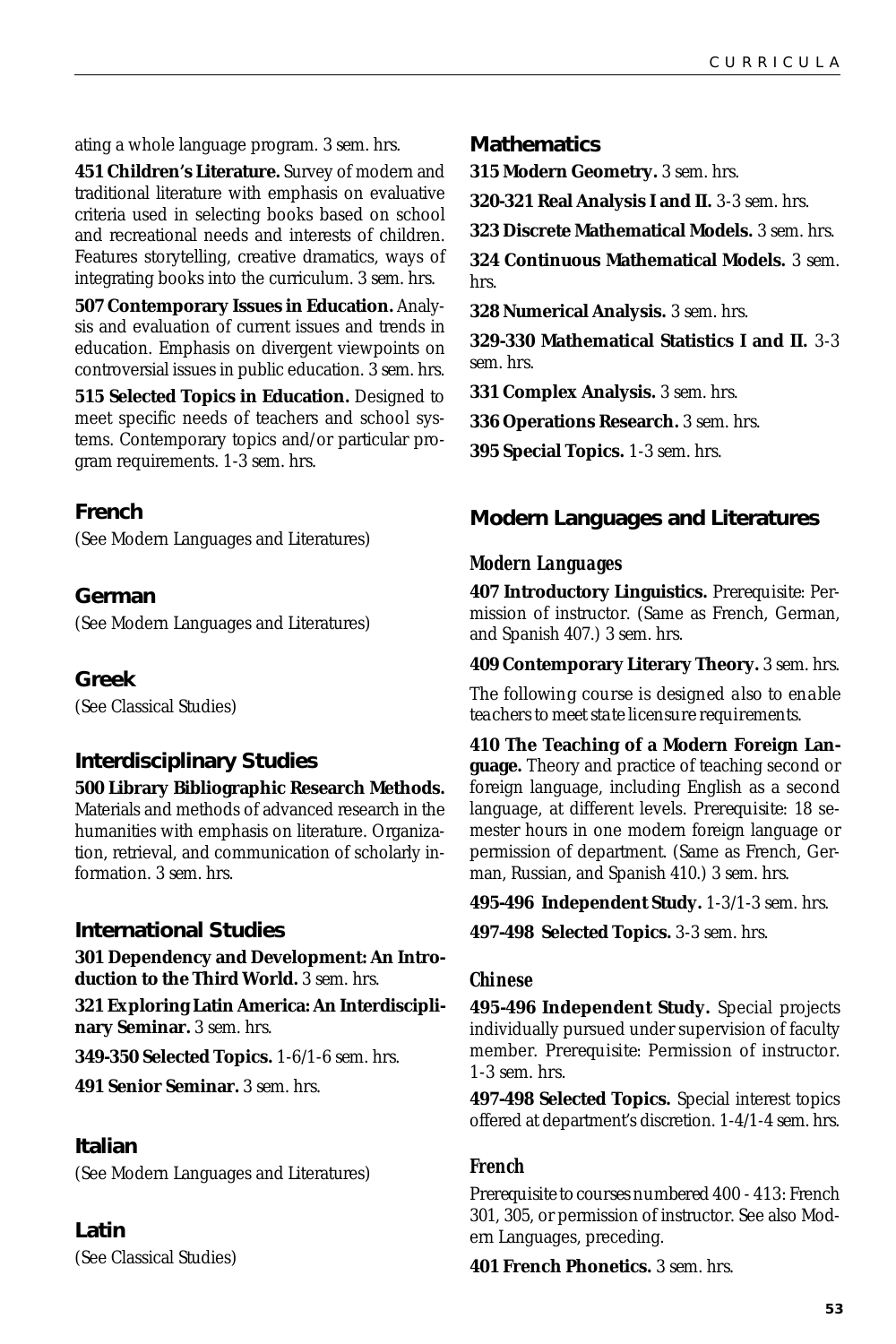#### **402 Advanced French Conversation.** *3 sem. hrs.*

**404 Advanced Composition and Syntax.** *3 sem. hrs.*

**407 Introductory Linguistics.** (See Modern Languages 407.) *3 sem. hrs.*

**409 Contemporary Literary Theory.** (See Modern Languages 409). *3 sem. hrs.*

**410 The Teaching of a Modern Foreign Language.** (See Modern Languages 410.) *3 sem. hrs.*

*Prerequisite to courses numbered 415 - 498 are two of the following:* French 321, 322, 323, the equivalent, or permission of department.

**411-412 The French Middle Ages: Alterity and Modernity.** *3-3 sem. hrs.*

**421-422 Renaissance.** *3-3 sem. hrs.*

**431-432 Le Siècle Classique.** *3-3 sem. hrs.*

**441-442 Enlightenment.** *3-3 sem. hrs.*

**451-452 From Romanticism to Decadence.** *3- 3 sem. hrs.*

**461-462 Experiments in Contemporary Literary Productions.** *3-3 sem. hrs.*

**465 French Film.** *3 sem. hrs.*

**471-472 Francophone Studies: From Orature to Postcoloniality.** *3-3 sem. hrs.*

**487-488 Contemporary Ideas.** *3-3 sem. hrs.*

**495-496 Independent Study.** *1-3, 1-3 sem. hrs.*

**497-498 Selected Topics.** *3-3 sem. hrs.*

#### *German*

*Prerequisite to courses numbered 400 - 410:* German 301-302, or permission of instructor. See also Modern Languages, preceding.

**402 Advanced German Conversation.** *3 sem. hrs.*

**404 Advanced Composition and Syntax.** *3 sem. hrs.*

**407 Introductory Linguistics.** (See Modern Languages 407.) *3 sem. hrs.*

**409 Contemporary Literary Theory** (See Modern Languages 409). *3 sem. hrs.*

**410 The Teaching of a Modern Foreign Language.** (See Modern Languages 410.) *3 sem. hrs.*

**413 Contemporary German Civilization Seminar.** *3 sem. hrs.*

*Prerequisite to courses numbered 441 - 498:* German 321-322, the equivalent, or permission of department.

**441 Enlightenment, Storm and Stress, Classicism.** *3 sem. hrs.*

**442 German Romanticism.** *3 sem. hrs.*

**452 Fin-de-siècle.** *3 sem. hrs.*

**465 Responses to the Third Reich in Literature and Film.** *3 sem. hrs.*

**471 Gender and Performance in Twentieth-Century Literature and Film.** *3 sem. hrs.*

**472 Multiculturism, Identity, and Authorship in the German Context.** *3 sem. hrs.*

**495-496 Independent Study.** *1-3, 1-3 sem. hrs.*

**497-498 Selected Topics.** *3-3 sem. hrs.*

#### *Italian*

**495-496 Independent Study.** Special projects individually pursued under supervision of faculty member. *Prerequisite*: Permission of department. *1-3/1-3 sem. hrs.*

#### *Japanese*

**495-496 Independent Study.** *1-3, 1-3 sem. hrs.* **497-498 Selected Topics.** *3-3 sem hrs.*

#### *Russian*

**401-402 Advanced Russian.** *Prerequisite*: 301- 302 or permission of department. *3-3 sem. hrs.*

**407 Introductory Linguistics.** (See Modern Languages 407.) *3 sem. hrs.*

**409 Contemporary Literary Theory** (See Modern Languages 409). *3 sem. hrs.*

**410 The Teaching of a Modern Foreign Language.** (See Modern Languages 410.) *3 sem. hrs.*

**495-496 Independent Study.** *1-3 sem. hrs.*

**497-498 Selected Topics.** *2-3 sem. hrs.*

#### *Spanish*

*Prerequisite to courses numbered 400 - 410:* Spanish 301 and 305, or permission of instructor. See also Modern Languages, preceding.

**402 Advanced Spanish Conversation.** *3 sem. hrs.*

**404 Advanced Composition and Syntax.** *3 sem. hrs.*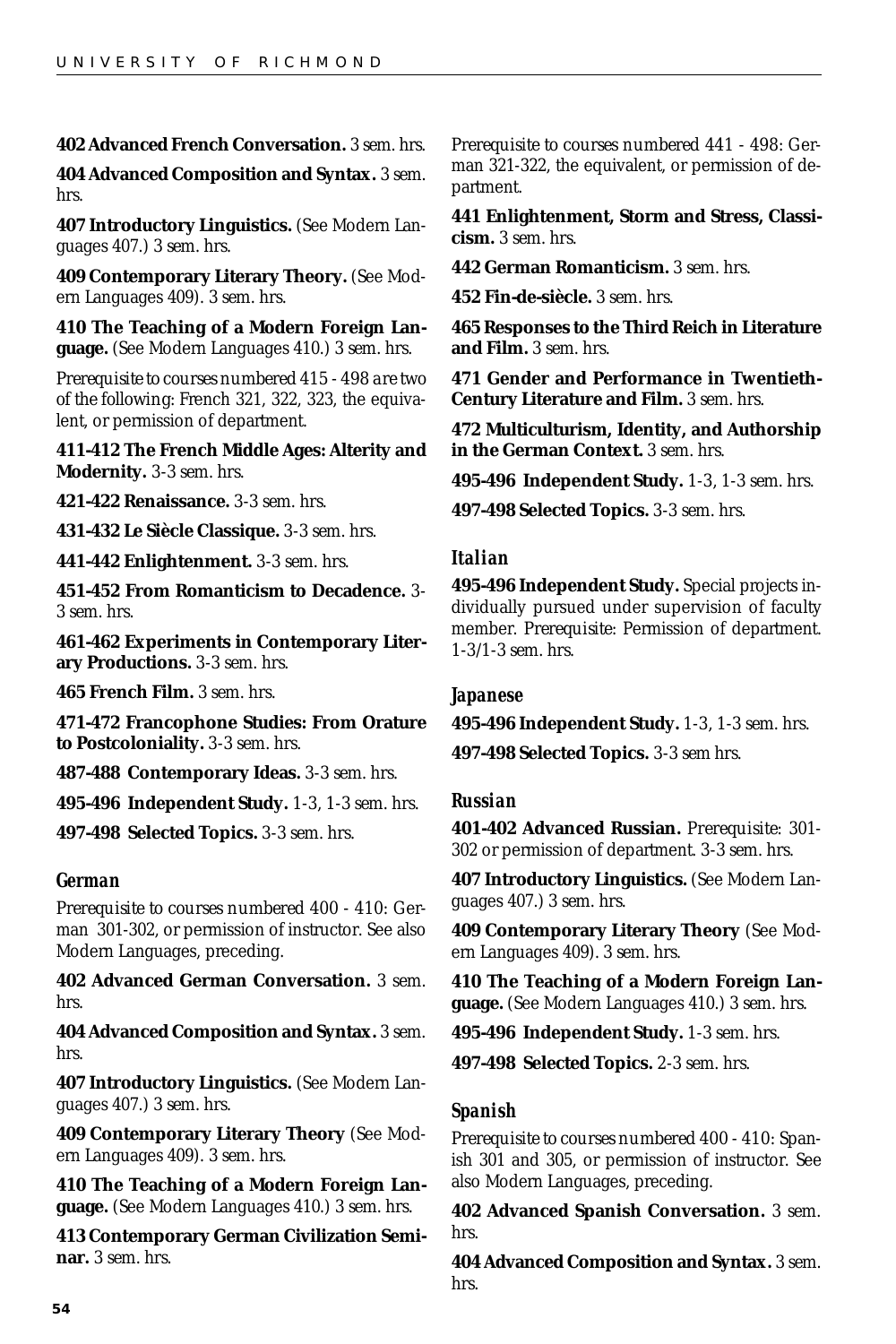**407 Introductory Linguistics.** (See Modern Languages 407.) *3 sem. hrs.*

**409 Contemporary Literary Theory** (See Modern Languages 409). *3 sem. hrs.*

**410 The Teaching of a Modern Foreign Language.** (See Modern Languages 410.) *3 sem. hrs.*

*For all Spanish courses above 410:* Spanish 321 or 322 or 331 or 332 or permission of department.

**421 Arabs, Jews and Christians from Frontiers to Empire: Medieval Spanish Literature.** *3 sem. hrs.*

**431 Imperial Spain: Metaphors of Harmony and Chaos.** *3 sem. hrs.*

**432 True Lies: Fiction and Truth in Don Quijote.** *3 sem. hrs.*

**451 Literature of Exile.** *3 sem. hrs.*

**452 Spanish American Poetic Texts.** *3 sem. hrs.*

**461 The Spanish Labyrinth.** *3 sem. hrs.*

**462 Visions of Contemporary Spain.** *3 sem. hrs.*

**471 Spanish American Cinema.** *3 sem. hrs.*

**472 Contemporary Spanish American Theater.** *3 sem. hrs.*

**475 Women and Writing in Latin America.** *3 sem. hrs.*

**477 Literature of the Spanish-Speaking Caribbean.** *3 sem. hrs.*

**481 The Arts in Spain.** *3 sem. hrs.*

**482 The History of Spain.** *3 sem. hrs.*

**485 Spanish-American Narrative.** *3 sem. hrs.*

**487 Latin America: Encounter and Conflict.** *3 sem. hrs.*

**495-496 Independent Study.** *1-3/1-3 sem. hrs.*

**497-498 Selected Topics.** *3-3 sem. hrs.*

### **Music**

### **310 Managing Performing Arts Organizations.**

Review of topics essential for successful management of performing arts organizations. Includes organizational structure, budget development and management, strategic planning, marketing, audience development, box-office management, and related topics. *Prerequisite*: Permission of instructor. *3 sem. hrs.*

#### **Philosophy**

**336 Nineteenth-Century European Philosophy.** *3 sem. hrs.*

**337 Social and Political Philosophy.** *3 sem. hrs.*

**339 Existentialism.** *3 sem. hrs.*

**343 Twentieth-Century Analytic Philosophy.** *3 sem. hrs.*

**344 Twentieth-Century Continental Philosophy.** *3 sem. hrs.*

**350 Topics Seminar: Historical.** *3 sem. hrs.*

**357 Nietzche.** *3 sem. hrs.*

**358 Topics in Feminist Philosophy.** *3 sem. hrs.*

**359 Thinking and Seeing: Philosophy and the Visual Arts.** *3 sem. hrs.*

**360 Ethics.** *3 sem. hrs.*

**362 Philosophy of Religion.** *3 sem. hrs.*

**364 Philosophy of Law.** *3 sem. hrs.*

**365 Action, Responsibility, and Free Will.** *3 sem. hrs.*

**380 Topics Seminar: Issues.** *3 sem. hrs.*

**390 Independent Study.** *1-3 sem. hrs.*

#### **Physics**

**301 Mathematical Methods in Physics.** *3 sem. hrs.*

**303 Mechanics.** *3 sem. hrs.*

**305-306 Electricity and Magnetism.** *3-3 sem. hrs.*

**308 Statistical Mechanics.** *3 sem. hrs.*

**401-402 Quantum Mechanics.** *3-3 sem. hrs.*

**404 Theoretical Physics.** *3 sem. hrs.*

**479 Special Topics.** *3 sem. hrs.*

### **Religion**

**331 The Hebrew Prophets.** *3 sem. hrs.*

**332 Hebrew and Christian Wisdom Literature.** *3 sem. hrs.*

**340 Varieties of Early Christianity.** *3 sem. hrs.*

**341 Paul and Christian Origins.** *3 sem. hrs.*

**342 John in Early Christian Literature.** *3 sem. hrs.*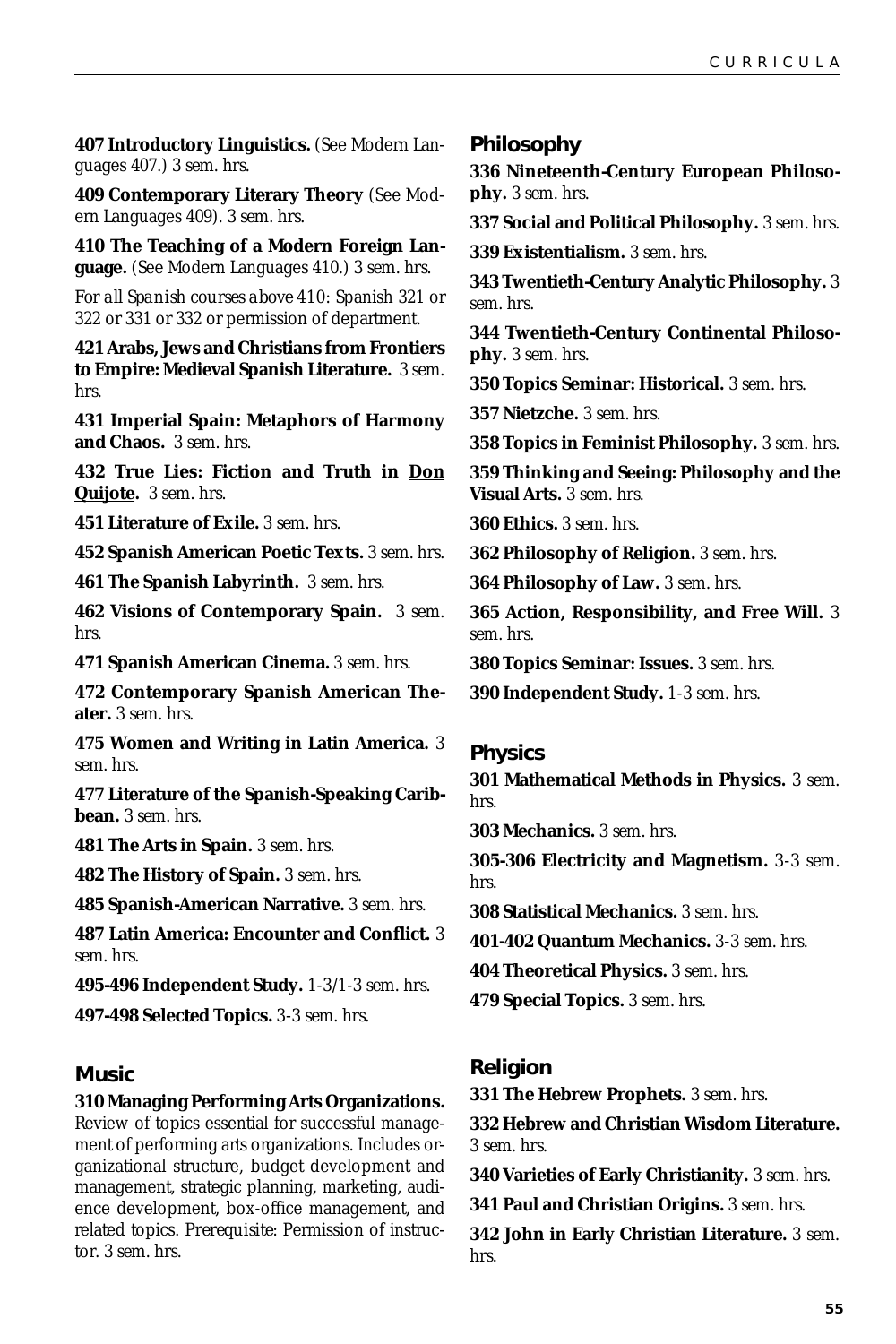**343 Apocalyptic Visions of the End.** *3 sem. hrs.* **352 Buddhism in India and Tibet.** *3 sem. hrs.* **353 Buddhism in China and Japan.** *3 sem. hrs.* **354 The Hindu Tradition.** *3 sem. hrs.* **355 Selected Asian Religions.** *3 sem. hrs.* **356 Religious Thought of the Renaissance and Reformation.** *3 sem. hrs.* **357 Religion in the Development of American Society.** *3 sem. hrs.* **359 American Judaism.** *3 sem. hrs.* **360 Goddess Traditions Ancient and Modern.** *3 sem. hrs.* **361 Christian Beliefs.** *3 sem. hrs.* **362 Modern Religious and Anti-Religious Thinkers.** *3 sem. hrs.* **363 Contemporary Christian Thought.** *3 sem. hrs.* **364 Cross-Cultural Psychology of Religion.** *3 sem. hrs.* **365 Problems in Comparative Religious Thought.** *3 sem. hrs.* **366 Buddhist Philosophy.** *3 sem. hrs.* **369 Problems in Social Ethics.** *3 sem. hrs.* **393-394 Selected Topics.** *1-3, 1-3 sem. hrs.* **395-396 Independent Study.** *1-3, 1-3 sem. hrs.* **313 Field Investigation of the Juvenile and Adult Criminal Justice System.** *3 sem. hrs.* **315 Population.** *3 sem. hrs.* **316 Race and Ethnicity in America.** *3 sem. hrs.* **317 Medical Sociology.** *3 sem. hrs.* **318 Social Stratification.** *3 sem. hrs.* **319 The Sociology of Sex and Gender.** *3 sem. hrs.* **320 Sociology of Religion.** *3 sem. hrs.* **321 Sociology of Leisure.** *3 sem. hrs.* **322 Collective Behavior.** *3 sem. hrs.* **323 The Black Community in Urban America.** *3 sem. hrs.* **324 Law and Society.** *3 sem. hrs.* **325 Self and Society.** *3 sem. hrs.* **326-327 Directed Independent Study.** *Prerequisite*: Permission of the instructor. *3-3 sem. hrs.* **328 Social Gerontology.** *3 sem. hrs.* **329 Education and Society.** *3 sem. hrs.* **334 Sociological Theory.** *3 sem. hrs.* **342 Dying, Death, and Grief.** *3 sem. hrs.* **379 Selected Topics.** *1-3 sem. hrs.* **Spanish**

#### **Russian**

(See Modern Languages and Literatures)

**Sociology 302 Social Movements.** *3 sem. hrs.* **303 Sociology of Families.** *3 sem. hrs.* **305 Deviance.** *3 sem. hrs.* **309 Social Problems.** *3 sem. hrs.* **310 Criminology.** *3 sem. hrs.* **311 Juvenile Delinquency.** *3 sem. hrs.* (See Modern Languages and Literatures)

#### **Theatre**

**310 Managing Performing Arts Organizations.** (See Music 310.) *Prerequisite*: Theatre Major or Dance Minor. *3 sem. hrs.*

**312 Special Topics.** Representative topics: Acting for the Camera, Advanced Costume, Advanced Directing, Advanced Makeup, Critical Theory, History of Apparel, Improvisation, Performance Theory, State Combat. *Prerequisite*: Permission of instructor. *3 sem. hrs.*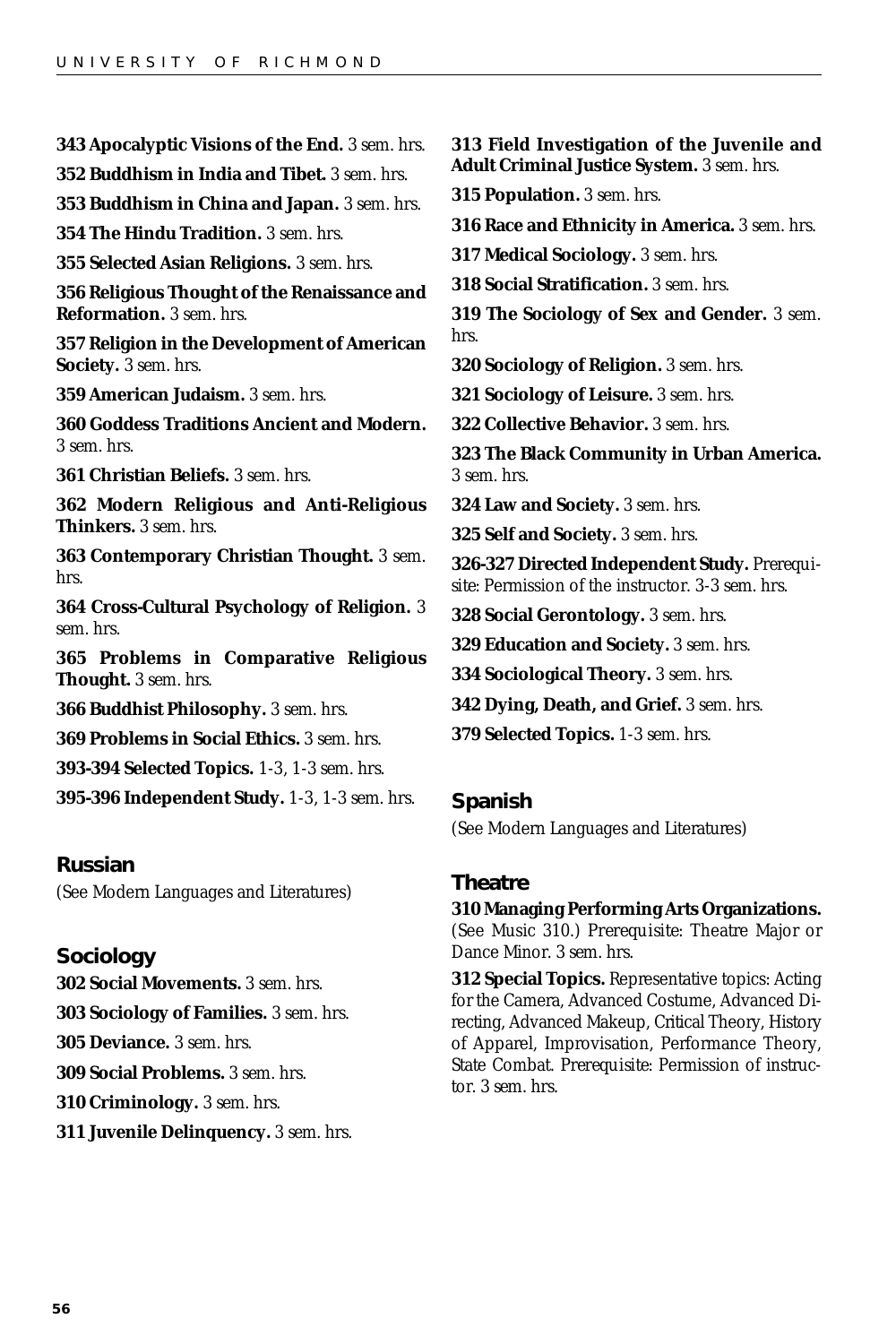### **D IRECTORY**

### <span id="page-56-0"></span>**Board of Trustees**

#### **Officers**

**Robert L. Burrus Jr.**, *Rector* **Otis D. Coston Jr.**, *Vice Rector* **William E. Cooper, Ph.D.**, *President* **Carolyn R. Martin**, *Secretary* **Herbert C. Peterson**, *Assistant Secretary and Treasurer*

#### **Corporate Trustees**

*(excluding Emeritus Trustees) Term Expiring June 30, 2001* **Robert F. Brooks Sr., J.D.**, *Richmond, Va.* **Robert L. Burrus Jr., J.D.**, *Richmond, Va.* **John B. Clarke**, *Richmond, Va.* **Edward Eskandarian**, *Boston, Mass.* **John D. Gottwald**, *Richmond, Va.* **J. Earlene Jessee**, *Richmond, Va.* **Thomas C. Leggett, D.C.S.**, *South Boston, Va.* **Dennis A. Pryor**, *Richmond, Va.* **H. Norman Schwarzkopf, D.L.S.**, *Tampa, Fla.* **Frederick P. Stamp Jr., J.D.**, *Wheeling, W.Va.*

#### *Term Expiring June 30, 2002*

**Lewis T. Booker, J.D.**, **LL.D**, *Richmond, Va.* **Ann Carol Marchant**, *Richmond, Va.* **James C. Roberts**, *Richmond, Va.* **Claire M. Rosenbaum**, **Ph.D.**, *Manakin-Sabot, Va.* **Richard L. Sharp**, **D.C.S.**, *Richmond, Va.* **Jeremiah J. Sheehan**, *Richmond,Va.* **Robert S. Ukrop**, *Richmond, Va.* **William G. Wilson**, *Waynesboro, Va.* **Marshall B. Wishnack**, *Richmond, Va.*

*Term Expiring June 30, 2003* **Suzanne B. Baker**, *Winston-Salem, N.C.* **Isam E. Ballenger**, *Richmond,Va.* **William C. Bosher Jr.**, *Mechanicsville,Va.* **Otis D. Coston Jr.**, *McLean, Va.*

**John R. Davis Jr.**, *Richmond, Va.* **Brian L. Hawkins**, *Boulder, Colo.* **Rebecca C. Massey**, *Richmond, Va.* **Thomas H. Neuhoff**, *Dallas, Texas* **Paul B. Queally**, *New York, N.Y.* **Elaine J. Yeatts**, *Richmond, Va.*

#### *Term Expiring June 30, 2004*

**Austin Brockenbrough III**, *Richmond, Va.* **Dale P. Brown**, *Cincinnati, Ohio* **Martha A. Carpenter, M.D.**, **D.Sc.**, *Charlottesville, Va.* **Richard E. Connors**, *New York, N.Y.* **Grace E. Harris, Ph.D., D.S.S.**, *Richmond, Va.* **Judith Owen Hopkins, M.D.**, *Winston-Salem, N.C.* **Virginia Ann Kamsky**, *New York, N.Y.* **Robert E. Rigsby**, *Richmond, Va.* **E. Claiborne Robins Jr.**, **LL.D.**, *Richmond, Va.* **Charles W. Sweet**, *Chicago, Ill.*

### **Trustees Emeriti**

**Floyd D. Gottwald Jr.**, **D.S.C.** *(2003), Richmond, Va.* **William B. Graham** *(2002), Irvington, Va.* **Joseph A. Jennings, D.C.S.** (*2004*), *Richmond, Va.* **Robert C. King Sr.** *(2003), Richmond, Va.* **W. Dortch Oldham**, **LL.D.** *(2000), Nashville, Tenn.* **Stanley F. Pauley**, **D.C.S.** (*2004*), *Richmond, Va.* **David P. Reynolds**, **D.C.S.** *(2003), Richmond, Va.* **Gilbert M. Rosenthal**, **LL.D.** *(2002), Richmond, Va.* **Charles H. Ryland, LL.B.**, **LL.D.** *(2002), Warsaw, Va.* **Henry F. Stern Sr.**, *(2000), Richmond,Va.* **F. Carlyle Tiller**, **D.C.S.** *(2003), Palm City, Fla.* **C. Porter Vaughan Jr.**, **D.C.S.** *(2003), Richmond, Va.* **E. Carlton Wilton**, **D.C.S.** *(2002), Richmond, Va.*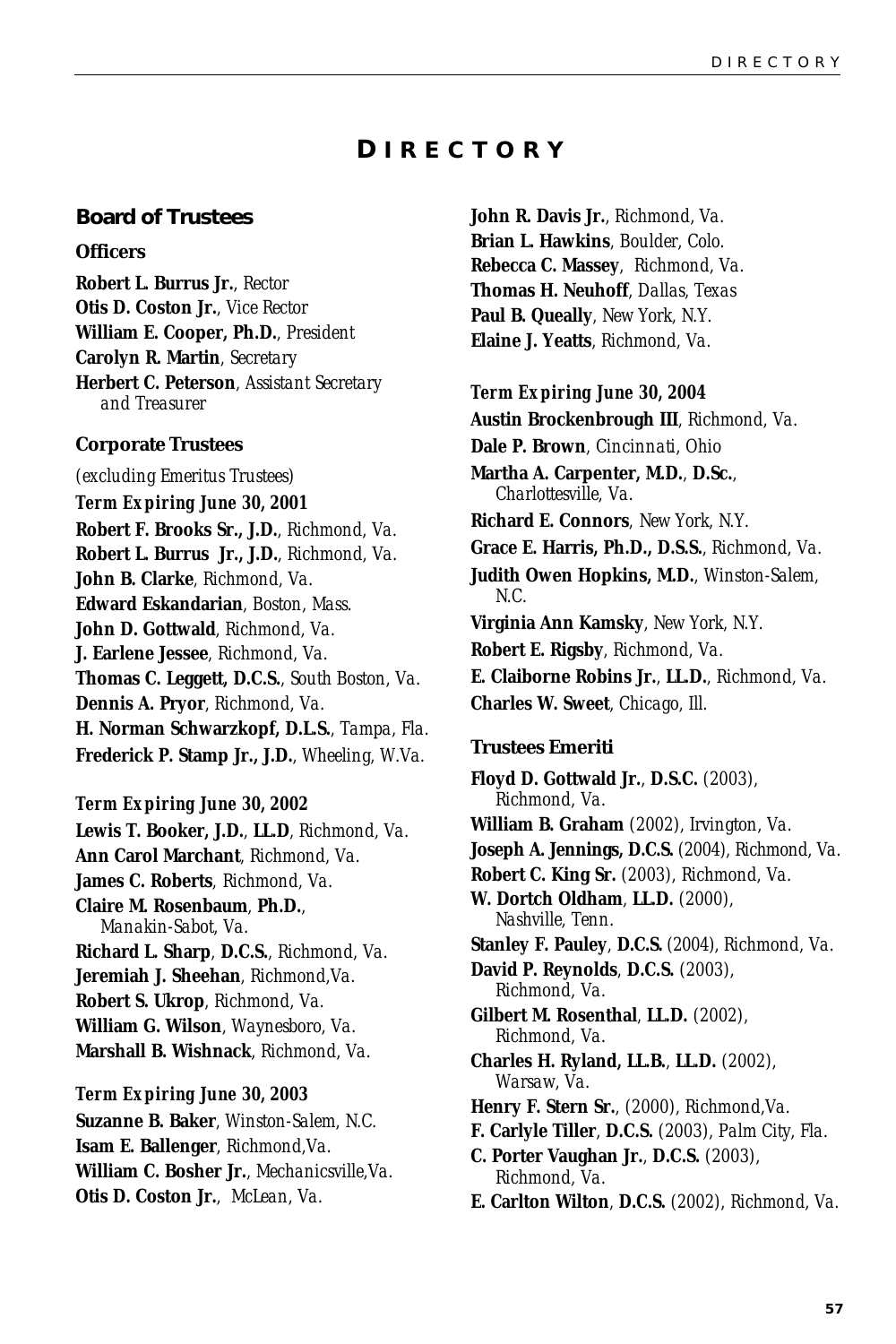#### **Administration**

#### *The University*

**William E. Cooper**, *President* **Richard L. Morrill**, *Chancellor and University Professor* **E. Bruce Heilman**, *Chancellor* **Leonard S. Goldberg**, *Vice President, Student Affairs* **Herbert C. Peterson**, *Vice President, Business and Finance and Treasurer* **Louis W. Moelchert Jr.**, *Vice President, Investments* **D. Chris Withers**, *Vice President, Development and University Relations* **Ellen Waite-Franzen**, *Vice President, Information Services* **Daniel J. Palazzolo**, *Special Assistant to the President for Academic Affairs* **Julie E. Tea**, *Director of Special Projects, Office of the President* **Carolyn R. Martin**, *Executive Assistant to the President* **Carolyn S. Boggs**, *University Registrar* **James D. Miller**, *Director of Athletics* **David D. Burhans**, *Chaplain to the University* **James R. Rettig**, *University Librarian*

#### *University Deans*

**Uliana F. Gabara**, *Dean, International Education* **Patricia C. Harwood**, *Dean, Westhampton College* **David E. Leary**, *Dean, School of Arts and Sciences* **Richard A. Mateer**, *Dean, Richmond College* **James L. Narduzzi**, *Dean, School of Continuing Studies* **Karen L. Newman**, *Dean, The E. Claiborne Robins School of Business* **John R. Pagan**, *Dean, The T. C. Williams School of Law* **Anne W. Perkins**, *Interim Dean, Jepson School of Leadership Studies* **Pamela W. Spence**, *Dean of Admission*

#### *Academic Associates*

**Patricia J. Brown,** *Associate Dean, School of Continuing Studies* **Thomas J. Cossé,** *Director, International Business Programs, The E. Claiborne Robins School of Business* **Christopher J. Gruber,** *Director of Admission* **Dona J. Hickey**, *Associate Dean for Research Support and Director of the Graduate School of Arts and Sciences, School of Arts and Sciences* **Joseph F. Kent III**, *Associate Dean for Academic Operations, School of Arts and Sciences*

**Andrew F. Newcomb**, *Associate Dean for Planning and Director of Program and Resource Development, School of Arts and Sciences*

- **Ian Stewart**, *Associate Dean and Director, The Richard S. Reynolds Graduate School, The E. Claiborne Robins School of Business*
- **Terry M. Weisenberger**, *Associate Dean for Undergraduate Business Programs, The E. Claiborne Robins School of Business*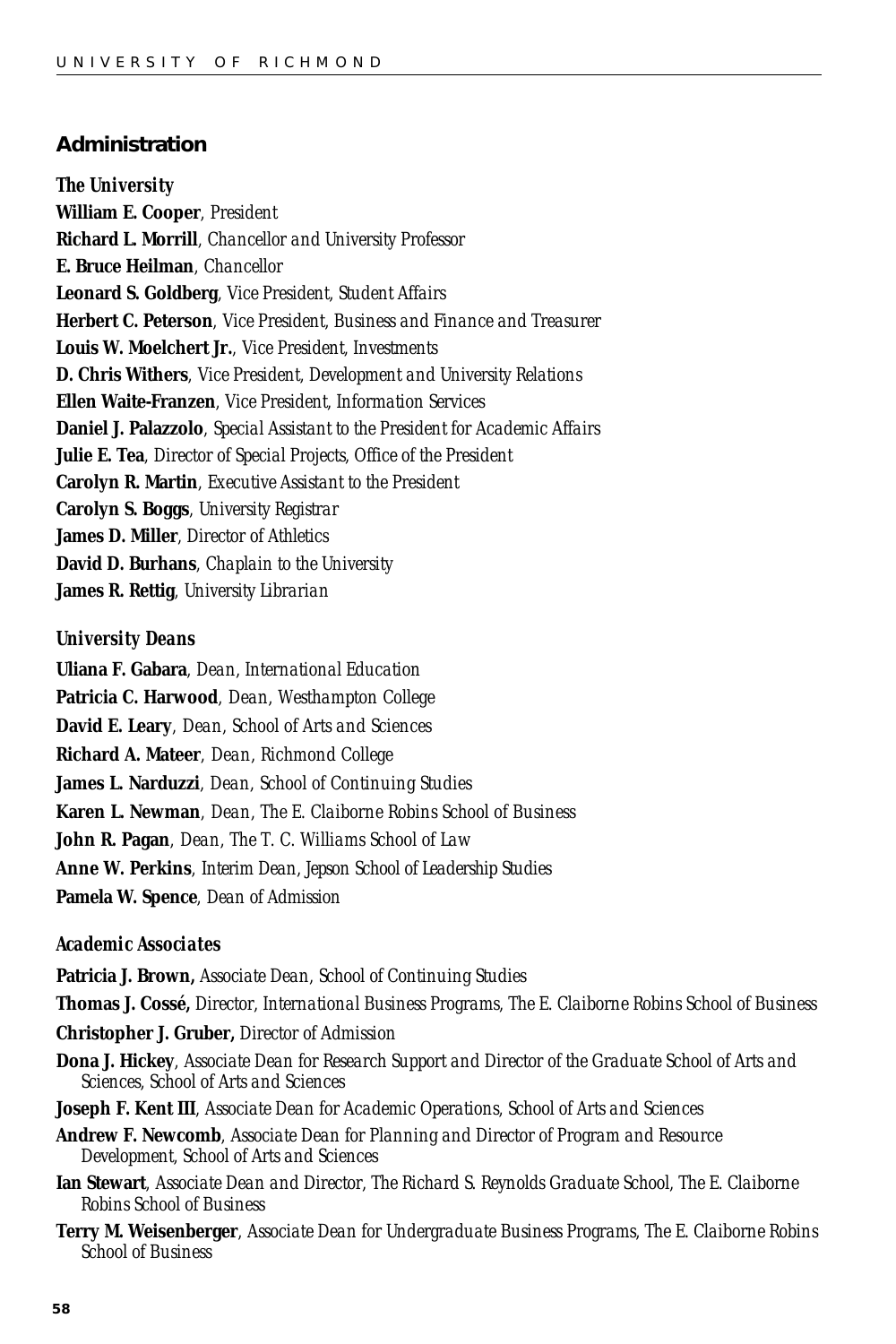#### <span id="page-58-0"></span>**Faculty of the School of Arts and Sciences**

The year given designates the year of appointment. The year with ( ) is the year of first appointment.

- **Abrash, Samuel A.,** *Associate Professor of Chemistry;* 1990 B.A. (University of Chicago), Ph.D. (University of California at Berkeley) **Addiss, Stephen,** *Professor of Art History, Tucker-Boatwright Professor in the Humanities;* 1992
	- M.A. (Harvard University), M.A., Ph.D. (University of Michigan)
- **Allen, Nancy H.,** *Director of Costuming and Make-Up,* 1989 B.A. (University of California at Santa Cruz), M.A. (Claremont Graduate School), Ph.D. (University of Wisconsin at Madison)
- **Allen, Thomas M.,** *Assistant Professor of English,* 2000 B.F.A., M.F.A. (Virginia Commonwealth University)
- **Allison, Scott T.,** *Professor of Psychology;* 1987 B.A. (University of California at San Diego), Ph.D. (University of California at Santa Barbara)
- **Anderson, Gene H.,** *Professor of Music and Director of Band;* 1982 B.A. (Luther College), M.A., Ph.D. (University of Iowa)
- **Bagwell, Catherine L.,** *Assistant Professor of Psychology;* 1999 B.S. (University of Richmond), M.A., Ph.D. (Duke University)
- **Bak, Joan L.,** *Associate Professor of History and International Studies;* 1978 B.A. (Stanford University), M.Phil., Ph.D. (Yale University)
- **Barnett, B. Lewis, III,** *Associate Professor of Computer Science;* 1990
- B.S. (Furman University), M.S.C.S., Ph.D. (University of Texas) **Barza, Steven L.,** *Associate Professor of English;* 1978
- B.A. (Cornell University), M.F.A., Ph.D. (University of Iowa)
- **Bax, Eric,** *Assistant Professor of Computer Science*, 1998
- B.S., M.S. (California Institute of Technology), Ph.D. (Furman University) **Becker, Richard,** *Associate Professor of Music;* 1975
- B.M. (University of Rochester), M.M. (Boston University)
- **Bergren, Theodore A.,** *Associate Professor of Religion;* 1991 A.B. (Princeton University), M.T.S. (Harvard University Divinity School), Ph.D. (University of Pennsylvania)
- **Berry, Jane M.,** *Associate Professor of Psychology;* 1991
- B.A., M.A., Ph.D. (Washington University)
- **Bishop, John W.,** *Professor of Biology;* 1966
- B.A. (Rutgers University), M.S., Ph.D. (Cornell University)
- **Blake, Holly J.,** *Coordinator of the WILL Program and Lecturer in Women's Studies;* 1992 B.A. (College of Wooster), M.A., (State University of New York at Binghamton)

**Bolt, Ernest C., Jr.,** *Professor of History,The Samuel Chiles Mitchell-Jacob Billikopf Professor in History;* 1966

B.A. (Furman University), M.A., Ph.D. (University of Georgia)

- **Bonfiglio, Thomas P.,** *Associate Professor of German;* 1984 B.S. (University of Rochester), M.A. (University of Toronto), M.A. (University of Wisconsin), Ph.D. (Indiana University)
- **Bowen, J. Van, Jr.,** *Professor of Mathematics,* 1968 B.S. (University of Richmond), M.S., Ph.D. (Virginia Polytechnic Institute)
- **Bower, Kathrin M.,** *Assistant Professor of German;* 1995 B.A. (University of Vermont), M.A., Ph.D. (University of Wisconsin at Madison)
- **Bradley-Cromey, Nancy,** *Associate Professor of French;* 1992 B.A. (Wells College), M.A. (Middlebury College School of Italian), M.A., Ph.D. (University of Wisconsin)
- **Broening, Benjamin P.,** *Assistant Professor of Music;* 1999 B.A. (Wesleyan University), M.M. (Yale University), M.Phil. (Cambridge University), Ph.D. (University of Michigan)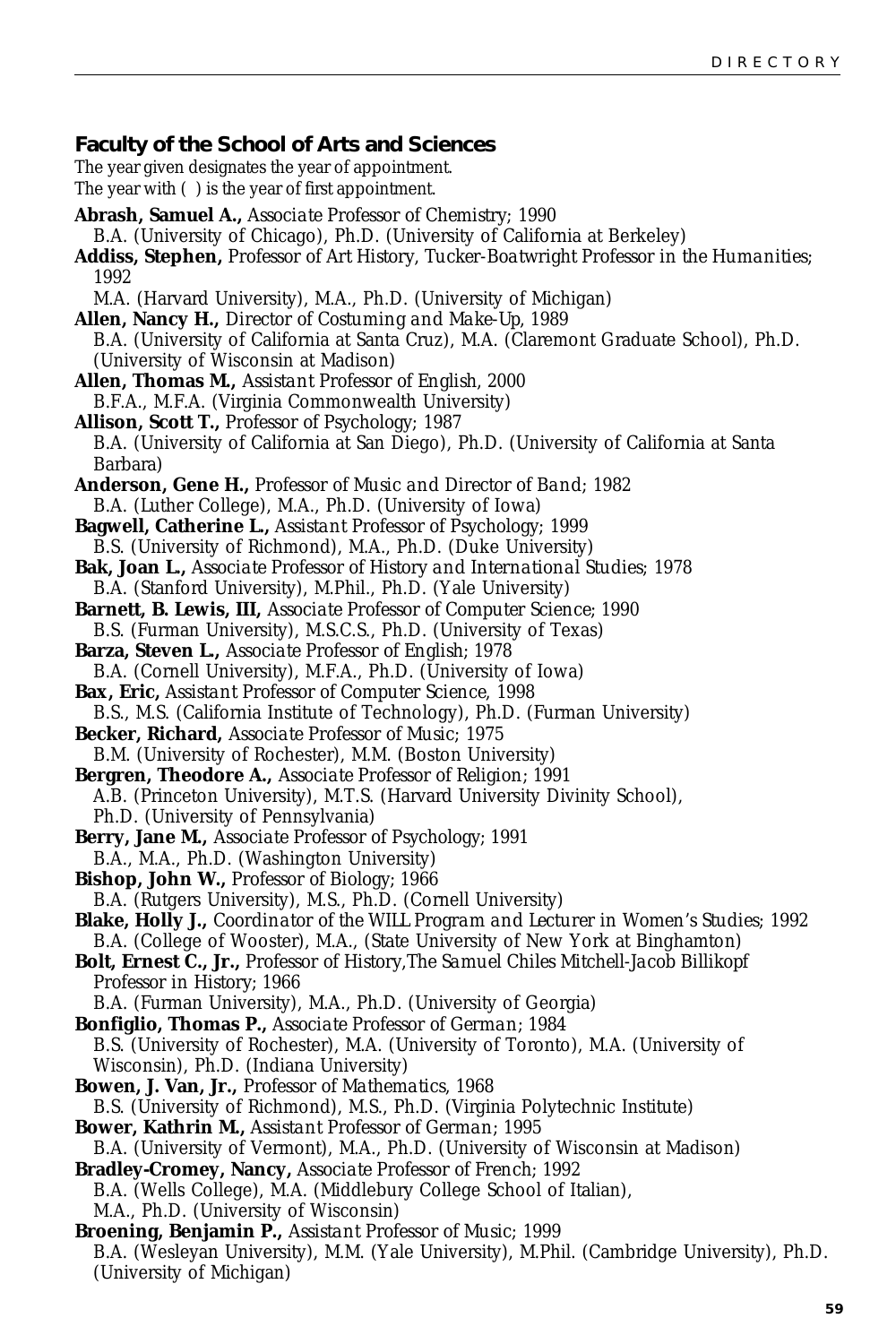**Brown, Mavis H.,** *Associate Professor of Education;* 1978 B.S., M.S. (Radford College), Ph.D. (Texas Woman's University) **Cable, Jennifer A.,** *Associate Professor of Music;* 1993 B.M. (Oberlin College), M.M., D.M.A. (Eastman School of Music) **Carapico, Sheila,** *Associate Professor of Political Science;* 1985 B.A. (Alfred University), M.A., Ph.D. (State University of New York at Binghamton) **Caudill, Lester F., Jr.,** *Assistant Professor of Mathematics;* 1995 B.S., M.S., Ph.D., (Texas A&M University) **Cavalcanti, H.B.,** *Associate Professor of Sociology;* 1993 B.Th. (Seminário Teológico Batista de Norte), B.Law (Universidade Católica de Pernambuco), M.Div. (Southern Baptist Theological Seminary), M.A., Ph.D. (Vanderbilt University) **Charlesworth, Arthur T.,** *Professor of Mathematics and Computer Science;* 1976 B.S. (Stetson University), A.M., Ph.D. (Duke University), M.S., Computer Science (University of Virginia) **Churchill, Mary M.,** *Clinical Psychologist and Adjunct Assistant Professor of Psychology;* 1989 B.A., M.A., Ph.D. (University of Cincinnati) **Clough, Stuart C.,** *Associate Professor of Chemistry;* 1973 B.S. (University of Richmond), Ph.D. (University of Florida) **Cohen, Alfred S.,** *Associate Professor of Music;* 1986 B.A. (University of California at Santa Cruz), M.F.A., D.M.A. (Cornell University) **Cook, Frank J.,** *Assistant Professor of Military Science;* 2000 B.S. (James Madison University) **Cook, Robert Winston, Jr.,** *Associate Professor of Economics;* 1980 B.A. (University of Richmond), Ph.D. (Virginia Polytechnic Institute) **Craft, Erik D.,** *Associate Professor of Economics;* 1994 B.A. (St. Lawrence University), M.S., Ph.D. (University of Chicago) **Daleng, Myra W.,** *Director of Dance;* 1981 B.A. (University of Maryland), M.S. (James Madison University) **Dance, Daryl Cumber,** *Professor of English;* 1992 A.B., M.A. (Virginia State College), Ph.D. (University of Virginia) **Davis, G. Scott,** *Associate Professor of Religion, The Lewis T. Booker Professorship of Religion and Ethics;* 1994 A.B. (Bowdoin College), Ph.D. (Princeton University) **Davis, James A.,** *Associate Professor of Mathematics, The Roger Francis and Mary Saunders Richardson Chair in Mathematics;* 1988 B.S. (Lafayette College), M.S., Ph.D. (University of Virginia) **Davison, Michael A.,** *Associate Professor of Music;* 1986 B.M.E. (Eastman School of Music), M.S.T. (University of Wisconsin at Whitewater), D.M.A. (University of Wisconsin at Madison) **de Sá, Rafael O.,** *Associate Professor of Biology;* 1992 Licenciado en Ciencias Biologicas (Universidad Mayor de la Republica Oriental del Uruguay), M.A. (University of Kansas), Ph.D. (University of Texas at Austin) **Dean, David H.,** *Associate Professor of Economics;* 1987 B.A. (Hobart College), M.A., Ph.D. (Rutgers University) **Decker, Christopher M.,** *Instructor of Spanish;* 1997 B.A. (Trinity College at Oxford), M.S. (Tulane University) **Denton, Margaret Fields,** *Associate Professor of Art History;* 1990 B.A. (George Washington University), M.A. (Tulane University), Ph.D. (New York University-Institute of Fine Arts) **Dolan, Robert C.,** *Professor of Economics;* 1980 B.A. (Hobart College), M.A., Ph.D. (Rutgers University) **Dominey, Raymond N.,** *Associate Professor of Chemistry;* 1986 A.A. (Pensacola Junior College), B.S. (University of West Florida), Ph.D. (Massachusetts Institute of Technology)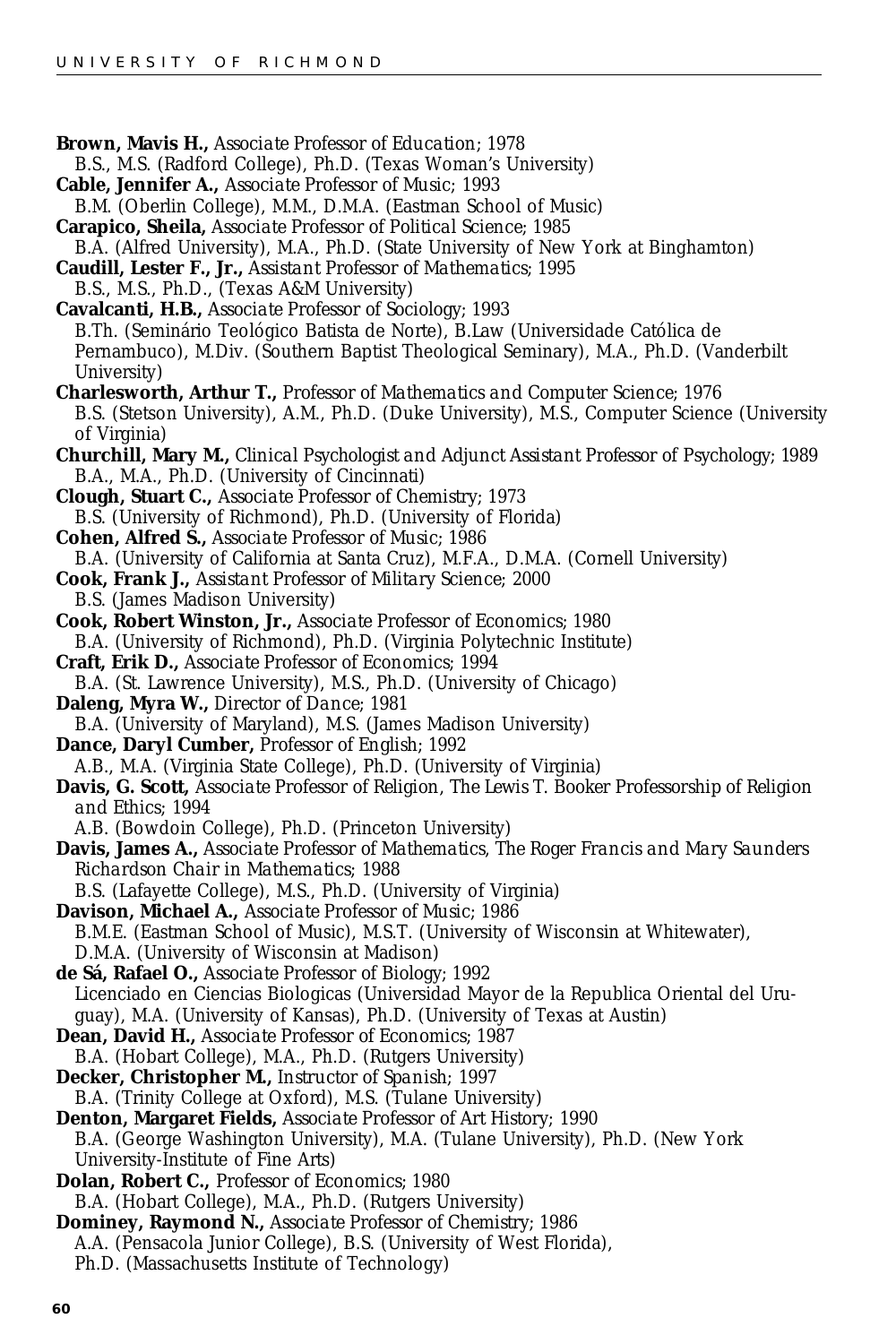- **Drell, Joanna H.,** *Assistant Professor of History;* 2000 B.A. (Wellesley College), Ph.D. (Brown University)
- **Eakin, Frank E., Jr.,** *Professor of Religion, The Marcus M. and Carole M. Weinstein, and Gilbert M. and Fannie S. Rosenthal Jewish and Christian Studies Chair;* 1966 B.A. (University of Richmond), B.D. (Southern Baptist Theological Seminary), Ph.D. (Duke University)
- **Elhai, Jeffrey,** *Assistant Professor of Biology;* 1996 B.A. (Pomona College), M.A., Ph.D. (State University of New York at Stony Brook) **Essid, Joseph,** *Director of the Writing Center;* 1992
- B.A. (University of Virginia), M.A., Ph.D. (Indiana University) **Feldman, Sharon G.,** *Associate Professor of Spanish;* 2000 B.A (University of Pennsylvania), M.A.(New York University), Ph.D. (University of Texas at
- Austin) **Fenster, Della D.,** *Assistant Professor of Mathematics;* 1994
- B.A. (University of Mississippi), M.A. (BostonCollege), Ph.D. (University of Virginia) **Ferguson, Geraldine H.,** *Director of Chemistry Laboratories;* 1994
- B.A. (Mount St. Agnes College), M.S. (The Catholic University of America) **Ferman, Claudia,** *Associate Professor of Spanish;* 1992

M.A. (Universidad Nacional de Buenos Aires), Ph.D. (Arizona State University) **Fetea, Mirela Simona,** *Assistant Professor of Physics;* 2000

B.Sc., M.Sc. (University of Timisoara, Romania), Ph.D. (University of Cape Town)

**Gabara, Uliana F.,** *Associate Provost of International Education and Coordinator of International Studies;* 1983 B.A. (Bennington College), M.A. (University of Warsaw), Ph.D. (University of Virginia)

- **Geaney, Jane M.,** *Assistant Professor of Religion;* 1997
- B.A. (College of the Holy Cross), M.A., Ph.D. (University of Chicago)

**Gilfoyle, Gerard P.,** *Associate Professor of Physics;* 1987

A.B. (Franklin and Marshall College), Ph.D. (University of Pennsylvania) **Givens, Terryl L.,** *Associate Professor of English;* 1988

B.A. (Brigham Young University), M.A., Ph.D. (University of North Carolina)

**Goddu, Geoffrey C.,** *Assistant Professor of Philosophy;* 2000

B.A (Hamilton College), M.A., Ph.D. (University of Massachusetts at Amherst) **Goldman, Emma W.,** *Associate Professor of Chemistry;* 1984

B.A., M.A. (Vassar College), Ph.D. (Massachusetts Institute of Technology)

- **Goodner, Bradley W.,** *Assistant Professor of Biology;* 1994 B.S. (Texas A&M University), Ph.D. (Purdue University)
- **Gordon, John L., Jr.,** *Professor of History;* 1967 A.B. (Western Kentucky University), M.A., Ph.D. (Vanderbilt University)

**Greenfield, Gary R.,** *Associate Professor of Mathematics and Computer Science;* 1981

B.A. (University of California at Los Angeles), Ph.D. (Oregon State University)

**Gruner, Elisabeth R.,** *Assistant Professor of English and Women's Studies;* 1993 A.B. (Brown University), M.A., Ph.D. (University of California at Los Angeles)

- **Gunlicks, Arthur B.** *Professor of Political Science and International Studies;* (1968), 1980 B.A. (University of Denver), Ph.D. (Georgetown University), (University of Freiburg), (University of Gottingen)
- **Gupton, John T., III,** *Professor of Chemistry;* 1999

B.S., (Virginia Military Institute), M.S., Ph.D. (Georgia Institute of Technology) **Hall, James H., Jr.,** *Professor of Philosophy, The James Thomas Professorship in*

*Philosophy;* 1965

A.B. (The Johns Hopkins University), Ph.D. (University of North Carolina at Chapel Hill)

**Harwood, Patricia C.,** *Dean, Westhampton College, and Associate Dean, School of Arts and Sciences;* 1986

B.A. (Longwood College), M.A. (Middle Tennessee State University), Ed.D. (The College of William and Mary)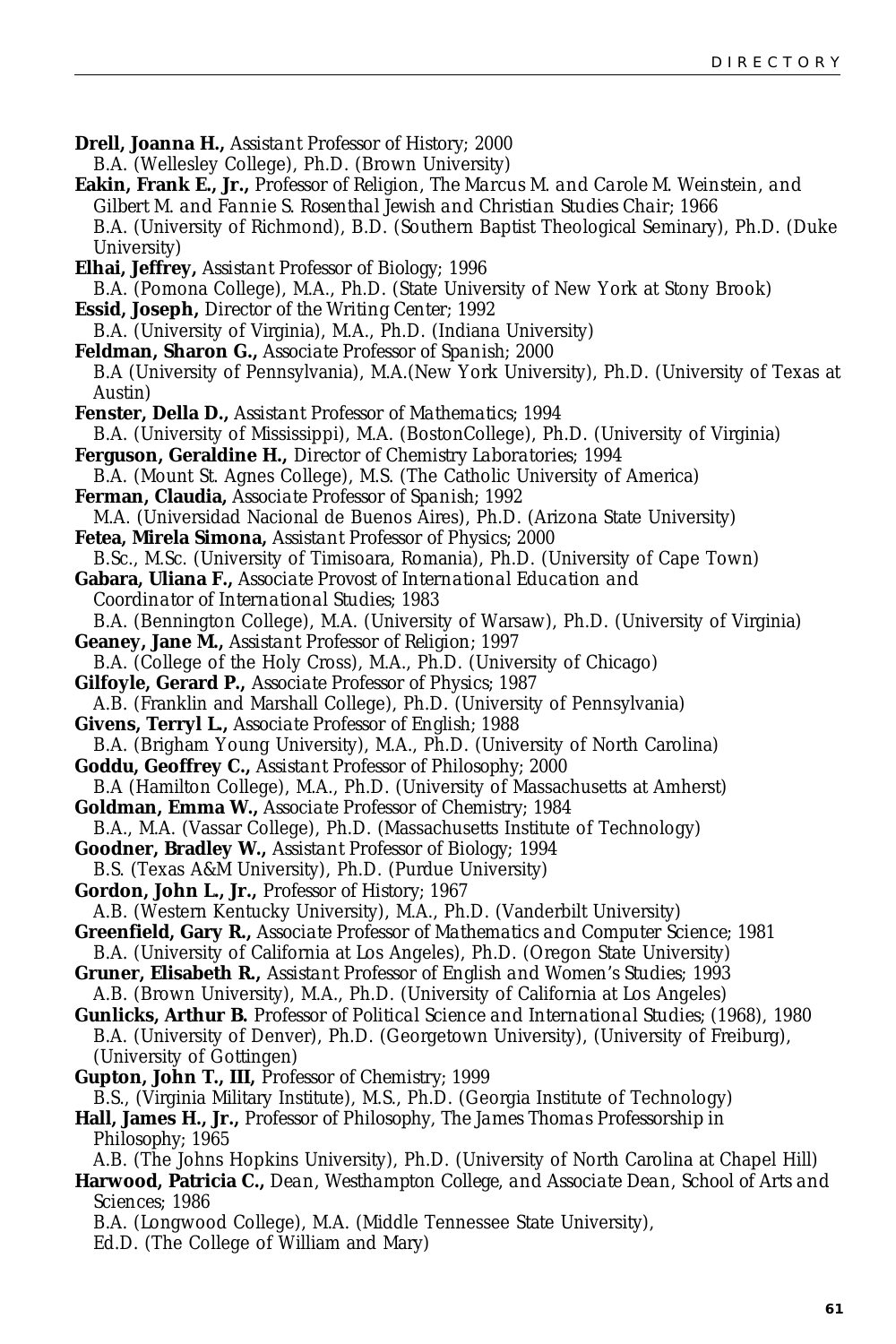- **Hayden, W. John,** *Professor of Biology, The D.A. Kuyk Chair of Biology;* 1980 B.A. (University of Connecticut), M.S., Ph.D. (University of Maryland) **Hayes, Julie C.,** *Professor of French;* 1982 B.A. (Austin College), M.A., Ph.D. (Northwestern University) **Hermida-Ruiz, Aurora,** *Assistant Professor of Spanish;* 1995 B.A. (Universidad de Sevilla), M.A. (University of Virginia)
- **Hewett-Smith, Kathleen M.,** *Associate Professor of English;* 1991 B.A. (University of Colorado at Boulder), M.A., Ph.D. (University of California at Irvine)
- **Hickey, Dona J.,** *Associate Dean for Research Support and Director, Graduate School of Arts and Sciences, and Professor of English;* 1984
	- B.A., M.A., Ph.D. (University of Wisconsin at Milwaukee)
- **Hicks, Douglas A.,** *Assistant Professor of Leadership Studies and Religion;* 1998
- A.B.(Davidson College), M.Div. (Duke University), Ph.D. (Harvard University)
- **Hilliard, Raymond F.,** *Professor of English;* 1976 B.A. (University of Maryland), Ph.D. (University of Rochester)
- **Hobgood, Linda B.,** *Director of the Speech Center;* 1996 B.A., M.A. (University of Virginia)
- **Hoke, Katherine W.,** *Associate Professor of Mathematics;* 1985 B.S. (College of Charleston), M.S., Ph.D. (University of North Carolina)
- **Hicks, Douglas A.,** *Assistant Professor of Leadership Studies and Religion;* 1998
- A.B.(Davidson College), M.Div. (Duke University), Ph.D. (Harvard University)
- **Holland, Dorothy J.,** *Assistant Professor of Theatre;* 1999 B.S. (Skidmore College), M.F.A. (Sarah Lawrence College), Ph.D. (University of Washington)
- **Holton, Abner L. (Woody),** *Assistant Professor History;* 2000 B.A. (University of Virginia), Ph.D. (Duke University)
- **Hopkins, Warren P.,** *Director of Counseling and Psychological Services and Associate Professor of Psychology;* 1976 B.A. (Washington and Lee University), M.A. (Kent State University),
	- Ph.D. (University of Tennessee)
- **Howell, Yvonne,** *Associate Professor of Russian;* 1991 B.A. (Dartmouth College), M.A., Ph.D. (University of Michigan)
- **Hubbard, Anita H.,** *Director of the Computer Science Laboratories;* 1983 B.S.(University of Tennessee), M.S. (University of North Carolina at Chapel Hill), M.S. (Pennsylvania State University)
- **Hubbard, John R.,** *Professor of Mathematics and Computer Science;* 1983 A.B. (University of Rochester), A.M., Ph.D. (University of Michigan), M.S. (Pennsylvania State University)
- **Ivey, George N.,** *Senior Associate Director of Athletics and Associate Professor of Education;* (1976), 1982
	- B.Ed. (University of Omaha), B.S. (State University of New York at Albany), M.S. (Troy State University), Ed.S., Ed.D. (The College of William and Mary), Graduate (United States Army Command and General Staff College), Graduate (Naval War College)
- **Jiang, Yi-Wen,** *Member of the Shanghai Quartet, the University's Quartet-in-Residence;* 1994 B.M. (The Central Conservatory of Music), M.M. (Rutgers University)
- **Johnson, Charles W., Jr.,** *Professor of Art History;* 1967 B.M.Ed. (Westminster College), M.S.M. (Union Theological Seminary, New York City), Ph.D. (Ohio University)
- **Johnson, Scott D.,** *Associate Professor of Speech Communication;* 1996 B.A. (University of Minnesota), M.A. (University of Wisconsin), Ph.D. (Bowling Green State University)
- **Jones, Suzanne W.,** *Associate Professor of English and Women's Studies;* 1984 B.A., M.A. (The College of William and Mary), Ph.D. (University of Virginia)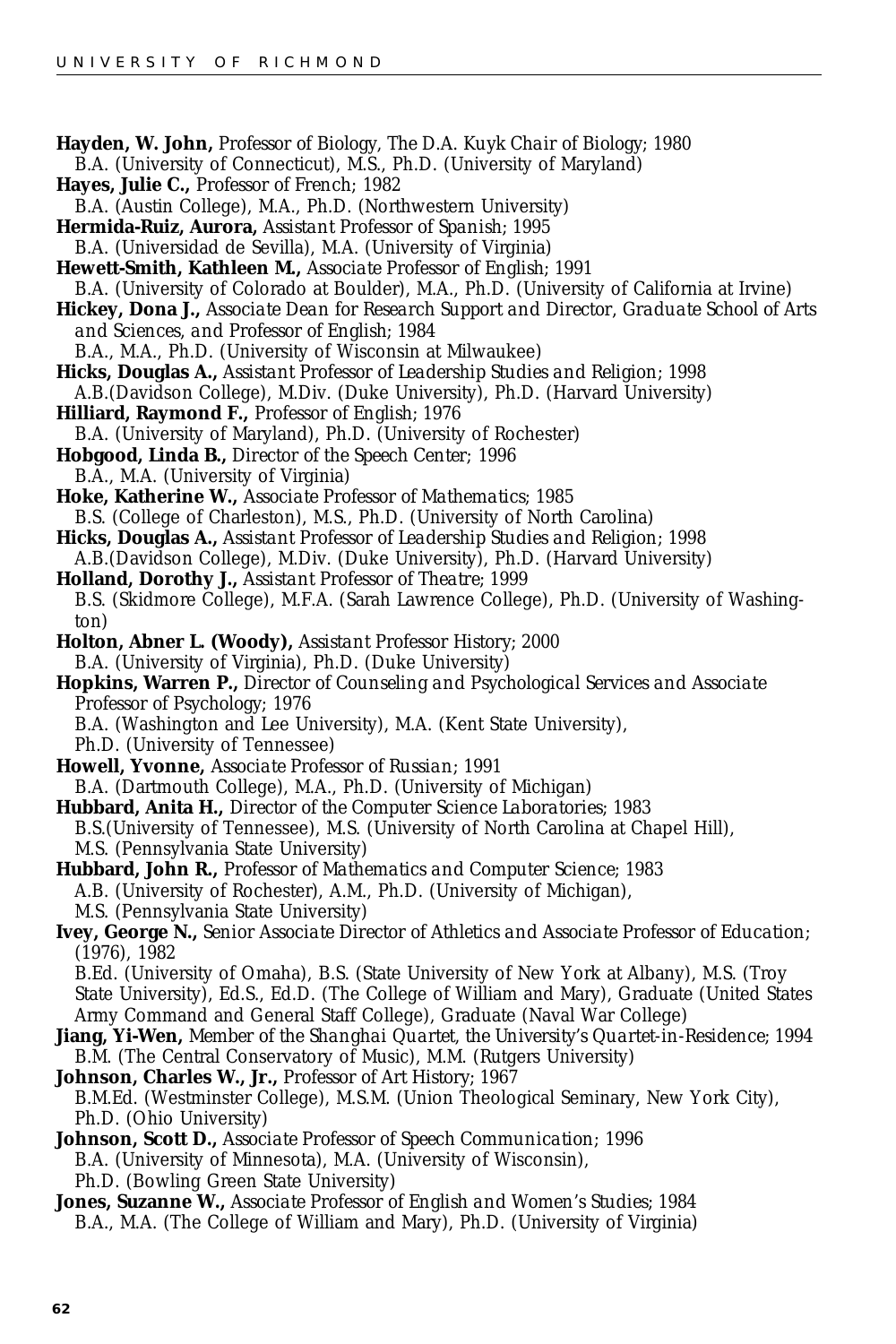- **Jones-DeWeever, Avis A.,** *Assistant Professor of Political Science;* 2000 B.A. (Virginia State University), M.A.( University of Akron), Ph.D. (University of Maryland at College Park)
- **Kandeh, Jimmy D.A.,** *Associate Professor of Political Science;* 1992 B.A. (University of Sierra Leone), M.A., Ph.D. (University of Wisconsin at Madison)
- **Kanters, René P. F.,** *Director of Computer-Assisted Science Education;* 2000
- Kandidaats, Doctoraal, Ph.D. (University of Nijmegen)
- **Kasongo, Kapanga M.,** *Associate Professor of French;* 1992 Licence en Pédagogie Appliquée, Graduat en PédagogieAppliquée (Université Nationale du Zaïre), M.A. (University of Durham, England), Ph.D. (Vanderbilt University)
- **Keiler, Leslie S.,** *Assistant Professor of Education;* 2000
- B.S., M.S. (Stanford University), M.A. (Columbia University), Ph.D. (University of Oxford)
- **Kent, Joseph F., III,** *Associate Dean for Academic Operations, and Professor of Computer Science;* 1973
	- B.A., M.A., M.C.S., Ph.D. (University of Virginia)
- **Kenzer, Robert C.,** *Associate Professor of History and American Studies, The William Binford Vest Professor of History;* 1993
- B.A. (University of California at Santa Barbara); M.A., Ph.D. (Harvard University)
- **Kerckhove, Michael G.,** *Associate Professor of Mathematics;* 1988
- B.S. (University of Wisconsin), M.S., Ph.D. (Brown University)
- **Kingsley, Roni J.,** *Associate Professor of Biology;* 1988 B.S. (Queens College, City University of New York), M.S., Ph.D. (University of South Carolina)
- **Kinsley, Craig H.,** *Associate Professor of Psychology;* 1989 B.A. (State University of California, Sonoma), M.A. (Catholic University), Ph.D. (State University of New York at Albany)
- **Kish, Valerie R.,** *Professor of Biology, The Clarence E. Denoon, Jr. Professorship of Science;* 1993
- B.S. (University of Kentucky), M.A. (Indiana University), Ph.D. (University of Michigan) **Kong, Joanne L.,** *Director of Accompaniment;* 1999
- B.M. (University of Southern California), M.M., D.M.A. (University of Oregon)
- **Kozub, Frederick J.,** *Associate Professor of Psychology;* 1968 B.A. (State University of New York at Buffalo), M.A. (Hollins College), Ph.D. (University of Virginia)
- **Larkin, Edward J.,** *Assistant Professor of English;* 1999
- B.A. (University of Harvard), M.A., Ph.D. (Stanford University)
- **Laskaris, Julie,** *Assistant Professor of Classical Studies;* 1996
- B.A. (New York University), M.A. (University of California at Los Angeles)
- **Lawrence, Dulce,** *Assistant Director of the Intensive Language Program in Spanish;* 1991 B.A., M.A. (University of Richmond)
- **Leary, David E.,** *Dean, School of Arts and Sciences, and Professor of Psychology;* 1989
- B.A. (San Luis Rey College), M.A. (San José State University), Ph.D. (University of Chicago) **Lessem, Paula B.,** *Director of the Biology Laboratories;* 1996
- B.S. (Pennsylvania State University), M.S., Ph.D. (Rutgers University)
- **Lewellen, Ted C.,** *Professor of Anthropology;* 1978
- B.A. (Alaska Methodist University), M.A. (New York University),
- Ph.D. (University of Colorado, Boulder)
- **Li, Hong Gang,** *Member of the Shanghai Quartet, the University's Quartet-in-Residence;* 1990
- **Li, Ping,** *Associate Professor of Psychology;* 1996
- B.A., M.A. (Peking University), Ph.D (Leiden University)
- **Li, Wei Gang,** *Member of the Shanghai Quaret, the University's Quartet-in-Residence;* 1990 B.M. (Shanghai Conservatory of Music), M.M. (Northern Illinois University)
- **Loxterman, Alan S.,** *Professor of English;* 1970
	- A.B. (Kenyon College), M.A. (University of Chicago), Ph.D. (The Ohio State University)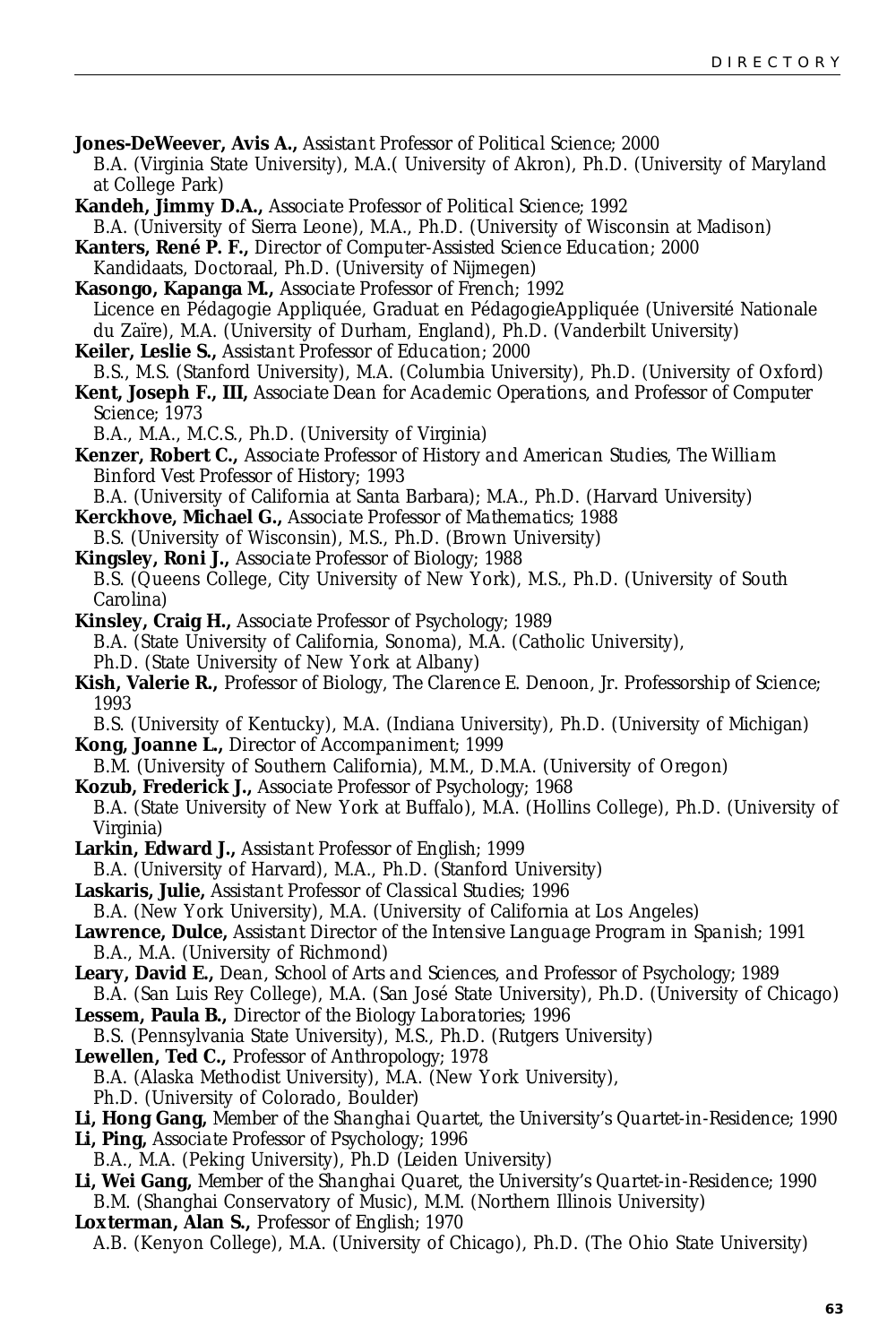**MacAllister, Joyce B.,** *Associate Professor of English;* 1979 B.A., M.Ed. (University of Arizona), M.A. (University of Texas at El Paso), Ph.D.(University of Texas at Austin) **Marcin, Lorenza A.,** *Director of the Italian Language Program;* 2000 Dottore (Universita di Urbino) **Mateer, Richard A.,** *Dean, Richmond College, Associate Dean, School of Arts and Sciences, and Associate Professor of Chemistry;* 1966 A.B. (Centre College), (University of Kentucky), Ph.D. (Tulane University) **Marx, John B.,** *Assistant Professor of English;* 2000 B.A. (New York University), M.A., Ph.D. (Brown University) **McCormick, Miriam,** *Assistant Professor of Philosophy;* 2000 B.A., Ph.D. (McGill University) **McGoldrick, KimMarie,** *Associate Professor of Economics;* 1992 B.S. (State University of New York at Oswego), M.A., Ph.D. (State University of New York at Binghamton) **McMurtry, Josephine B.,** *Professor of English;* 1969 B.A. (Texas Woman's University), Ph.D. (Rice University) **McWhorter, Ladelle,** *Associate Professor of Philosophy and Women's Studies;* 1992 B.A. (Birmingham-Southern College), M.A., Ph.D. (Vanderbilt University) **Meredith, James R.,** *Professor of Military Science;* 1998 B.S. (United States Military Academy) **Moore, David P.,** *Director of Field Placement;* 1999 B.S. (North Carolina State University), M.S. (University of Virginia), Ed.D. (Virginia Polytechnic Institute) **Myers, William H.,** *Professor of Chemistry;* 1973 B.A. (Houston Baptist College), Ph.D. (University of Florida) **Nall, Van C.,** *Associate Professor of Mathematics;* 1984 B.A. (University of the South), Ph.D. (University of Houston) **Narduzzi, James L.,** *Dean, School of Continuing Studies, and Associate Professor of Political Science;* 1994 A.B. (Miami University), M.A., Ph.D. (American University) **Nash, Stephen P.,** *Associate Professor of Journalism;* 1980 B.A., B.S. (San Francisco State University), M.J. (University of California at Berkeley) **Neff, Joan L.,** *Associate Professor of Sociology and Criminal Justice;* 1980 B.A. (University of Delaware), M.A., Ph.D. (The Ohio State University) **Nelson, Robert M.,** *Professor of English;* (1969), 1975 B.A. (University of Virginia), M.A., Ph.D. (Stanford University) **Newcomb, Andrew F.,** *Associate Dean for Planning, Director of Program and Research Development, and Professor of Psychology;* 1984 A.B. (Occidental College), Ph.D. (University of Minnesota) **Nicholson, Robert H.,** *Associate Professor of Economics;* 1972 B.S. (University of Delaware), M.S., Ph.D. (North Carolina State University) **Nourse, Jennifer W.,** *Associate Professor of Anthropology;* 1990 B.A. (University of Tennessee), M.A., Ph.D. (University of Virginia) **Obi, Joseph E., Jr.,** *Associate Professor of Sociology and International Studies;* 1992 B.Sc. (University of Ibadan), M.S. (University of Illinois at Urbana-Champaign), M.A., Ph.D. (Brandeis University) **O'Donnell, Kevin J.,** *Assistant Professor of Spanish;* 2000 B.B.A. (St. Norbert College), M.A. (Roosevelt University), Ph.D. (University of Chicago) **Outland, John W.,** *Professor of Political Science and International Studies;* 1969 B.A. (Whittier College), Ph.D. (Syracuse University) **Palazzolo, Daniel J.,** *Associate Professor of Political Science;* 1989 B.A. (Trinity College), M.A. (University of Houston),Ph.D. (University of Virginia) **Panoff, Kathleen,** *Director of the George M. Modlin Center for the Arts;* 1995 B.M., M.M. (University of Cincinnati)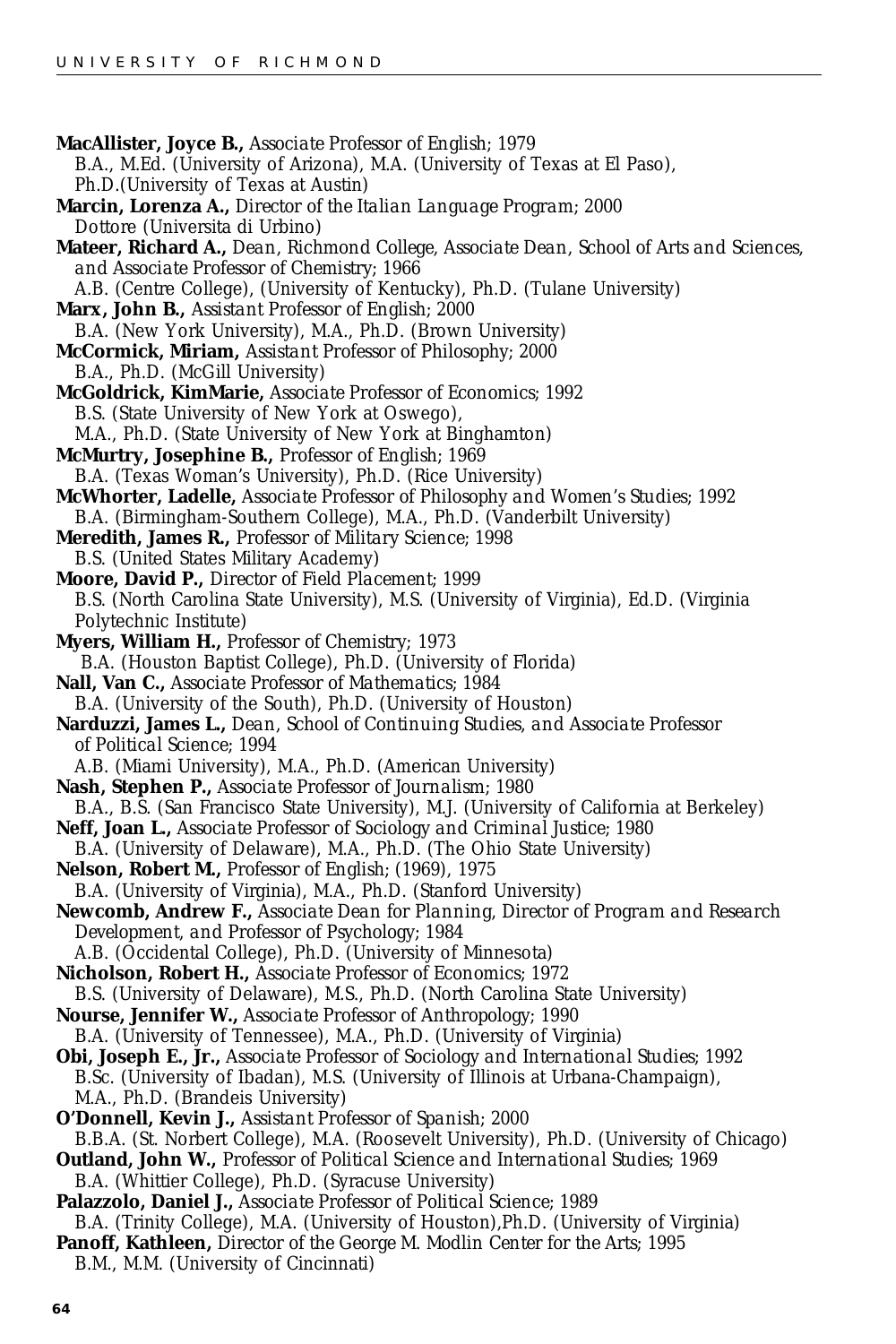| Pate, Donald W., Associate Professor of Health and Sport Science; (1973), 1982                                                                    |
|---------------------------------------------------------------------------------------------------------------------------------------------------|
| B.S., M.S. (Moorhead State College), Ph.D. (University of Utah)                                                                                   |
| Peebles, Edward M., Director of the Intensive Language Program in Spanish; 1997                                                                   |
| B.A., M.A. (University of Virginia)                                                                                                               |
| Perry, Katrina, Associate Professor of French; 1990                                                                                               |
| B.A. (University of California at Santa Cruz), M.A., Ph.D. (Cornell University)                                                                   |
| <b>Pierce, Edgar F., Jr.,</b> Associate Professor of Health and Sport Science; 1988                                                               |
| B.A. (University of Richmond), M.Ed., Ph.D. (University of Virginia)                                                                              |
| <b>Radice, Gary P., Associate Professor of Biology; 1990</b>                                                                                      |
| B.A. (Wittenberg University), Ph.D. (Yale University)                                                                                             |
| Raines, J. Patrick, Associate Professor of Economics, The F. Carlyle Tiller Chair                                                                 |
| in Business; 1982                                                                                                                                 |
| B.A., M.A., Ph.D. (University of Alabama)                                                                                                         |
| Ravaux-Kirkpatrick, Françoise R., Professor of French; The William Judson Gaines Chair                                                            |
| of Modern Foreign Languages; 1973                                                                                                                 |
| Baccalaureat en Philosophie, Centre National de Tele-Enseignement Vanves (Université de                                                           |
| Paris), M.A., Ph.D. (Michigan State University)                                                                                                   |
| <b>Reiner, Maren Bogen, Director of Biology Laboratories; 1988</b>                                                                                |
| B.S. (MaryWashington College), M.S. (New York University)                                                                                         |
| Reynolds, Penny S., Assistant Professor of Biology; 1996                                                                                          |
| B.Sc., M.Sc., (University of Guelph), M.S. Ph.D. (University of Wisconsin at Madison)                                                             |
| <b>Rhodes, D. Mark, Associate Professor of Art; 1987</b>                                                                                          |
| B.F.A. (Murray State University), M.F.A. (Southern Illinois University)                                                                           |
| <b>Riehl, Jeffrey S., Assistant Professor of Music; 1995</b>                                                                                      |
| B.S. (Lebanon Valley College), M.M. (Westminster Choir College)                                                                                   |
| <b>Ross, Andrew F., Director of the Multimedia Language Laboratory; 1999</b>                                                                      |
| B.A., M.A. (Washington State University), Ph.D. (University of California at Berkeley)                                                            |
| <b>Ross, William T., Associate Professor of Mathematics; 1992</b>                                                                                 |
| B.S. (Fordham University), M.S., Ph.D. (University of Virginia)                                                                                   |
| Rubin, Philip D., Associate Professor of Physics; 1993A.B. (University of Pennsylvania),                                                          |
| M.A., M.S., Ph.D. (University of California at Los Angeles)                                                                                       |
| <b>Russell, Anthony P., Associate Professor of English; 1992</b>                                                                                  |
| B.A., M.Phil., Ph.D. (Yale University)                                                                                                            |
| Sahlstein, Erin M., Assistant Professor of Communication Studies; 2000                                                                            |
| B.S. (Iowa State University), M.A. (University of Wisconsin at Milwaukee), Ph.D. (Univer-                                                         |
| sity of Iowa)                                                                                                                                     |
| Schauber, Nancy E., Associate Professor of Philosophy; 1993                                                                                       |
| A.B. (St. John's College), M.A. (University of Virginia), Ph.D. (Yale University)                                                                 |
| <b>Schmidt, Robert M., Associate Professor of Economics; 1981</b>                                                                                 |
| B.A. (University of Wisconsin at Madison), M.A., Ph.D. (Duke University)                                                                          |
| <b>Schoen, Walter L., Associate Professor of Theatre; 1991</b>                                                                                    |
| B.A. (Pennsylvania State University), M.F.A. (University of California at San Diego)                                                              |
| Schwartz, Louis, Associate Professor of English; 1989 B.A. (State University of New York at                                                       |
| Albany), M.A., Ph.D. (Brandeis University)                                                                                                        |
| Schweichler, Steven R., Assistant Professor of Military Science; 2000                                                                             |
| B.S. (State University of New York at Fredonia)                                                                                                   |
| <b>Semones, Lara E.,</b> Director of the Intensive Language Program in French; 2001                                                               |
| B.A. (University of Richmond), M.A. (University of Connecticut)<br>Shapiro, Gary, Professor of Philosophy, The Tucker-Boatwright Professorship in |
|                                                                                                                                                   |
| the Humanities; 1991<br>B.A. (Columbia College), Ph.D. (Columbia University)                                                                      |
| Shaw, Miranda E., Associate Professor of Religion; 1991                                                                                           |
| B.A. (The Ohio State University), M.T.S. (Harvard University Divinity School),                                                                    |
| M.A., Ph.D. (Harvard University)                                                                                                                  |
|                                                                                                                                                   |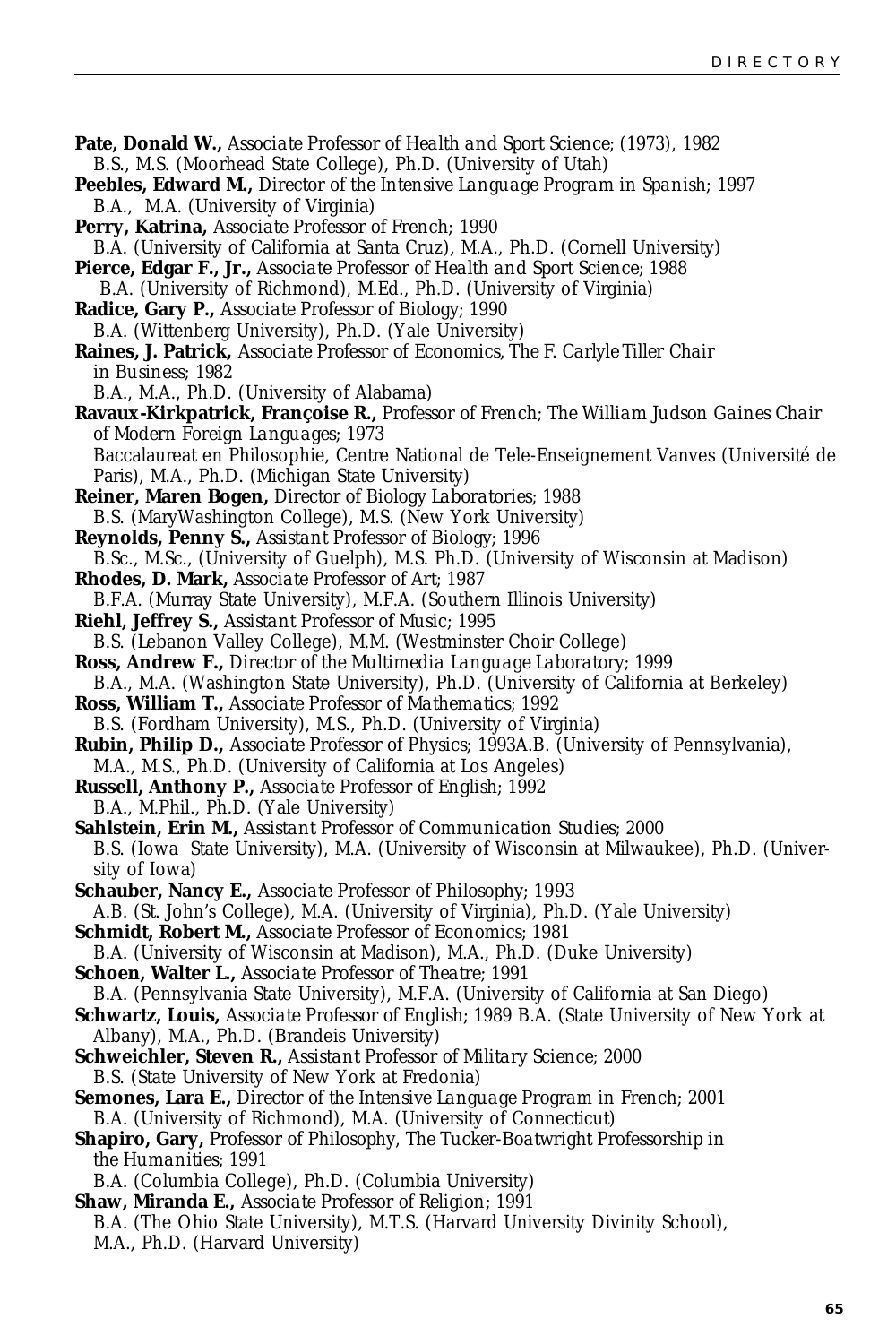- **Sholley, Barbara K.,** *Associate Professor of Psychology and Women's Studies;* 1972 A.A. (Hershey Junior College), A.B., M.S., Ph.D. (Ohio University) **Simpson, Dean W.,** *Associate Professor of Classical Studies;* 1982 B.A. (Dickinson College), M.Phil. (University College, Dublin), Ph.D. (National University of Ireland) **Sjovold, Erling A.,** *Assistant Professor of Art;* 2000 B.S. (University of California at Berkeley), M.F.A. (The School of the Art Institute of Chicago) **Smallwood, Peter D.,** *Assistant Professor of Biology;* 1997 B.S. (The Ohio State University), M.S. (University of North Carolina at Chapel Hill), Ph.D. (University of Arizona) **Softic', Tanja,** *Associate Professor of Art;* 2000 B.F.A. (Academy of Fine Arts of the University of Sarajevo), M.F.A. (Old Dominion University) **Spear, Michael M.,** *Associate Professor of Journalism;* 1983 B.A. (Guilford College), M.A. (University of North Carolina at Chapel Hill) **Stenger, Krista Jane,** *Assistant Professor of Biology;* 1994 B.A. (University of Virginia), M.S. (Virginia Commonwealth University), Ph.D. (Medical College of Virginia/Virginia Commonwealth University) **Stevenson, Christopher L.,** *Associate Professor of Chemistry;* 1993 B.S. (University of North Carolina at Chapel Hill), Ph.D. (University of Florida) **Stevenson, Walter N.,** *Associate Professor of Classical Studies;* 1990 B.A. (Carleton College), Ph.D. (Brown University) **Stewart, Susan D.,** *Assistant Professor of Sociology;* 2000 B.A. (State University of New York at Fredonia), M.A., Ph.D. (Bowling GreenUniversity) **Stohr-Hunt, Patricia M.,** *Assistant Professor of Education;* 1994 B.S. (State University of New York at Stony Brook), M.Ed., Ph.D. (State University of New York at Buffalo) **Stone, Jason E.,** *Director of Debate;* 1999 B.A. (Southeastern Louisiana University), M.A. (Ball State University) **Summers, L. Carol,** *Associate Professor of History;* 1991 B.A. (Swarthmore College), M.A., Ph.D. (The Johns Hopkins University) **Suzuki, Akira,** *Director of the Japaese Language Program;* 1989 B.A. (Aoyama Gakuin University), M.A., Graduate Study (University of Pittsburgh), Graduate Study (Cornell University) **Tan, Rose L.,** *Director of the Chinese Language Program;* 1999 B.A. (National Cheng Kung University), M.Phil. (The Chinese University of Hong Kong) **Taylor, Welford D.,** *Professor of English, The James A. Bostwick Chair of English;* 1964 B.A., M.A. (University of Richmond), Ph.D. (University of Maryland) **Terry, Robert M.,** *Professor of French;* 1968 B.A. (Randolph-Macon College), Ph.D. (Duke University) **Thomas, David Allen,** *Associate Professor of Speech Communication;* 1986 B.A., M.A. (Hardin-Simmons University), Ph.D. (Michigan State University) **Treadway, John D.,** *Professor of History;* 1980 B.A. (Florida State University), Ph.D. (University of Virginia) **Tremaine, Louis E.,** *Associate Professor of English and International Studies;* 1981 A.B. (Occidental College), M.A., Ph.D. (Indiana University)
- **Troncale, Joseph C.,** *Associate Professor of Russian;* 1979

B.A. (Loyola University), M.A. (University of Arizona), Ph.D. (Cornell University) **Van Gelder, Anne N.,** *Assistant Director of Dance;* 1999

B.A. (Virginia Intermont College), M.F.A. (University of Utah)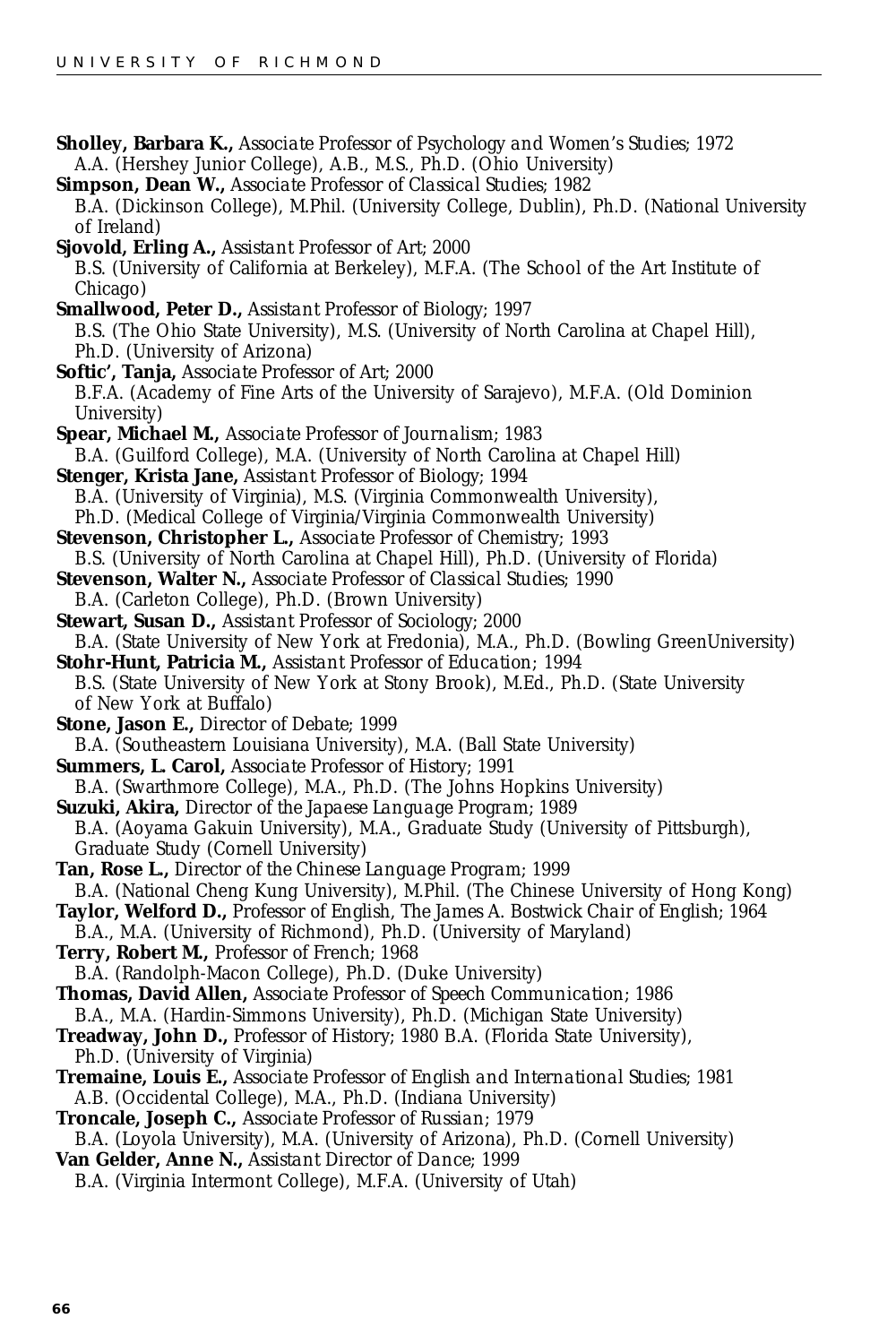**Vineyard, Michael F.,** *Associate Professor of Physics, The Robert Edward and Lean Frazer Loving Chair in Physics;* 1986

B.S. (Stockton State College), M.S., Ph.D. (Florida State University)

**Waller, Richard,** *Executive Director of University Museums and Director of the Marsh Gallery;* 1990

B.A. (Mankato State University), M.A. (University of Wisconsin), M.F.A. (Yale University) **Wang, Vincent W.,** *Assistant Professor of Political Science;* 1996

- B.A. (National Taiwan University), M.A. (JohnsHopkins University), Ph.D. (University of Chicago)
- **Watts, Sydney E.,** *Assistant Professor of History;* 1999 B.A. (Sarah Lawrence College), M.A., Ph.D. (Cornell University)
- **West, Ellis M.,** *Professor of Political Science;* 1968 B.A. (University of Richmond), (Yale Divinity School), (New York University School of Law); M.A., Ph.D. (Emory University)
- **West, Hugh A.,** *Associate Professor of History and International Studies;* 1978 B.A., M.A., Ph.D. (Stanford University)
- **West, Warwick Reed, III,** *Associate Professor of Theatre;* 1985 B.A. (University of Richmond), M.F.A. (Wayne State University)
- **Wharton, Carol S.,** *Associate Professor of Sociology and Women's Studies;* 1982 B.A. (Marshall University), M.S. (The Ohio State University), Ph.D. (Michigan State University)
- **Wheeler, Stuart L.,** *Associate Professor of Classical Studies;* 1967 B.A. (The College of William and Mary), M.A.T. (Vanderbilt University)
- **Whelan, John T.,** *Professor of Political Science;* 1970 B.S. (Canisius College), M.A., Ph.D. (University of Pittsburgh)
- **Wight, Jonathan B.,** *Associate Professor of Economics and International Studies;* 1982 B.A. (Duke University), M.A., Ph.D. (Vanderbilt University)
- **Wingrove, C. Ray,** *Professor of Sociology, The Irving May Chair in Human Relations;* 1971 B.A. (University of Richmond), M.A., Ph.D. (University of North Carolina at Chapel Hill)

**Winiarski, Douglas L.,** *Assistant Professor of Religion;* 2000

- B.A. (Hamilton College), M.T.S. (Harvard Divinity School), Ph.D. (Indiana University) **Withers, Nathaniel R.,** *Associate Professor of Mathematics and Computer Science;* 1970
- B.S., M.A. (The College of William and Mary), M.S., D.A. (Carnegie-Mellon University)
- **Wohl, Debra L.,** *Assistant Professor of Biology;* 1999
- B.A. (University of Michigan), M.S., Ph.D. (University of Georgia)
- **Wolf, Michael A**., *Professor of Law and History*; 1988

B.A. (Emory University), J.D. (Georgetown University), A.M., Ph.D. (Harvard University)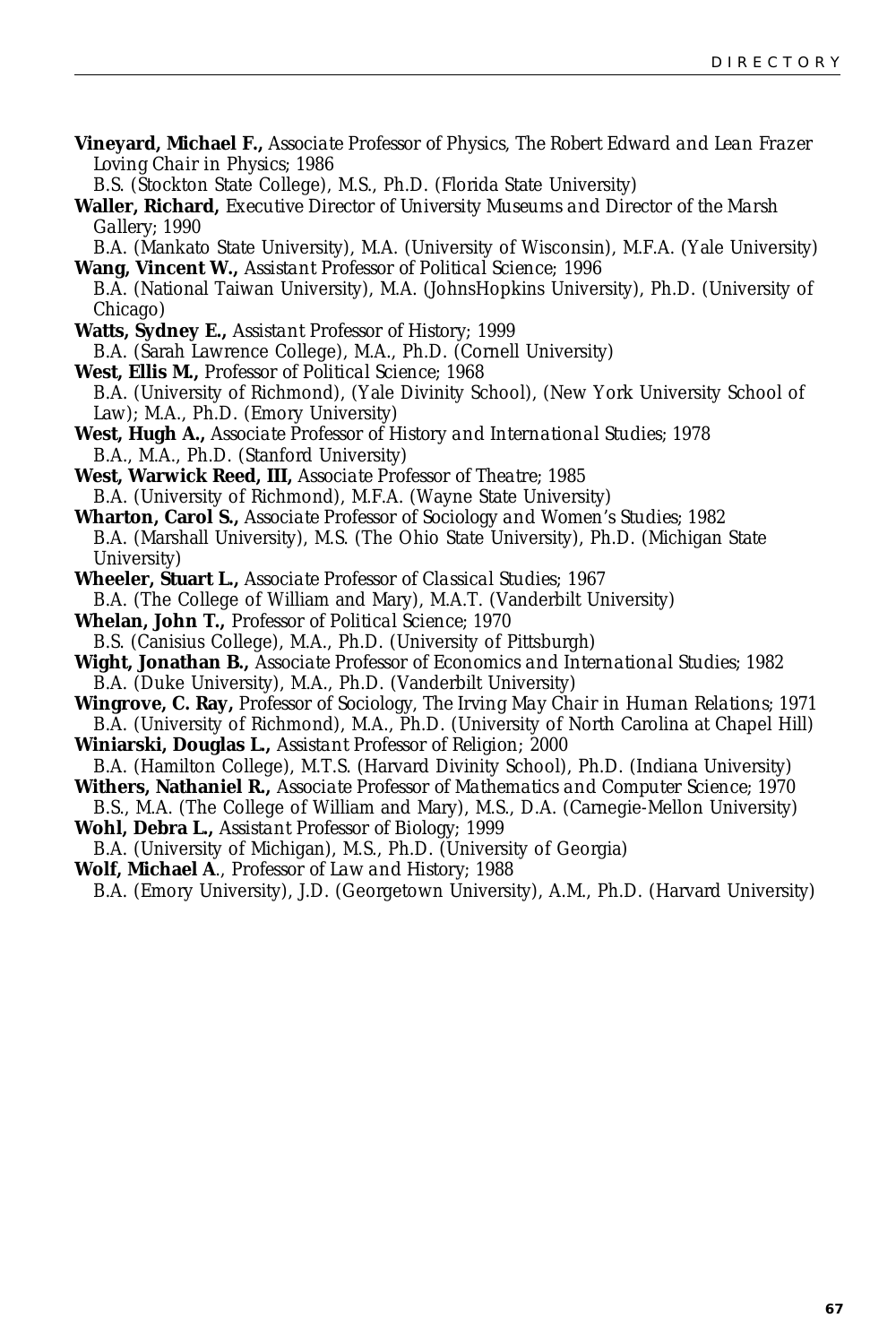<span id="page-67-0"></span>

### **I NDEX T O B UILDINGS**

**Boatwright Memorial Library 5** Built in 1955, this library is a memorial to Frederic W. Boatwright, the third president of the University (1895–1946) and chancellor (1946– 51). Multimedia facilities in the Media Resource Center include a 100 seat auditorium and individual study carrels wired for videotape, videodisk and audio media. The offices of the Dean of Arts and Sciences, the Graduate School and International Education are located in a wing of the library. On the lower level, the Lora Robins Gallery of Design from Nature displays shells, fossils, gems and minerals.

#### **Booker Hall of Music 38a**

This facility houses the music programs. It is named for Leslie Sessoms Booker, a 1922 graduate of Westhampton College who served as alumnae secretary for the Westhampton College Alumnae Association from 1943 to 1968; Russell E. Booker, a 1924 graduate of Richmond College and 1929 graduate of The T.C. Williams School of Law, who taught in the law school and was executive director of the Virginia State Bar for many years, and Lewis T. Booker, a 1950 graduate of Richmond College, a 1977 recipient of an honorary degree, a member of the Board of Trustees since 1972 and former rector.

#### **Brunet Memorial Hall 18**

One of the original buildings on campus, with additions completed in 1943 and 1964, Brunet Memorial Hall was extensively renovated in 1985. It is named for a University benefactor, Mrs. Sarah A. Brunet of Norfolk, Va. The building houses the admission office, the financial aid office, the Office of the Registrar and the Bursar's office.

#### **Camp Concert Hall 38b**

Located in the Booker Hall of Music, this theatre is named for James L. Camp, a trustee of the University (1900–26) and given in his memory by his six children. It was renovated in 1996.

#### **Cannon Memorial Chapel 36**

Constructed in 1929, the chapel was donated by the widow of Henry Mansfield Cannon, a Richmond tobacconist. It contains a Baroque tracker-action pipe organ built by Rudolf von Beckerath in 1961. Each of the beautiful stained-glass windows was commissioned by friends of the University.

#### **Deanery 33**

May L. Keller, dean of Westhampton College (1914–46) and professor of English, had the deanery built in 1925, and it was her home until 1964. The Deanery was renovated in 1981 and now houses the Westhampton College dean's office.

#### **Dennis Memorial Hall 13**

Completed in 1964, this men's residence hall is the gift of Overton D. Dennis, a member of the Richmond College class of 1910, in memory of his brother, Eugene T. Dennis.

#### **E. Carlton Wilton Center for Interfaith Campus Ministries 37**

Completed in 1992, this facility houses the chaplain's staff and the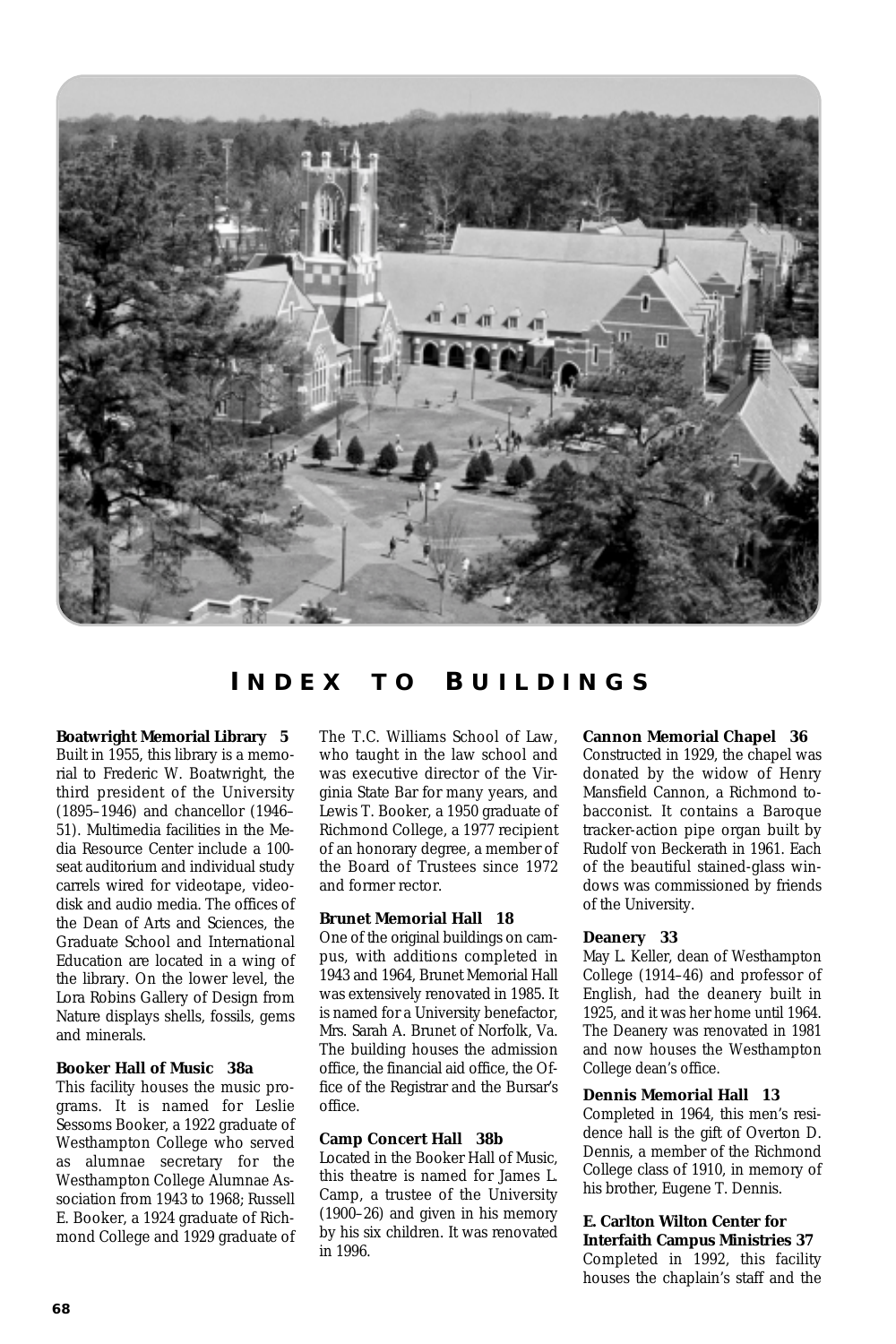denominational campus ministers as well as meeting rooms, a reception area and counseling facilities. It was a gift of E. Carlton Wilton, a trustee since 1984 and chairman of The Wilton Companies.

#### **The E. Claiborne Robins School of Business 1**

The University's business school in 1979 was named The E. Claiborne Robins School of Business in honor of the University's distinguished trustee and benefactor. In 1978, the graduate school of business was named to honor Richard S. Reynolds. Both are housed in this 1961 building made possible by a substantial bequest of L.U. Noland, a Newport News, Va., businessman. A wing completed in 1984 enhances the building's capacity. A major upgrade of the building's technology infrastructure was completed in 1999, and includes 10 multimedia classrooms with desktop access for each student to network services, a new computer lab and student group study space.

#### **Fraternity Lodges 22 & 24**

#### **Freeman Hall 10**

This men's residence hall was built in 1965. It is named for Douglas Southall Freeman, class of 1904 and former editor of the *Richmond News Leader*, who served as a trustee of the University (1925–50) and as rector (1934–50).

#### **Gottwald Science Center 35**

Completed in 1977, this complex houses the biology, chemistry and physics departments, and also components of the Virginia Institute for Scientific Research (VISR). In 1979 the center was named in honor of University trustee emeritus Floyd D. Gottwald, vice chairman of the executive committee of Ethyl Corporation.

#### **Gray Court 39**

Completed in 1974, this women's residence hall was given in memory of Agnes Taylor Gray, a 1923 graduate of Westhampton College, by her husband, Virginia Senator Garland Gray, a 1921 graduate of Richmond College and a trustee of the University (1949–77).

#### **Heilman Dining Center 34**

Named for E. Bruce Heilman, president of the University (1971–86), this is the central dining facility for the campus. The building opened in the fall of 1982 and houses one of the most modern dining services in the South. The University Club is located on the lower level.

#### **Jenkins Greek Theatre 41**

This amphitheater was built in 1929 with funds given by a prominent Richmond businessman, Luther H. Jenkins, R'04, H'52.

#### **Jepson Alumni Center 49**

The Jepson Alumni Center began with the gift of the original "Bottomley House" to the University by Mr. and Mrs. William H. Goodwin Jr. The facility includes a state-of-the-art conference center, elegant entertainment space and overnight guest suites. It is named for Robert S. Jepson Jr., a 1964 graduate of The E. Claiborne Robins School of Business, holder of a graduate business degree (1975) and honorary degree (1987).

#### **Jepson Hall 17**

Completed in 1992, this building houses the Jepson School of Leadership Studies, the nation's first such school for undergraduates. University Computing and the mathematics and computer science department also are located in this 70,000-square-foot building. It is named for Robert S. Jepson Jr., a 1964 graduate of The E. Claiborne Robins School of Business, holder of a graduate business degree (1975) and honorary degree (1987).

#### **Jeter Memorial Hall 15**

This residence hall for men is one of the original buildings constructed in 1914. It is a memorial to Jeremiah Bell Jeter, a charter trustee of Richmond College (1840–80).

#### **Keller Hall 43**

Constructed in 1937, the building is named for May Lansfield Keller, the first dean of Westhampton College (1914–46), and professor of English. The residential section for undergraduate women includes the Keller Hall Reception Room. Another section is connected to the Modlin Center for the Arts.

#### **Law Residence Hall 21**

#### **Lora Robins Court 32**

Completed in 1979, this residence hall for 250 women was constructed through the generosity of Lora Robins.

#### **Marsh Hall 11**

Completed in 1973, this men's residence hall is named in honor of Robert T. Marsh Jr., a 1921 graduate who became a trustee in 1953 and served as rector (1958–73).

#### **Maryland Hall 3a**

Built in 1932 and named for its generous donors, the Maryland Baptists, this building houses the University's administrative office, including the president's suite and University Relations.

#### **Millhiser Memorial Gymnasium 16**

Constructed in 1921 with funds given by Mr. and Mrs. Clarence Millhiser in memory of their son, Roger, a former student at Richmond College, this building houses the Military Science department.

#### **Modlin Center for the Arts 38**

This spectacular state-of-the-art facility was completed in 1996, and is the focus for the arts at the University. It includes theatres, art galleries, a music-listening library, practice rooms and teaching studios. It is named for George M. Modlin, president of the University (1946- 71), chancellor (1971-86), and chancellor emeritus (1986-98.)

#### **Moore Memorial Hall 12**

Built in 1969, this men's residence hall is named in honor of T. Justin Moore, 1908 graduate of the University, who served as a trustee (1936–58) and rector (1951–58).

#### **North Court 40**

Constructed in 1914, this women's residence hall is one of the original buildings on the Westhampton campus. The four residence sections are grouped around a large English court, with a classroom section connected by a tower and cloisters.

#### **Perkinson Recital Hall 40**

The original Westhampton College Dining Hall is now used for recitals and lectures. It is named for William and Byrd Boisseau Perkinson, of Lawrenceville, Va. He is a 1938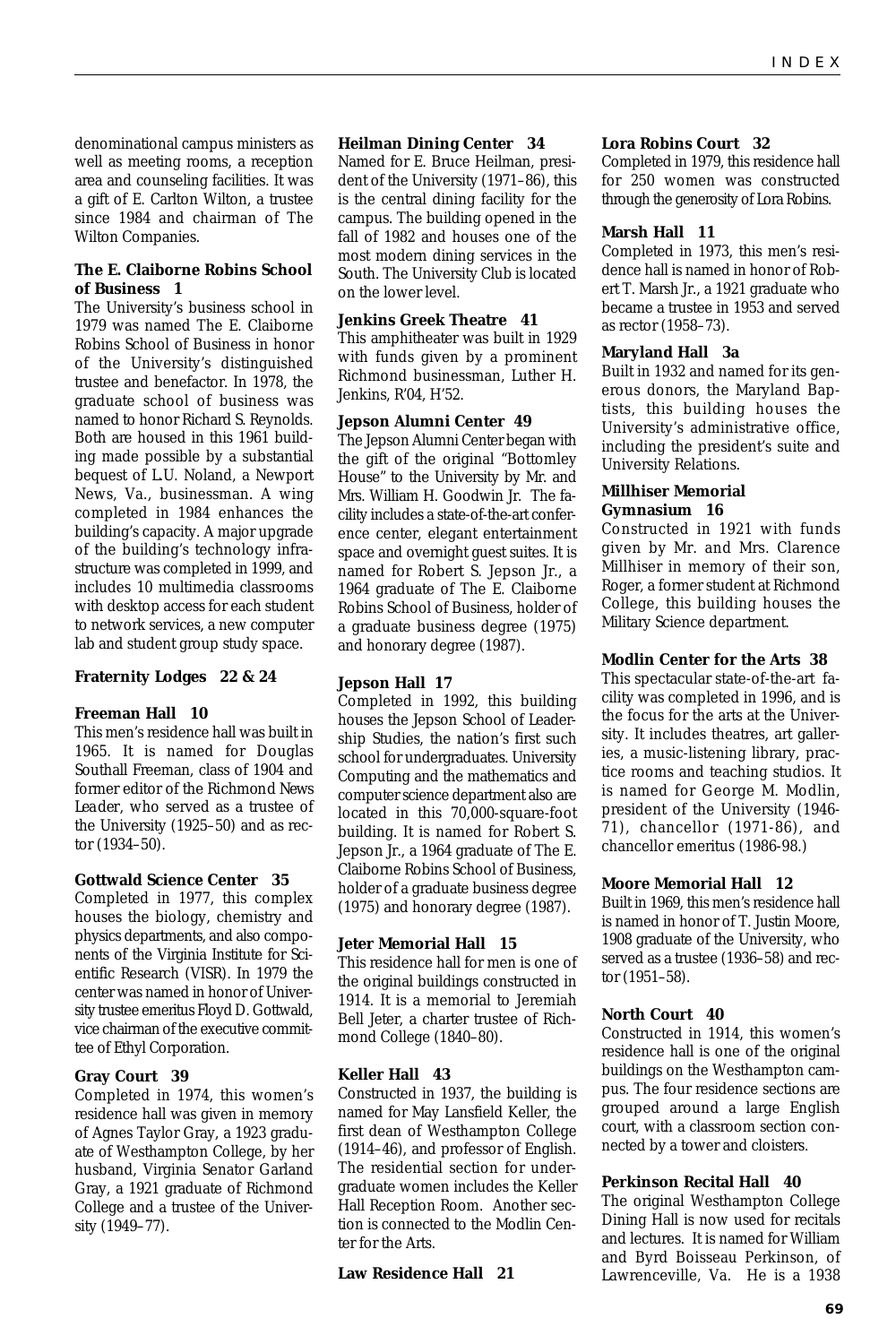graduate of Richmond College and she is a 1940 graduate of Westhampton College.

#### **Physical Plant 27**

#### **Pitt Baseball Field 25**

The field is named for Coach Malcolm U. Pitt, a member of the class of 1915, baseball coach (1928–71), and director of athletics (1944–67).

#### **Political Science 8**

Built in 1951, this facility houses the University post office, human resources and the department of political science.

#### **Power Plant 26**

#### **President's Home 44**

Built in 1973 at 7000 River Road.

#### **Puryear Hall 3c**

Completed in 1926 and named for Bennett Puryear, professor of chemistry and chairman of the faculty in the 19th century, this building originally housed the chemistry department. It now houses the modern languages and literatures department, including a technologically advanced language lab, and the sociology and anthropology department.

#### **Richmond Hall 3b**

Named for the city of Richmond whose residents provided generous gifts toward its construction in 1930, this building houses the department of psychology, Counseling and Psychological Services, Career Development Center, and classrooms.

#### **Robins Center 23**

Completed in 1972, this \$10 million center was a gift of alumnus and trustee E. Claiborne Robins and his family, whose other donations to the University included \$50 million to the University in 1969. It includes a 10,000-seat basketball arena, aerobics and fitness facilities, swimming pool and other sports and classroom space.

#### **Robins Memorial Hall 14**

Built in 1959, this men's residence hall is the gift of E. Claiborne Robins, class of 1931, in memory of his mother, Martha Elizabeth Robins.

#### **Ryland Hall 2**

Students now regard this as one building with a single name, although there are actually two structures joined together, both built in 1914. Robert Ryland Hall is named for the only president of Richmond College (1840-66). Charles H. Ryland Hall is named for a nephew of Robert Ryland, and a trustee of Richmond College (1874-1911), treasurer of Richmond College (1874–1911), and librarian of Richmond College (1883–1914). Extensively renovated in 1990, the facility houses classrooms and faculty offices for the departments of English, history and journalism.

#### **Soccer/Track Complex 20**

#### **South Court 42**

This residence hall for women was constructed in 1948.

#### **Special Programs Building 31**

Built in 1963, this facility houses the Management Institute, School of Continuing Studies, Student Health Center and University Police.

#### **The T.C. Williams School of Law 19**

Established in 1870 and named for Thomas C. Williams Sr., trustee of Richmond College (1881–89), the present building was constructed in 1954 and enlarged in 1972 and 1991. Library additions were completed in 1981 and 1991.

#### **Thalhimer Guest Cottage 33**

Built as a part of the Deanery grounds, the cottage was extensively remodeled in 1985 to accommodate special visitors to the campus. The guest cottage is named for Ruth Wallerstein Thalhimer, a 1922 Westhampton College graduate, whose gift along with others, especially those from the Westhampton College Class of 1934, made the renovation possible.

#### **Thomas Memorial Hall 7**

One of the original buildings, this residence hall for men is named for James Thomas Jr., a charter trustee of Richmond College (1835–59).

#### **Tyler Haynes Commons 4**

Spanning Westhampton Lake, this student activities center includes lounges, the campus radio station, dining facilities (the Pier), campus pub (The Cellar), the bookstore, game rooms, meeting rooms, student organization offices, and the offices of the vice president for student affairs and the director of multicultural affairs/assistant to the vice president. Completed in 1977, the building was named in 1984 for W. Tyler Haynes, a 1922 graduate of Richmond College and a trustee of the University (1963–1972).

#### **University Forest Apartments 29**

Primarily junior and senior students live in this complex of townhouses. Four apartment units are especially designed for disabled students.

#### **University Post Office 8**

#### **Virginia Baptist Historical Society 6**

This wing of the Boatwright Memorial Library is the repository for the archives of the Baptists of Virginia and includes more than 1,500 manuscript volumes of early church records. Much work toward preserving and cataloging the materials was done by Dr. Garnett Ryland, secretary of the society (1940–54) and professor of chemistry (1915–45).

#### **Whitehurst 51**

Whitehurst, completed in 1998, is both the gateway and the "living room" of the RIchmond College community. Whitehurst houses the Richmond College Dean's Office and provides social and meeting space for all University of Richmond students. The architecture of Whitehurst is modeled after Thomas Hall and Jeter Hall, the original buildings of Richmond College. Whitehurst also boasts an attractive 52-foot clock tower that chimes on the hour. This elegant and comfortable facility was made possible by an estate gift from John D. Whitehurst, Jr., R'27, L'31.

#### **Wood Memorial Hall 9**

A substantial grant for this men's residence hall, constructed in 1956, was given in memory of Mrs. Bettie Davis Wood.